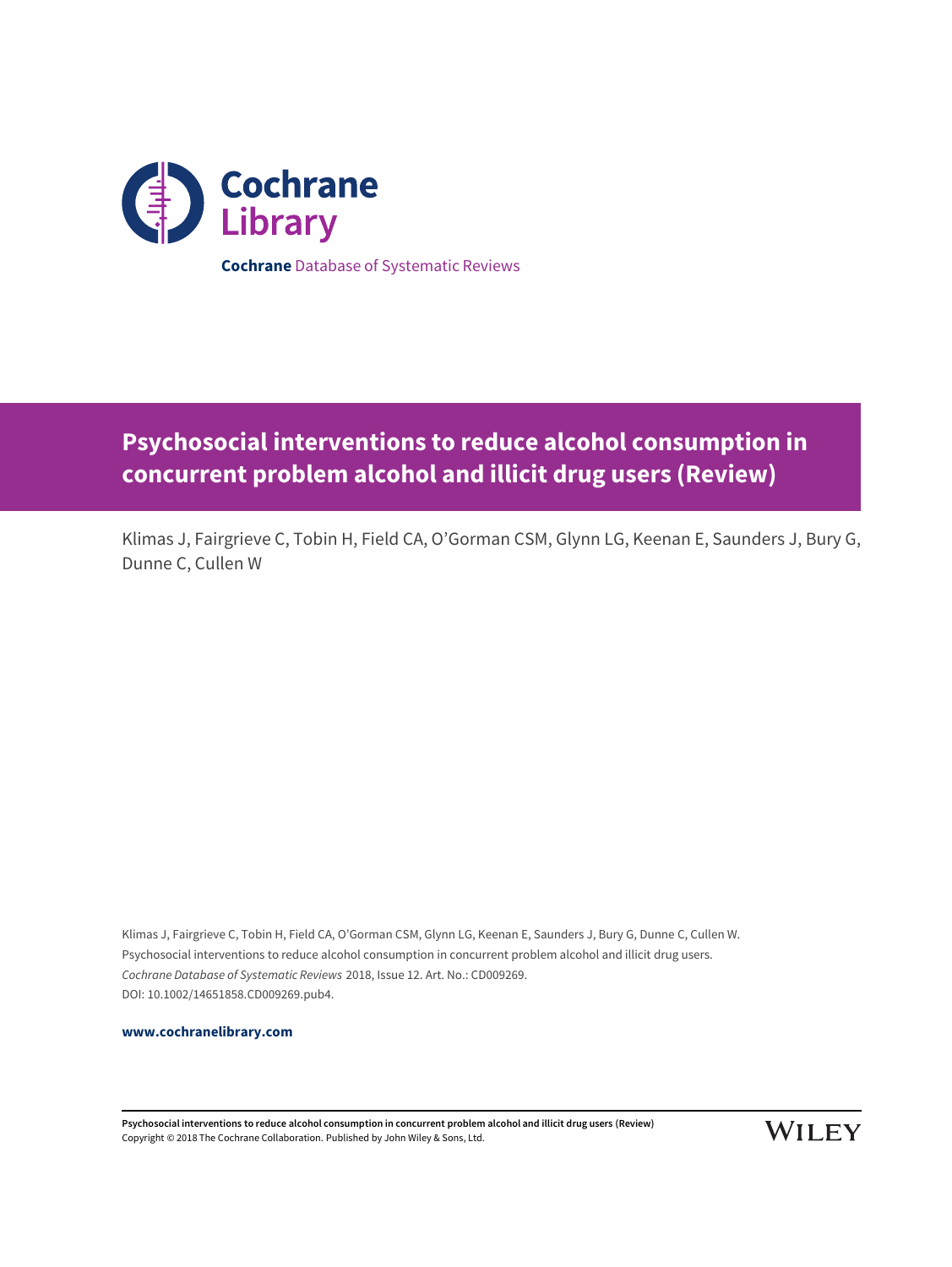# **TABLE OF CONTENTS**

|                                                                                                                        | 1              |
|------------------------------------------------------------------------------------------------------------------------|----------------|
|                                                                                                                        | 1              |
|                                                                                                                        | $\overline{2}$ |
|                                                                                                                        | 4              |
|                                                                                                                        | 6              |
|                                                                                                                        | 9              |
|                                                                                                                        | 9              |
|                                                                                                                        | 12             |
|                                                                                                                        | 13             |
|                                                                                                                        | 15             |
|                                                                                                                        | 16             |
|                                                                                                                        | 21             |
|                                                                                                                        | 32             |
|                                                                                                                        | 33             |
|                                                                                                                        | 34             |
|                                                                                                                        | 34             |
|                                                                                                                        | 40             |
|                                                                                                                        | 65             |
| Analysis 1.1. Comparison 1 Cognitive-behavioural coping skills training (CBCST) versus twelve-step facilitation (TSF)  |                |
| programme, Outcome 1 Alcohol abstinence as number achieving 3 or more weeks of consecutive alcohol abstinence          |                |
|                                                                                                                        | 68             |
| Analysis 1.2. Comparison 1 Cognitive-behavioural coping skills training (CBCST) versus twelve-step facilitation (TSF)  |                |
| programme, Outcome 2 Alcohol abstinence as maximum number of weeks of consecutive alcohol abstinence during            |                |
|                                                                                                                        | 68             |
| Analysis 1.3. Comparison 1 Cognitive-behavioural coping skills training (CBCST) versus twelve-step facilitation (TSF)  |                |
|                                                                                                                        | 69             |
| Analysis 1.4. Comparison 1 Cognitive-behavioural coping skills training (CBCST) versus twelve-step facilitation (TSF)  |                |
| programme, Outcome 4 Retention - end of treatment (unpublished).                                                       | 69             |
| Analysis 1.5. Comparison 1 Cognitive-behavioural coping skills training (CBCST) versus twelve-step facilitation (TSF)  |                |
| programme, Outcome 5 Illicit drug abstinence as maximum number of weeks of consecutive abstinence from cocaine         |                |
|                                                                                                                        | 70             |
| Analysis 1.6. Comparison 1 Cognitive-behavioural coping skills training (CBCST) versus twelve-step facilitation (TSF)  |                |
| programme, Outcome 6 Illicit drug abstinence as number achieving 3 or more weeks of consecutive abstinence from        |                |
|                                                                                                                        | 70             |
| Analysis 1.7. Comparison 1 Cognitive-behavioural coping skills training (CBCST) versus twelve-step facilitation (TSF)  |                |
| programme, Outcome 7 Illicit drug abstinence as abstinence from cocaine during follow-up year.                         | 71             |
| Analysis 2.1. Comparison 2 Brief intervention (BI) versus treatment as usual (TAU), Outcome 1 Alcohol use as AUDIT or  |                |
|                                                                                                                        | 71             |
| Analysis 2.2. Comparison 2 Brief intervention (BI) versus treatment as usual (TAU), Outcome 2 Alcohol use as AUDIT     |                |
|                                                                                                                        | 72             |
| Analysis 2.3. Comparison 2 Brief intervention (BI) versus treatment as usual (TAU), Outcome 3 Alcohol use as decreased |                |
|                                                                                                                        | 72             |
| Analysis 2.4. Comparison 2 Brief intervention (BI) versus treatment as usual (TAU), Outcome 4 Alcohol use as number of |                |
|                                                                                                                        | 73             |
| Analysis 2.5. Comparison 2 Brief intervention (BI) versus treatment as usual (TAU), Outcome 5 Alcohol use as number of |                |
|                                                                                                                        | 73             |
| Analysis 2.6. Comparison 2 Brief intervention (BI) versus treatment as usual (TAU), Outcome 6 Alcohol use as decreased |                |
| Analysis 2.7. Comparison 2 Brief intervention (BI) versus treatment as usual (TAU), Outcome 7 Retention at 3 months    | 74             |
|                                                                                                                        |                |
|                                                                                                                        | 74             |

**Psychosocial interventions to reduce alcohol consumption in concurrent problem alcohol and illicit drug users (Review) i Copyright © 2018 The Cochrane Collaboration. Published by John Wiley & Sons, Ltd.**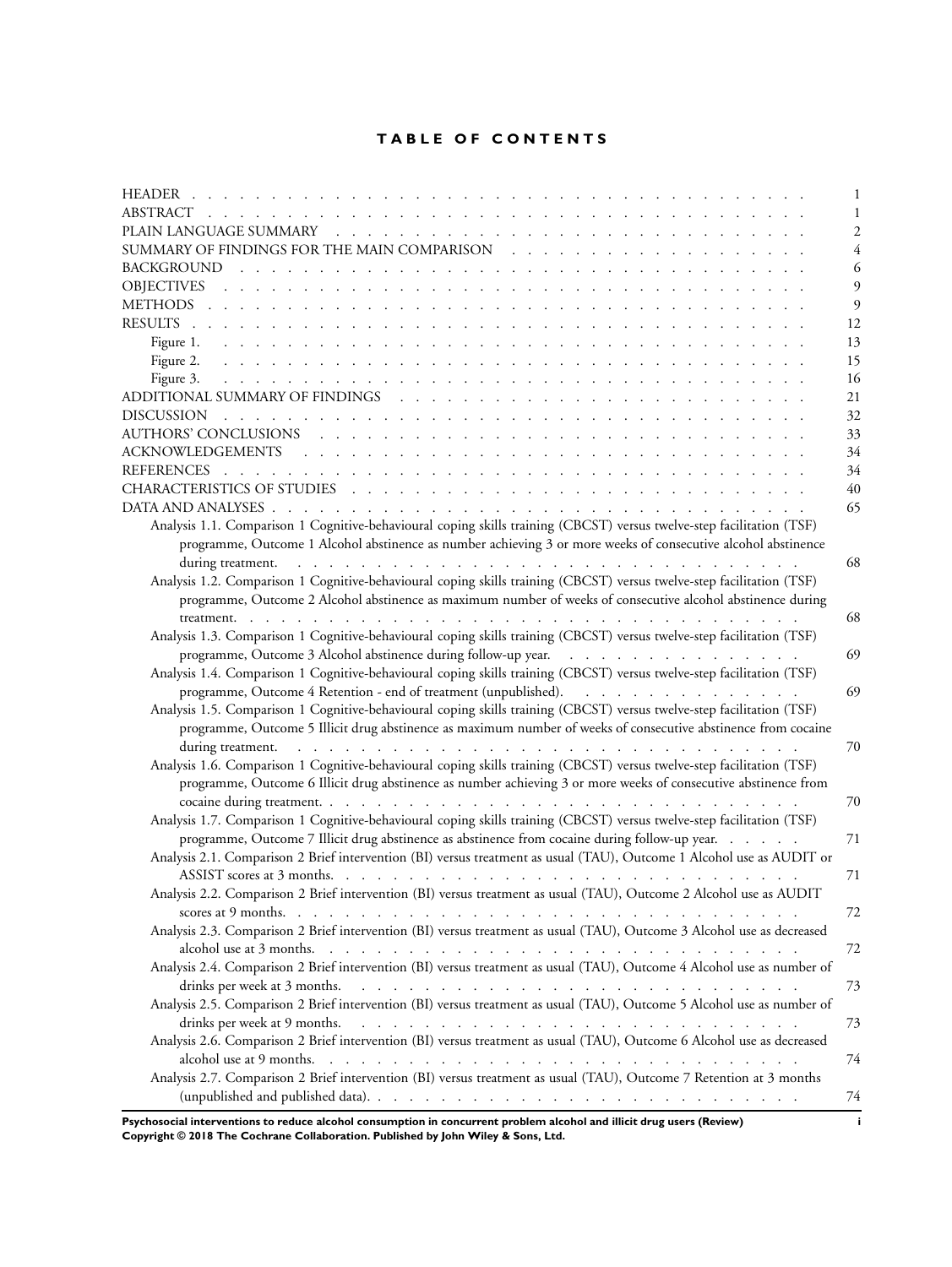| Analysis 3.1. Comparison 3 Motivational interviewing (MI) versus treatment as usual (TAU) or educational intervention                                                                                                                                                             |    |
|-----------------------------------------------------------------------------------------------------------------------------------------------------------------------------------------------------------------------------------------------------------------------------------|----|
| only, Outcome 1 Alcohol use as AUDIT or ASSIST scores at 3 months.                                                                                                                                                                                                                | 75 |
| Analysis 3.2. Comparison 3 Motivational interviewing (MI) versus treatment as usual (TAU) or educational intervention                                                                                                                                                             |    |
|                                                                                                                                                                                                                                                                                   | 75 |
| Analysis 3.3. Comparison 3 Motivational interviewing (MI) versus treatment as usual (TAU) or educational intervention                                                                                                                                                             |    |
| only, Outcome 3 Alcohol use as number of standard drinks consumed per day over the last 30 days.                                                                                                                                                                                  | 76 |
| Analysis 3.4. Comparison 3 Motivational interviewing (MI) versus treatment as usual (TAU) or educational intervention                                                                                                                                                             |    |
| only, Outcome 4 Alcohol use as number of drinks per week at 3 months.                                                                                                                                                                                                             | 76 |
| Analysis 3.5. Comparison 3 Motivational interviewing (MI) versus treatment as usual (TAU) or educational intervention                                                                                                                                                             |    |
| only, Outcome 5 Alcohol use as number of drinks per week at 9 months.                                                                                                                                                                                                             | 77 |
| Analysis 3.6. Comparison 3 Motivational interviewing (MI) versus treatment as usual (TAU) or educational intervention                                                                                                                                                             |    |
| only, Outcome 6 Alcohol use as greater than 50% reduction in number of standard drinks consumed per day over the                                                                                                                                                                  |    |
| last 30 days.<br>and a construction of the construction of the construction of the construction of the construction of the construction of the construction of the construction of the construction of the construction of the construction of                                    | 77 |
| Analysis 3.7. Comparison 3 Motivational interviewing (MI) versus treatment as usual (TAU) or educational intervention                                                                                                                                                             |    |
| only, Outcome 7 Alcohol abstinence as abstinence from alcohol over the last 30 days.                                                                                                                                                                                              | 78 |
| Analysis 3.8. Comparison 3 Motivational interviewing (MI) versus treatment as usual (TAU) or educational intervention                                                                                                                                                             |    |
| only, Outcome 8 Alcohol use as decreased alcohol use at 3 months.                                                                                                                                                                                                                 | 78 |
| Analysis 3.9. Comparison 3 Motivational interviewing (MI) versus treatment as usual (TAU) or educational intervention                                                                                                                                                             |    |
| only, Outcome 9 Alcohol use as decreased alcohol use at 9 months.                                                                                                                                                                                                                 | 79 |
|                                                                                                                                                                                                                                                                                   |    |
| Analysis 3.10. Comparison 3 Motivational interviewing (MI) versus treatment as usual (TAU) or educational intervention                                                                                                                                                            |    |
|                                                                                                                                                                                                                                                                                   | 79 |
| Analysis 3.11. Comparison 3 Motivational interviewing (MI) versus treatment as usual (TAU) or educational intervention                                                                                                                                                            |    |
| only, Outcome 11 Retention at 3 months (unpublished and published data).                                                                                                                                                                                                          | 80 |
| Analysis 3.12. Comparison 3 Motivational interviewing (MI) versus treatment as usual (TAU) or educational intervention                                                                                                                                                            |    |
| only, Outcome 12 Illicit drug use as frequency of drug use (as measured by Addiction Severity Index - ASI drug).                                                                                                                                                                  | 80 |
| Analysis 3.13. Comparison 3 Motivational interviewing (MI) versus treatment as usual (TAU) or educational intervention                                                                                                                                                            |    |
| only, Outcome 13 Illicit drug use as a composite drug score (frequency*severity for all drugs taken).                                                                                                                                                                             | 81 |
| Analysis 4.1. Comparison 4 Brief motivational interviewing (BMI) versus assessment-only, Outcome 1 Alcohol use as                                                                                                                                                                 |    |
| number of days in the past 30 days with alcohol use at 1 month.                                                                                                                                                                                                                   | 82 |
| Analysis 4.2. Comparison 4 Brief motivational interviewing (BMI) versus assessment-only, Outcome 2 Alcohol use as                                                                                                                                                                 |    |
| number of days in the past 30 days with alcohol use at 6 months.                                                                                                                                                                                                                  | 82 |
| Analysis 4.3. Comparison 4 Brief motivational interviewing (BMI) versus assessment-only, Outcome 3 Alcohol use as 25%                                                                                                                                                             |    |
| and the contract of the contract of the contract of the contract of the contract of the contract of the contract of the contract of the contract of the contract of the contract of the contract of the contract of the contra<br>reduction of drinking days in the past 30 days. | 83 |
| Analysis 4.4. Comparison 4 Brief motivational interviewing (BMI) versus assessment-only, Outcome 4 Alcohol use as 50%                                                                                                                                                             |    |
| reduction of drinking days in the past 30 days.<br>and the company of the company of the company of the company of the company of the company of the company of the company of the company of the company of the company of the company of the company of the company of the comp | 83 |
| Analysis 4.5. Comparison 4 Brief motivational interviewing (BMI) versus assessment-only, Outcome 5 Alcohol use as 75%                                                                                                                                                             |    |
| reduction of drinking days in the past 30 days.<br>the contract of the contract of the contract of the contract of the contract of the contract of the contract of the contract of the contract of the contract of the contract of the contract of the contract of the contract o | 84 |
| Analysis 4.6. Comparison 4 Brief motivational interviewing (BMI) versus assessment-only, Outcome 6 Alcohol use as 1 or                                                                                                                                                            |    |
|                                                                                                                                                                                                                                                                                   | 84 |
| Analysis 4.7. Comparison 4 Brief motivational interviewing (BMI) versus assessment-only, Outcome 7 Alcohol use as 7 or                                                                                                                                                            |    |
|                                                                                                                                                                                                                                                                                   | 85 |
| Analysis 4.8. Comparison 4 Brief motivational interviewing (BMI) versus assessment-only, Outcome 8 Retention - end of                                                                                                                                                             |    |
|                                                                                                                                                                                                                                                                                   | 85 |
| Analysis 5.1. Comparison 5 Motivational interviewing intensive (MII) versus motivational interviewing (MI), Outcome 1                                                                                                                                                             |    |
|                                                                                                                                                                                                                                                                                   | 86 |
| Analysis 5.2. Comparison 5 Motivational interviewing intensive (MII) versus motivational interviewing (MI), Outcome 2                                                                                                                                                             |    |
|                                                                                                                                                                                                                                                                                   | 86 |
| Analysis 5.3. Comparison 5 Motivational interviewing intensive (MII) versus motivational interviewing (MI), Outcome 3                                                                                                                                                             |    |
|                                                                                                                                                                                                                                                                                   | 87 |
| Analysis 5.4. Comparison 5 Motivational interviewing intensive (MII) versus motivational interviewing (MI), Outcome 4                                                                                                                                                             |    |
|                                                                                                                                                                                                                                                                                   | 87 |
| Analysis 5.5. Comparison 5 Motivational interviewing intensive (MII) versus motivational interviewing (MI), Outcome 5                                                                                                                                                             |    |
| Drug abstinence as % days methamphetamine abstinent in the last 6 months (TLFB).                                                                                                                                                                                                  | 88 |
|                                                                                                                                                                                                                                                                                   |    |

**Psychosocial interventions to reduce alcohol consumption in concurrent problem alcohol and illicit drug users (Review) ii Copyright © 2018 The Cochrane Collaboration. Published by John Wiley & Sons, Ltd.**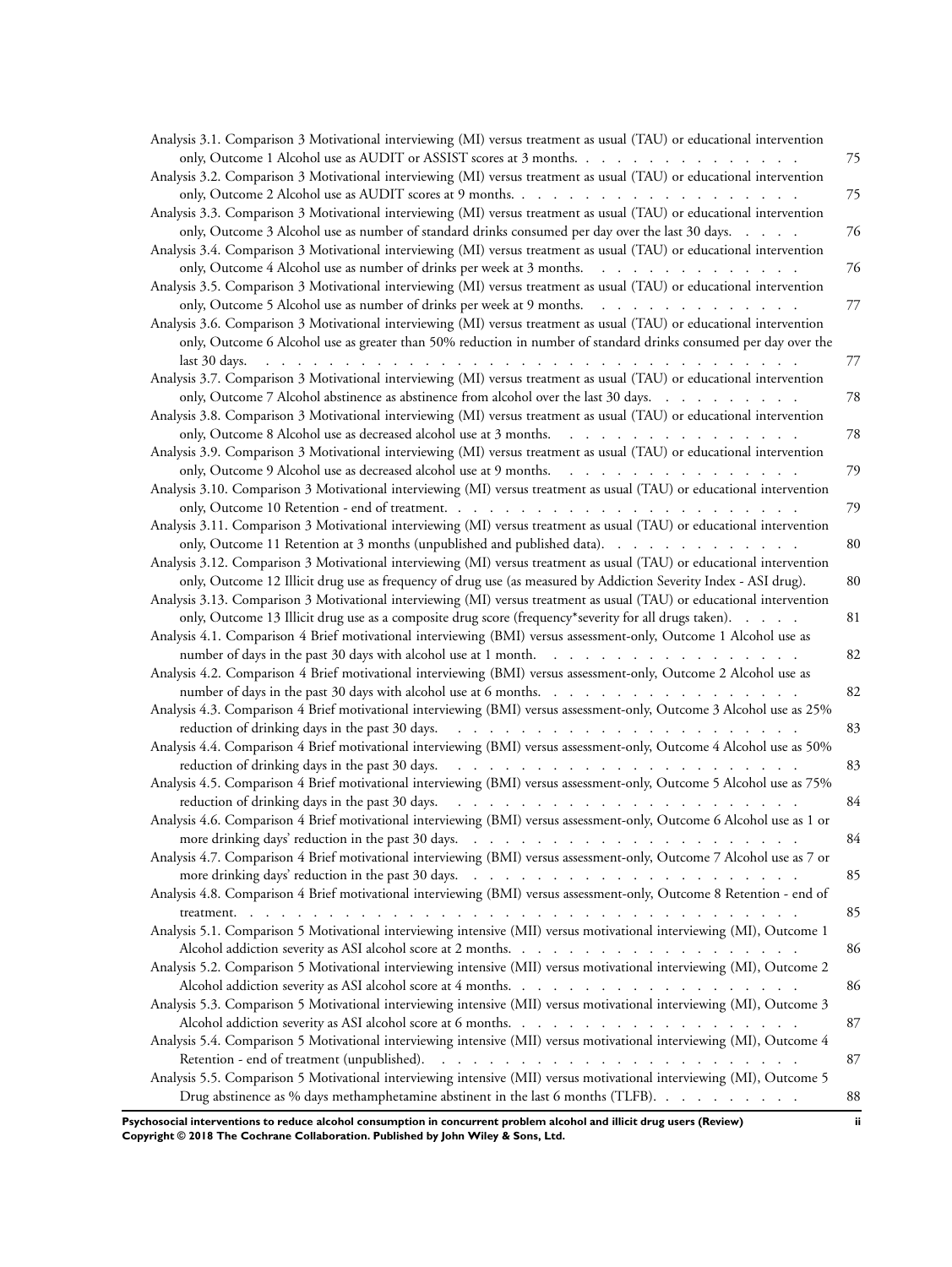| CONTRIBUTIONS OF AUTHORS research and the contract of the contract of the contract of the contract of the contr |  |
|-----------------------------------------------------------------------------------------------------------------|--|
| DECLARATIONS OF INTEREST research and the contract of the contract of the contract of the contract of the contr |  |
|                                                                                                                 |  |
|                                                                                                                 |  |
|                                                                                                                 |  |
|                                                                                                                 |  |

**Psychosocial interventions to reduce alcohol consumption in concurrent problem alcohol and illicit drug users (Review) iii Copyright © 2018 The Cochrane Collaboration. Published by John Wiley & Sons, Ltd.**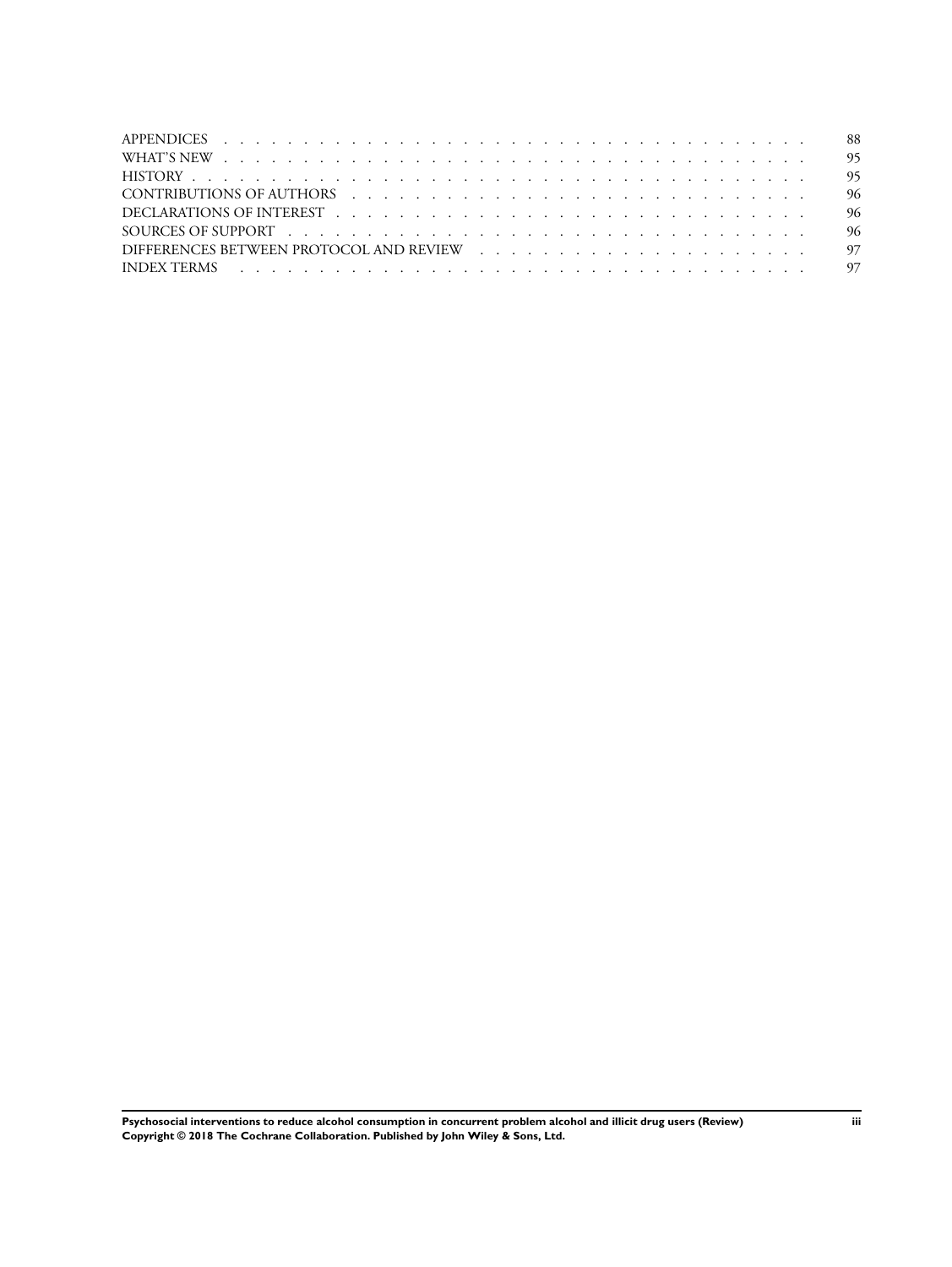**[Intervention Review]**

# **Psychosocial interventions to reduce alcohol consumption in concurrent problem alcohol and illicit drug users**

Jan Klimas<sup>1,2</sup>, Christopher Fairgrieve<sup>1</sup>, Helen Tobin<sup>3</sup>, Catherine-Anne Field<sup>4</sup>, Clodagh SM O'Gorman<sup>5,6</sup>, Liam G Glynn<sup>7</sup>, Eamon Keenan<sup>8</sup>, Jean Saunders<sup>9</sup>, Gerard Bury<sup>3</sup>, Colum Dunne<sup>5,10</sup>, Walter Cullen<sup>3</sup>

<sup>1</sup>BC Centre on Substance Use, BC Centre for Excellence in HIV/AIDS, Vancouver, Canada. <sup>2</sup>School of Medicine, University College Dublin, Dublin, Ireland. <sup>3</sup>School of Medicine, University College Dublin, Dublin, Ireland. <sup>4</sup>National University of Ireland Galway, Galway, Ireland. <sup>5</sup>Graduate Entry Medical School, Faculty of Education and Health Sciences, University of Limerick, Limerick, Ireland. <sup>6</sup>Department of Paediatrics, Graduate Entry Medical School, University of Limerick, Limerick, Ireland. <sup>7</sup>General Practice, Graduate Entry Medical School, University of Limerick, Limerick, Ireland. <sup>8</sup>Addiction Services, Health Service Executive, Dublin, Ireland. <sup>9</sup>Statistical Consulting Unit/ Applied Biostatistics Consulting Centre /CSTAR, Graduate Entry Medical School, University of Limerick, Limerick, Ireland. <sup>10</sup>Centre for Interventions in Infection, Inflammation & Immunity (4i), Faculty of Education and Health Sciences, University of Limerick, Limerick, Ireland

Contact address: Jan Klimas, BC Centre on Substance Use, BC Centre for Excellence in HIV/AIDS, 611 Powell Street, Vancouver, BC, V6A 1H2, Canada. [jan.klimas@bccsu.ubc.ca.](mailto:jan.klimas@bccsu.ubc.ca)

**Editorial group:** Cochrane Drugs and Alcohol Group. **Publication status and date:** New search for studies and content updated (no change to conclusions), published in Issue 12, 2018.

**Citation:** Klimas J, Fairgrieve C, Tobin H, Field CA, O'Gorman CSM, Glynn LG, Keenan E, Saunders J, Bury G, Dunne C, Cullen W. Psychosocial interventions to reduce alcohol consumption in concurrent problem alcohol and illicit drug users. *Cochrane Database of Systematic Reviews* 2018, Issue 12. Art. No.: CD009269. DOI: 10.1002/14651858.CD009269.pub4.

Copyright © 2018 The Cochrane Collaboration. Published by John Wiley & Sons, Ltd.

# **A B S T R A C T**

## **Background**

Problem alcohol use is common among people who use illicit drugs (PWID) and is associated with adverse health outcomes. It is also an important factor contributing to a poor prognosis among drug users with hepatitis C virus (HCV) as it impacts on progression to hepatic cirrhosis or opioid overdose in PWID.

## **Objectives**

To assess the effectiveness of psychosocial interventions to reduce alcohol consumption in PWID (users of opioids and stimulants).

#### **Search methods**

We searched the Cochrane Drugs and Alcohol Group trials register, the Cochrane Central Register of Controlled Trials (CENTRAL), MEDLINE, Embase, CINAHL, and PsycINFO, from inception up to August 2017, and the reference lists of eligible articles. We also searched: 1) conference proceedings (online archives only) of the Society for the Study of Addiction, International Harm Reduction Association, International Conference on Alcohol Harm Reduction and American Association for the Treatment of Opioid Dependence; and 2) online registers of clinical trials: Current Controlled Trials, ClinicalTrials.gov, Center Watch and the World Health Organization International Clinical Trials Registry Platform.

## **Selection criteria**

We included randomised controlled trials comparing psychosocial interventions with other psychosocial treatment, or treatment as usual, in adult PWIDs (aged at least 18 years) with concurrent problem alcohol use.

**Psychosocial interventions to reduce alcohol consumption in concurrent problem alcohol and illicit drug users (Review) 1 Copyright © 2018 The Cochrane Collaboration. Published by John Wiley & Sons, Ltd.**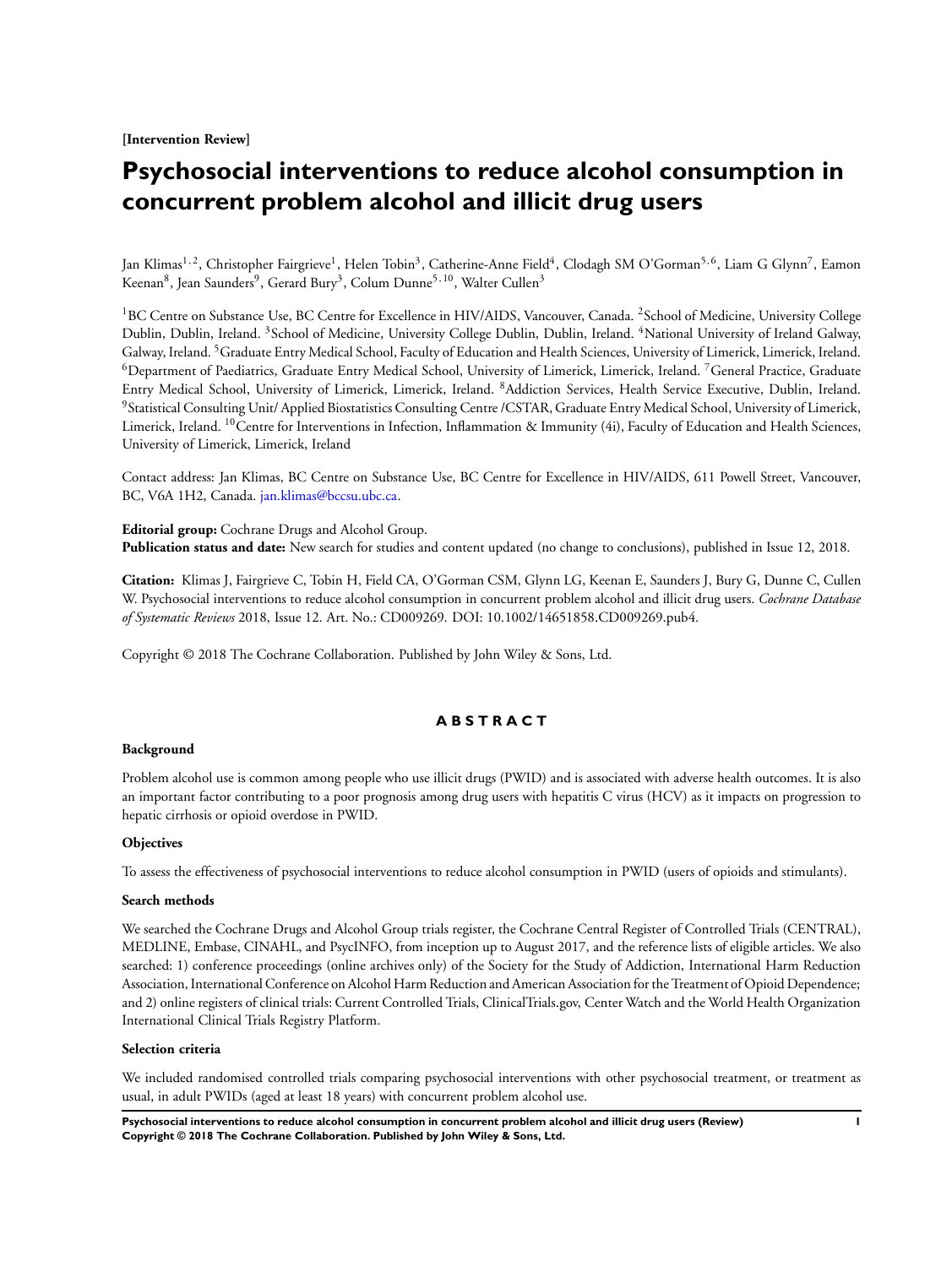## **Data collection and analysis**

We used the standard methodological procedures expected by Cochrane.

## **Main results**

We included seven trials (825 participants). We judged the majority of the trials to have a high or unclear risk of bias.

The psychosocial interventions considered in the studies were: cognitive-behavioural coping skills training (one study), twelve-step programme (one study), brief intervention (three studies), motivational interviewing (two studies), and brief motivational interviewing (one study). Two studies were considered in two comparisons. There were no data for the secondary outcome, alcohol-related harm. The results were as follows.

## **Comparison 1: cognitive-behavioural coping skills training versus twelve-step programme (one study, 41 participants)**

There was no significant difference between groups for either of the primary outcomes (alcohol abstinence assessed with Substance Abuse Calendar and breathalyser at one year: risk ratio (RR) 2.38 (95% confidence interval [CI] 0.10 to 55.06); and retention in treatment, measured at end of treatment: RR 0.89 (95% CI 0.62 to 1.29), or for any of the secondary outcomes reported. The quality of evidence for the primary outcomes was very low.

## **Comparison 2: brief intervention versus treatment as usual (three studies, 197 participants)**

There was no significant difference between groups for either of the primary outcomes (alcohol use, measured as scores on the Alcohol Use Disorders Identification Test (AUDIT) or Alcohol, Smoking and Substance Involvement Screening Test (ASSIST) at three months: standardised mean difference (SMD) 0.07 (95% CI -0.24 to 0.37); and retention in treatment, measured at three months: RR 0.94 (95% CI 0.78 to 1.13), or for any of the secondary outcomes reported. The quality of evidence for the primary outcomes was low.

## **Comparison 3: motivational interviewing versus treatment as usual or educational intervention only (three studies, 462 participants)**

There was no significant difference between groups for either of the primary outcomes (alcohol use, measured as scores on the AUDIT or ASSIST at three months: SMD 0.04 (95% CI -0.29 to 0.37); and retention in treatment, measured at three months: RR 0.93 (95% CI 0.60 to 1.43), or for any of the secondary outcomes reported. The quality of evidence for the primary outcomes was low.

## **Comparison 4: brief motivational intervention (BMI) versus assessment only (one study, 187 participants)**

More people reduced alcohol use (by seven or more days in the past month, measured at six months) in the BMI group than in the control group (RR 1.67; 95% CI 1.08 to 2.60). There was no difference between groups for the other primary outcome, retention in treatment, measured at end of treatment: RR 0.98 (95% CI 0.94 to 1.02), or for any of the secondary outcomes reported. The quality of evidence for the primary outcomes was moderate.

## **Comparison 5: motivational interviewing (intensive) versus motivational interviewing (one study, 163 participants)**

There was no significant difference between groups for either of the primary outcomes (alcohol use, measured using the Addiction Severity Index-alcohol score (ASI) at two months: MD 0.03 (95% CI 0.02 to 0.08); and retention in treatment, measured at end of treatment: RR 17.63 (95% CI 1.03 to 300.48), or for any of the secondary outcomes reported. The quality of evidence for the primary outcomes was low.

## **Authors' conclusions**

We found low to very low-quality evidence to suggest that there is no difference in effectiveness between different types of psychosocial interventions to reduce alcohol consumption among people who use illicit drugs, and that brief interventions are not superior to assessment-only or to treatment as usual. No firm conclusions can be made because of the paucity of the data and the low quality of the retrieved studies.

# **P L A I N L A N G U A G E S U M M A R Y**

**Which talking therapies work for people who use drugs and also have alcohol problems?**

## **Review question**

**Psychosocial interventions to reduce alcohol consumption in concurrent problem alcohol and illicit drug users (Review) 2 Copyright © 2018 The Cochrane Collaboration. Published by John Wiley & Sons, Ltd.**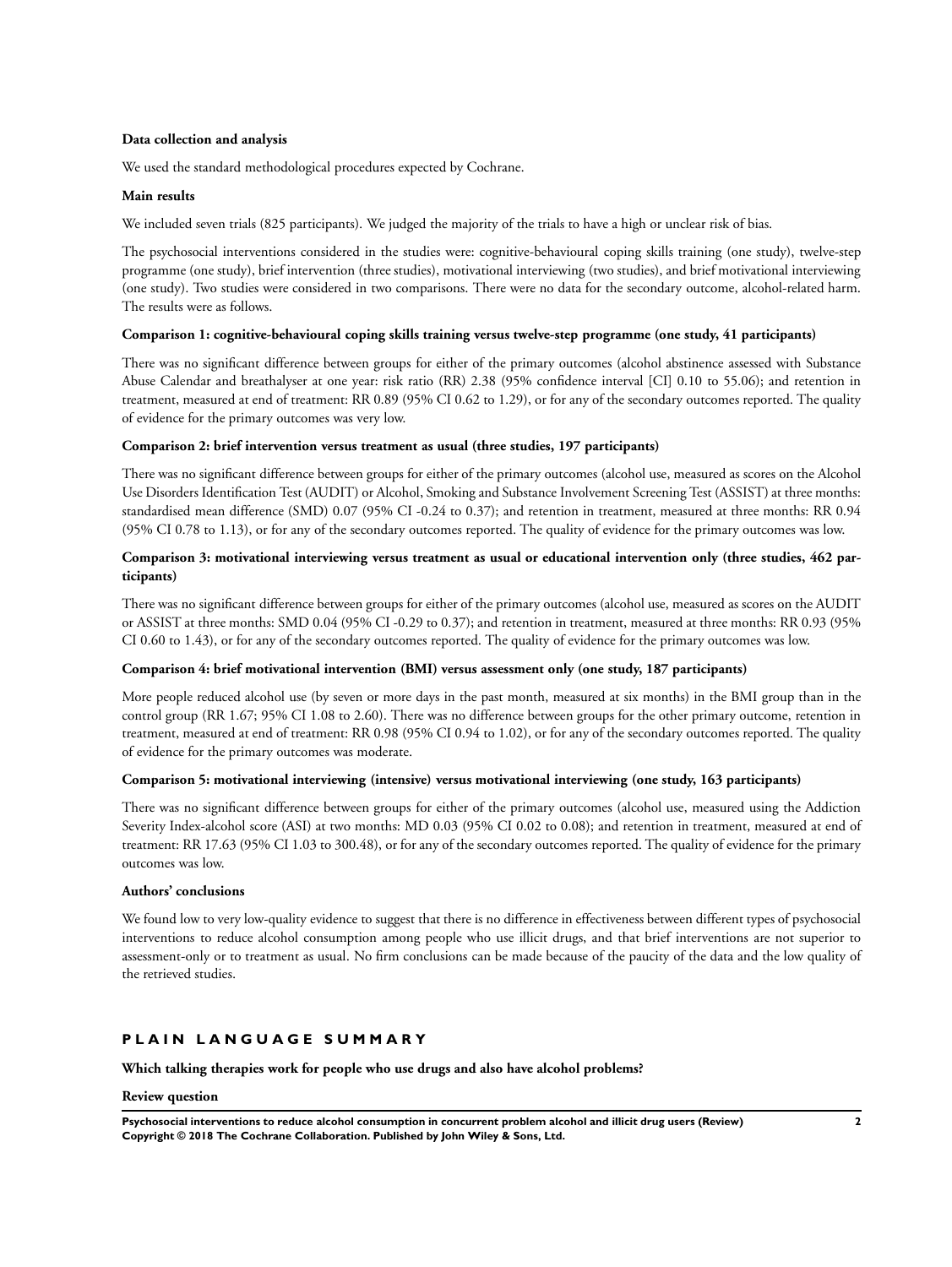We wanted to see whether talking therapies reduce drinking in adult users of illicit drugs (mainly opioids and stimulants). We also wanted to find out whether one type of therapy is more effective than another.

#### **Background**

Drinking alcohol above the low-risk drinking limits can lead to serious alcohol use problems or disorders. Drinking above those limits is common in people who also have problems with other drugs. It worsens their physical and mental health. Talking therapies aim to identify an alcohol problem and motivate an individual to do something about it. Talking therapies can be given by trained doctors, nurses, counsellors, psychologists, etc. Talking therapies may help reduce alcohol use but we wanted to find out if they can help people who also have problems with other drugs.

**Search date**: the evidence is current to August 2017.

#### **Study characteristics**

We found seven studies that examined five talking therapies among 825 people with drug problems.

Cognitive-behavioural coping skills training (CBCST) is a talking therapy that focuses on changing the way people think and act.

The twelve-step programme is based on theories from Alcoholics Anonymous and aims to motivate the person to develop a desire to stop using drugs or alcohol.

Motivational interviewing (MI) helps people to explore and resolve doubts about changing their behaviour. It can be delivered in group, individual and intensive formats.

Brief motivational interviewing (BMI) is a shorter MI that takes 45 minutes to three hours.

Brief interventions are based on MI but they take only five to 30 minutes and are often delivered by a non-specialist.

Six of the studies were funded by the National Institutes for Health or by the Health Research Board; one study did not report its funding source.

#### **Key results**

We found that the talking therapies led to no differences, or only small differences, for the outcomes assessed. These included abstinence, reduced drinking, and substance use.

One study found that there may be no difference between CBCST and the twelve-step programme.

Three studies found that there may be no difference between brief intervention and usual treatment.

Three studies found that there may be no difference between MI and usual treatment or education only.

One study found that BMI is probably better at reducing alcohol use than usual treatment (needle exchange), but found no differences in other outcomes.

One study found that intensive MI may be somewhat better than standard MI at reducing severity of alcohol use disorder among women, but not among men and found no differences in other outcomes.

It remains uncertain whether talking therapies reduce alcohol and drug use in people who also have problems with other drugs. Highquality studies are missing and are needed.

## **Quality of evidence**

The quality of the evidence was moderate for brief and intensive motivational interviewing, but low for brief interventions and standard motivational interviewing, and very low for CBCST versus twelve-step programme.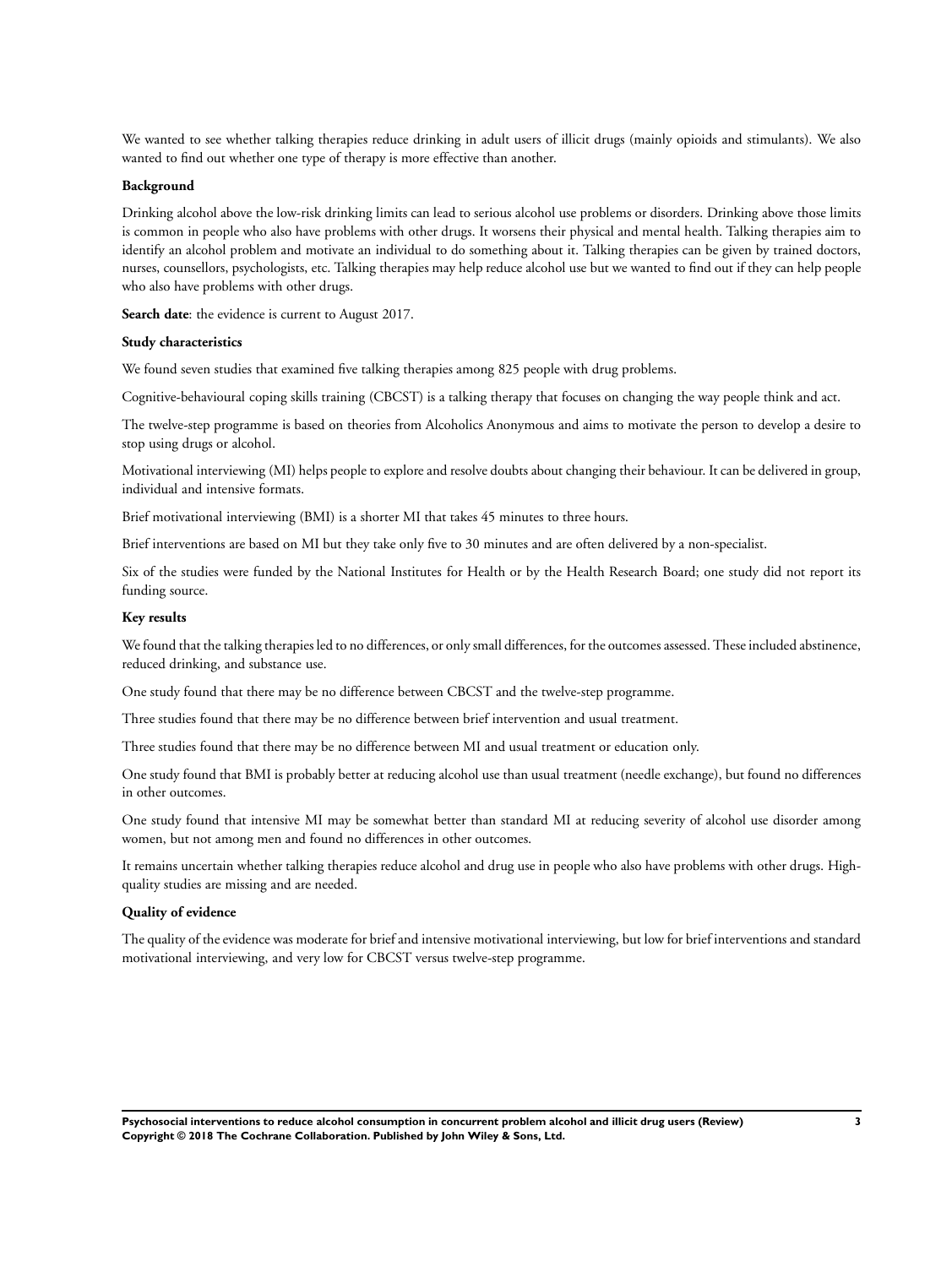# <span id="page-7-0"></span>SUMMARY OF FINDINGS FOR THE MAIN COMPARISON *[\[Explanation\]](http://www.thecochranelibrary.com/view/0/SummaryFindings.html)*

Cognitive-behavioural coping skills training (CBCST) compared to twelve-step facilitation (TSF) programme to reduce alcohol consumption in PWID

**Patient or population:** concurrent problem alcohol and illicit drug users

**Setting:** substance use treatment centre

**Intervention:** cognitive-behavioural coping skills training (CBCST)

**Comparison:** twelve-step facilitation (TSF) programme

| <b>Outcomes</b>                                                                                                                                                                                                             | Anticipated absolute effects* (95% CI)                                                                                                     |                                                                                                                      | <b>Relative effect</b><br>(95% CI)   | № of participants<br>(studies) | Quality of the evidence Comments<br>(GRADE) |
|-----------------------------------------------------------------------------------------------------------------------------------------------------------------------------------------------------------------------------|--------------------------------------------------------------------------------------------------------------------------------------------|----------------------------------------------------------------------------------------------------------------------|--------------------------------------|--------------------------------|---------------------------------------------|
|                                                                                                                                                                                                                             | gramme                                                                                                                                     | Risk with twelve-step Risk with cognitive-be-<br>facilitation (TSF) pro- havioural coping skills<br>training (CBCST) |                                      |                                |                                             |
| ing treatment<br>assessed with: Sub- ment was 1.8 weeks<br>stance abuse calendar<br>and breathalyser<br>Scale from: 0 to 12<br>Follow-up: 12 weeks                                                                          | Maximum number of The mean maximum MD0.4 weeks higher<br>alcohol abstinence dur- consecutive alcohol ab- higher)<br>stinence during treat- | weeks of consecutive number of weeks of (1.14 lower to 1.94                                                          |                                      | 41<br>$(1$ RCT)                | $\bigoplus$<br>VERY LOW 12                  |
| Number of participants Study population<br>achieving 3 or more<br>weeks of consecutive<br>alcohol abstinence dur-<br>ing treatment<br>assessed with: Sub-<br>stance abuse calendar<br>and breathalyser<br>Follow-up: 1 year | 111 per 1,000                                                                                                                              | 218 per 1,000<br>$(48 \text{ to } 993)$                                                                              | RR 1.96<br>$(0.43 \text{ to } 8.94)$ | 41<br>$(1$ RCT)                | $\bigoplus$<br>VERY LOW 12                  |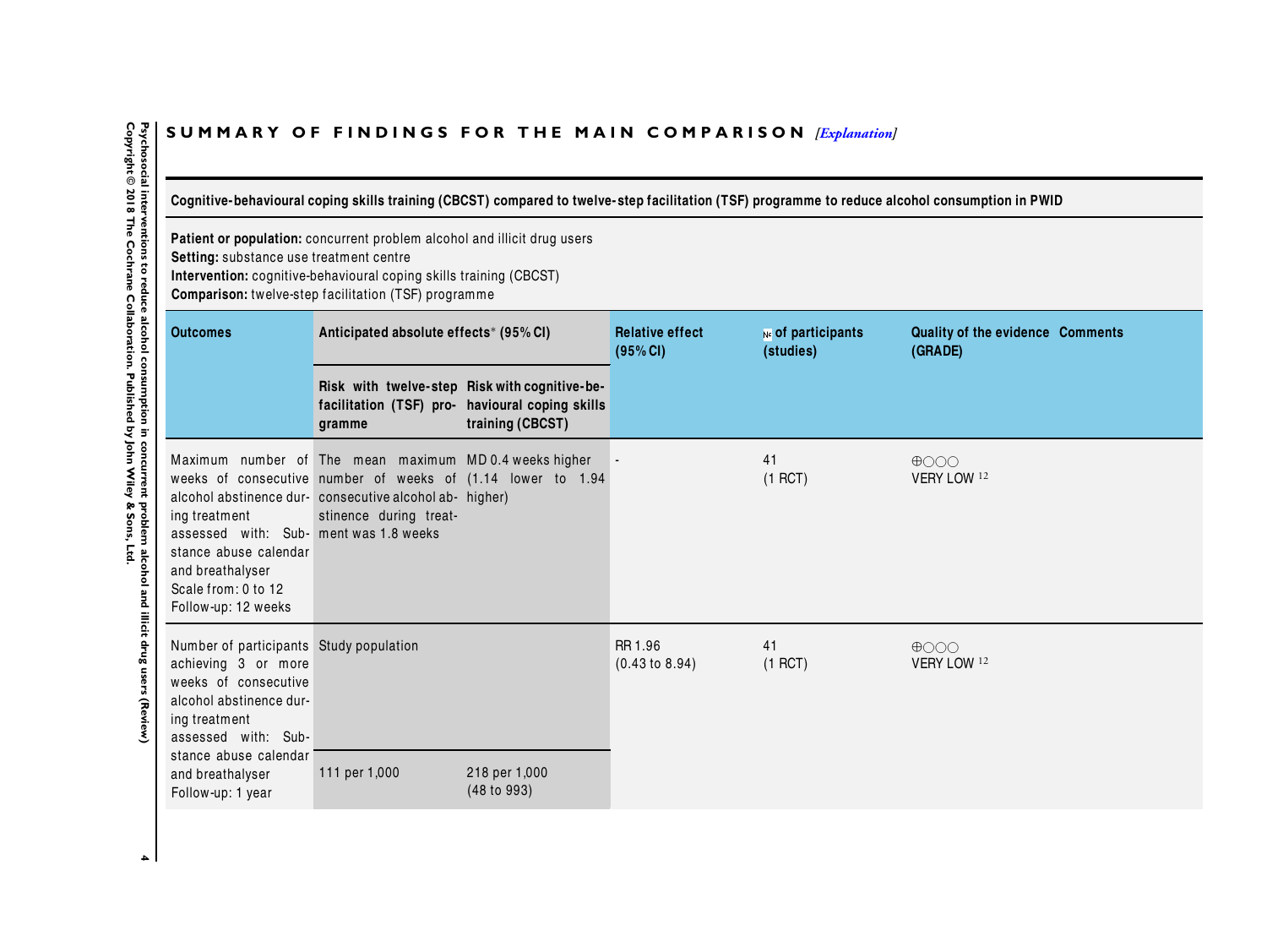| Alcohol abstinence<br>assessed with: Sub-                                   | Study population |                                            | RR 2.38<br>$(0.10 \text{ to } 55.06)$ | 41<br>$(1$ RCT) | $\bigoplus$ $\bigcirc$ $\bigcirc$<br>VERY LOW 12 |
|-----------------------------------------------------------------------------|------------------|--------------------------------------------|---------------------------------------|-----------------|--------------------------------------------------|
| stance abuse calendar<br>and breathalyser<br>Follow-up: 1 year              | 0 per 1,000      | 0 per 1,000<br>(0 to 0)                    |                                       |                 |                                                  |
| Retention - end of treat- Study population<br>ment<br>Assessed with: num-   |                  |                                            | RR 0.89<br>$(0.62 \text{ to } 1.29)$  | 41<br>$(1$ RCT) | $\bigoplus$ $\bigcirc$ $\bigcirc$<br>VERY LOW 12 |
| ber of participants com-<br>pleting all treatment 778 per 1,000<br>sessions |                  | 692 per 1,000<br>$(482 \text{ to } 1,000)$ |                                       |                 |                                                  |

\***The risk in the intervention group** (and its 95% confidence interval) is based on the assumed risk in the comparison group and the **relative effect** of the intervention (and its<br>05% Cl\ 95% CI).

**CI:** Conf idence interval; **RR:** Risk ratio; **MD**: mean difference; **PWID:** people who use illicit drugs

# **GRADE Working Group grades of evidence**

High quality: We are very confident that the true effect lies close to that of the estimate of the effect

Moderate quality: We are moderately confident in the effect estimate: The true effect is likely to be close to the estimate of the effect, but there is a possibility that it is substantially different

Low quality: Our confidence in the effect estimate is limited: The true effect may be substantially different from the estimate of the effect

Very low quality: We have very little confidence in the effect estimate: The true effect is likely to be substantially different from the estimate of effect

 $<sup>1</sup>$  Downgraded one level for risk of bias: incomplete outcome data.</sup>

 $^{\rm 2}$  Downgraded two levels for imprecision: only one study with very few participants included in comparison.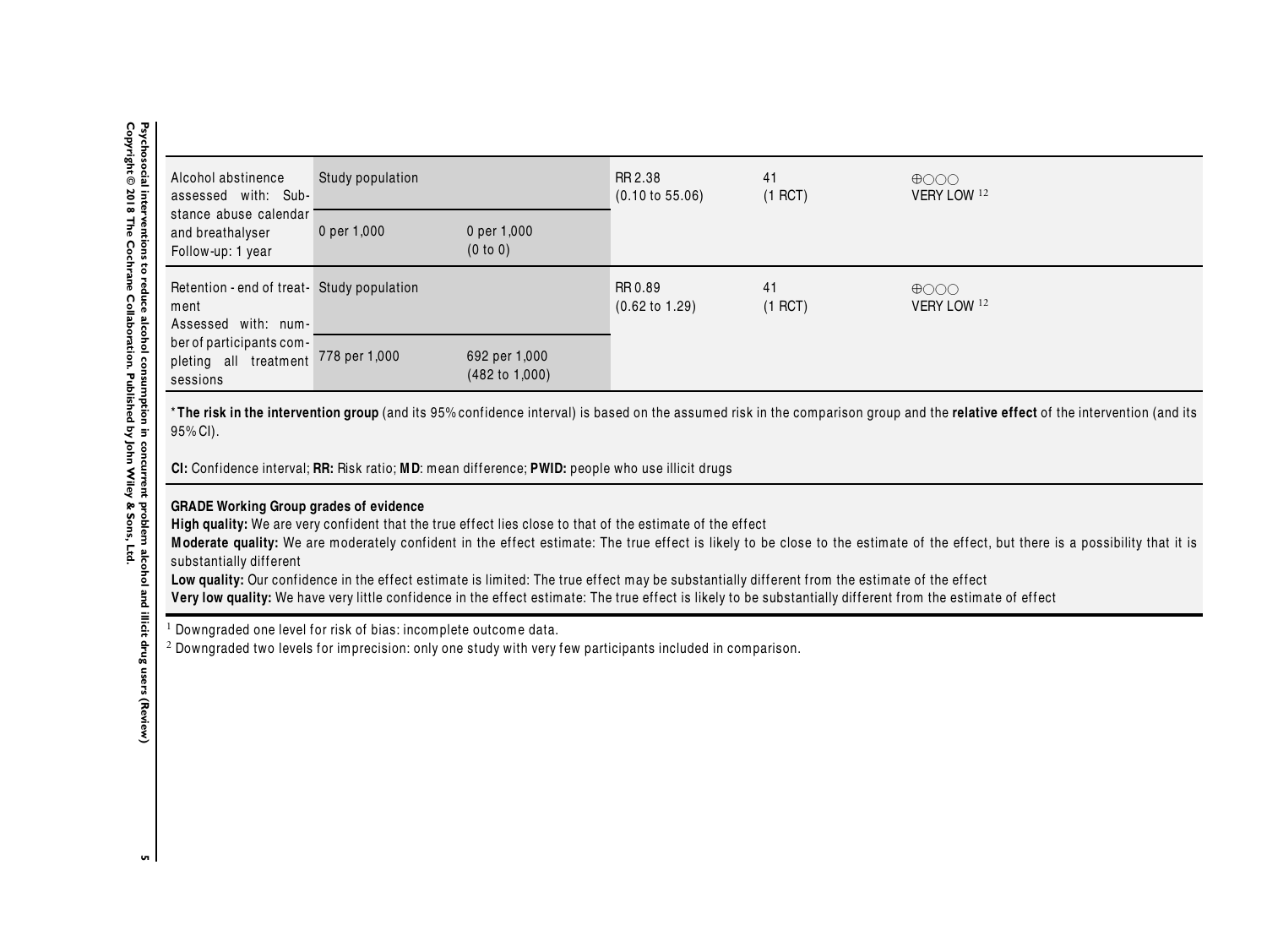## **B A C K G R O U N D**

#### **Description of the condition**

Problem alcohol use is common among people who use illicit drugs (PWID) and is associated with adverse health outcomes, which have physical, psychological and social implications ([Staiger](#page-37-0) [2013](#page-37-0)). Meta-analyses of US clinical trial data, performed by the National Institute on Drug Abuse (NIDA), found alcohol use disorders (AUDs) in 38% and 45% of opiate- and stimulant-using treatment seekers, respectively [\(Hartzler 2010;](#page-37-0) [Hartzler 2011](#page-37-0)). The prevalence of 'heavy drinking' or diagnosis of alcohol use disorder among PWID enrolled in methadone maintenance treatment (MMT) ranges from 13% to 28% [\(Chen 2011](#page-37-0); [Klimas](#page-37-0) [2015a;Klimas 2017b\)](#page-37-0). In comparison, cross-sectional studies have reported prevalence rates of 33% to 50% in this setting [\(Islam](#page-37-0) [2013](#page-37-0); [Wurst 2011\)](#page-37-0). Another study found that 28% of heroin users and methadone- or codeine-maintained patients consumed more than 40g of alcohol daily ([Backmund 2003\)](#page-37-0).

Problem alcohol use is an expression that represents a spectrum of distinct drinking patterns (i.e. hazardous, harmful and dependent drinking). Hazardous drinking "is likely to result in harm should present habits persist" ([Babor 2001](#page-37-0)), whereas harmful drinking, which is a diagnosis given in the International Classification of Diseases, Tenth Revision (ICD-10) [\(WHO 1993\)](#page-37-0), "causes harm to the health (physical or mental) of the individual" without the presence of dependence ([Babor 2001\)](#page-37-0). Hazardous drinking that becomes severe is assigned the medical diagnosis of alcohol use disorder (AUD) under the Diagnostic and Statistical Manual of Mental Disorders, Fifth Edition ([DSM-5\)](#page-37-0), or ICD-10 criteria ( [WHO 1993\)](#page-37-0). Eleven diagnostic criteria describe the [DSM-5](#page-37-0) AUD diagnosis, which is determined by the presence of any two of the 11 criteria during the last year. Based on the number of criteria fulfilled, an AUD can be mild (2 to 3), moderate (4 to 5) or severe (more than 6). According to the National Institute on Alcohol Abuse and Alcoholism, "binge drinking" refers to a pattern of drinking wherein blood alcohol level is regularly at or above 0.08% [\(NIAAA 2004](#page-37-0)). This corresponds to five or more standard drinks in males and four or more drinks in females within an approximate two-hour period.

In PWID, binge drinking is associated with increased all-cause mortality [\(Johnson 2015](#page-37-0)), while daily drinking is associated with increased incidence of HIV seroconversion ([Young 2016](#page-37-0)). In addition, problematic alcohol use in PWID is associated with unsafe sex, incarceration, and the use of more than one drug [\(Maynié-François 2016\)](#page-37-0). Alcohol use in PWID is also associated with increased risk of fatal overdose [\(Shah 2008\)](#page-37-0); however, heavy drinking is not associated with all-cause or overdose mortality among people receiving opioid agonist treatment (OAT) ([Klimas](#page-37-0) [2017a\)](#page-37-0). PWID are at high risk of liver disease resulting from hepatitis C virus infection because of its high prevalence in this population [\(Smyth 1998\)](#page-37-0). Problem alcohol use is an important factor contributing to a poor prognosis among people with hepatitis C virus as it impacts on progression to hepatic cirrhosis, increased hepatitis C virus-RNA levels or fatal opiate overdose in opiate users [\(Du 2012](#page-37-0); [White 1999](#page-37-0)). However, alcohol may have little influence on response to hepatitis C treatment ([Tsui 2017](#page-37-0)). Nevertheless, Teplin and colleagues noted that PWID have higher rates of mood, anxiety and personality disorders, all of which are exacerbated by alcohol use ([Teplin 2007](#page-37-0)).

There exists some evidence that alcohol may have a negative impact on outcomes of substance-use disorder treatment [\(Byrne 2011;](#page-37-0) [Gossop 2000](#page-37-0)). For example, a study of 114 participants enrolled in OAT found that drinking was associated with heroin and cocaine craving and actual use ([Preston 2016\)](#page-37-0). Sadly, in some countries substance-use disorder treatment programmes do not accept patients with AUDs who are receiving OAT, because this is viewed as a violation of their "drug free" policies [\(Harris 2010](#page-37-0)). However, these precautions diminish patients' access to treatment and are not justified, nor evidence-based, as shown in previous demonstration projects [\(Kipnis 2001](#page-37-0)). In PWID, initiation of OAT decreases initiation of heavy drinking ([Klimas 2016\)](#page-37-0). While shortterm OAT (four weeks' duration) decreases alcohol consumption [\(Caputo 2002\)](#page-37-0), longer-term OAT (two years' duration) has been shown to increase alcohol consumption, potentially as a substitute substance [\(Dobler-Mikola 2005](#page-37-0)).

The emerging understanding of a high prevalence of problem alcohol use among current or former PWID, allied to the clear health implications of this problem for this population, necessitates a public health response to this issue.

#### **Description of the intervention**

Psychosocial interventions are best described as "psychologicallybased interventions aimed at reducing consumption behaviour or alcohol-related problems" ([Anderson 2004;](#page-37-0) [Kaner 2018](#page-37-0)), that exclude any pharmacological treatments. The term refers to a heterogeneous collection of interventions, which vary depending on:

• theoretical underpinnings (e.g. psychodynamic,

- behavioural, motivational);
	- duration or intensity (e.g. brief, extended);
	- setting (e.g. primary-care based, inpatient);
	- mode of delivery (e.g. group, individual, web-based); or
	- treatment goals (e.g. abstinence oriented, harm reduction).

To date, many psychosocial interventions specifically designed to address problem alcohol use have been described. The most frequently used interventions include: motivational interviewing (MI), cognitive-behavioural therapy (CBT), psychodynamic approaches, screening and brief interventions (SBIs), family therapy, drug counselling, 12-step programmes, therapeutic community (TC) and vocational rehabilitation (VR).

• MI is a client-centred approach, but in contrast to its nondirective Rogerian origins, it is a directive therapy system. A

**Psychosocial interventions to reduce alcohol consumption in concurrent problem alcohol and illicit drug users (Review) 6 Copyright © 2018 The Cochrane Collaboration. Published by John Wiley & Sons, Ltd.**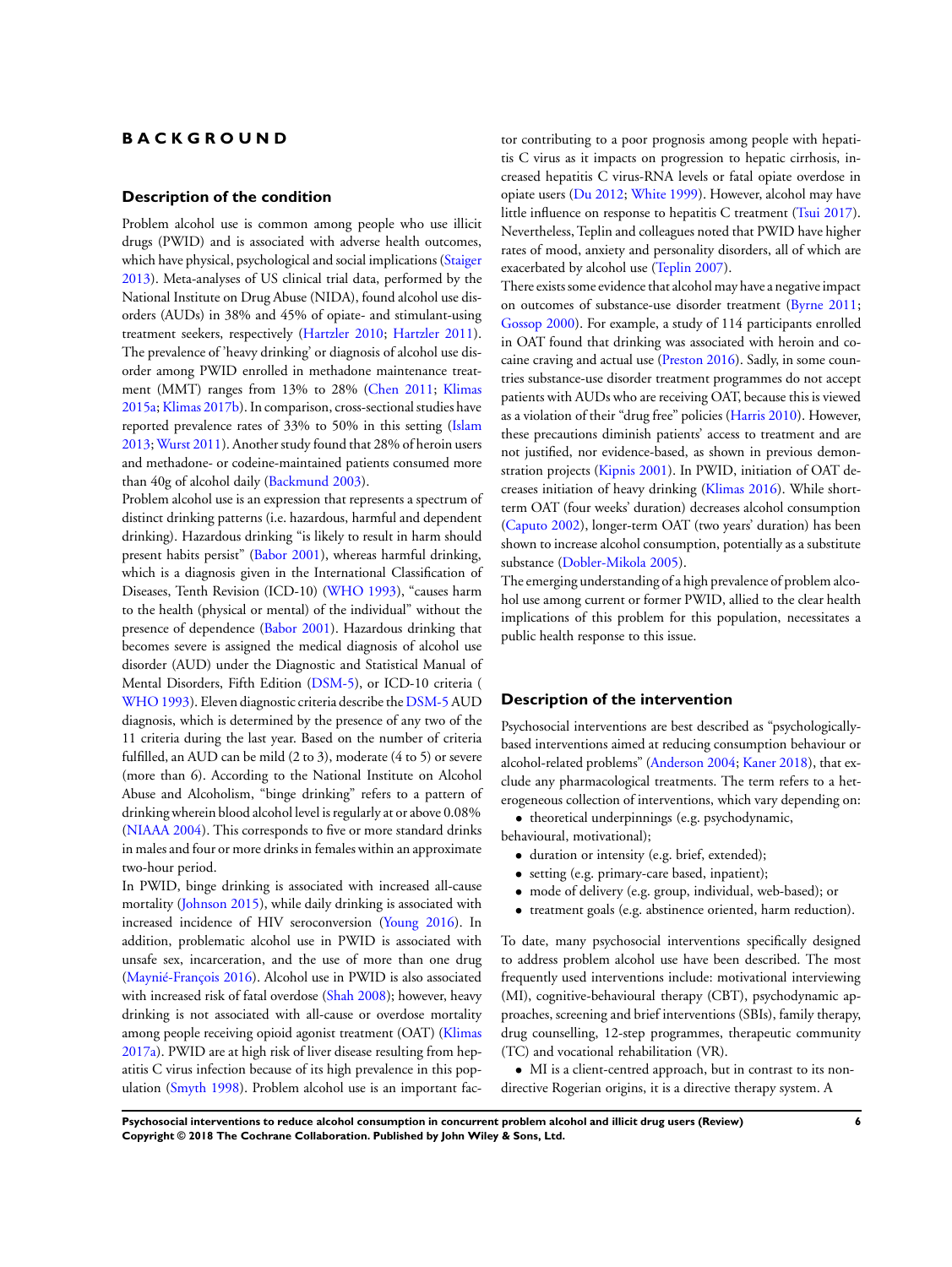central role is played by the client's motivation and readiness to change. Change within this approach is facilitated over a series of stages [\(Prochaska 1992](#page-37-0)). Relapse is not viewed as a failure to maintain healthy behaviour, but rather as a part of the process of change [\(Miller 2004](#page-37-0)).

• CBT draws upon the principles of learning theory. Change in addictive behaviour is approached through altering irrational assumptions, coping skills training or other behavioural exercises. This therapy often deals with the identification and prevention of triggers contributing to drug use. Among the modern approaches utilising such behavioural techniques are Relapse Prevention [\(Marlatt 1996\)](#page-37-0), Contingency Management [\(Budney 2001](#page-37-0)), and the Community Reinforcement Approach, which combines both contingency management and positive reinforcement for non-drinking behaviours ([Hunt 1973](#page-37-0)).

• Psychodynamic approaches are based on the assumptions of psychoanalytic theory, which focuses on addressing inner conflict, childhood trauma or problematic relationship themes. Such approaches include a range of different methods designed to deal with the underlying conflict (e.g. interpersonal therapy, supportive-expressive techniques, etc.) ([Crits-Christoph 1999](#page-37-0)).

• SBIs are time limited and therefore suitable for nonspecialist facilities. Usually, the length and intensity of the intervention is determined by the levels of risky alcohol consumption (i.e. screening results), and can range from a couple of minutes to several sessions (three to six). Each session includes the provision of information and advice [\(Babor 2001](#page-37-0)). Increasingly, brief interventions (BIs) are based on the principles and techniques of MI, so that the distinction between these two modalities is blurred in this regard.

• Family therapy: the therapeutic change is achieved via intervening in the interaction between family members. Families are directly involved in a therapy session. The family therapist must be competent in eliciting the strengths and support of the wider family system. Frequently used family therapy models include multisystemic therapy and network therapy solutionfocused brief therapy [\(CSAT 2004\)](#page-37-0).

• Drug counselling: addiction is viewed as a chronic illness that has serious consequences to the individual's health and social functioning, in consonance with the 12-step model (see below). Recovery includes spiritual components and attendance at fellowship meetings. The primary focus of this approach is to help the individual attain abstinence by promoting behavioural changes, including trigger avoidance, sport and other constructive activities. Both individual and group forms of drug counselling have been used in the largest collaborative cocaine treatment study [\(Crits-Christoph 1999\)](#page-37-0).

• The 12-step (facilitation) model emphasises the powerlessness of an individual over the addiction, which is seen as a disease, and the need for a spiritual recovery. The foundations of this approach lie in the 12 Steps and an accompanying document, 12 Traditions [\(Alcoholics Anonymous](#page-37-0)

[1939](#page-37-0)). The largest of all 12-step programmes is that of Alcoholics Anonymous (AA), and all other programmes (e.g. those of Narcotics Anonymous, Al-Anon etc.) have evolved from it. AA meetings, besides the 12 steps, utilise well-established therapeutic factors of group psychotherapy, such as group cohesiveness, interpersonal learning (i.e. sponsorship), peer pressure, etc.

• TC is a long-term (18- to 24-month), drug-free model of treatment, which usually runs in a residential form. This approach relies on the community itself, as the main therapeutic factor, and also on other factors, such as peer feedback, rolemodelling or recapitulation of the primary family experience. The community has a high degree of autonomy, is democratic and each member has a clearly defined role and responsibilities within the structure of TC. A structured regimen of daily activities in the TC often includes formal individual or group therapy sessions along with other educational and work activities [\(De Leon 2000;](#page-37-0) [Staiger 2009\)](#page-37-0).

• VR employment is seen as an important element of successful rehabilitation from drug addiction and is often considered as one of its key indicators [\(Platt 1995\)](#page-37-0). VR aims to increase the employability of PWID by developing their job interview skills or obtaining further qualifications. A necessary part of increasing ex-users' access to the job market is linking with potential employers and addressing their concerns and prejudices related to PWID. An example of VR for unemployed individuals receiving methadone maintenance treatment is the customised employment supports model [\(Blankertz 2004](#page-37-0)).

## **How the intervention might work**

Substantial evidence has described the value of psychosocial interventions in treating problem alcohol use.

A review by Raistrick and colleagues presented data on the effectiveness of many interventions, including screening, further assessment, BIs, more intensive treatments that can still be considered 'brief' and alcohol-focused specialist treatments [\(Raistrick 2006](#page-37-0)). They reported mixed evidence on the longer-term effects of BIs and whether extended BIs add anything to the effects of simple BIs.

The Mesa Grande project, which reviewed 361 controlled clinical trials (CCTs) (a three-year update), found BIs to be the most strongly supported psychosocial treatment effective in treating AUDs [\(Miller 2002](#page-37-0)). These findings are supported by an Australian systematic review that found BIs to be effective in reducing alcohol consumption in drinkers without dependence or those with a low level of dependence [\(Shand 2003\)](#page-37-0). Another meta-analysis found the positive effect of BIs to be evident at the follow-up points of three, six and 12 months, and these results were more apparent when dependent drinkers were excluded [\(Moyer 2002](#page-37-0)). Indeed, dependent drinkers have been excluded from much of this research, indicating that they are possibly unsuitable for BI

**Psychosocial interventions to reduce alcohol consumption in concurrent problem alcohol and illicit drug users (Review) 7 Copyright © 2018 The Cochrane Collaboration. Published by John Wiley & Sons, Ltd.**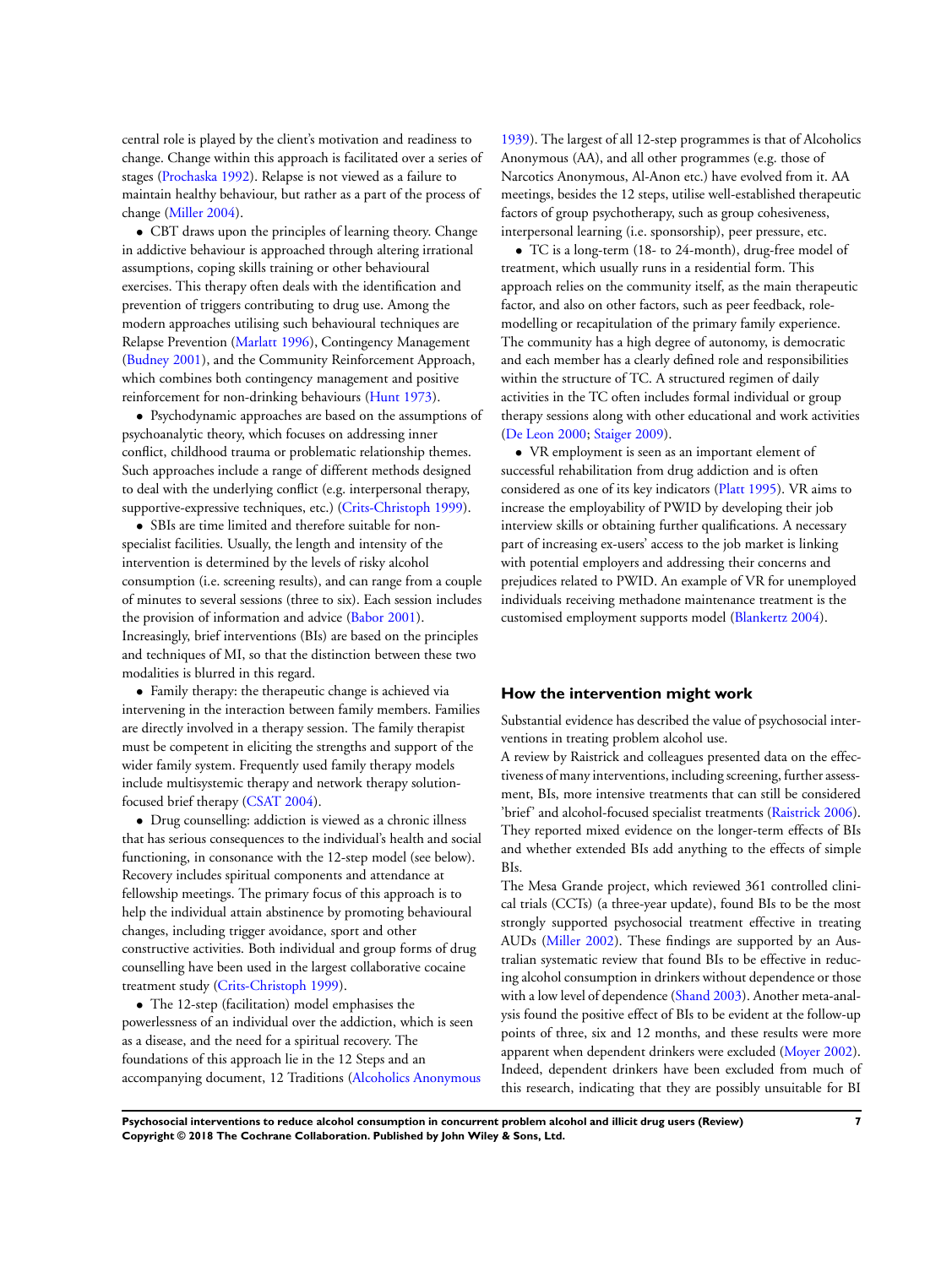and should be routinely referred to specialist treatment [\(Raistrick](#page-37-0) [2006](#page-37-0)).

While BIs are generally delivered across a range of settings, primary care has an important role in the delivery of BIs for problem alcohol use among PWID. BIs are well suited to primary care owing to their feasibility and ease of delivery in general settings by nonspecialist staff in a short period of time, and to individuals not actively seeking treatment [\(Kaner 2018;](#page-37-0) [Raistrick 2006;](#page-37-0) [Williams](#page-37-0) [2011](#page-37-0)). While primary care physicians believe these interventions are feasible, many face challenges incorporating them into care and often underestimate problem alcohol use in this population [\(McCombe 2016](#page-37-0)). In particular, patients receiving methadone maintenance treatment in primary care settings are not routinely screened for alcohol [\(Klimas 2015b](#page-37-0)).

The efficacy of primary care-based interventions for people with problem alcohol use has been demonstrated in a Cochrane Review [\(Kaner 2018](#page-37-0)), although the authors judged the evidence as being of moderate quality and reported that longer counselling duration probably had little additional effect. Another systematic review of brief, multi-contact behavioural counselling among adults attending primary care reported an average reduction of 13% to 34% in drinks per week ([Whitlock 2004](#page-37-0)). However, a recent meta-analysis of studies of adolescents and young adults showed that brief, alcohol-targeted interventions decreased alcohol consumption, but had no effect on illicit drug use. In comparison, the same intervention targeted at alcohol and drugs decreased both behaviours [\(Tanner-Smith 2015](#page-37-0)). Therefore, the evidence behind brief interventions for illicit drug use appears inconclusive ([Saitz 2014](#page-37-0)).

There have also been new pilot studies published of psychosocial interventions for hazardous alcohol use among persons receiving OAT. One study found 88% of participants attempted to reduce their alcohol intake after the sessions, while 57% significantly reduced their alcohol use ([Varshney 2016\)](#page-37-0). Another study, [Rosa](#page-37-0) [2015](#page-37-0), also found a significant decrease in alcohol consumption after the intervention. Finally, an educational intervention to support primary care of problem alcohol use among PWID has been developed and process-evaluated ([Klimas 2014](#page-37-0)).

Thus, brief psychosocial interventions are feasible and potentially highly efficacious components of an overall public health approach to reducing problem alcohol use, although there is considerable variation in trials of effectiveness, and PWID from primary care settings are under-represented in these trials ([Kaner 2018;](#page-37-0) [Whitlock 2004](#page-37-0)).

Because BIs have been developed and evaluated mainly in conventional general practice settings, it is not clear whether they can be effectively applied to excessive drinking among PWID, or whether new forms of intervention need to be developed and evaluated. Could the 'advice-giving' form of BI be effective in PWID or are motivational techniques, in which the impetus for change comes from the user, more likely to be effective in this population?

## **Why it is important to do this review**

The high prevalence and serious consequences of problem alcohol use among PWID highlights an opportunity for a Cochrane systematic review in this population. The question being asked in this review is also of importance because there are no other systematic reviews published that could help answer it.

Several narrative literature reviews have dealt with this question to date. The oldest of these reviews discussed six reports of four studies among methadone patients and saw some promise for contingency management procedures [\(Bickel 1987](#page-37-0)). A more recent review described the implications of combining behavioural and pharmacological treatments, which are effective in treating either alcohol- or drug-use disorders alone, for the treatment of people who have both these disorders ([Arias 2008](#page-37-0)). While pointing to the paucity of research specifically focused on the treatment of people with co-occurring alcohol and other substance use disorders, the review concluded that successful treatment must take into account both alcohol- and drug-use disorders. Similarly, a review on treatment of people seeking therapy primarily for alcohol problems, but who also used other drugs, concurred with this idea ([Miller](#page-37-0) [1996](#page-37-0)). More recently, two narrative reviews examined the patterns of concurrent use among people in and out of the treatment for substance use disorders ([Staiger 2013](#page-37-0); [Soyka 2015](#page-37-0)). Both reviews [\(Staiger 2013](#page-37-0); [Soyka 2015\)](#page-37-0) concluded that while concurrent alcohol use is often "overlooked and underestimated" in drug treatment, no clear patterns have emerged and the literature remains inconclusive. Another narrative review calls for creation of a set of guidelines for screening and treatment of alcohol use in OAT participants, based on the high prevalence of problem alcohol use and limited alcohol treatment access in this patient population [\(Nolan 2016](#page-37-0)). It also concluded that there is no clinical evidence to justify denial of treatment for alcohol use disorders, or reduction of opioid agonist dose, in OAT participants.

Cochrane Reviews have so far examined the effectiveness of psychosocial interventions for stimulant, opiate and alcohol use disorders ([Amato 2011a](#page-37-0); [Minozzi 2016;](#page-37-0) [Lui 2008](#page-37-0)). Although other reviews and review protocols have targeted poly-drug use, they concentrated either on specific populations, for example women and adolescents, or particular interventions, such as case management and MI, but not on 'alcohol-specific' interventions ([Dalsbø](#page-37-0) [2010](#page-37-0); [Hesse 2007;](#page-37-0) [Smedslund 2011](#page-37-0); [Smith 2006;](#page-37-0) [Terplan 2015;](#page-37-0) [Thomas 2011\)](#page-37-0). None of the published reviews on psychosocial interventions examined the effectiveness of alcohol-specific interventions in PWID. The main problem driving the lack of quality studies in this area seems to flow from the administrative separation of drug problems from alcohol problems. This separation has led researchers to focus on one or the other but not on both. In the USA, the National Institutes of Health had planned to correct this separation by forming a new institute that covers both drugs and alcohol - the proposed National Institute of Substance Use and Addiction Disorders ([NIH 2012](#page-37-0)) - although this plan was quickly abandoned.

**Psychosocial interventions to reduce alcohol consumption in concurrent problem alcohol and illicit drug users (Review) 8 Copyright © 2018 The Cochrane Collaboration. Published by John Wiley & Sons, Ltd.**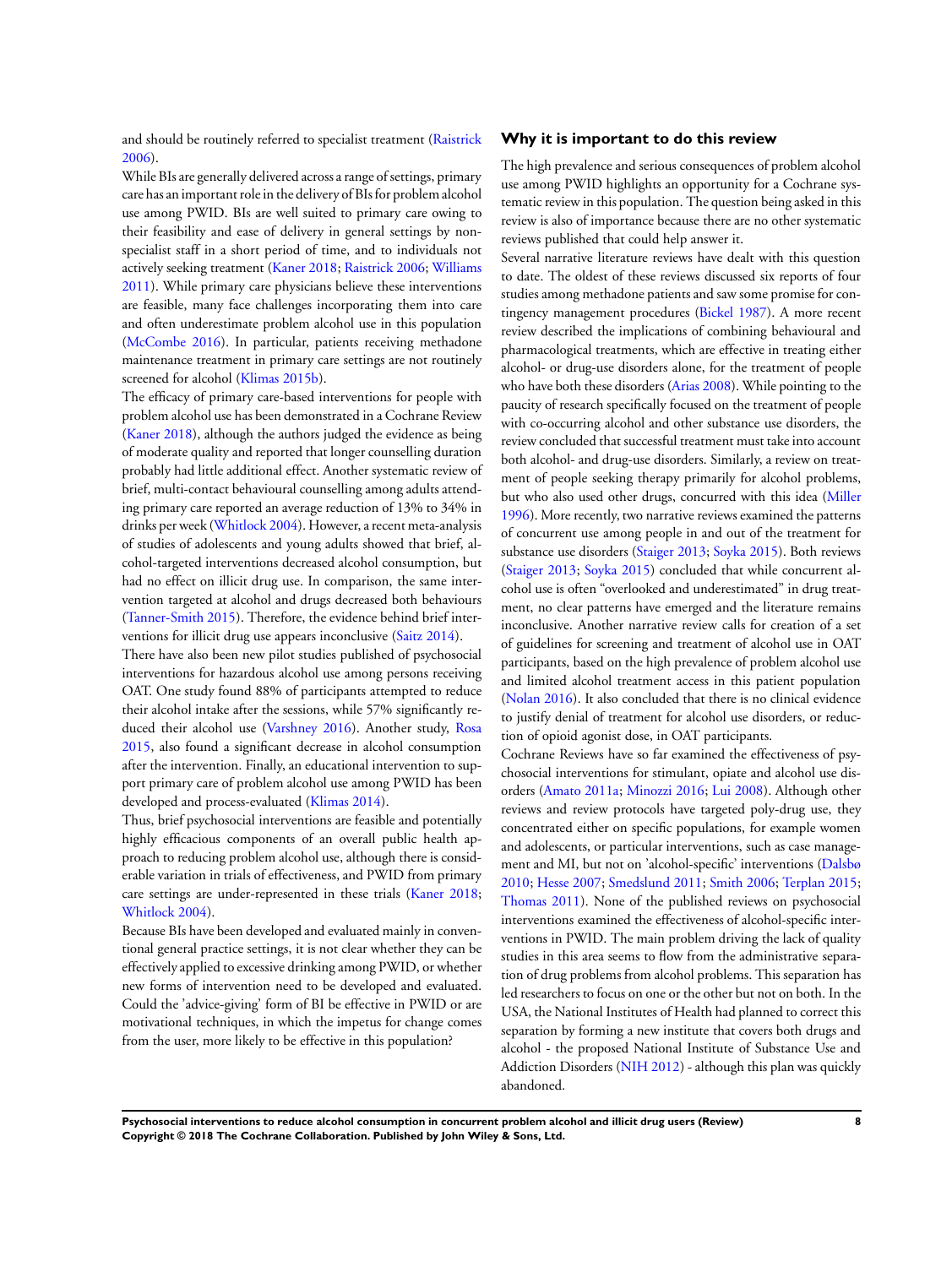The lack of systematic evaluation, together with the anticipated differences in the responsiveness of PWID to psychosocial interventions, provides additional reasons for conducting this review. In other words, the results of reviews on the effectiveness of psychosocial interventions among the general population might not be applicable to specific groups, such as PWID, because they may have a different responsiveness to psychosocial interventions ([Nilsen](#page-37-0) [2010](#page-37-0); [Klimas 2012b](#page-37-0)). Several factors could possibly influence the responsiveness of PWID to treatment interventions (for example, stability of drug use, engagement with the service, concurrent personality disorders, etc). Evidence suggests that PWID with antisocial personality disorders are more likely to respond to rewarding than to punitive approaches [\(Messina 2003\)](#page-37-0), and the use of more intensive psychosocial interventions is recommended in thosewho have achieved a sufficient degree of stability and compliance with a service regimen ([Pilling 2010](#page-37-0); [Saitz 2015\)](#page-37-0).

Moreover, it has been suggested that evidence on the effectiveness of many psychosocial interventions has been overestimated, that limitations of this evidence have been overlooked, and that results are difficult to generalise ([McCambridge 2017\)](#page-37-0). These criticisms further highlight the necessity of a comprehensive systematic review evaluating and consolidating the body of literature on various psychosocial interventions in PWID.

# **O B J E C T I V E S**

To assess the effectiveness of psychosocial interventions to reduce alcohol consumption in people who use illicit drugs (PWID) (users of opioids and stimulants).

# **M E T H O D S**

## **Criteria for considering studies for this review**

#### **Types of studies**

We included randomised controlled trials (RCTs) and controlled clinical trials (CCTs).

## **Types of participants**

We included people who use illicit drugs (PWID), aged 18 years or more, attending a range of services (i.e. community, inpatient or residential, including receiving opioid agonist treatment). Problem drug use was defined according to the definition of the European Monitoring Centre for Drugs and Drug Addiction, as "injecting drug use or long-duration/regular use of opioids, cocaine and/ or amphetamines" [\(EMCDDA 2008,](#page-37-0) page 10). This definition also encompasses other similar terms, for example substance use, misuse, abuse, dependence, addiction or people who use illicit drugs.

Only studies that defined participants as problem drug and alcohol users at randomisation were included. Studies including PWID without concurrent problem alcohol use were excluded. We excluded participants whose primary drug of use was alcohol.

#### **Types of interventions**

Experimental interventions: any psychosocial intervention that was described by the study's author(s) as such.

Control interventions: other psychosocial interventions that allowed for comparisons between different types of interventions (e.g. CBT, contingency management, family therapy, etc.), standard care, no intervention, waiting list, or any other non-pharmacological therapy, including moderate drinking, assessment-only. We intended to exclude studies comparing psychosocial with pharmacological treatments. However, trials with two psychosocial arms in addition to pharmacological arms were exempted from this rule.

#### **Types of outcome measures**

#### **Primary outcomes**

1. Alcohol use (reduction or stabilisation), as measured by either biological markers or self-report tests

2. Retention in treatment (measured as number of people completing all treatment sessions, or retained at three months for studies of brief interventions)

#### **Secondary outcomes**

1. Illicit drug use (changes in illicit drug use), as measured by either biological markers or self-report tests

2. Alcohol-related problems or harms, as represented by physical or mental health outcomes associated with problem alcohol use.

## **Search methods for identification of studies**

## **Electronic searches**

For this second update of a previously published review update, we searched the following databases up to 3 August 2017.

- Cochrane Drugs and Alcohol Review Group (CDAG)
- Specialised Register\* (June 2014 to August 2017; 20 hits) • Cochrane Central Register of Controlled Trials
- (CENTRAL, July 2017, Issue 7) in the Cochrane Library
	- MEDLINE (PubMed) (June 2014 to August 2017)

**Psychosocial interventions to reduce alcohol consumption in concurrent problem alcohol and illicit drug users (Review) 9 Copyright © 2018 The Cochrane Collaboration. Published by John Wiley & Sons, Ltd.**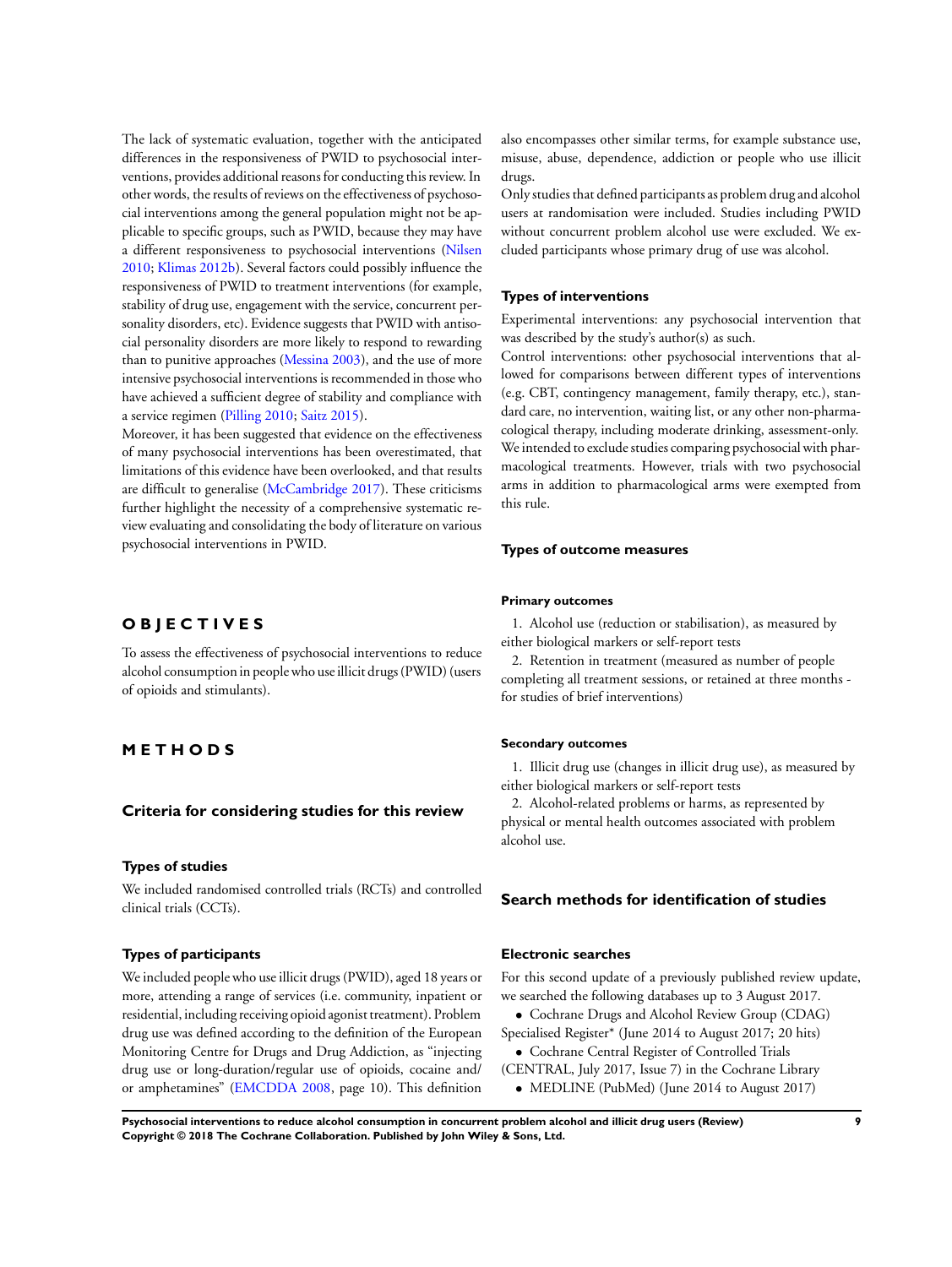- Embase (Elsevier) (June 2014 to August 2017)
- CINAHL EBSCO (June 2014 to August 2017)
- PsycINFO (ProQuest) (June 2014 to August 2017)

\* All trials from the CDAG Specialised Register can be found in the Cochrane Library by searching on SR-ADDICTN.

Details of the previous search strategies are available in the previously published updates [\(Klimas 2012a;](#page-37-0) [Klimas 2014b](#page-37-0)).

We searched the databases using a strategy developed incorporating the filter for the identification of RCTs [\(Higgins 2011](#page-37-0)), combined with selected medical subject heading (MeSH) terms and free-text terms relating to alcohol use. The CDAG Information Specialist conducted the electronic searches of all the databases listed above except PsycINFO, which the first author of the review conducted. We adapted the MEDLINE search strategy for use with the other databases using the appropriate controlled vocabulary, as applicable. Since the initial search yielded several RCTs, we continued to use the RCT filter for subsequent database searches. We collated the results of the two sets of electronic searches into a single EndNote database.

The search strategies for all databases are shown in [Appendix 1,](#page-91-0) [Appendix 2,](#page-92-0) [Appendix 3,](#page-94-0) [Appendix 4](#page-95-0) and [Appendix 5](#page-95-0).

For the 2017 update, we searched for ongoing clinical trials and unpublished studies via searches on the following websites:

- 1. [www.controlled-trials.com](http://www.controlled-trials.com) (search date: 17 May 2017);
- 2. [www.clinicaltrials.gov](http://www.clinicaltrials.gov) (search date: 17 May 2017);
- 3. [www.centrewatch.com](http://www.centrewatch.com) (search date: 17 May 2017);

4. World Health Organization International Clinical Trials Registry Platform, [www.who.int/ictrp/en/](http://www.who.int/ictrp/en/) (search date: 17 May 2017).

## **Searching other resources**

We also searched:

1. reference lists of articles considered eligible based on full report screening and other relevant papers;

2. conference proceedings (online archives only) of the Society for the Study of Addiction, International Harm Reduction Association, International Conference on Alcohol Harm Reduction and American Association for the Treatment of Opioid Dependence.

In addition, we contacted investigators and relevant trial authors seeking information about unpublished or incomplete trials. All searches included non-English language literature and we assessed any with English abstracts for inclusion. When we considered the studies likely to meet inclusion criteria, we obtained translations of any abstracts.

## **Data collection and analysis**

## **Selection of studies**

Two review authors (JK, ChF) independently screened titles and abstracts and selected studies potentially relevant. We resolved any differences between selection lists by discussion with a third and fourth review author with respective thematic and methodological expertise (WC, CSMOG). We obtained full-text copies of each potentially relevant paper, as well as full reports of references with inadequate information in order to definitively determine relevance. Two review authors (JK, ChF) independently re-evaluated whether studies were eligible for the update or not, according to the inclusion criteria. A second opinion was not needed. We screened abstracts, full texts and extracted data using the Eppi Reviewer 4 software [\(Eppi 2017](#page-37-0)).

#### **Data extraction and management**

Two review authors (JK, ChF) independently extracted data from the full-text reports using an electronic version of an amended data extraction form of the Cochrane Drug and Alcohol Review Group. We resolved disagreements by mutual discussion. We sought information on study participants, characteristics of experimental and control intervention, primary and secondary outcomes, funding and conflict of interest from reports of included studies.

## **Assessment of risk of bias in included studies**

We performed 'Risk of bias' assessments for RCTs and CCTs using the criteria recommended in the *Cochrane Handbook for Systematic Reviews of Interventions* [\(Higgins 2011\)](#page-37-0). The recommended approach for assessing risk of bias in studies included in a Cochrane Review is a two-part tool addressing six specific domains (namely sequence generation, allocation concealment, blinding of participants and personnel, blinding of outcome assessor, incomplete outcome data and selective outcome reporting). The first part of the tool involves describing what was reported to have happened in the study. The second part of the tool involves assigning a judgement relating to the risk of bias for that entry in terms of high, low or unclear risk. To make these judgements we used the criteria indicated in the *Cochrane Handbook for Systematic Reviews of Interventions* adapted to the addiction field. See the table in [Appendix](#page-96-0) [6](#page-96-0) for details.

We addressed the domains of sequence generation and allocation concealment (avoidance of selection bias) using a single entry for each study.

Blinding of participants and providers was not possible for this kind of intervention. Moreover, knowledge of participation in a psychosocial intervention is part of the therapeutic effect; therefore, we think that lack of blinding of participants and personnel does not introduce bias in trials of psychosocial interventions. "In psychotherapy, it is impossible for the principle participants to be blind to the treatment used."**(**[Beutler 2016,](#page-37-0) p.102**)** For this reason, we did not assess the risk of performance bias. We considered the blinding of outcome assessors (avoidance of detection

**Psychosocial interventions to reduce alcohol consumption in concurrent problem alcohol and illicit drug users (Review) 10 Copyright © 2018 The Cochrane Collaboration. Published by John Wiley & Sons, Ltd.**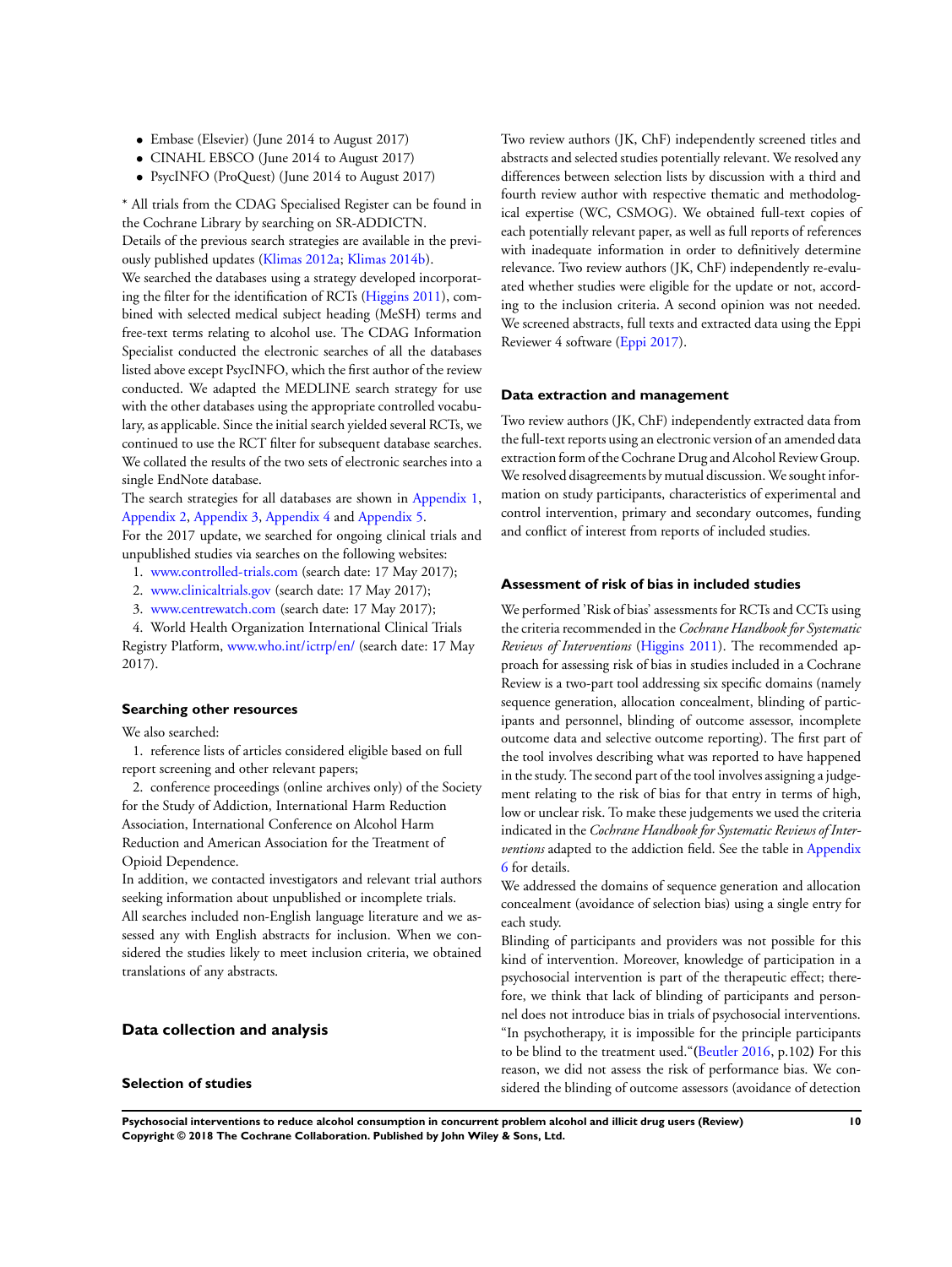bias) separately for objective outcomes (e.g. dropouts from therapy, substance use measured by urinalysis, participants relapsed at the end of follow-up, participants engaged in further treatments), and subjective outcomes (e.g. duration and severity of signs and symptoms of withdrawal, individual self-reported use of substance, side effects, social functioning as integration at school or at work, family relationship, etc.).

We considered incomplete outcome data (avoidance of attrition bias) for all outcomes with the exception of dropouts from therapy, which is usually the primary outcome measure in trials on addiction. We assessed this separately for results at the end of the study period, and for results at follow up.

## **Measures of treatment effect**

For continuous data, we calculated mean differences (MDs), and standardised MDs (where appropriate) between the intervention and comparator groups, with 95% confidence intervals (CIs). We present dichotomous outcomes as risk ratios (RRs), with 95% CIs.

### **Unit of analysis issues**

We included only one multiarm trial, [Nyamathi 2010](#page-37-0), in the review and it was not included more than once in any of the comparisons. This study had three arms; of those, two were experimental (group and single format). We collapsed them into a single experimental group which we entered into a single comparison so they were not counted twice.

In accordance with the *Cochrane Handbook* [\(Higgins 2011](#page-37-0)), the actual sample sizes of included cluster-randomised trials have been reduced by a design effect coefficient to their effective sample size.

#### **Dealing with missing data**

We contacted the authors of the seven original studies by email for missing data (April 2012; July 2016) and sent reminders after two weeks. To date, five study authors have responded and provided additional information.

#### **Assessment of heterogeneity**

We analysed heterogeneity by using the I<sup>2</sup> statistic and the Chi<sup>2</sup> test. Cut-off points included an I² value greater than 50% and a P value for the Chi² test less than 0.1.

### **Assessment of reporting biases**

We planned to further explore the potential for reporting bias using funnel plots if more than 10 RCTs were included (plotting the effect from each trial against the sample size or effect's standard error); however, this was not possible because only seven RCTs were identified.

#### **Data synthesis**

For comparisons of sufficiently similar studies, we used the random-effects model. For the comparisons where we considered that no two studies were sufficiently similar to allow pooling of data, we reported the results of included studies individually for each

trial. We used a xed-effect model if there was only one trial for each comparison.

#### **Subgroup analysis and investigation of heterogeneity**

If sufficient information had been available, we had planned to conduct the following subgroup analyses:

1. types of psychosocial intervention (e.g. motivational versus behavioural or brief interventions);

2. length of the intervention (short, medium, extended).

We had also intended to conduct the following subgroup analyses, but did not due to there being insufficient data:

- 1. sustained benefit at six and 12 months after intervention;
- 2. gender differences;

3. single-drug (alcohol) versus poly-drug-focused interventions;

4. single-drug (alcohol) versus poly-drug-focused interventions that also address other health-related behaviours.

## **Sensitivity analysis**

If sufficient information had been available, we intended to conduct the following sensitivity analyses according to the following criteria:

• excluding studies with a high risk of bias from the analysis: this decision was to be based on a predefined cut-off score (i.e. studies judged to be at high risk of bias for three or more domains, including selection bias, were to be excluded);

• excluding CCTs.

However, we did not perform sensitivity analyses because of insufficient information.

## **'Summary of findings' tables**

We assessed the overall quality of the evidence for the primary outcomes using the GRADE system for grading the quality of evidence [\(Schunemann 2013\)](#page-37-0), which takes into account issues not only related to internal validity but also to external validity, such as directness, consistency, imprecision of results and publication bias. The 'Summary of findings' tables present the main findings of a review in a transparent and simple tabular format. In particular, they provide key information concerning the quality of evidence, the magnitude of effect of the interventions examined and thesum of available data on the main outcomes.

The GRADE system uses the following criteria for assigning grades of evidence.

**Psychosocial interventions to reduce alcohol consumption in concurrent problem alcohol and illicit drug users (Review) 11 Copyright © 2018 The Cochrane Collaboration. Published by John Wiley & Sons, Ltd.**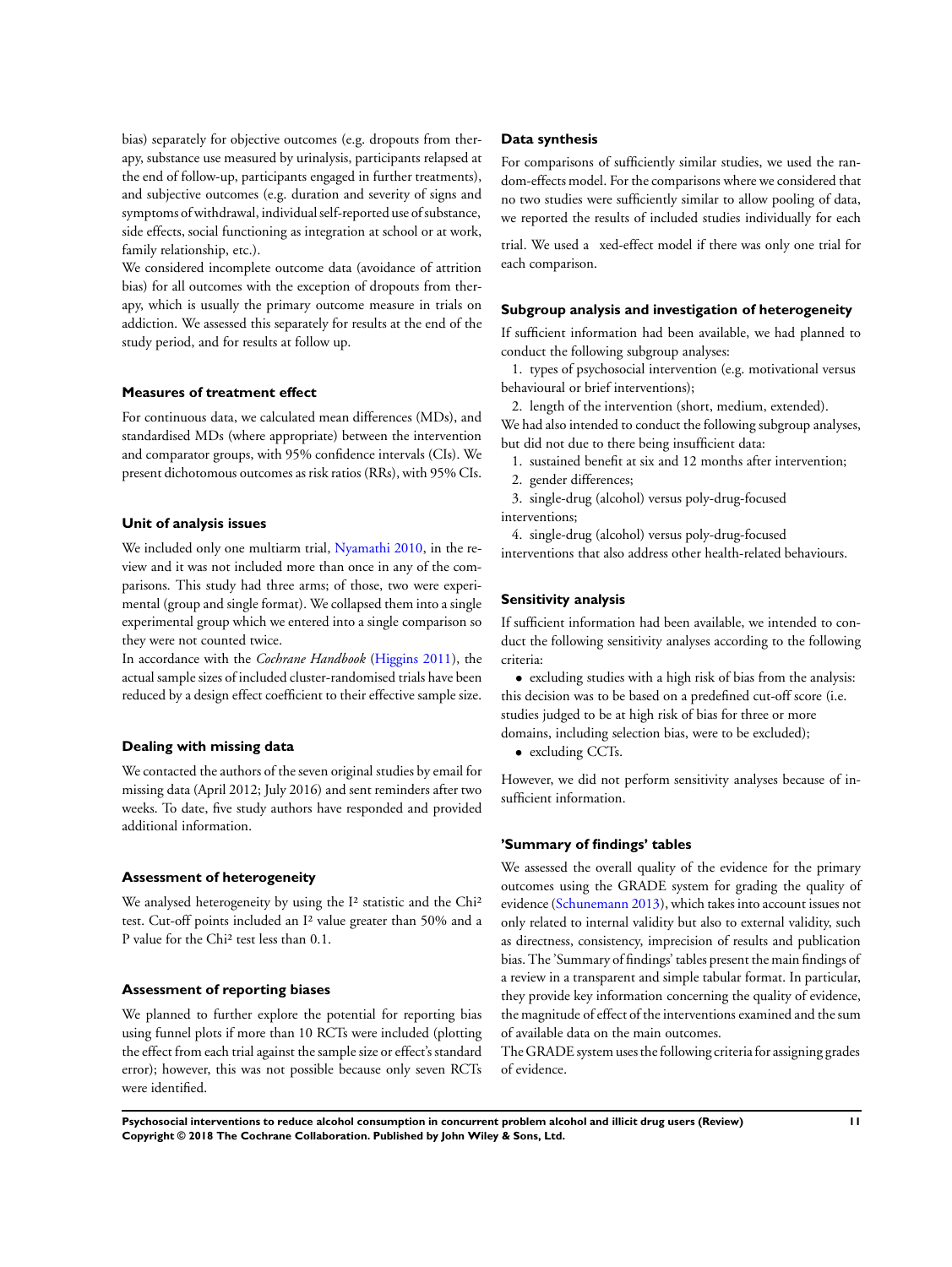• High quality: we are very confident that the true effect lies close to that of the estimate of the effect.

• Moderate quality: we are moderately confident in the effect estimate. The true effect is likely to be close to the estimate of the effect, but there is a possibility that it is substantially different.

• Low quality: our confidence in the effect estimate is limited. The true effect may be substantially different from the estimate of the effect

• Very low quality: we have very little confidence in the effect estimate. The true effect is likely to be substantially different from the estimate of effect.

Grading of the quality of evidence is decreased for the following reasons.

• Serious (-1) or very serious (-2) study limitations due to risk of bias.

• Serious (-1) or very serious (-2) inconsistency between study results.

• Some (-1) or major (-2) uncertainty about directness (the correspondence between the population, the intervention, or the outcomes measured in the studies actually found and those under consideration in our systematic review).

• Serious (-1) or very serious (-2) imprecision of the pooled estimate.

• Publication bias strongly suspected (-1).

#### **Consumer participation**

We sought consumer participation in the preparation of the protocol and the original review: a) the first review author (JK) is a member of the Cochrane Consumers Network, b) the Cochrane Consumers Network was approached to assist with the plain language summary of the review, and c) one of the co-authors of this review (EK) contributed to consumer consultation during the protocol and review development, as he was a practicing clinician in a healthcare facility with a high prevalence of this problem.

# **R E S U L T S**

## **Description of studies**

See [Characteristics of included studies,](#page-44-0) [Characteristics of excluded](#page-63-0) [studies](#page-63-0) and [Characteristics of studies awaiting classification.](#page-64-0)

## **Results of the search**

This is an update of a Cochrane Review first published in 2012 [\(Klimas 2012a\)](#page-37-0), and updated in 2014 [\(Klimas 2014b\)](#page-37-0). In the first version of our review, we retrieved a total of 7207 records from the initial search of the Cochrane Drugs and Alcohol Review Group (CDAG) Register, the Cochrane Central Register of Controlled Trials (CENTRAL), PubMed, Embase, CINAHL and PsycINFO. Removing duplicates left 5548 records. After screening titles and abstracts, we identified 25 potentially eligible studies; we excluded 18 full-text reports and included seven reports which described four randomised controlled trials (RCTs). We found no additional studies through reference checking.

For the 2014 update, we retrieved a total of 1836 records from a more up-to-date search of the CDAG Register, CENTRAL, PubMed, Embase, CINAHL and PsycINFO. Removing duplicates left 960 records. After screening titles and abstracts we identified 16 potentially eligible records and included one record [\(Feldman 2013](#page-37-0)). This record was a 2013 correction of [Feldman](#page-37-0) [2013](#page-37-0), a paper we included in the first version of this review ([Klimas](#page-37-0) [2012a\)](#page-37-0).

For this 2017 update, we retrieved a total of 3503 records from a more up-to-date search of the CDAG Register, CENTRAL, PubMed, Embase, CINAHL and PsycINFO. We identified one additional study through other sources. Removing duplicates left 921 records. After screening titles and abstracts we identified 17 potentially eligible studies; we excluded 14 full-text reports and included three new RCTs ([Darker 2016](#page-37-0); [Feldman 2013](#page-37-0); [Henihan](#page-37-0) [2016](#page-37-0)). Four studies are awaiting classification ([Aharonovich 2017;](#page-37-0) [Poblete 2017](#page-37-0); [Staiger 2009;](#page-37-0) [Thapaliya 2017\)](#page-37-0). A PRISMA ([Moher](#page-37-0) [2009](#page-37-0)) flowchart of study selection for this review update is shown in [Figure 1](#page-16-0).

**Psychosocial interventions to reduce alcohol consumption in concurrent problem alcohol and illicit drug users (Review) 12 Copyright © 2018 The Cochrane Collaboration. Published by John Wiley & Sons, Ltd.**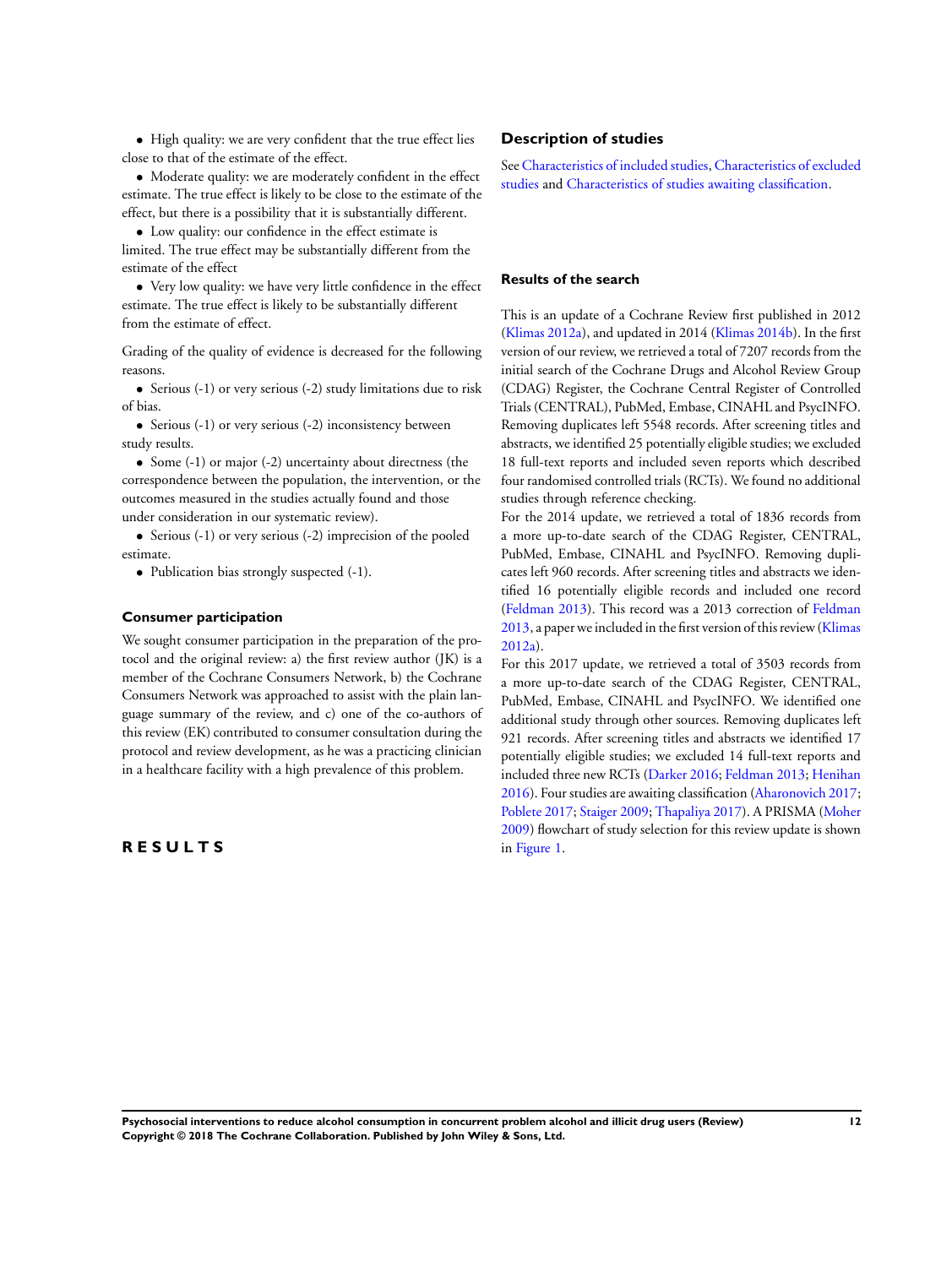# <span id="page-16-0"></span>**Figure 1. Study flow diagram for the 2017 review update: previous studies incorporated into results of new literature search**



**Psychosocial interventions to reduce alcohol consumption in concurrent problem alcohol and illicit drug users (Review) 13 Copyright © 2018 The Cochrane Collaboration. Published by John Wiley & Sons, Ltd.**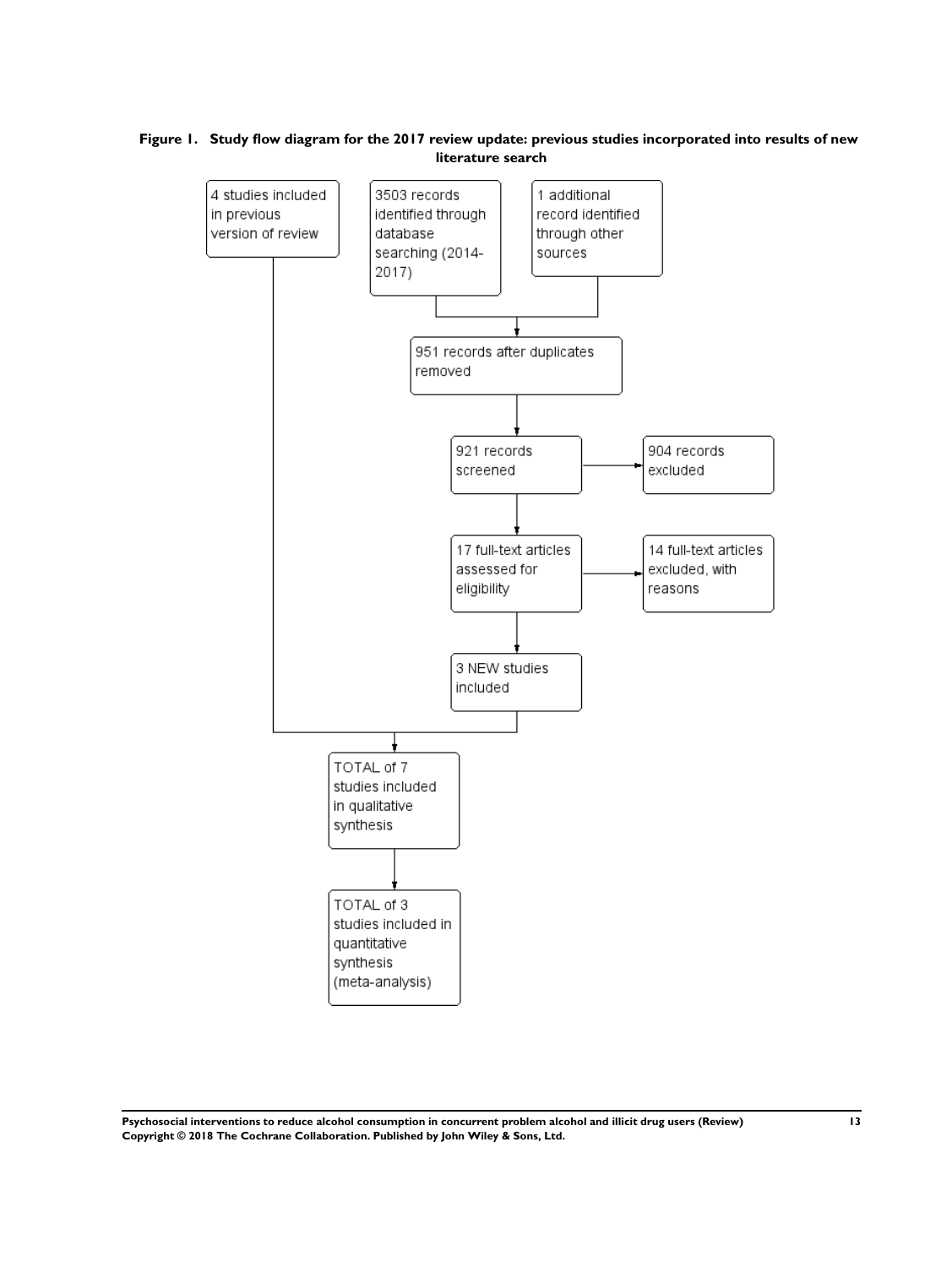## **Included studies**

We included seven studies (825 participants) in this review.

#### **Study designs**

Five studies were parallel RCTs and two were cluster-RCTs [\(Darker](#page-37-0) [2016](#page-37-0); [Henihan 2016\)](#page-37-0)

## **Participants**

Participants included 825 people who use illicit drugs (PWID). One multiarm trial included 122 participants [\(Carroll 1998](#page-37-0)), however, from this study only 41 participants from two psychosocial therapy arms were considered for this review. The mean age of participants was 38.6 years, and 28% were female.

#### **Intervention**

The studies assessed the effectiveness of eight psychosocial interventions: cognitive-behavioural coping skills training (CBCST), twelve-step facilitation (TSF) programme, brief intervention (BI), motivational interviewing (MI) (group based), MI (individual), educational hepatitis health promotion (HHP), brief motivational interviewing (BMI), and MI (intensive, group based). CBCST and TSF involved 16 individual sessions, twice weekly, over 12 weeks. BI involved one session that lasted approximately 15 minutes. MI (group and single) and HHP were delivered over three 60-minute sessions, spaced two weeks apart. BMI included two therapist sessions, one month apart; the first session was 60 minutes long and the second session was 30 to 45 minutes long. MI (intensive, group based) involved a total of nine 50-minute sessions, with three sessions being delivered each week (versus one 90-minute session of standard MI and eight 60-minute nutrition sessions).

#### **Types of comparisons and setting**

- CBCST versus TSF in an outpatient clinic [\(Carroll 1998](#page-37-0))
- BI versus treatment as usual in an opioid agonist clinic [\(Darker 2016\)](#page-37-0)
- BI versus treatment as usual in an outpatient clinic with/ without opioid agonist treatment [\(Feldman 2013](#page-37-0))
- BI versus treatment as usual in a primary care setting [\(Henihan 2016\)](#page-37-0)

• MI versus HHP in an opioid agonist clinic ([Nyamathi](#page-37-0) [2010](#page-37-0))

• BMI versus assessment-only in a needle exchange programme ([Stein 2002](#page-37-0))

• MI intensive (group) versus MI (group) in an outpatient substance use treatment facility [\(Korcha 2014\)](#page-37-0)

## **Country**

Four studies were conducted in the USA, two in Ireland, and one in Switzerland.

#### **Duration of the trials**

Duration of the trials ranged from one to 12 weeks (mean 3.9 weeks), plus various follow-ups. Between one and 16 sessions were offered to participants (mean 4.7, providing from three minutes to 16 hours of treatment time).

#### **Funding**

Six of the studies were funded by the National Institutes for Health or by the Health Research Board; one study did not report its funding source. Four studies reported no competing interests ( [Darker 2016;](#page-37-0) [Feldman 2013](#page-37-0); [Henihan 2016](#page-37-0); [Nyamathi 2010](#page-37-0)), while three studies did not provide information about conflicts of interests ([Carroll 1998;](#page-37-0) [Korcha 2014](#page-37-0); [Stein 2002\)](#page-37-0).

See the [Characteristics of included studies](#page-44-0) table for more details.

## **Excluded studies**

We excluded 46 studies (17 in 2012, 15 in 2014, and 14 in 2017) that did not meet the criteria for inclusion in this review; for more information see the [Characteristics of excluded studies](#page-63-0) table.

We considered grounds for exclusion as follows: type of intervention not in the inclusion criteria (no studies); type of participants not in the inclusion criteria (37 studies); types of outcomes not in the inclusion criteria (six studies); study design not in the inclusion criteria (three studies).

#### **Risk of bias in included studies**

All the studies were RCTs. For a summary of the our judgements regarding risk of bias for each domain in each included study and across studies, see [Figure 2](#page-18-0) and [Figure 3](#page-19-0). See the [Characteristics](#page-44-0) [of included studies](#page-44-0) table for more detailed information.

**Psychosocial interventions to reduce alcohol consumption in concurrent problem alcohol and illicit drug users (Review) 14 Copyright © 2018 The Cochrane Collaboration. Published by John Wiley & Sons, Ltd.**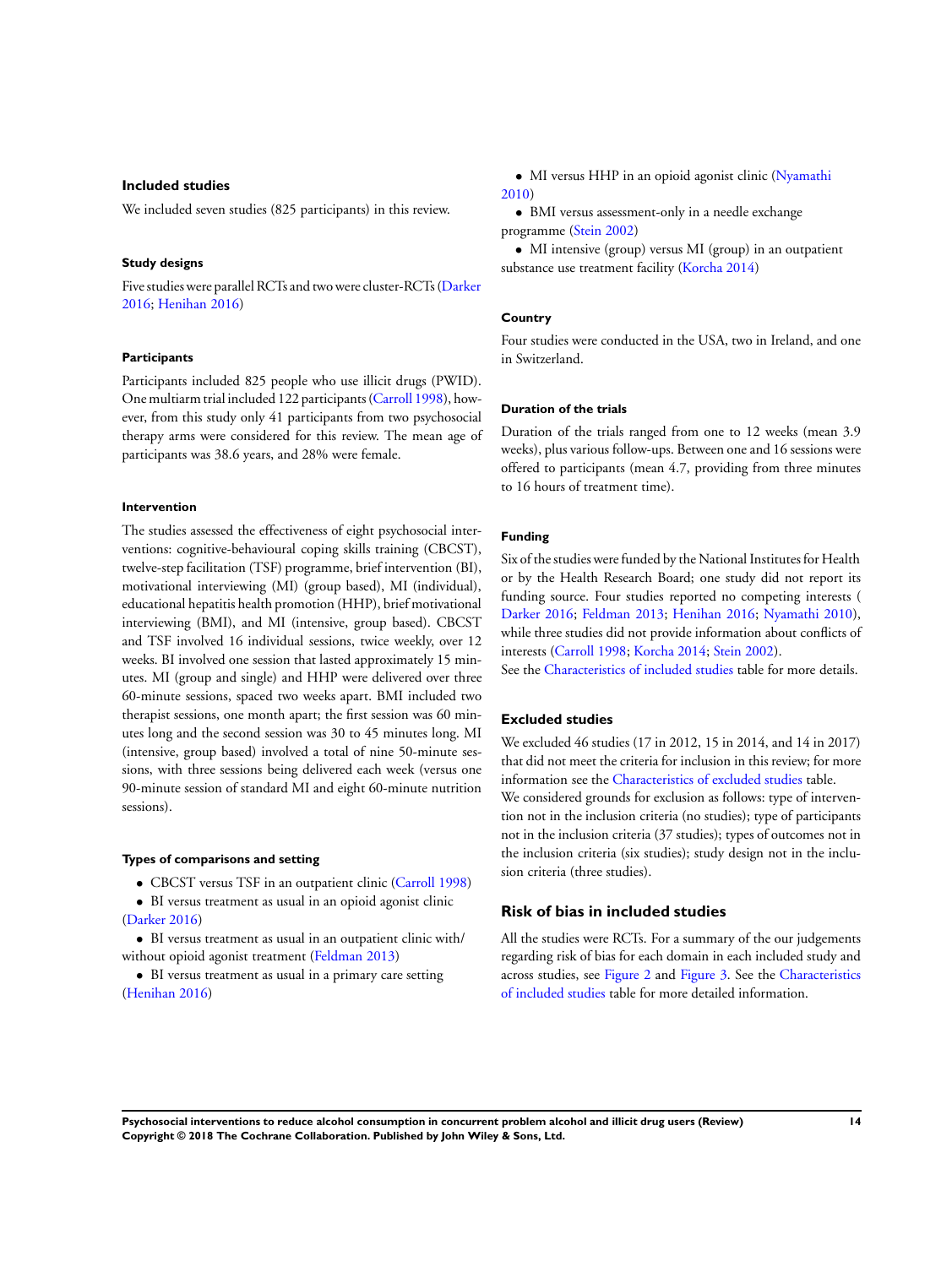# <span id="page-18-0"></span>**Figure 2. Risk of bias graph: review authors' judgements about each risk of bias item presented as percentages across all included studies.**



**Psychosocial interventions to reduce alcohol consumption in concurrent problem alcohol and illicit drug users (Review) 15 Copyright © 2018 The Cochrane Collaboration. Published by John Wiley & Sons, Ltd.**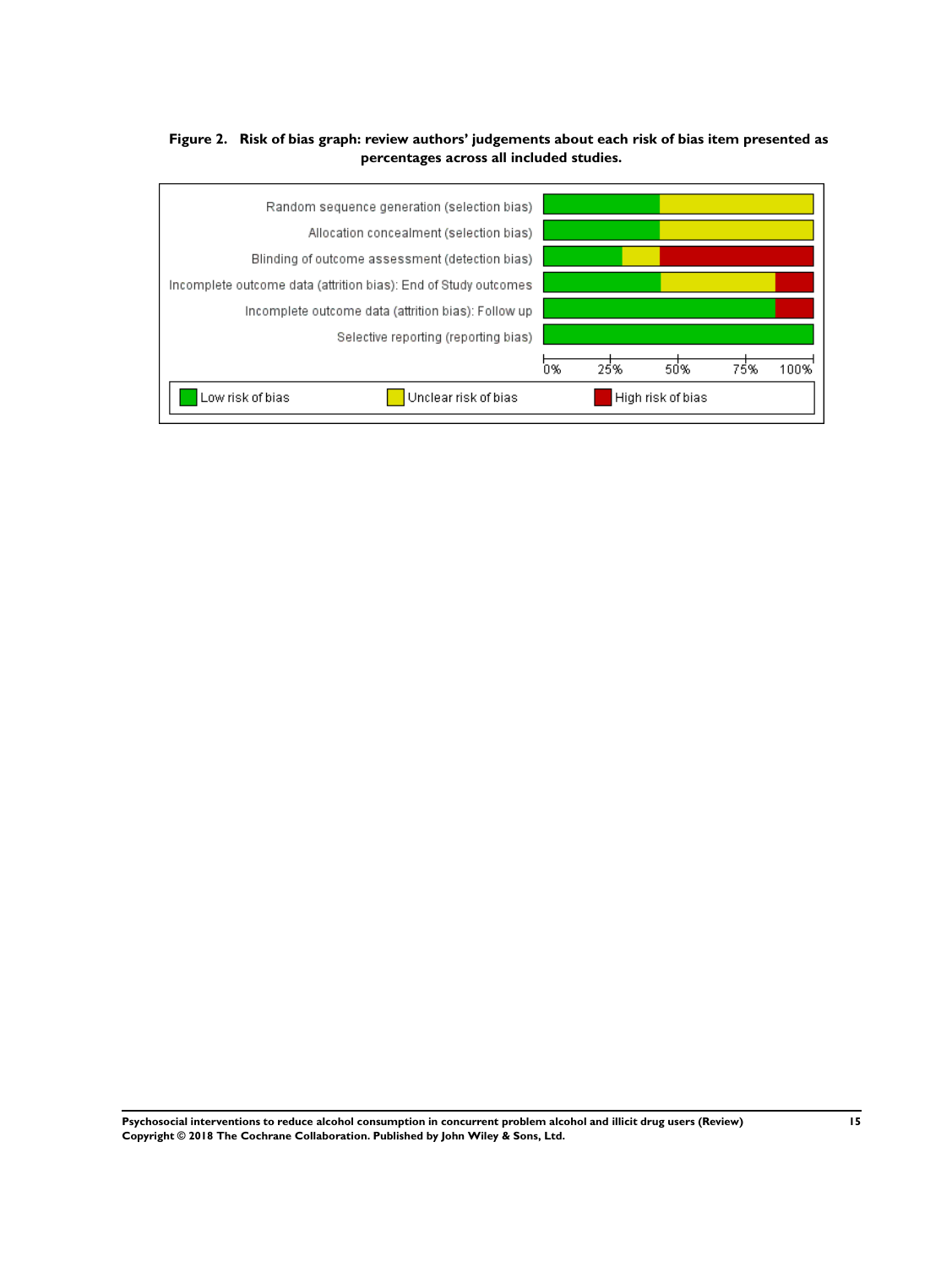|               | Random sequence generation (selection bias) | Allocation concealment (selection bias) | Blinding of outcome assessment (detection bias) | Incomplete outcome data (attrition bias): End of Study outcomes | Incomplete outcome data (attrition bias): Follow up | Selective reporting (reporting bias) |
|---------------|---------------------------------------------|-----------------------------------------|-------------------------------------------------|-----------------------------------------------------------------|-----------------------------------------------------|--------------------------------------|
| Carroll 1998  | ?                                           | ?                                       | Ŧ                                               | f                                                               | ł                                                   | Ŧ                                    |
| Darker 2016   | ?                                           | ?                                       | ?                                               | ¥                                                               | ¥                                                   | Ŧ                                    |
| Feldman 2013  | ¥                                           | ¥                                       |                                                 | 7                                                               | ¥                                                   | Ŧ                                    |
| Henihan 2016  | ?                                           | ÷                                       |                                                 | ÷                                                               | ¥                                                   | ¥                                    |
| Korcha 2014   | ÷                                           | ÷                                       |                                                 | ÷                                                               | ÷                                                   | Ŧ                                    |
| Nyamathi 2010 | ÷                                           | ?                                       |                                                 | ?                                                               | ÷                                                   | $\ddot{\phantom{p}}$                 |
| Stein 2002    | 7                                           | ?                                       | ¥                                               | 7                                                               | ¥                                                   | ¥                                    |

<span id="page-19-0"></span>**Figure 3. Risk of bias summary: review authors' judgements about each risk of bias item for each included study.**

**Psychosocial interventions to reduce alcohol consumption in concurrent problem alcohol and illicit drug users (Review) 16 Copyright © 2018 The Cochrane Collaboration. Published by John Wiley & Sons, Ltd.**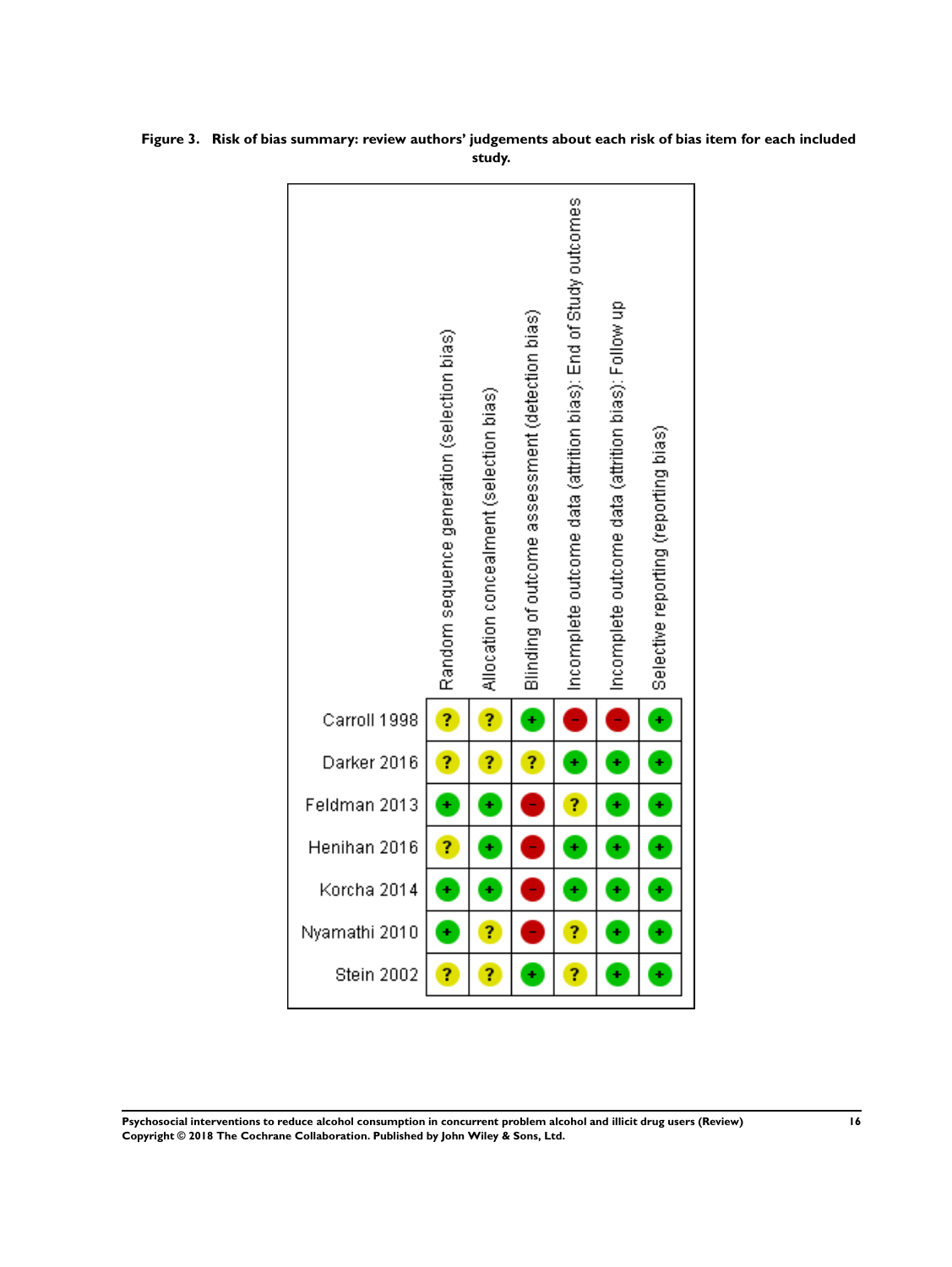#### **Allocation**

#### **Random sequence generation**

We judged random sequence generation to be adequate in three studies (for two studies, this was based on unpublished information obtained via email communication with the study authors), and unclear in the remaining trials.

#### **Allocation concealment**

We judged three studies as being at low risk of bias, and the remaining trials as having unclear risk of bias.

## **Blinding**

### **Detection bias**

#### **Objective outcomes**

None of the included studies reported objective outcomes, so we did not assess risk of detection bias for these outcomes.

#### **Subjective outcomes**

We assessed the following outcome for this 'Risk of bias' domain: abstinence or use of a substance, as measured by self-reported or interviewer-administered questionnaires. Two studies (27%) specified that outcome assessors were blinded and we judged these studies to be at low risk of bias. Four studies reported that the outcome assessor was not blinded and we judged these to be at high risk of bias; for two of them, this was unpublished information obtained via email communication with the study authors. We judged one study to have an unclear risk of bias because it did not specify the blindness of outcome assessor.

## **Incomplete outcome data**

#### **End-of-study outcomes**

With the exception of retention in treatment, four studies measured end-of-study outcomes. We judged three to be at low risk of bias because of low or balanced dropout rates across all groups. We judged one study to be at high risk of bias because the dropout rates were not balanced across all groups: "the psychotherapy groups had significantly lower retention rates than the medication [disul-firam] groups" ([Carroll 1998](#page-37-0)), although the difference between

the two psychotherapy arms included in the present review was not significant (70% versus 78%), see [Analysis 1.4](#page-72-0).

#### **Follow-up outcomes**

With the exception of retention in treatment, we judged six studies to be at low risk of attrition bias because few participants (less than 10%) withdrew from the studies, or because there was a high rate of drop-out but percentages were balanced across intervention groups, and reasons for withdrawal were provided or authors performed an intention-to-treat (ITT) analysis. We judged one study to be at high risk of bias because of a high dropout rate that was unbalanced across groups.

#### **Selective reporting**

All studies reported on the primary outcomes pre-specified in the methods sections of the full reports. See [Figure 2](#page-18-0) and [Figure 3](#page-19-0).

## **Effects of interventions**

See: **[Summary of findings for the main comparison](#page-7-0)** [Cognitive](#page-7-0)[behavioural coping skills training \(CBCST\) compared to twelve](#page-7-0)[step facilitation \(TSF\) programme to reduce alcohol consumption](#page-7-0) [in people who use illicit drugs \(PWID\);](#page-7-0) **[Summary of findings](#page-25-0) [2](#page-25-0)** [Brief intervention \(BI\) compared to treatment as usual](#page-25-0) [\(TAU\) to reduce alcohol consumption in PWID;](#page-25-0) **[Summary](#page-28-0) [of findings 3](#page-28-0)** [Motivational interviewing \(MI\) compared to](#page-28-0) [treatment as usual \(TAU\) or educational intervention only to](#page-28-0) [reduce alcohol consumption in PWID;](#page-28-0) **[Summary of findings 4](#page-31-0)** [Brief motivational interviewing \(BMI\) compared to assessment](#page-31-0)[only to reduce alcohol consumption in PWID;](#page-31-0) **[Summary of](#page-33-0) [findings 5](#page-33-0)** [Motivational interviewing intensive \(MII\) compared](#page-33-0) [to motivational interviewing \(MI\) to reduce alcohol consumption](#page-33-0) [in PWID](#page-33-0)

We were unable to pool data for any of the comparisons, except that of "brief intervention versus treatment as usual" and "motivational interviewing versus treatment as usual". We therefore summarise the results according to the type of psychosocial intervention, with comparisons of quantitative data where possible. The included studies used different questionnaires to measure their outcomes and, for many, the authors did not report post-treatment/followup scores, or they did not state what was considered to represent mild, moderate and severe categories. This prevented comparison of results across the studies. See the [Characteristics of included](#page-44-0) [studies](#page-44-0) table for more detailed information.

We present the effects of the interventions by the comparisons examined in the primary studies. The primary outcomes of this review were alcohol use (or abstinence) and retention in treatment. The main secondary outcome was illicit drug use (or abstinence).

**Psychosocial interventions to reduce alcohol consumption in concurrent problem alcohol and illicit drug users (Review) 17 Copyright © 2018 The Cochrane Collaboration. Published by John Wiley & Sons, Ltd.**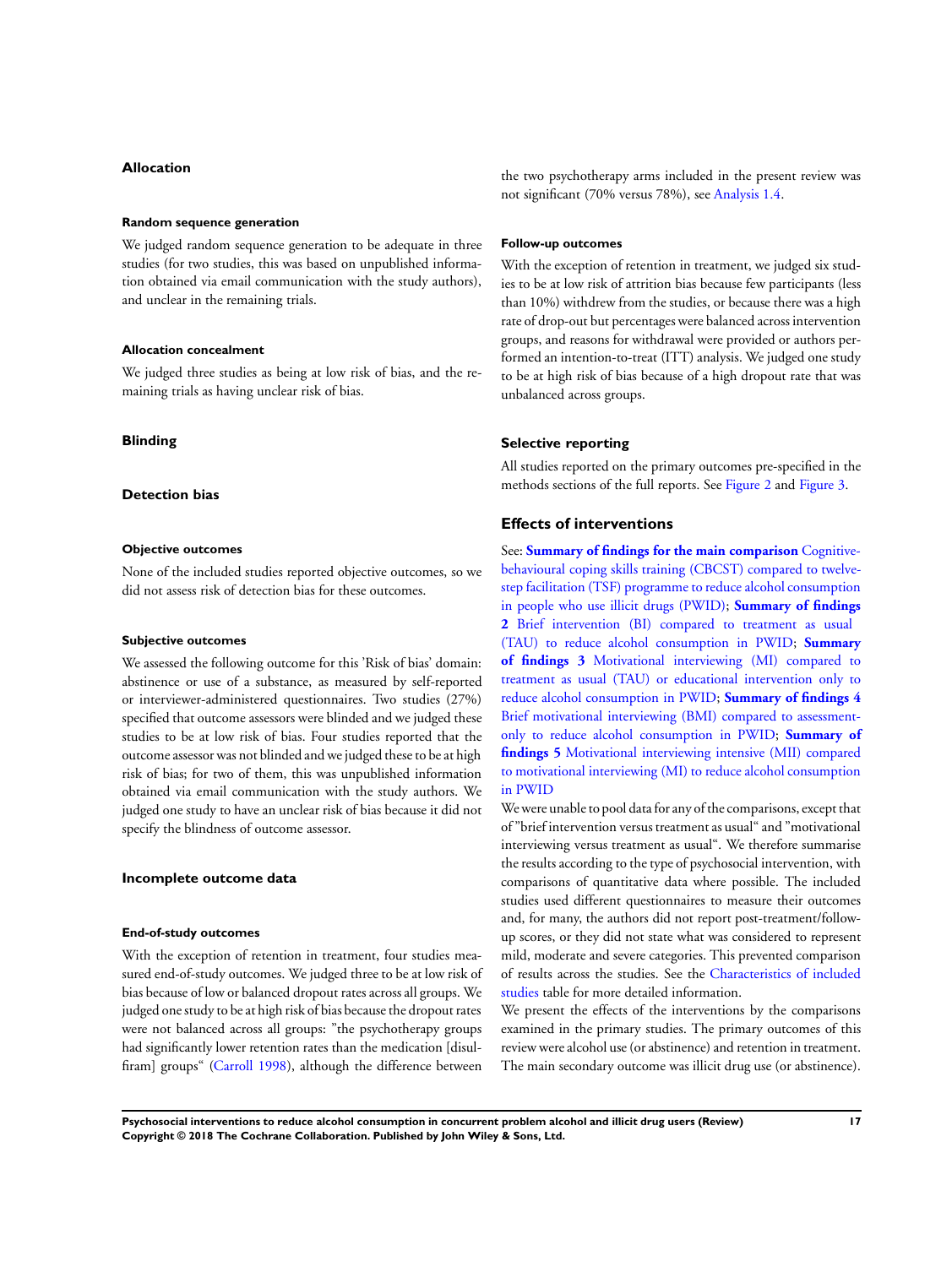We were unable to report alcohol-related problems or harms because they were not measured in the included trials.

## **1. Cognitive-behavioural coping skills training (CBCST) versus twelve-step facilitation (TSF)**

See: [Summary of findings for the main comparison](#page-7-0) for this comparison.

**Primary outcomes**

## **1.1 Alcohol abstinence as number achieving three or more weeks of consecutive alcohol abstinence during treatment**

There was no significant difference between CBCST and TSF for this outcome (risk ratio (RR) 1.96, 95% confidence interval (CI) 0.43 to 8.94; one study, 41 participants [\(Carroll 1998](#page-37-0)); very lowquality evidence), see [Analysis 1.1.](#page-71-0)

# **1.2 Alcohol abstinence as maximum number of weeks of consecutive alcohol abstinence during treatment**

There was no significant difference between CBCST and TSF for this outcome (mean difference (MD) 0.40, 95% CI -1.14 to 1.94; one study, 41 participants [\(Carroll 1998](#page-37-0)); very low-quality evidence), see [Analysis 1.2](#page-71-0).

#### **1.3 Alcohol abstinence during follow-up year**

There was no significant difference between CBCST and TSF for this outcome (RR 2.38, 95% CI 0.10 to 55.06; one study, 41 participants [\(Carroll 1998\)](#page-37-0); very low-quality evidence), see [Analysis 1.3.](#page-72-0)

## **1.4 Retention as number of people who completed all treatment sessions (unpublished)**

There was no significant difference between CBCST and TSF for this outcome (RR 0.89, 95% CI 0.62 to 1.29; one study, 41 participants [\(Carroll 1998\)](#page-37-0); very low-quality evidence), see [Analysis 1.4.](#page-72-0)

#### **Secondary outcomes**

## **1.5 Illicit drug abstinence as maximum number of weeks of consecutive abstinence from cocaine during treatment**

There was no significant difference between CBCST and TSF for this outcome (MD 0.80, 95% CI -0.70 to 2.30; one study, 41 participants [\(Carroll 1998\)](#page-37-0); very low-quality evidence), see [Analysis 1.5.](#page-73-0)

## **1.6 Illicit drug abstinence as number achieving three or more weeks of consecutive abstinence from cocaine during treatment**

There was no significant difference between CBCST and TSF for this outcome (RR 1.10, 95% CI 0.42 to 2.88; one study, 41 participants [\(Carroll 1998\)](#page-37-0); very low-quality evidence), see [Analysis 1.6.](#page-73-0)

## **1.7 Illicit drug abstinence as abstinence from cocaine during follow-up year**

There was no significant difference between CBCST and TSF for this outcome (RR 0.39, 95% CI 0.04 to 3.98; one study, 41 participants [\(Carroll 1998\)](#page-37-0); very low-quality evidence), see [Analysis 1.7.](#page-74-0)

#### **1.8 Alcohol-related harms or problems**

There were no data for this outcome.

# **2. Brief intervention (BI) versus treatment as usual (TAU)**

See [Summary of findings 2](#page-25-0) for this comparison.

### **Primary outcomes**

# **2.1 Alcohol use as scores on the Alcohol Use Disorders Identification Test (AUDIT) or Alcohol, Smoking and Substance Involvement Screening Test (ASSIST) at three months**

There was no significant difference between BI and TAU for this outcome (standardised mean difference (SMD) 0.07, 95% -0.24 to 0.37; three studies, 170 participants [\(Darker 2016;](#page-37-0) [Feldman](#page-37-0) [2013](#page-37-0); [Henihan 2016\)](#page-37-0); low-quality evidence), see [Analysis 2.1.](#page-74-0)

## **2.2 Alcohol use as AUDIT scores at nine months**

There was no significant difference between BI and TAU for this outcome (MD 2.30, 95% CI -0.58 to 5.18; one study, 110 participants ([Feldman 2013\)](#page-37-0); low-quality evidence), see [Analysis 2.2.](#page-74-0)

# **2.3 Alcohol use as decreased alcohol use at three months**

There was no significant difference between BI and TAU for this outcome (RR 1.13, 95% CI 0.67 to 1.93; one study, 110 participants ([Feldman 2013](#page-37-0)); low-quality evidence), see [Analysis 2.3.](#page-75-0)

**Psychosocial interventions to reduce alcohol consumption in concurrent problem alcohol and illicit drug users (Review) 18 Copyright © 2018 The Cochrane Collaboration. Published by John Wiley & Sons, Ltd.**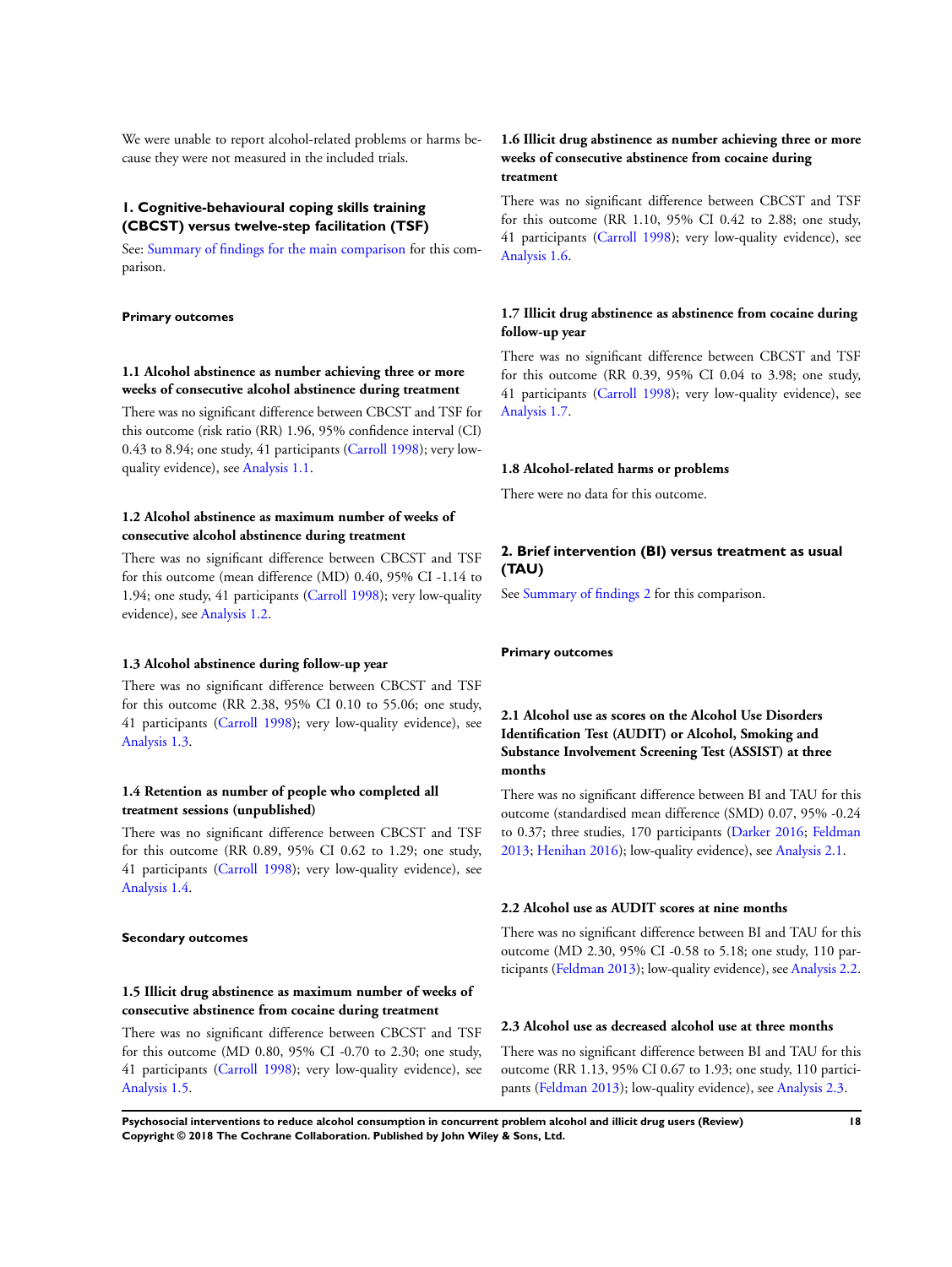## **2.4 Alcohol use as number of drinks per week at three months**

There was no significant difference between BI and TAU for this outcome (MD 0.70, 95% CI -3.85 to 5.25; one study, 110 participants ([Feldman 2013\)](#page-37-0); low-quality evidence), see [Analysis 2.4.](#page-76-0)

## **2.5 Alcohol use as number of drinks per week at nine months**

There was no significant difference between BI and TAU for this outcome (MD -0.30, 95% CI -4.79 to 4.19; one study, 110 participants ([Feldman 2013\)](#page-37-0); low-quality evidence), see [Analysis 2.5.](#page-76-0)

#### **2.6 Alcohol use as decreased alcohol use at nine months**

There was no significant difference between BI and TAU for this outcome (RR 1.09, 95% CI 0.62 to 1.92; one study, 110 participants ([Feldman 2013](#page-37-0)); low-quality evidence), see [Analysis 2.6.](#page-77-0)

## **2.7 Retention at three months (unpublished and published data)**

There was no significant difference between BI and TAU for this outcome (RR 0.94, 95% CI 0.78 to 1.13; three studies, 170 participants ([Darker 2016](#page-37-0); [Feldman 2013](#page-37-0); [Henihan 2016](#page-37-0)); low-quality evidence), see [Analysis 2.7](#page-77-0).

#### **Secondary outcomes**

## **2.8 Illicit drug use**

There were no data for this outcome.

## **2.9 Alcohol-related harms or problems**

There were no data for this outcome.

## **3. Motivational interviewing (MI) versus treatment as usual or educational intervention only**

See: [Summary of findings 3](#page-28-0) for this comparison.

## **Primary outcomes**

## **3.1 Alcohol use as AUDIT or ASSIST scores at three months**

There was no significant difference between BI and TAU/education for this outcome (SMD 0.04, 95% CI -0.29 to 0.37; two studies, 141 participants ([Darker 2016;](#page-37-0) [Feldman 2013](#page-37-0)); low-quality evidence), see [Analysis 3.1.](#page-77-0)

## **3.2 Alcohol use as AUDIT scores at nine months**

There was no significant difference between BI and TAU for this outcome (MD 2.30, 95% CI -0.58 to 5.18; one study, 110 participants ([Feldman 2013\)](#page-37-0); low-quality evidence), see [Analysis 3.2.](#page-78-0)

## **3.3 Alcohol use (unpublished) as number of standard drinks consumed per day over the last 30 days**

There was no significant difference between MI and educational intervention for this outcome (MD -0.20, 95% CI -1.76 to 1.36; one study, 225 participants ([Nyamathi 2010](#page-37-0)); low-quality evidence), see [Analysis 3.3.](#page-78-0)

# **3.4 Alcohol use as number of drinks consumed per week at three months**

There was no significant difference between BI and TAU for this outcome (MD 0.70, 95% CI -3.85 to 5.25; one study, 110 participants ([Feldman 2013\)](#page-37-0); low-quality evidence), see [Analysis 3.4.](#page-79-0)

## **3.5 Alcohol use as number of drinks consumed per week at nine months**

There was no significant difference between BI and TAU for this outcome (MD -0.30, 95% CI -4.79 to 4.19; one study, 110 participants ([Feldman 2013\)](#page-37-0); low-quality evidence), see [Analysis 3.5.](#page-80-0)

## **3.6 Alcohol use as greater than 50% reduction in number of standard drinks consumed per day over the last 30 days**

There was no significant difference between MI and Educational intervention for this outcome (RR 1.01, 95% CI 0.77 to 1.31; One study, 256 participants [\(Nyamathi 2010\)](#page-37-0); low-quality evidence), see [Analysis 3.6](#page-80-0).

# **3.7 Alcohol abstinence as abstinence from alcohol over the last 30 days**

There was no significant difference between MI and Educational intervention for this outcome (RR 0.93, 95% CI 0.57 to 1.50; one study, 256 participants [\(Nyamathi 2010\)](#page-37-0); low-quality evidence), see [Analysis 3.7](#page-81-0).

## **3.8 Alcohol use as decreased alcohol use at three months**

There was no significant difference between BI and TAU for this outcome (RR 1.13, 95% CI 0.67 to 1.93; one study, 110 participants ([Feldman 2013](#page-37-0)); low-quality evidence), see [Analysis 3.8.](#page-81-0)

**Psychosocial interventions to reduce alcohol consumption in concurrent problem alcohol and illicit drug users (Review) 19 Copyright © 2018 The Cochrane Collaboration. Published by John Wiley & Sons, Ltd.**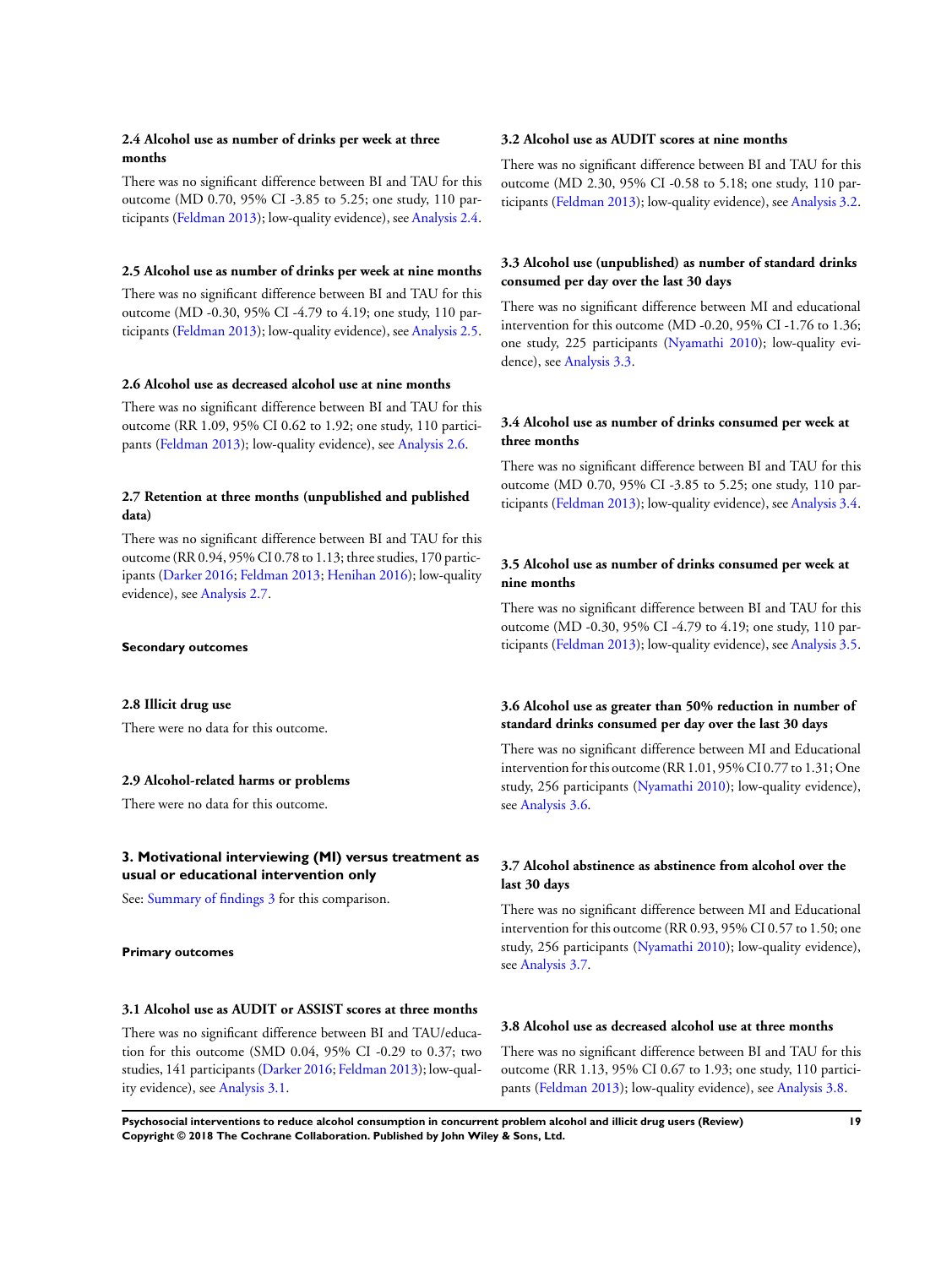## **3.9 Alcohol use as decreased alcohol use at nine months**

There was no significant difference between BI and TAU for this outcome (RR 1.09, 95% CI 0.62 to 1.92; one study, 110 participants ([Feldman 2013](#page-37-0)); low-quality evidence), see [Analysis 3.9.](#page-82-0)

#### **3.10 Retention at end of treatment**

There was no significant difference between MI and educational intervention for this outcome (RR 0.96, 95% CI 0.87 to 1.06; one study, 256 participants [\(Nyamathi 2010\)](#page-37-0); low-quality evidence), see [Analysis 3.10.](#page-82-0)

## **3.11 Retention at three months (unpublished and published data)**

There was no significant difference between BI and TAU for this outcome (RR 0.93, 95% CI 0.60 to 1.43; two studies, 160 participants ([Darker 2016;](#page-37-0) [Feldman 2013\)](#page-37-0); low-quality evidence), see [Analysis 3.11](#page-83-0).

## **Secondary outcomes**

## **3.12 Illicit drug use (unpublished) as frequency of drug use, as measured by Addiction Severity Index (ASI drug)**

There was no significant difference between MI and educational intervention for this outcome (MD 0.00, 95% CI -0.03 to 0.03; one study, 225 participants ([Nyamathi 2010](#page-37-0)); low-quality evidence), see [Analysis 3.12](#page-83-0).

## **3.13 Illicit drug use (unpublished) as a composite drug score (frequency\* severity for all drugs taken)**

There was no significant difference between MI and educational intervention for this outcome (MD -0.00, 95% CI -0.34 to 0.34; one study, 229 participants ([Nyamathi 2010](#page-37-0)); low-quality evidence), see [Analysis 3.13](#page-84-0).\*

\*Nyamathi 2010 reported an additional outcome as a change score for: daily drug use since baseline (past 30 days and six-month recall). We do not report this calculated variable here because the authors provided us with unpublished results of two original variables that fed into this composite score.

#### **3.14 Alcohol-related harms or problems**

There were no data for this outcome.

## **4. Brief motivational interviewing (BMI) versus assessment-only control**

See [Summary of findings 4](#page-31-0) for this comparison.

#### **Primary outcomes**

**4.1 Alcohol use as number of days in the past 30 days with alcohol use at one month**

There was no significant difference between BMI and assessmentonly for this outcome (MD -0.30, 95% CI -3.38 to 2.78; one study, 187 participants ([Stein 2002\)](#page-37-0); moderate-quality evidence), see [Analysis 4.1](#page-85-0).

## **4.2 Alcohol use as number of days in the past 30 days with alcohol use at six months**

There was no significant difference between BMI and assessmentonly for this outcome (MD -1.50, 95% CI -4.56 to 1.56; one study, 187 participants ([Stein 2002\)](#page-37-0); moderate-quality evidence), see [Analysis 4.2](#page-85-0).

## **4.3 Alcohol use as 25% reduction of drinking days in the past 30 days**

There was no significant difference between BMI and assessmentonly for this outcome (RR 1.23, 95% CI 0.96 to 1.57; one study, 187 participants ([Stein 2002\)](#page-37-0); moderate-quality evidence), see [Analysis 4.3.](#page-86-0)

## **4.4 Alcohol use as 50% reduction of drinking days in the past 30 days**

There was no significant difference between BMI and assessmentonly for this outcome (RR 1.27, 95% CI 0.96 to 1.68; one study, 187 participants ([Stein 2002\)](#page-37-0); moderate-quality evidence), see [Analysis 4.4.](#page-86-0)

# **4.5 Alcohol use as 75% reduction of drinking days in the past 30 days**

There was no significant difference between BMI and assessmentonly for this outcome (RR 1.21, 95% CI 0.84 to 1.75; one study, 187 participants ([Stein 2002\)](#page-37-0); moderate-quality evidence), see [Analysis 4.5.](#page-87-0)

## **4.6 Alcohol use as one or more drinking days' reduction in the past 30 days**

There was no significant difference between BMI and assessmentonly for this outcome (RR 1.12, 95% CI 0.91 to 1.38; one study, 187 participants ([Stein 2002\)](#page-37-0); moderate-quality evidence), see [Analysis 4.6.](#page-87-0)

**Psychosocial interventions to reduce alcohol consumption in concurrent problem alcohol and illicit drug users (Review) 20 Copyright © 2018 The Cochrane Collaboration. Published by John Wiley & Sons, Ltd.**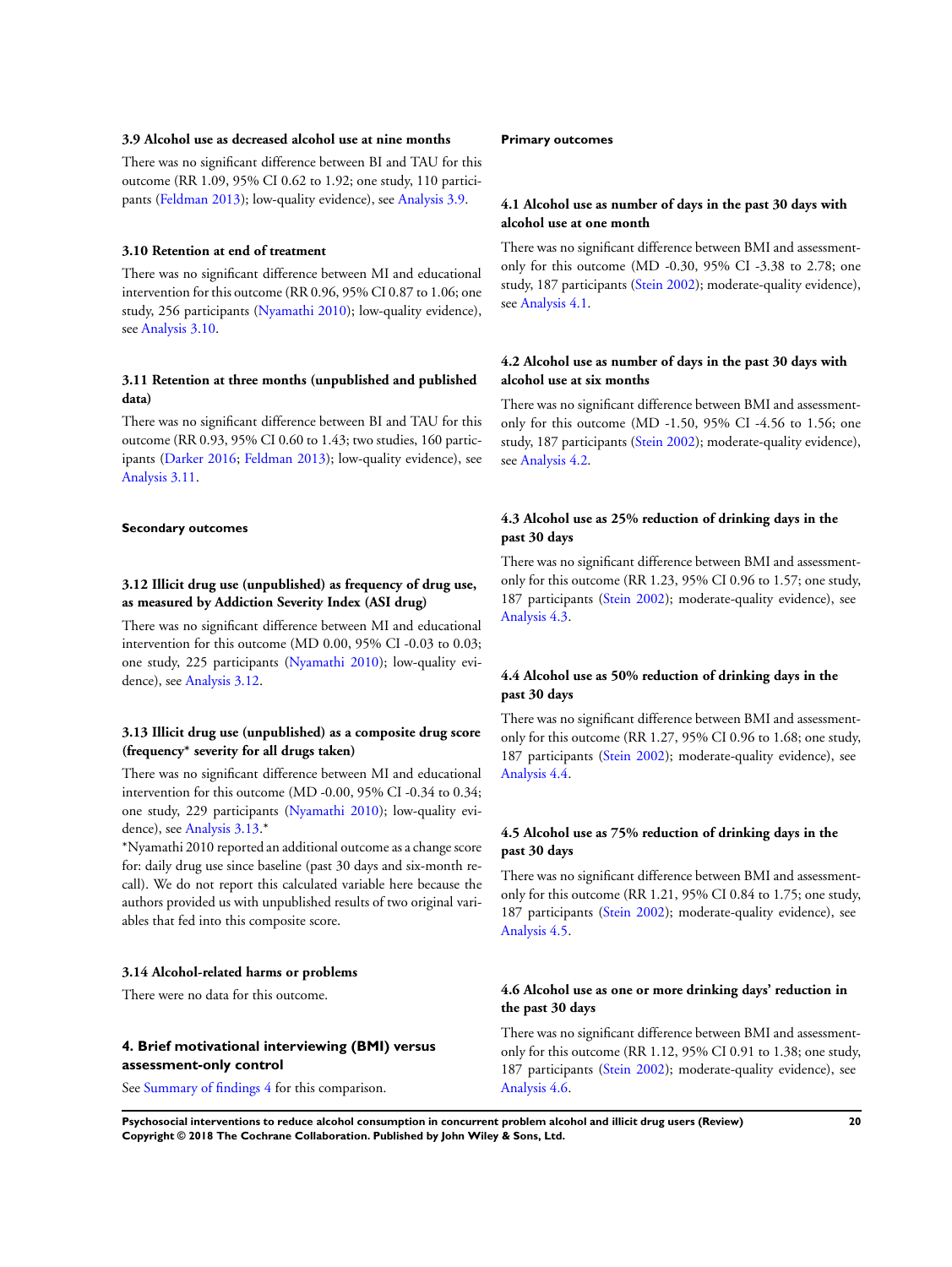## **4.7 Alcohol use as seven or more drinking days' reduction in the past 30 days**

There was a significant difference between BMI and assessmentonly for this outcome (RR 1.67, 95% CI 1.08 to 2.60;  $P = 0.02$ ; one study, 187 participants [\(Stein 2002\)](#page-37-0); moderate-quality evidence), see [Analysis 4.7.](#page-88-0)

## **4.8 Retention as number of people who completed all treatment sessions**

There was no significant difference between BMI and assessmentonly for this outcome (RR 0.98, 95% CI 0.94 to 1.02; one study, 187 participants ([Stein 2002\)](#page-37-0); moderate-quality evidence), see [Analysis 4.8.](#page-88-0)

#### **Secondary outcomes**

## **4.9 Illicit drug use**

There were no data for this outcome.

## **4.10 Alcohol-related harms or problems**

There were no data for this outcome.

## **5. Intensive motivational interviewing (MII) versus motivational interviewing (MI)**

See [Summary of findings 5](#page-33-0) for this comparison.

## **Primary outcomes**

## **5.1 Alcohol addiction severity as Addiction Severity Index alcohol score at two months**

There was no significant difference between MII and MI for this outcome (MD 0.03, 95% CI -0.02 to 0.08; one study, 163 participants ([Korcha 2014](#page-37-0)); low-quality evidence), see [Analysis 5.1](#page-89-0).

## **5.2 Alcohol addiction severity as Addiction Severity Index alcohol score at four months**

There was no significant difference between MII and MI for this outcome (MD -0.01, 95% CI -0.06 to 0.04; one study, 163 participants ([Korcha 2014](#page-37-0)); low-quality evidence), see [Analysis 5.2](#page-89-0).

# **5.3 Alcohol addiction severity as Addiction Severity Index alcohol score at six months**

There was no significant difference between MII and MI for this outcome (MD -0.02, 95% CI -0.07 to 0.03); one study, 163 participants [\(Korcha 2014\)](#page-37-0); low-quality evidence), see [Analysis](#page-90-0) [5.3](#page-90-0).

## **5.4 Retention as number of people who completed all treatment sessions (published and unpublished information)**

There was no significant difference between MII and MI for this outcome (RR 17.63, 95% CI 1.03 to 300.48; one study, 163 participants [\(Korcha 2014\)](#page-37-0); low-quality evidence), see [Analysis](#page-90-0) [5.4](#page-90-0).

## **Secondary outcomes**

# **5.5 Illicit drug abstinence as percentage of days methamphetamine abstinent in the past six months (as determined by timeline follow-back)**

There was no significant difference between MII and MI for this outcome (MD 3.91, 95% CI -5.28 to 13.10; One study, 163 participants [\(Korcha 2014\)](#page-37-0); low-quality evidence), see [Analysis](#page-91-0) [5.5](#page-91-0).

## **5.6 Alcohol-related harms or problems**

There were no data for this outcome.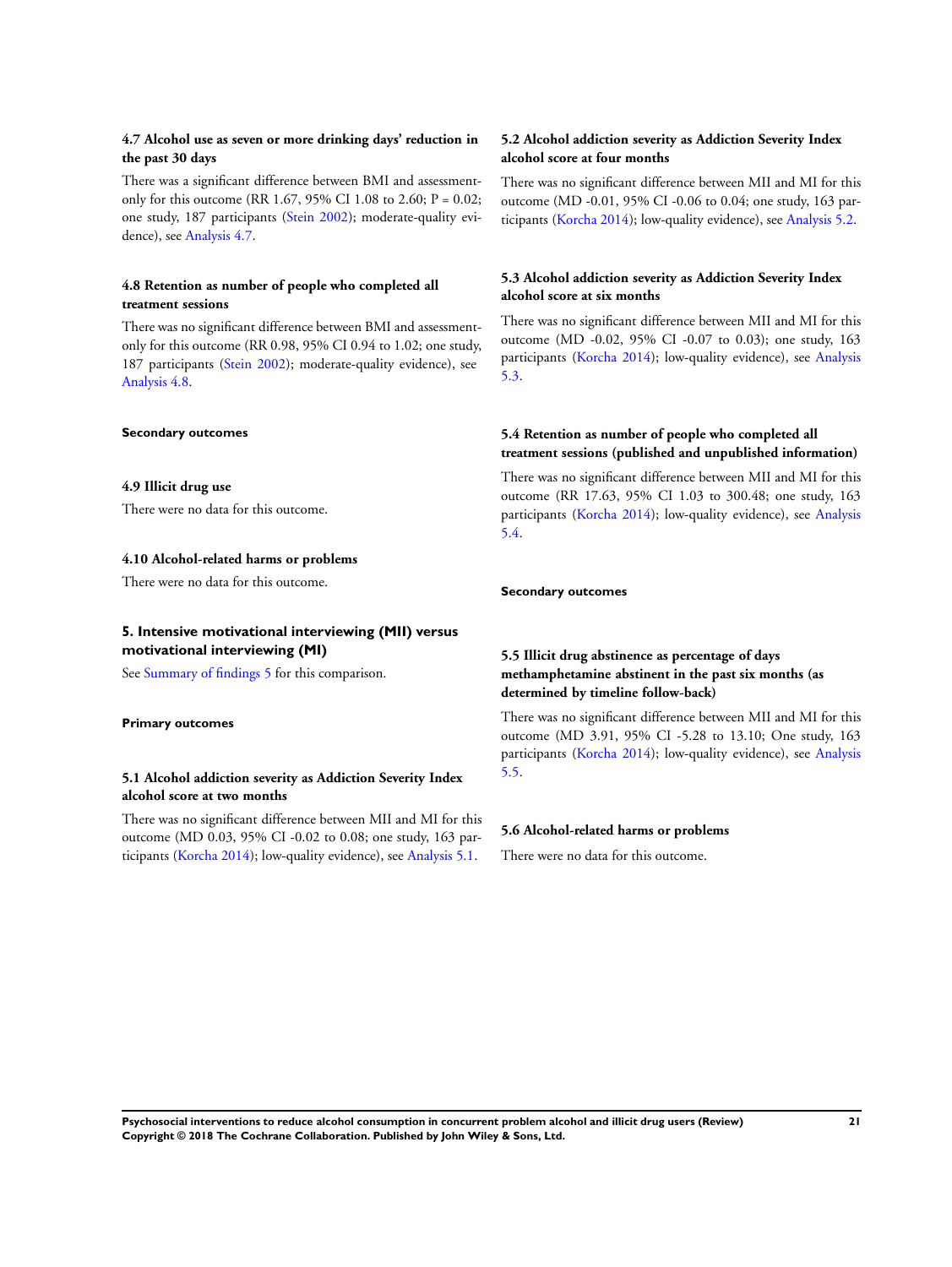# <span id="page-25-0"></span>ADDITIONAL SUMMARY OF FINDINGS *[\[Explanation\]](http://www.thecochranelibrary.com/view/0/SummaryFindings.html)*

# Brief intervention (BI) compared to treatment as usual (TAU) to reduce alcohol consumption in PWID

**Patient or population:** concurrent problem alcohol and illicit drug users<br>**Setting:** opioid agonist treatment clinic, outpatient clinic with/without opioid agonist treatment, and primary care setting

**Intervention:** brief intervention (BI)

**Comparison:** treatment as usual (TAU)

| <b>Outcomes</b>                                                 | Anticipated absolute effects* (95% CI)                                                                                                                                                                                                                                                                                           |  | <b>Relative effect</b><br>(95% CI) | № of participants<br>(studies) | Quality of the evidence Comments<br>(GRADE)            |
|-----------------------------------------------------------------|----------------------------------------------------------------------------------------------------------------------------------------------------------------------------------------------------------------------------------------------------------------------------------------------------------------------------------|--|------------------------------------|--------------------------------|--------------------------------------------------------|
|                                                                 | Risk with treatment as Risk with Brief inter-<br>usual (TAU)<br>vention (BI)                                                                                                                                                                                                                                                     |  |                                    |                                |                                                        |
| Test (ASSIST) scores<br>Follow-up: 3 months                     | Alcohol Use Disorders The mean alcohol Use SMD 0.07 higher<br>Identification Test (AU- Disorders Identification (0.24 lower to 0.37<br>DIT) or Alcohol, Smok- Test (AUDIT) or Al- higher) $4$<br>ing and Substance cohol, Smoking and<br>Involvement Screening Substance Involvement<br>Screening Test (AS-<br>SIST) score was 0 |  |                                    | 170<br>(3 RCTs)                | $\oplus \oplus \bigcirc \bigcirc$<br>LOW <sup>12</sup> |
| DIT) scores<br>Follow-up: 9 months                              | Alcohol Use Disorders The mean alcohol Use MD 2.3 higher<br>Identification Test (AU- Disorders Identification (0.58 lower to 5.18<br>Test (AUDIT) scores higher)<br>was 11.6                                                                                                                                                     |  |                                    | 110<br>$(1$ RCT)               | $\oplus \oplus \bigcirc \bigcirc$<br>LOW <sup>13</sup> |
| week<br>Assessed with: unre- 3<br>ported<br>Follow-up: 3 months | Number of drinks per The mean number of MD0.7 higher<br>drinks per week was 16. (3.85 lower to 5.25<br>higher)                                                                                                                                                                                                                   |  |                                    | 110<br>$(1$ RCT)               | $\oplus \oplus \bigcirc \bigcirc$<br>LOW <sup>13</sup> |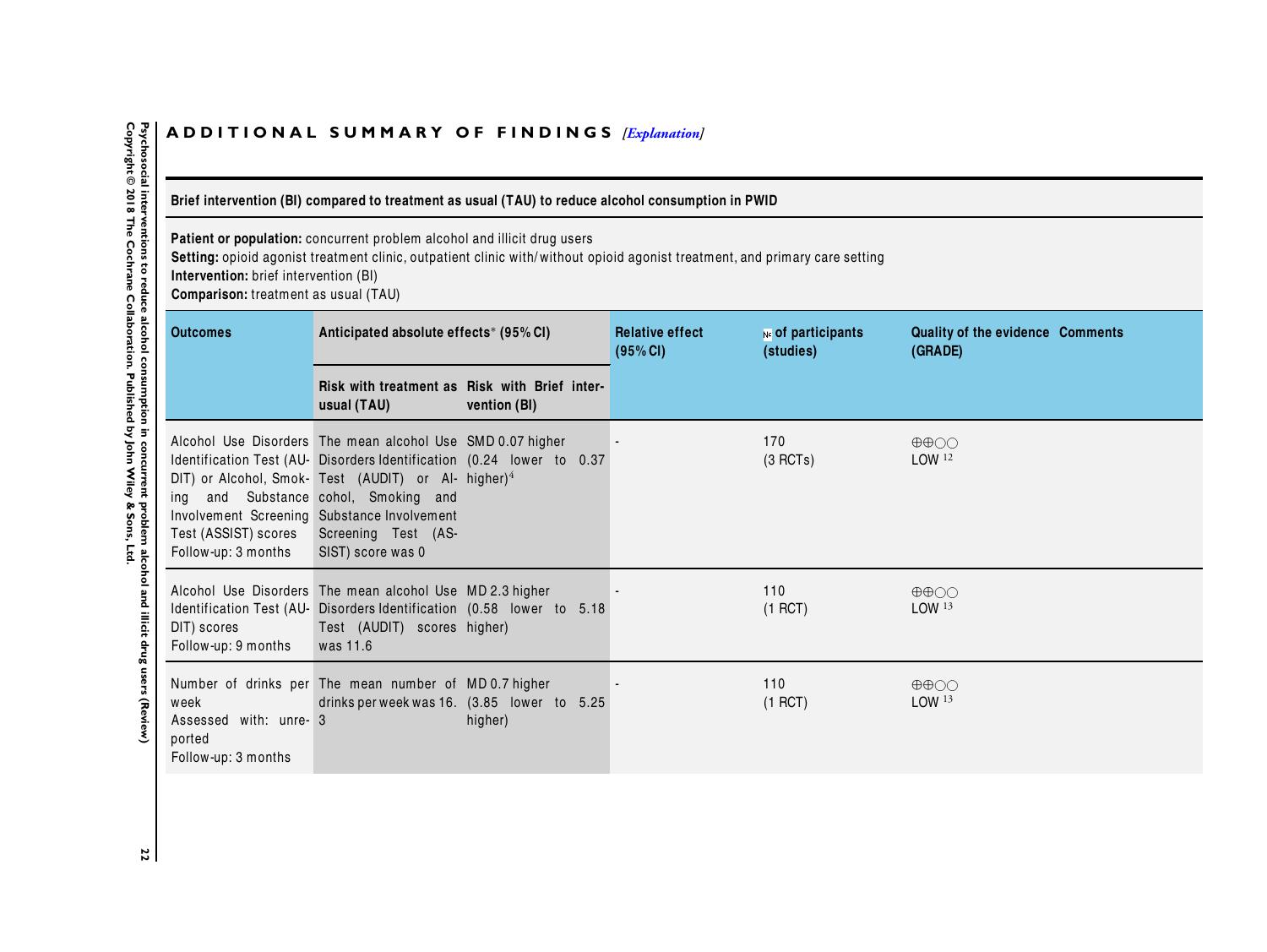| week<br>Assessed with: unre- months was 18.7<br>ported<br>Follow-up: 9 months                                                                  | Number of drinks per The mean number of MD0.3 lower | drinks per week at 9 (4.79 lower to 4.19<br>higher) |                                      | 110<br>$(1$ RCT) | $\oplus \oplus \bigcirc \bigcirc$<br>LOW 13            |
|------------------------------------------------------------------------------------------------------------------------------------------------|-----------------------------------------------------|-----------------------------------------------------|--------------------------------------|------------------|--------------------------------------------------------|
| Decreased alcohol use Study population<br>assessed with: 1st<br>question from the Alco-<br>hol Use Disorders Iden-<br>tification Test: How of- |                                                     |                                                     | RR 1.13<br>$(0.67 \text{ to } 1.93)$ | 110<br>$(1$ RCT) | $\oplus \oplus \bigcirc \bigcirc$<br>LOW 13            |
| ten do you have a drink<br>containing alcohol?<br>Follow-up: 3 months                                                                          | 314 per 1,000                                       | 355 per 1,000<br>(210 to 605)                       |                                      |                  |                                                        |
| Decreased alcohol use Study population<br>assessed with: 1st<br>question from the Alco-<br>hol Use Disorders Iden-<br>tification Test: How of- |                                                     |                                                     | RR 1.09<br>$(0.62 \text{ to } 1.92)$ | 110<br>$(1$ RCT) | $\oplus \oplus \bigcirc \bigcirc$<br>LOW <sup>13</sup> |
| ten do you have a drink<br>containing alcohol?<br>Follow-up: 9 months                                                                          | 294 per 1,000                                       | 321 per 1,000<br>(182 to 565)                       |                                      |                  |                                                        |
| Retention<br>Assessed with: unpub-                                                                                                             | Study population                                    |                                                     | RR 0.94<br>$(0.78 \text{ to } 1.13)$ | 190<br>(3 RCTs)  | $\oplus \oplus \odot \odot$<br>LOW 12                  |
| lished and published<br>data<br>Follow-up: 3 months                                                                                            | 784 per 1,000                                       | 713 per 1,000<br>(611 to 831)                       |                                      |                  |                                                        |

\***The risk in the intervention group** (and its 95% confidence interval) is based on the assumed risk in the comparison group and the **relative effect** of the intervention (and its<br>ครช. CN 95% CI).

**CI:** Conf idence interval; **RR:** Risk ratio; **MD:** mean difference;**SMD:** standardised mean difference; **PWID:** people who use illicit drugs

 $\mathbf{a}$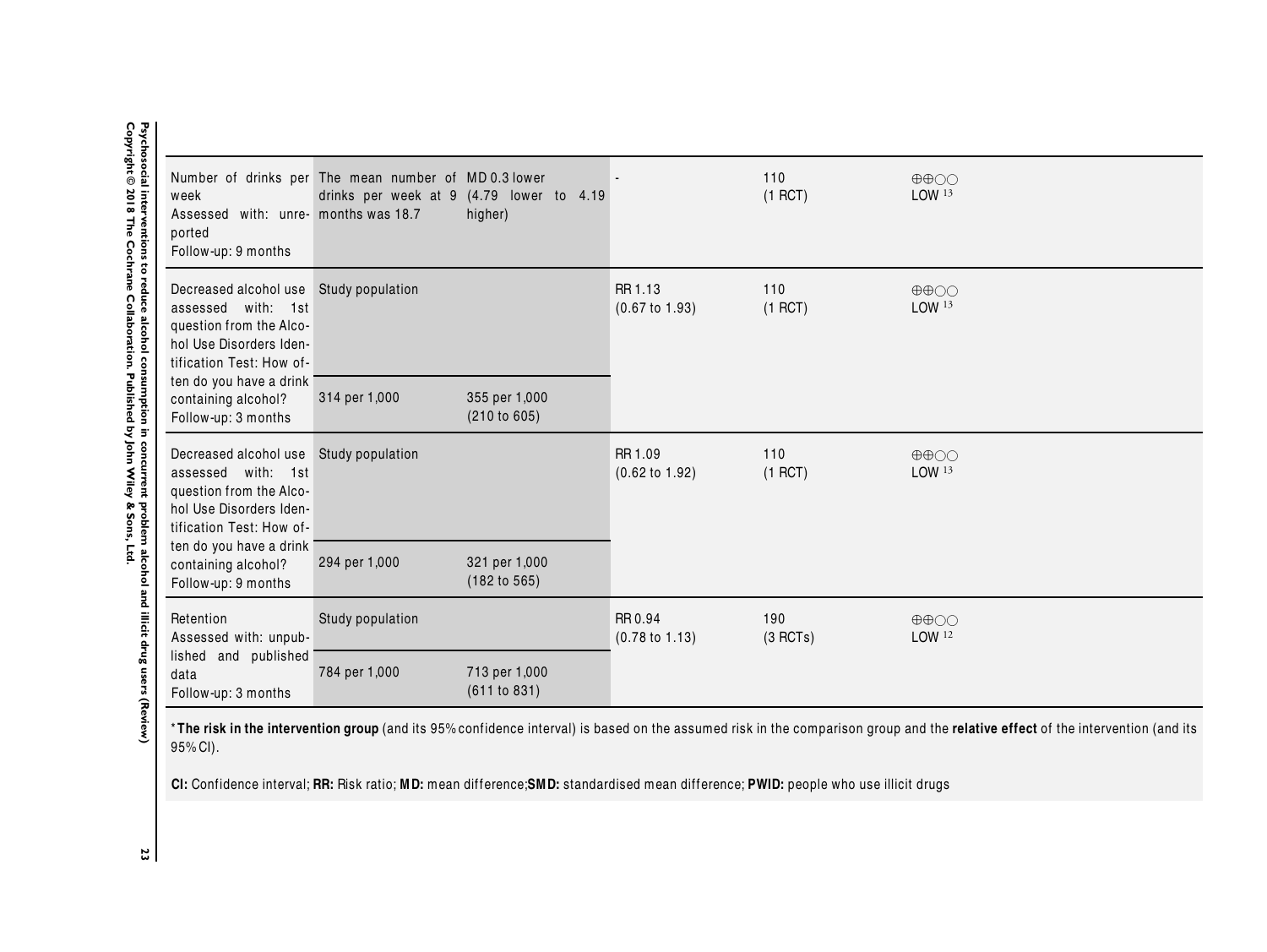# **GRADE Working Group grades of evidence**

High quality: We are very confident that the true effect lies close to that of the estimate of the effect

Moderate quality: We are moderately confident in the effect estimate: The true effect is likely to be close to the estimate of the effect, but there is a possibility that it is substantially different

Low quality: Our confidence in the effect estimate is limited: The true effect may be substantially different from the estimate of the effect

**Very low quality:** We have very little confidence in the effect estimate: The true effect is likely to be substantially different from the estimate of effect

 $^{\rm 1}$  Downgraded one level for risk of bias: high risk of detection bias (no blinding of outcome assessor, subjective outcomes).<br>-

 $^{\rm 2}$  Downgraded one level for imprecision: only three studies with relatively few participants included in comparison.

 $^3$  Downgraded one level for imprecision: only one study with relatively few participants included in comparison.

 $^4$  The result corresponds to a small, statistically insignificant difference.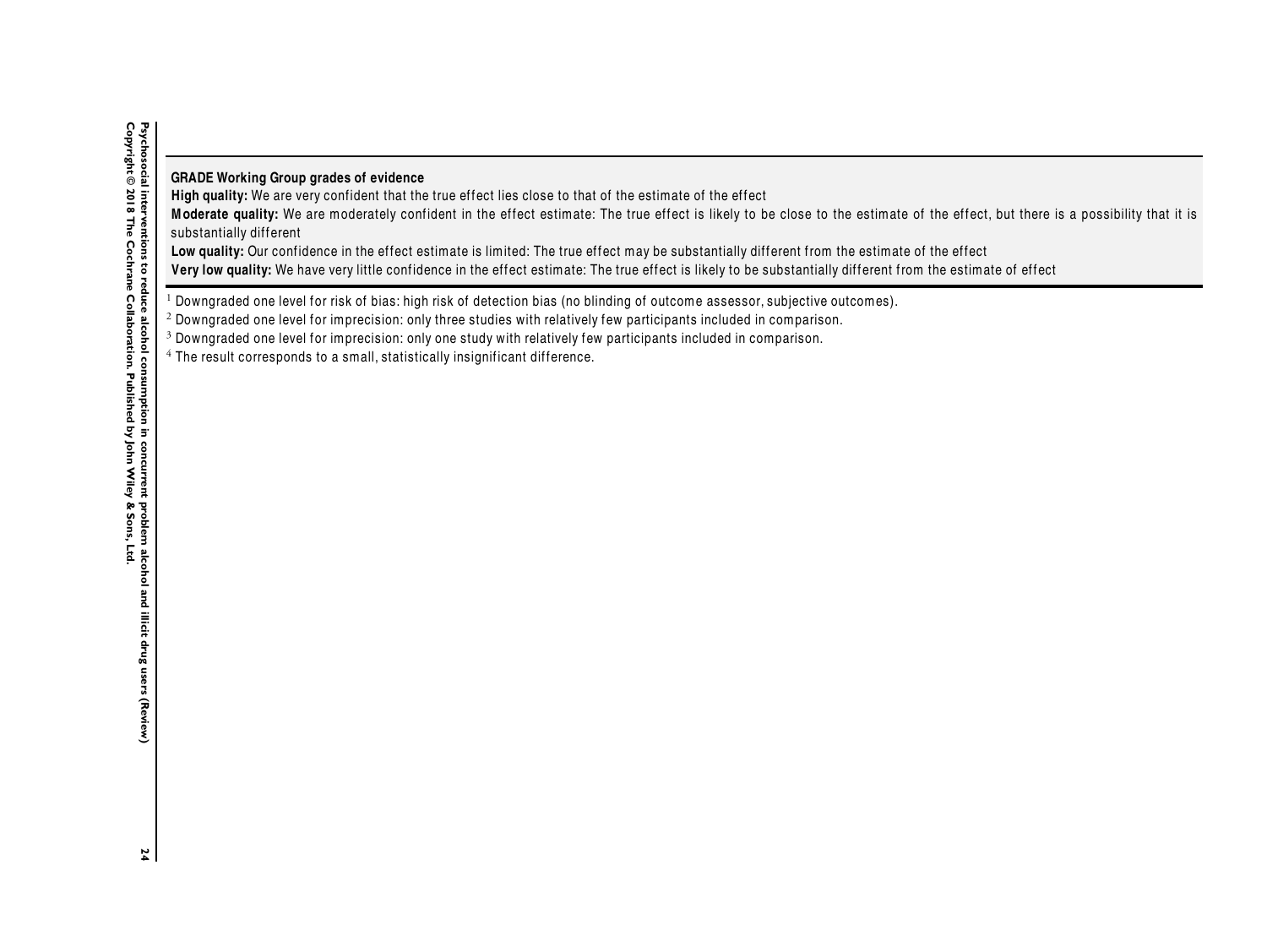<span id="page-28-0"></span>

| Motivational interviewing (MI) compared to treatment as usual (TAU) or educational intervention only to reduce alcohol consumption in PWID |  |
|--------------------------------------------------------------------------------------------------------------------------------------------|--|
|                                                                                                                                            |  |

**Patient or population:** concurrent problem alcohol and illicit drug users<br><mark>Setting:</mark> opioid agonist clinics and outpatient clinic with/without opioid agonist treatment<br><mark>Intervention:</mark> motivational interviewing (MI)

**Comparison:** treatment as usual (TAU) or educational intervention only

|                                                 | <b>Outcomes</b><br>Anticipated absolute effects* (95% CI)                                                                                                                                       |                                                                                                                                                                                                                                                                                          | <b>Relative effect</b><br>(95% CI)   | № of participants<br>(studies) | Quality of the evidence Comments<br>(GRADE)   |
|-------------------------------------------------|-------------------------------------------------------------------------------------------------------------------------------------------------------------------------------------------------|------------------------------------------------------------------------------------------------------------------------------------------------------------------------------------------------------------------------------------------------------------------------------------------|--------------------------------------|--------------------------------|-----------------------------------------------|
|                                                 |                                                                                                                                                                                                 | Risk with treatment as Risk with Motivational<br>usual (TAU) or educa- interviewing (MI)<br>tional intervention only                                                                                                                                                                     |                                      |                                |                                               |
| duce alcohol consumption in concurrent          | ina<br>Involvement Screening Substance Involvement<br>Test (ASSIST) scores<br>Follow-up: 3 months                                                                                               | Alcohol Use Disorders The mean alcohol Use SMD 0.04 higher<br>Identification Test (AU- Disorders Identification (-0.29 lower to 0.37<br>DIT) or Alcohol, Smok- Test (AUDIT) or Al- higher) <sup>4</sup><br>and Substance cohol, Smoking and<br>Screening Test (AS-<br>SIST) scores was 0 |                                      | 141<br>$(2$ RCTs)              | $\oplus \oplus \bigcirc \bigcirc$<br>LOW 12   |
| problem alcohol and illicit drug users (Review) | days<br>Assessed with: counts<br>Follow-up: 6 months                                                                                                                                            | Number of standard The mean number of MD0.2 lower<br>drinks consumed per standard drinks con- (1.76 lower to 1.36<br>day over the last 30 sumed per day over the higher)<br>last 30 days was 3.9                                                                                         |                                      | 225<br>$(1$ RCT)               | $\oplus \oplus \bigcirc \bigcirc$<br>LOW 23   |
| 25                                              | Greater than 50% reduc-Study population<br>tion in number of stan-<br>dard drinks consumed<br>per day over the last 30<br>days<br>Assessed with: timeline<br>follow back<br>Follow-up: 6 months |                                                                                                                                                                                                                                                                                          | RR 1.01<br>$(0.77 \text{ to } 1.31)$ | 256<br>$(1$ RCT)               | $\oplus \oplus \bigcirc \bigcirc$<br>LOW $23$ |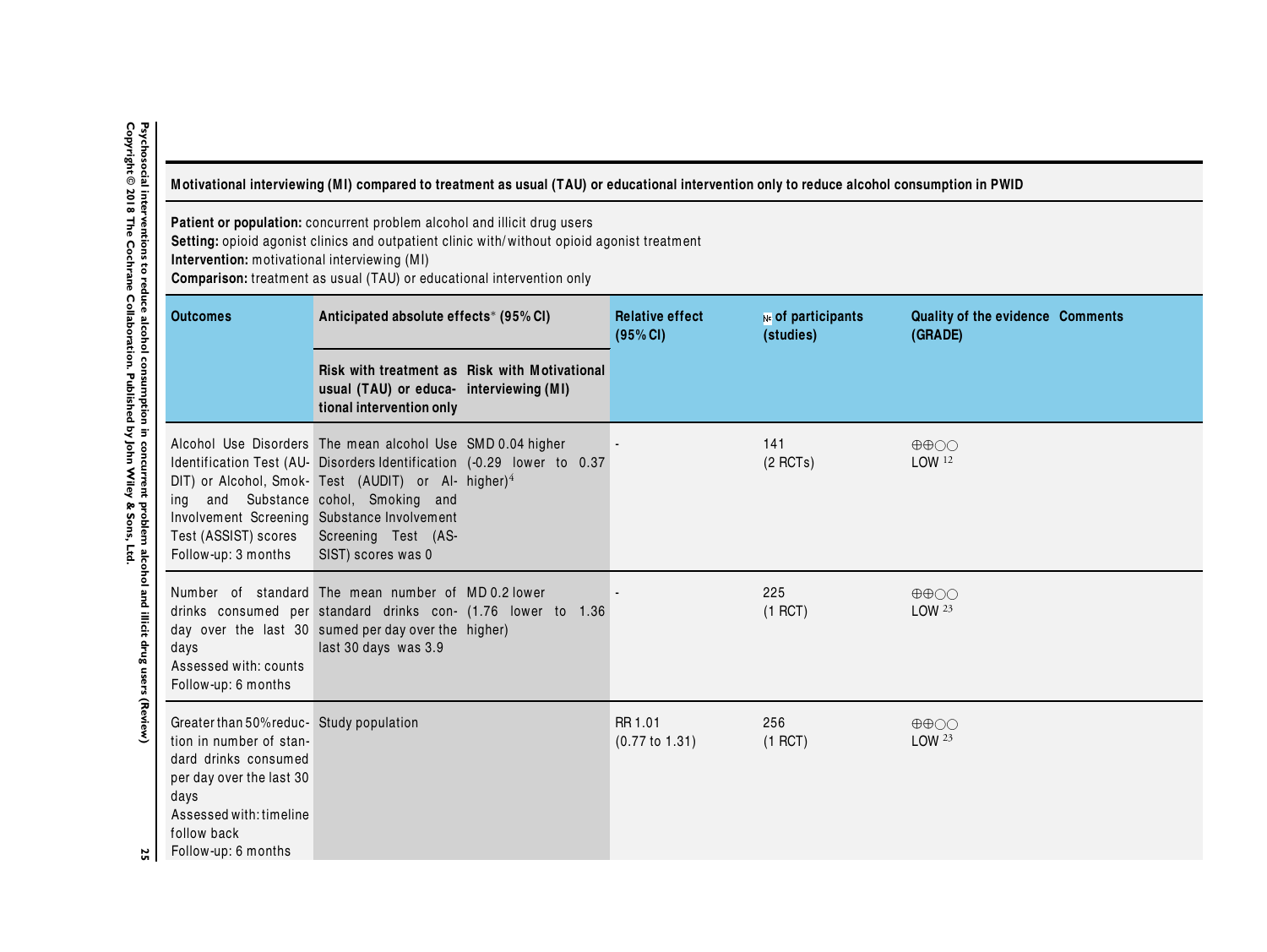|                                                                             | 494 per 1,000           | 499 per 1,000<br>(381 to 647) |                                      |                   |                                                  |
|-----------------------------------------------------------------------------|-------------------------|-------------------------------|--------------------------------------|-------------------|--------------------------------------------------|
| Abstinence from alco- Study population<br>holover the last 30 days          |                         |                               | RR 0.93<br>$(0.57 \text{ to } 1.50)$ | 256<br>$(1$ RCT)  | $\oplus \oplus \odot \odot$<br>LOW <sup>23</sup> |
| Assessed with: timeline<br>follow back<br>Follow-up: 6 months               | 230 per 1,000           | 214 per 1,000<br>(131 to 345) |                                      |                   |                                                  |
| Retention - end of treat- Study population<br>ment<br>Assessed with: number |                         |                               | RR 0.96<br>$(0.87 \text{ to } 1.06)$ | 256<br>$(1$ RCT)  | $\oplus \oplus \odot \odot$<br>LOW <sup>23</sup> |
| of people who com-<br>pleted all<br>sessions                                | treatment 885 per 1,000 | 850 per 1,000<br>(770 to 938) |                                      |                   |                                                  |
| Retention                                                                   | Study population        |                               | RR 0.93                              | 160<br>$(2$ RCTs) | $\oplus \oplus \odot \odot$<br>LOW <sup>23</sup> |
| Follow-up: 3 months                                                         | 738 per 1,000           | 671 per 1,000<br>(553 to 811) | $(0.60 \text{ to } 1.43)$            |                   |                                                  |

\***The risk in the intervention group** (and its 95% confidence interval) is based on the assumed risk in the comparison group and the **relative effect** of the intervention (and its<br>ครช. CN 95% CI).

**CI:** Conf idence interval; **RR:** Risk ratio; **MD:** mean difference; **PWID:** people who use illicit drugs

# **GRADE Working Group grades of evidence**

High quality: We are very confident that the true effect lies close to that of the estimate of the effect

Moderate quality: We are moderately confident in the effect estimate: The true effect is likely to be close to the estimate of the effect, but there is a possibility that it is substantially different

Low quality: Our confidence in the effect estimate is limited: The true effect may be substantially different from the estimate of the effect

Very low quality: We have very little confidence in the effect estimate: The true effect is likely to be substantially different from the estimate of effect

 $^{\rm 1}$  Downgraded one level for imprecision: only two studies with relatively few participants included in comparison.<br>-

 $^{\rm 2}$  Downgraded one level for risk of bias: high risk of selection and detection bias (subjective outcomes).

3 **<sup>26</sup>**Downgraded one level for imprecision: only one study with relatively few participants included in comparison.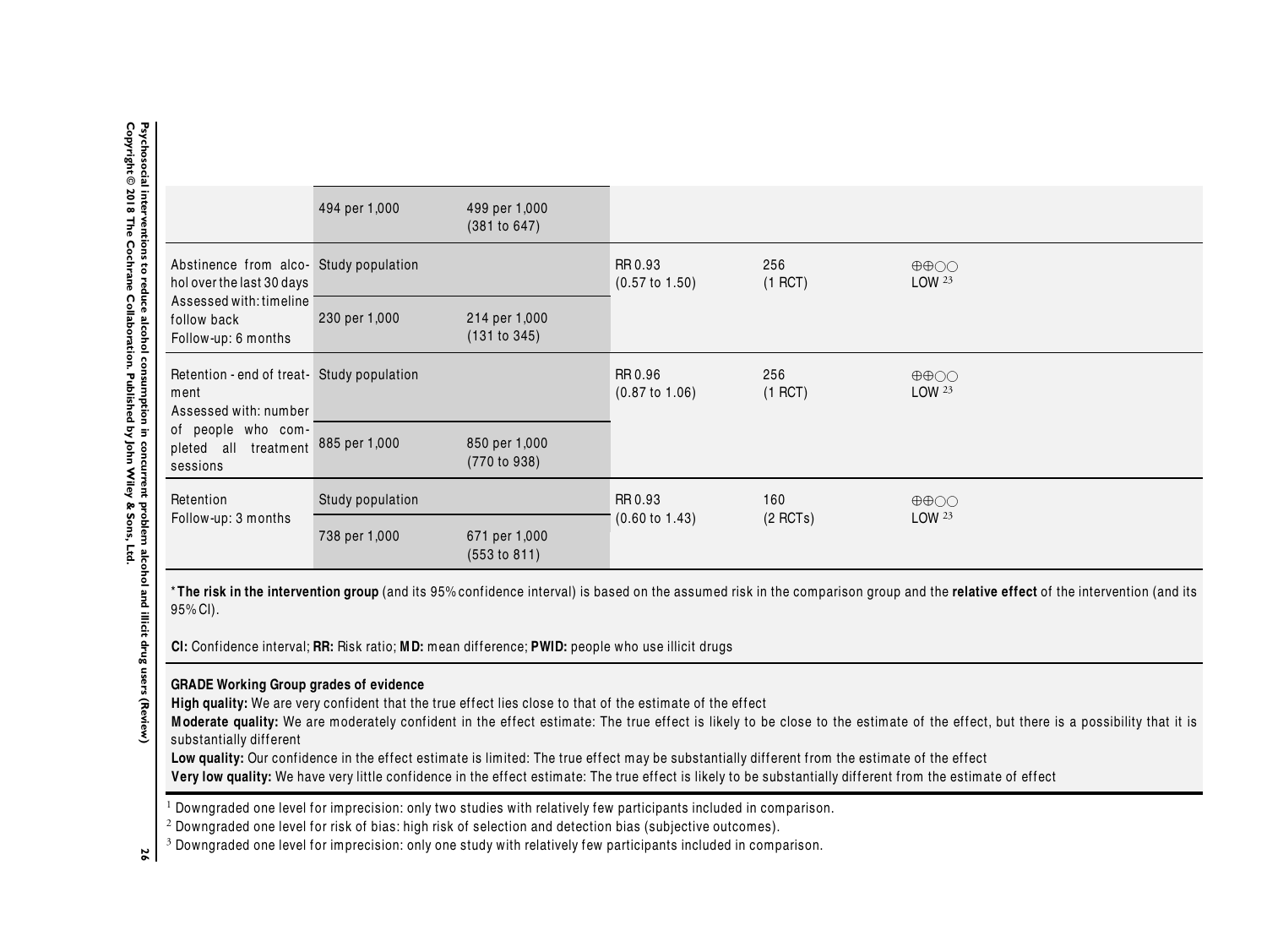$^4$  The result corresponds to a small, statistically insignificant difference.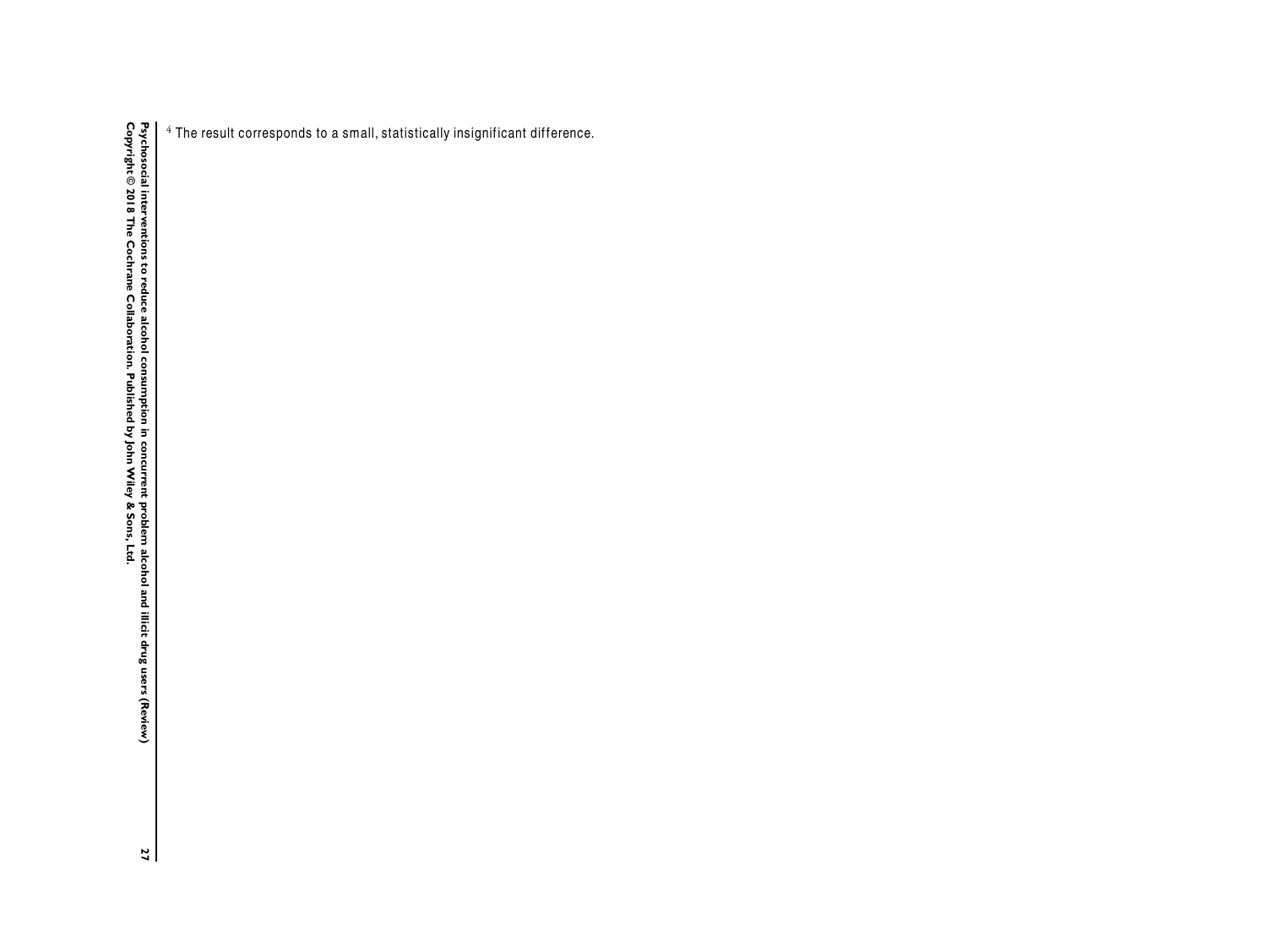<span id="page-31-0"></span>

| Brief motivational interviewing (BMI) compared to assessment-only to reduce alcohol consumption in PWID |  |
|---------------------------------------------------------------------------------------------------------|--|
|                                                                                                         |  |

**Patient or population:** concurrent problem alcohol and illicit drug users **Setting:** addiction clinic **Intervention:** brief motivational interviewing (BMI)

**Comparison:** assessment-only

| <b>Outcomes</b>                                                                                                                              | Anticipated absolute effects* (95% CI)                       |                                                                               | <b>Relative effect</b><br>(95% CI)   | № of participants<br>(studies) | Quality of the evidence Comments<br>(GRADE)              |
|----------------------------------------------------------------------------------------------------------------------------------------------|--------------------------------------------------------------|-------------------------------------------------------------------------------|--------------------------------------|--------------------------------|----------------------------------------------------------|
|                                                                                                                                              | only                                                         | Risk with assessment- Risk with Brief mo-<br>tivational interviewing<br>(BMI) |                                      |                                |                                                          |
| cohol use<br>Assessed with: timeline was 9.1 days<br>follow back<br>Scale from: 0 to 31<br>Follow-up: 6 months                               | Number of days with al- The mean number of MD 1.5 days lower | days with alcohol use (4.56 lower to 1.56<br>higher)                          |                                      | 187<br>$(1$ RCT)               | $\oplus \oplus \oplus \cap$<br>MODERATE <sup>1</sup>     |
| 25% reduction of drink-Study population<br>ing days in the past 30<br>days                                                                   |                                                              |                                                                               | RR 1.23<br>$(0.96 \text{ to } 1.57)$ | 187<br>$(1$ RCT)               | $\oplus \oplus \oplus \cap$<br>MODERATE <sup>1</sup>     |
| Assessed with: timeline<br>follow back<br>Follow-up: 6 months                                                                                | 522 per 1,000                                                | 642 per 1,000<br>(501 to 819)                                                 |                                      |                                |                                                          |
| 50% reduction of drink- Study population<br>ing days in the past 30<br>days<br>Assessed with: timeline<br>follow back<br>Follow-up: 6 months |                                                              |                                                                               | RR 1.27<br>$(0.96 \text{ to } 1.68)$ | 187<br>$(1$ RCT)               | $\oplus \oplus \oplus \bigcirc$<br>MODERATE <sup>1</sup> |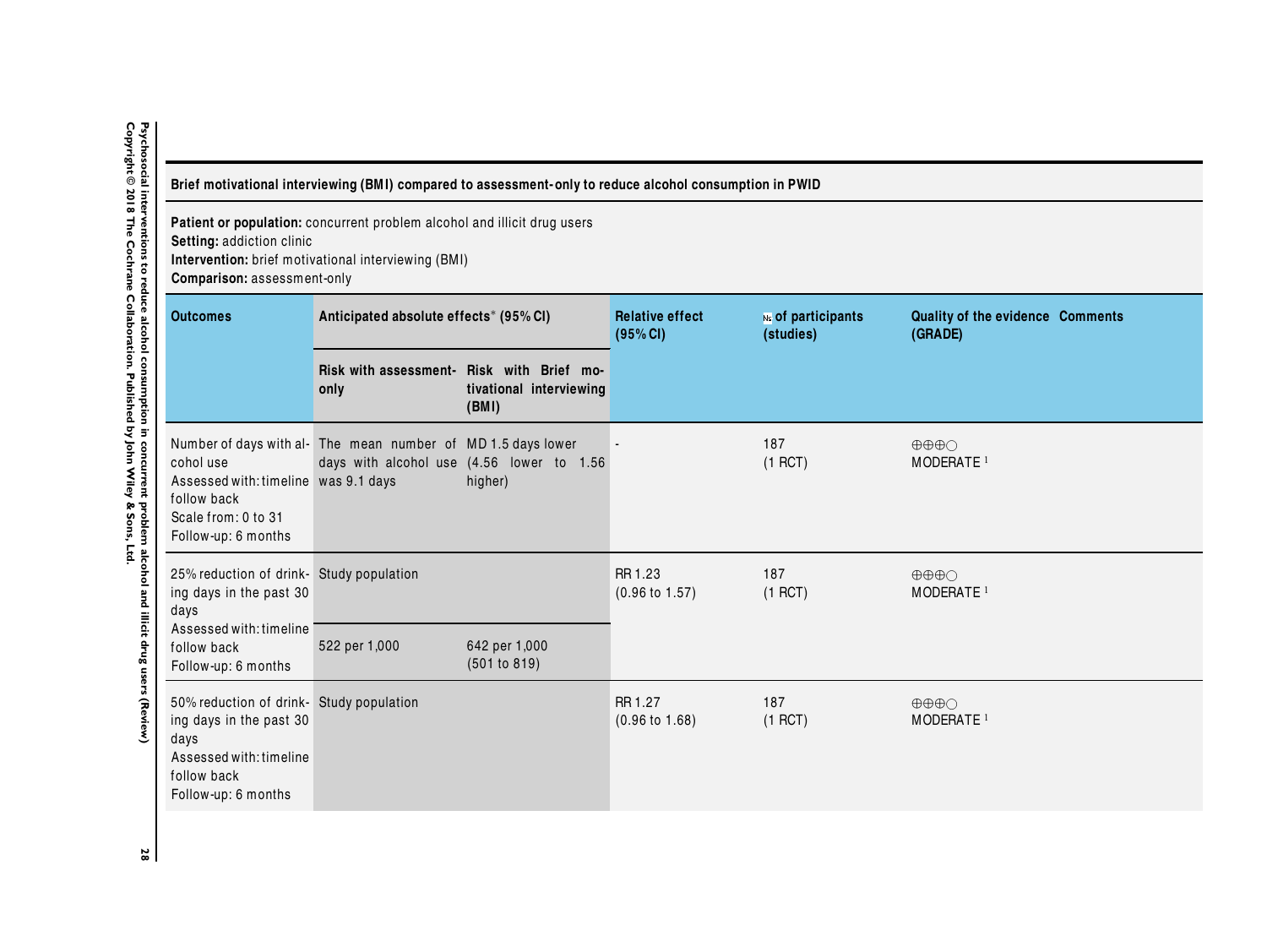|                                                                                                                                                | 457 per 1,000           | 580 per 1,000<br>(438 to 767) |                                             |                  |                                                          |
|------------------------------------------------------------------------------------------------------------------------------------------------|-------------------------|-------------------------------|---------------------------------------------|------------------|----------------------------------------------------------|
| 7 or more drinking days' Study population<br>reduction in the past 30<br>days<br>Assessed with: timeline<br>follow back<br>Follow-up: 6 months |                         |                               | RR 1.67<br>$(1.08 \text{ to } 2.60)$        | 187<br>$(1$ RCT) | $\oplus \oplus \oplus \bigcirc$<br>MODERATE <sup>1</sup> |
|                                                                                                                                                | 239 per 1,000           | 399 per 1,000<br>(258 to 622) |                                             |                  |                                                          |
| Retention - end of treat- Study population<br>ment<br>Assessed with: number                                                                    |                         |                               | RR 0.98<br>190<br>$(0.94 \text{ to } 1.02)$ | $(1$ RCT)        | $\oplus \oplus \oplus \bigcirc$<br>MODERATE <sup>1</sup> |
| of people who com-<br>pleted all<br>sessions                                                                                                   | treatment 968 per 1,000 | 949 per 1,000<br>(910 to 988) |                                             |                  |                                                          |

\***The risk in the intervention group** (and its 95% confidence interval) is based on the assumed risk in the comparison group and the **relative effect** of the intervention (and its<br>ครช. CN 95% CI).

**CI:** Conf idence interval; **RR:** Risk ratio; MD: mean difference; **PWID:** people who use illicit drugs

# **GRADE Working Group grades of evidence**

High quality: We are very confident that the true effect lies close to that of the estimate of the effect

Moderate quality: We are moderately confident in the effect estimate: The true effect is likely to be close to the estimate of the effect, but there is a possibility that it is substantially different

Low quality: Our confidence in the effect estimate is limited: The true effect may be substantially different from the estimate of the effect Very low quality: We have very little confidence in the effect estimate: The true effect is likely to be substantially different from the estimate of effect

 $^{\rm 1}$  Downgraded one level for imprecision: only one study with relatively few participants included in comparison.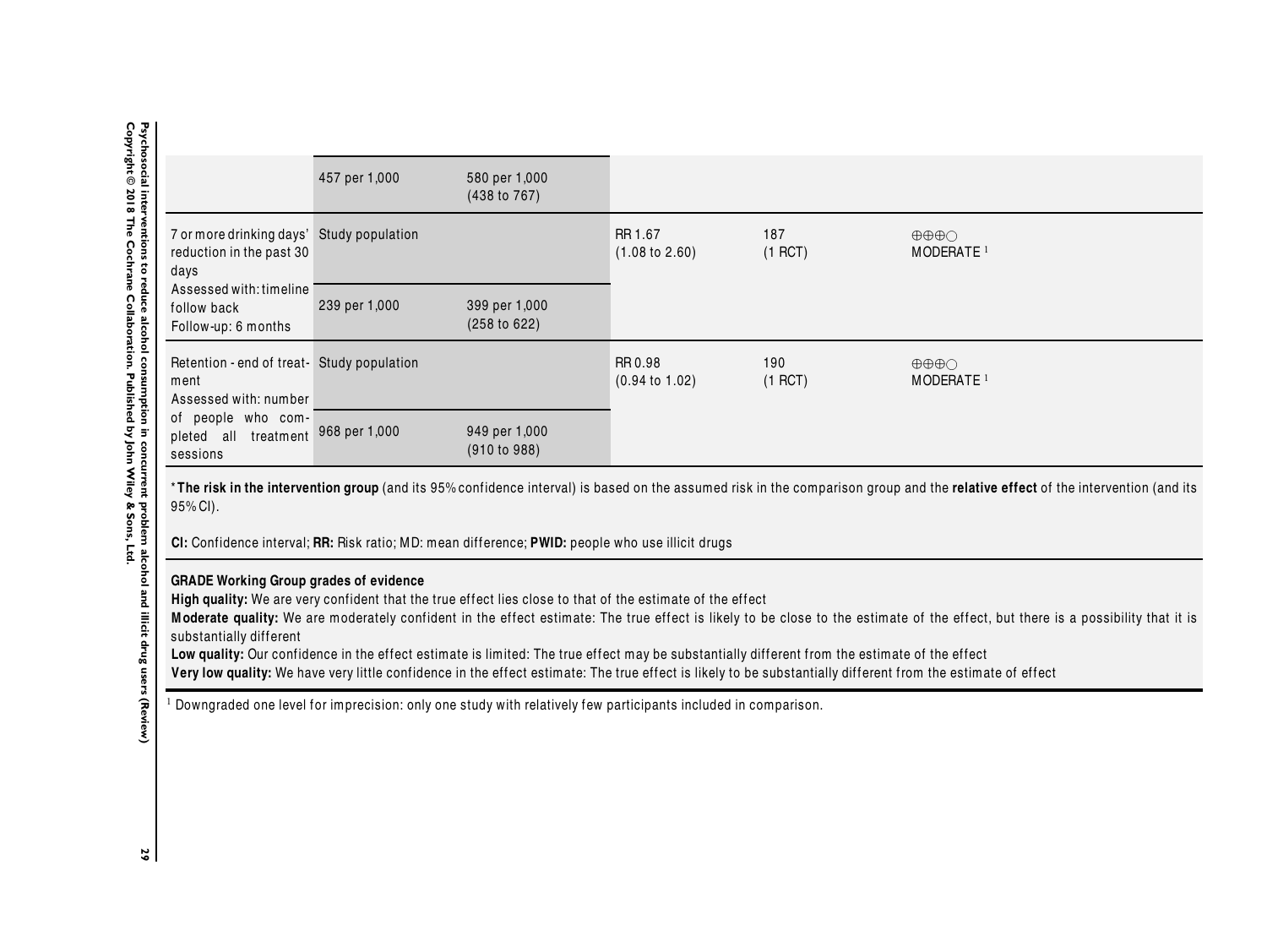| Motivational interviewing intensive (MII) compared to motivational interviewing (MI) to reduce alcohol consumption in PWID<br>Patient or population: concurrent problem alcohol and illicit drug users<br>Setting: an outpatient substance use disorder treatment facility<br>Intervention: motivational interviewing intensive (MII)<br>Comparison: motivational interviewing (MI) |                                                                            |                                                                                 |                              |                  |                                                        |
|-------------------------------------------------------------------------------------------------------------------------------------------------------------------------------------------------------------------------------------------------------------------------------------------------------------------------------------------------------------------------------------|----------------------------------------------------------------------------|---------------------------------------------------------------------------------|------------------------------|------------------|--------------------------------------------------------|
|                                                                                                                                                                                                                                                                                                                                                                                     |                                                                            |                                                                                 |                              |                  | <b>Outcomes</b>                                        |
|                                                                                                                                                                                                                                                                                                                                                                                     | interviewing (MII)                                                         | Risk with motivational Risk with Motivational<br>interviewing intensive<br>(MI) |                              |                  |                                                        |
| dex alcohol score<br>Assessed with: ASI<br>Follow-up: 2 months                                                                                                                                                                                                                                                                                                                      | Addiction Severity In- The mean addiction MD 0.03 higher<br>score was 0.11 | Severity Index alcohol (0.02 lower to 0.08<br>higher)                           |                              | 163<br>$(1$ RCT) | $\oplus \oplus \bigcirc \bigcirc$<br>LOW <sup>12</sup> |
| dex alcohol score<br>Assessed with: ASI<br>Follow-up: 4 months                                                                                                                                                                                                                                                                                                                      | Addiction Severity In- The mean addiction MD 0.01 lower<br>score was 0.16  | Severity Index alcohol (0.06 lower to 0.04<br>higher)                           |                              | 163<br>$(1$ RCT) | $\oplus \oplus \odot \odot$<br>LOW <sup>12</sup>       |
| dex alcohol score<br>assessed with: ASI<br>Follow-up: 6 months                                                                                                                                                                                                                                                                                                                      | Addiction Severity In- The mean addiction MD 0.02 lower<br>score was 0.16  | Severity Index alcohol (0.07 lower to 0.03<br>higher)                           |                              | 163<br>$(1$ RCT) | $\oplus \oplus \bigcirc \bigcirc$<br>LOW <sup>12</sup> |
| Retention - end of treat- Study population<br>ment<br>Assessed with: number<br>of people who com-<br>pleted all treatment<br>sessions                                                                                                                                                                                                                                               |                                                                            |                                                                                 | RR 17.63<br>(1.03 to 300.48) | 163<br>$(1$ RCT) | $\oplus \oplus \bigcirc \bigcirc$<br>LOW 12            |

Ξ

<span id="page-33-0"></span>Psychosocial interventions to reduce alcohol consumption in concurrent problem alcohol and illicit drug users (Review)<br>Copyright © 2018 The Cochrane Collaboration. Published by John Wiley & Sons, Ltd. **Copyright © 2018 The Cochrane Collaboration. Published by John Wiley & Sons, Ltd.30 Psychosocial interventions to reduce alcohol consumption in concurrent problem alcohol and illicit drug users (Review)**

 $\approx$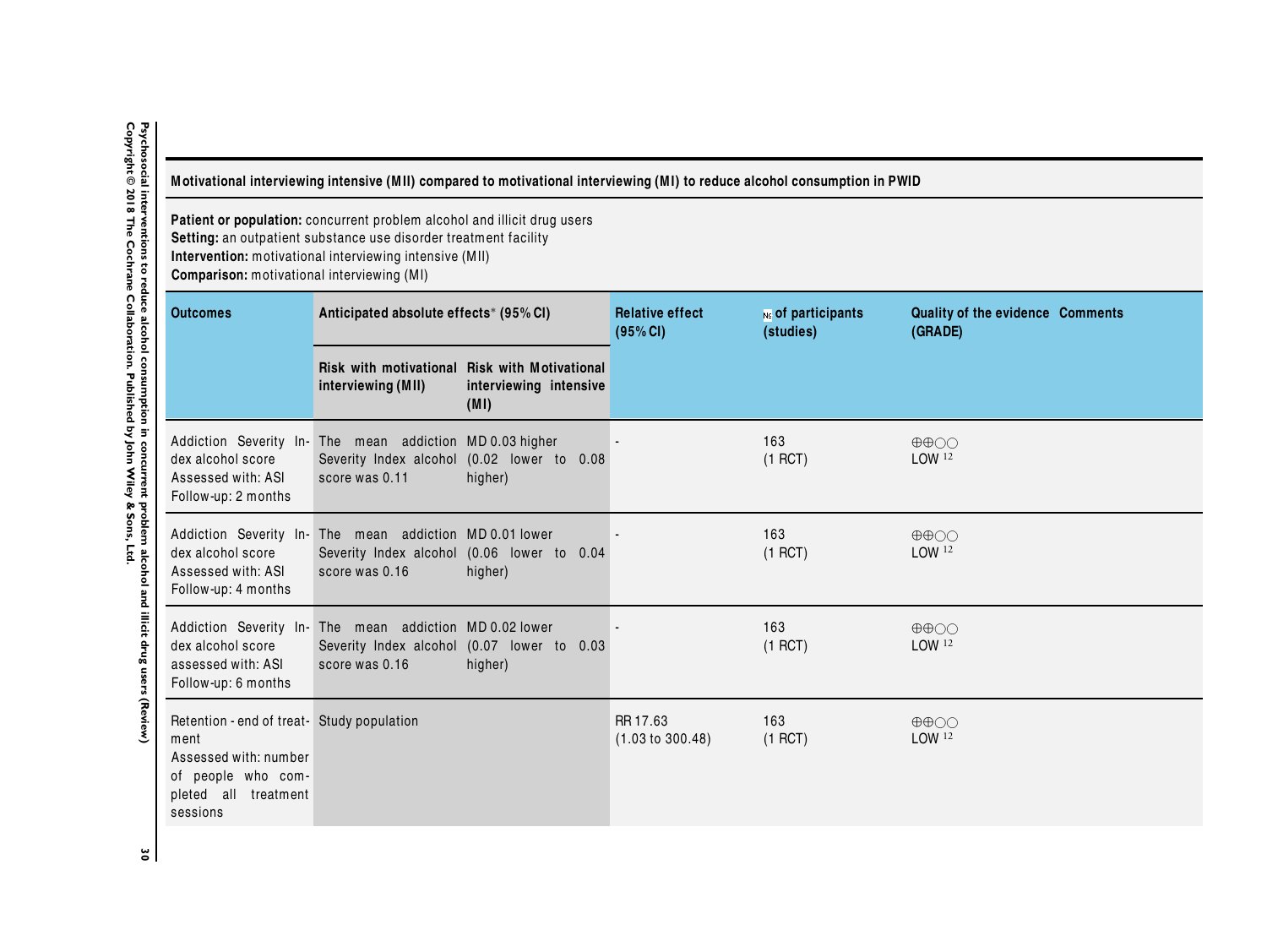|                                                                                                                                                                                                                                                                                                                                                                                                                                                                                                                                                                                                                                                                                            | 0 per 1,000 | 0 per 1,000<br>(0 to 0)                                                                                |                                                                                                                                                                                 |  |  |  |
|--------------------------------------------------------------------------------------------------------------------------------------------------------------------------------------------------------------------------------------------------------------------------------------------------------------------------------------------------------------------------------------------------------------------------------------------------------------------------------------------------------------------------------------------------------------------------------------------------------------------------------------------------------------------------------------------|-------------|--------------------------------------------------------------------------------------------------------|---------------------------------------------------------------------------------------------------------------------------------------------------------------------------------|--|--|--|
| 95% CI).                                                                                                                                                                                                                                                                                                                                                                                                                                                                                                                                                                                                                                                                                   |             |                                                                                                        | *The risk in the intervention group (and its 95% confidence interval) is based on the assumed risk in the comparison group and the relative effect of the intervention (and its |  |  |  |
| CI: Confidence interval; RR: Risk ratio; OR: Odds ratio; PWID: people who use illicit drugs                                                                                                                                                                                                                                                                                                                                                                                                                                                                                                                                                                                                |             |                                                                                                        |                                                                                                                                                                                 |  |  |  |
| <b>GRADE Working Group grades of evidence</b><br>High quality: We are very confident that the true effect lies close to that of the estimate of the effect<br>Moderate quality: We are moderately confident in the effect estimate: The true effect is likely to be close to the estimate of the effect, but there is a possibility that it is<br>substantially different<br>Low quality: Our confidence in the effect estimate is limited: The true effect may be substantially different from the estimate of the effect<br>Very low quality: We have very little confidence in the effect estimate: The true effect is likely to be substantially different from the estimate of effect |             |                                                                                                        |                                                                                                                                                                                 |  |  |  |
|                                                                                                                                                                                                                                                                                                                                                                                                                                                                                                                                                                                                                                                                                            |             | <sup>1</sup> Downgrared one level for risk of bias: high risk of detection bias (subjective outcomes). | <sup>2</sup> Downgraded one level for imprecision: only one study with relatively few participants included in comparison.                                                      |  |  |  |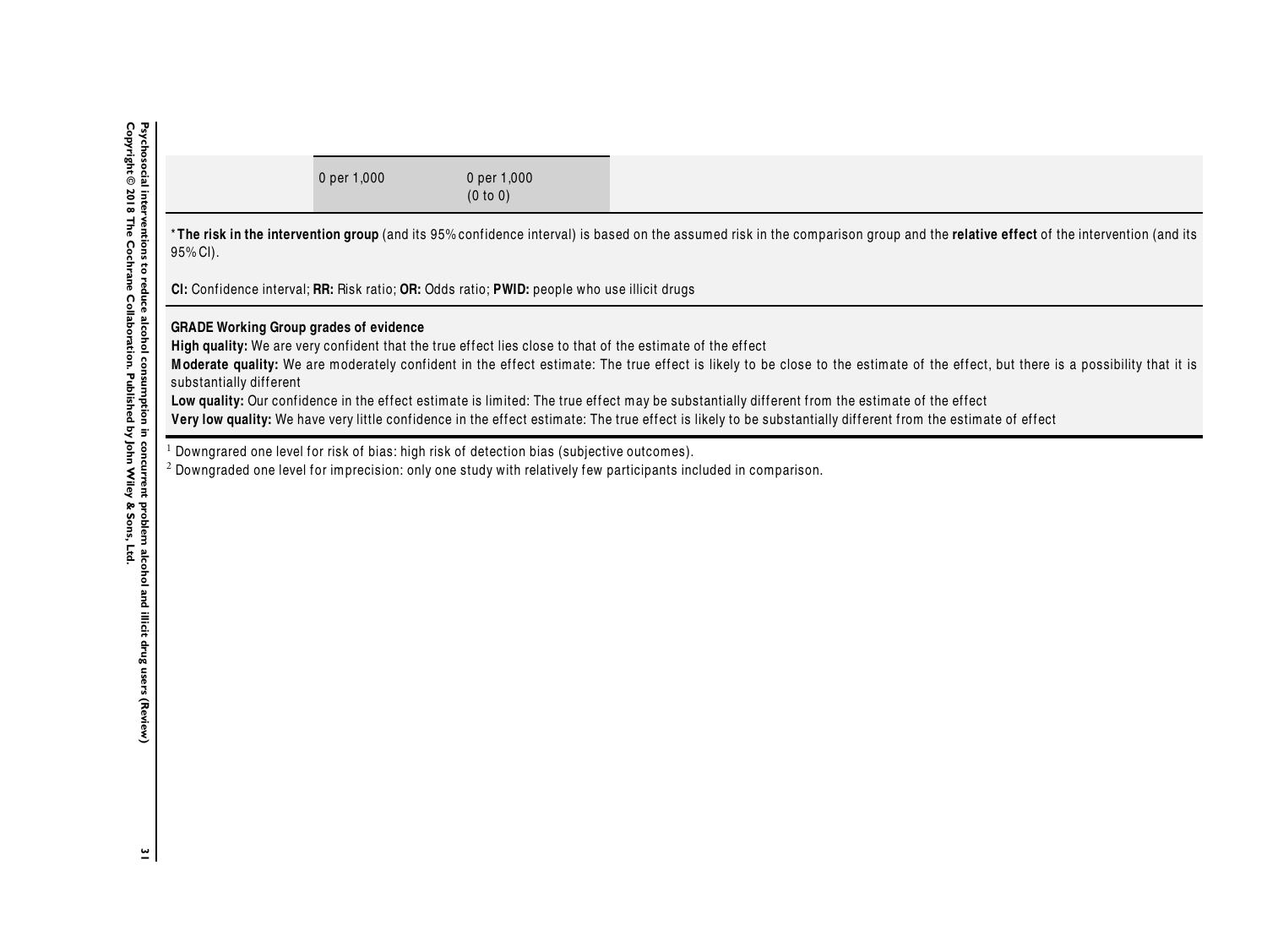# **D I S C U S S I O N**

#### **Summary of main results**

We included seven studies involving 825 participants in this review. The studies assessed the effectiveness of eight psychosocial interventions: cognitive-behavioural cognitive skills training (CBCST), twelve-step facilitation (TSF) programme, brief intervention (BI), motivational interviewing (MI) (group based), MI (individual), educational hepatitis health promotion (HHP), brief motivational interviewing (BMI), and intensive motivational interviewing (MII). Comparing different psychosocial interventions, we found three studies investigating BI versus treatment as usual (TAU), and three studies investigating MI versus TAU (or educational intervention only). We found only one study investigating each of the remaining interventions. None of the comparisons showed significant differences between the treatments in terms of alcohol use, with the exception that participants receiving BMI were significantly more likely to reduce their alcohol use by seven or more days in the past 30 days at six months' follow up compared with participants receiving assessment-only.

## **Overall completeness and applicability of evidence**

The studies identified are insufficient to address all the objectives of this review. All included studies were conducted either in the USA, Ireland or Switzerland, which limits their applicability to other contexts. A substantial proportion of participants in the included studies had significant problems with alcohol (e.g. a diagnosis of abuse or dependence), which may have impacted on the effectiveness of the short-term therapies and brief interventions offered to them. These people may require more intensive interventions, as BIs have been shown to be effective among people with less severe alcohol problems [\(Raistrick 2006](#page-37-0)). Only two studies examined a longer type of intervention (i.e. nine or 16 sessions); however, they reported their outcomes in a way that precluded comparison with other studies ([Carroll 1998](#page-37-0); [Korcha 2014](#page-37-0)).

This review selected a very narrow clinical question that was limited to a very specific population. Although the size of this population is not negligible, it is highly unlikely that all of the individuals in a treatment service in a real-life setting will have both of the conditions selected as the eligibility criteria for this review. These stringent eligibility criteria strengthened the internal validity of the review; however, with an inevitable detriment to its external validity. A typical clinician in an actual treatment clinic would normally deal with a mixture of people who use illicit drugs (PWID), who may or may not have other concurrent conditions or comorbidities. To manage this demanding workload, they may want to consider other studies, which did not meet the eligibility criteria of our review.

## **Quality of the evidence**

#### **Key methodological limitations**

Overall, we found mostly low-quality evidence for the comparisons and outcomes reported in this review. The methodological quality of studies included in the review was variable. Most of the studies did not describe the randomisation procedure and the method to conceal allocation. All studies used only subjective outcomes and 57% (four out of seven) were open-label. Risk of attrition bias at the end of treatment was unclear or high in the 57% of the studies (four out of seven) and low at follow-up (86%).

#### **Indirectness of evidence**

We did not include studies providing indirect evidence about our research question in this review, for example trials that included illicit drug users with and without concurrent problem alcohol use. We did not identify other sources of indirectness, for example interventions, outcomes or comparators.

## **Inconsistency of results**

We identified only low levels of unexplained heterogeneity or inconsistency in the results. Most studies did not find significant, or found only small, differences in effectiveness between the compared interventions on their primary outcomes.

## **Potential biases in the review process**

There is a small chance that we missed some trials during the identification of relevant studies. We did not limit our searches to studies published in English; however, studies in non-English languages may have been missed because they are commonly less indexed in the selected databases. We may also have missed unpublished studies. Unpublished studies are likely to have negative results, which can be a reason why they are not published. Owing to the small number of included studies, we did not construct a funnel plot to assess publication bias. The major limitation of the review process was that most trials did not provide enough published data, or did not provide data in a form that could be extracted for meta-analysis. Although we emailed authors from all responded and provided further data. Furthermore, we could not include a number of potentially relevant studies, because they involved PWID without problem alcohol use in their samples.

## **Agreements and disagreements with other studies or reviews**

Substantial evidence has described the value of psychosocial interventions in treating problem alcohol use; however, it has related mostly to the general population, as noted above [\(EMCDDA](#page-37-0)

**Psychosocial interventions to reduce alcohol consumption in concurrent problem alcohol and illicit drug users (Review) 32 Copyright © 2018 The Cochrane Collaboration. Published by John Wiley & Sons, Ltd.**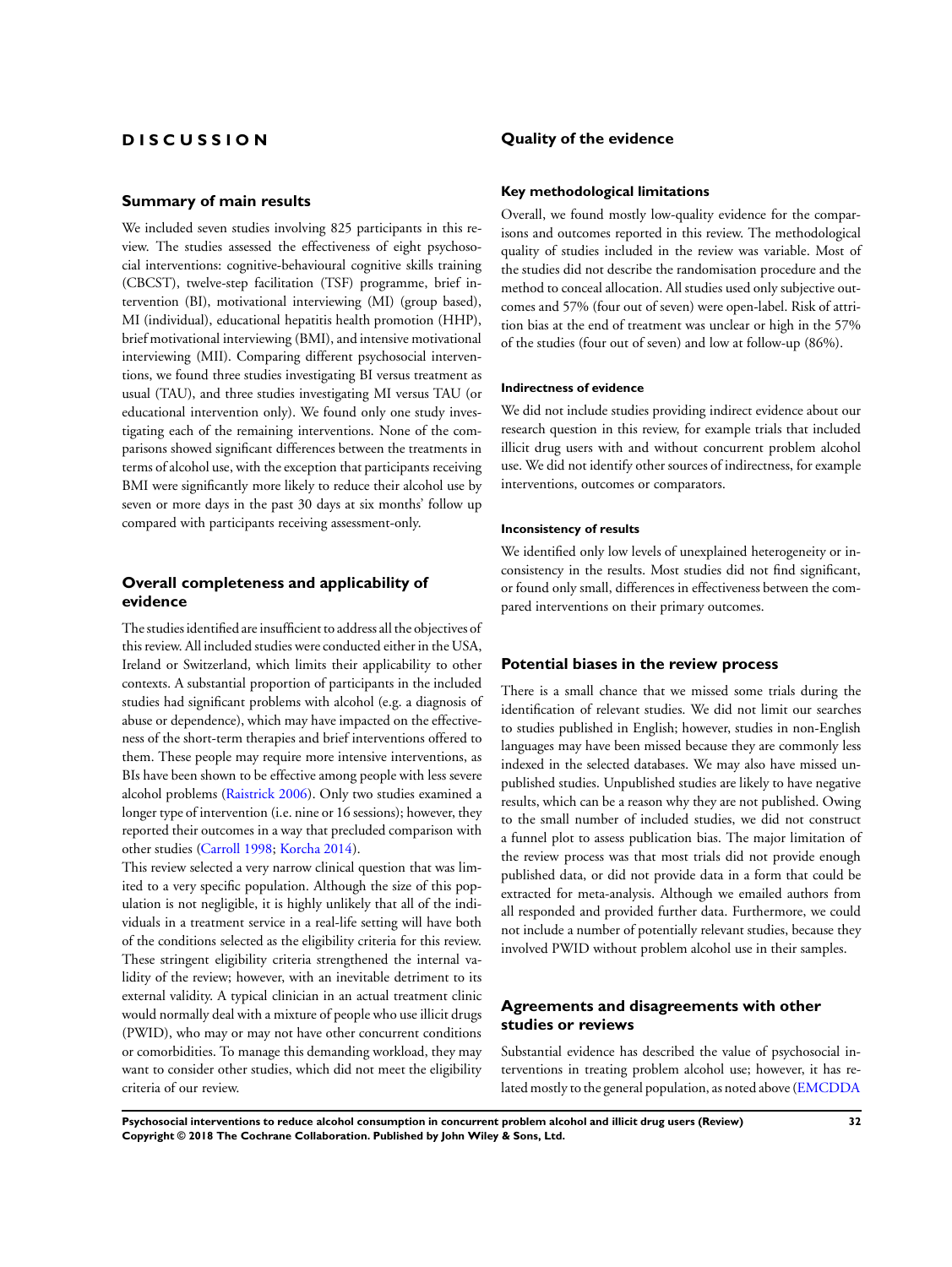[2015](#page-37-0)). Furthermore, comparing the findings of our review with those of other reviews is complicated by the fact that other studies did not perform meta-analysis and we have minimal aggregated results that would allow comparisons. As described in the background section, other narrative literature reviews have dealt with our research population ([Arias 2008](#page-37-0); [Bickel 1987\)](#page-37-0). Similarly to our work, these reviews were unable to identify evidence to answer our question or to conduct a meta-analysis. Subsequently, they based their conclusions on evidence from a mixed type of studies (e.g. case studies, randomised controlled trials), or from studies that included PWID without concurrent problem alcohol use. We excluded these type of studies from our review. Nevertheless, the review by Arias and colleagues discussed 14 reports/studies about the treatment of co-occurring alcohol and cocaine/opioid dependence, two of which were included in our review ([Arias 2008](#page-37-0)). Two recent reviews examined alcohol consumption among people pre- and post-treatment for other substance use disorders ([Staiger](#page-37-0) [2013](#page-37-0); [Soyka 2015\)](#page-37-0). They concluded that while concurrent alcohol is often highly prevalent in drug treatment, no clear patterns have emerged and the literature remains inconclusive with respect to toxicity for liver and effective interventions. Another recent review questioned the evidence behind denial of treatment for alcohol use disorders and behind reduction of opioid agonist dose in patients receiving opioid agonist treatment who test positive on alcohol breathalysers [\(Nolan 2016\)](#page-37-0). Online technologies show promise in real-time assessment (handheld electronic diaries) and treatment (smartphone apps and videos) of problem alcohol use among concurrent PWID [\(Aharonovich 2017;](#page-37-0) [Preston 2016\)](#page-37-0). This review is unintentionally entering the sensitive subject regarding the requirement of providing ancillary counselling services to individuals in opioid agonist treatments. The questions are whether counselling services provided to individuals receiving methadone maintenance treatment improve their outcomes, and whether adding any psychosocial support to standard maintenance treatments yields additional benefits. There are a number of ways to answer these questions. While previous studies attempted to answer these questions by providing evidence of the effectiveness of psychosocial interventions ([Amato 2011a](#page-37-0); [Gossop 2006;](#page-37-0) [McLellan 1993;](#page-37-0) [Schwartz 2012\)](#page-37-0), they have done so for general/ mixed conditions/outcomes, in studies in mixed populations with or without concurrent alcohol problems, or involving mixed types of interventions (i.e. pharmacological plus psychosocial). Moreover, it remains controversial to make these treatments mandatory as the evidence for the effectiveness of compulsory treatment is lacking [\(Werb 2016](#page-37-0)). In this review, however, we focused on a single type of intervention and a 'pure' population in which all participants had both alcohol and drug problems. This may be one of the reasons why our review found such a small number of studies. A recent trial, which did not pose such restrictions, found that if counselling was optional, and if counsellor was being responsible for enforcing clinic rules, there was no difference from treatment as usual with methadone [\(Schwartz 2017\)](#page-37-0). Nevertheless, our findings support the notion that the current evidence base is too weak to answer this important question, as reported in a previous Cochrane Review ([Amato 2011a](#page-37-0)).

Another important question is what constitutes standard maintenance/outpatient treatment. It appears that all standard treatments contain some type of psychosocial support, which varies considerably, and this makes it difficult to evaluate the added value of additional services. This was apparent in studies included in our review.

## **A U T H O R S ' C O N C L U S I O N S**

## **Implications for practice**

Based on the evidence we identified, which was mainly of low quality, no reliable conclusions can be drawn regarding the effectiveness of different types of psychosocial interventions to reduce alcohol consumption in concurrent problem alcohol and illicit drug users. Given the high rates of co-occurrence of problem alcohol use and other drug problems, the integration of alcohol- and drug-orientated interventions appears a logical action; however, the findings of this review are inconclusive.

## **Implications for research**

This review emphasises the need for randomised controlled trials (RCTs) to test the effectiveness of psychosocial interventions in reducing problem alcohol use in people who use illicit drugs (PWID). We recommend trials use robust methodology and are well reported to allow for critical appraisal. For researchers planning an RCT in this area, we recommend that they design their study considering the following (according to the EPICOT format for research recommendations on the effects of treatments; [Brown](#page-37-0) [2006](#page-37-0)).

• Evidence (what is the current state of the evidence?): the current evidence is limited to seven RCTs conducted in an outpatient/community setting, three of them with an accompanying opioid agonist treatment. More RCTs are needed.

• Population (what is the population of interest?): adults, including younger adults, who are identified as PWID with concurrent and confirmed problem alcohol use; people in or out of formal addiction treatment.

• Intervention (what are the interventions of interest?): psychosocial interventions (e.g. motivational interviewing (MI), cognitive-behavioural therapy (CBT), contingency management, family therapy, brief intervention (BI), etc.).

• Comparison (what are the comparisons of interest?): treatment as usual, no intervention, waiting list, other psychosocial interventions; pharmacological treatments (alone,

**Psychosocial interventions to reduce alcohol consumption in concurrent problem alcohol and illicit drug users (Review) 33 Copyright © 2018 The Cochrane Collaboration. Published by John Wiley & Sons, Ltd.**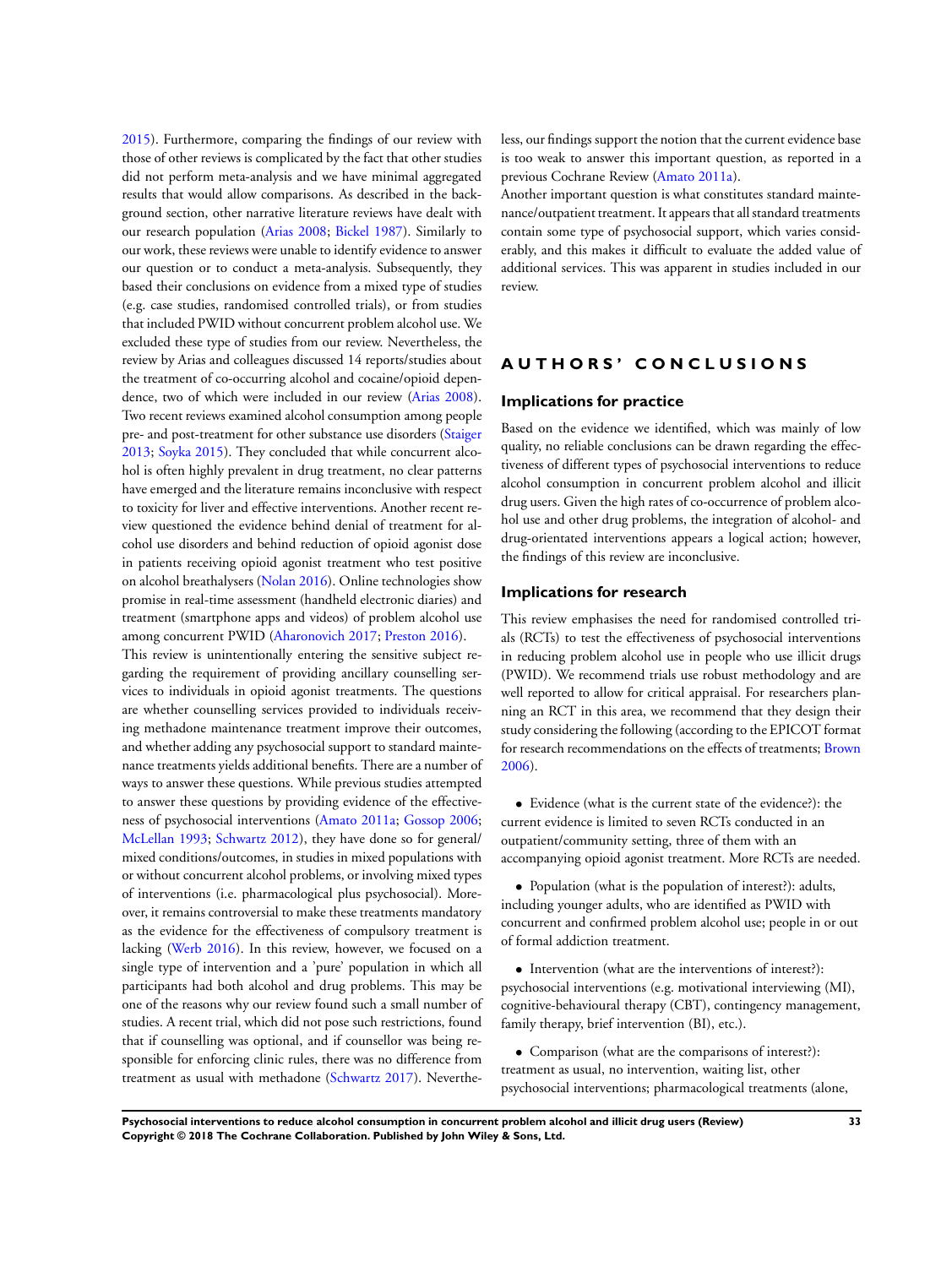<span id="page-37-0"></span>or in combination with psychosocial treatments); interventions of different type, length and intensity.

• Outcome (what are the outcomes of interest?): reduction in/abstinence from alcohol or drug use, or from both. In order to be able to combine the outcomes of future trials with our current data, outcome measures of future trials should include formal validated instruments, for example the AUDIT questionnaire or other core set of outcomes that researchers agree on and apply (see [COMET](http://www.comet-iniative.org) initiative). Objective measures of these outcomes should be used in conjunction with self-reports wherever possible (for example, breathalysers, urinalysis).

• Time stamp (date of literature search): for this review, searches were conducted on 22 November 2011, then updated in June 2014 and August 2017.

## **A C K N O W L E D G E M E N T S**

Health Research Board Ireland funded the original review. For the first version of our review, Jennifer Collery and Kathryn Smyth from UCD Health sciences library provided extensive support with the search strategy, in conjunction with the support from Cochrane Drugs and Alcohol (CDAG), especially Suzanna Mitrova (records screening) and Silvia Minozzi (quality advice). For the 2017 update, Lauren Adye-White and Lauren Gorfinkel assisted with updating the text of the review, risk-of-bias assessments and summary of findings tables. We thank the following individuals for retrieving full-text papers: Cendrine Robinson (Uniformed Services University of the Health Sciences, USA); Constance M Pollack (The College of Problems on Drug Dependence, USA); Jan R Böhnke (University of Trier, Germany); Maria Jakubekova (helped with German translations); Amy Drahota and Marialena Trivela (UK Cochrane Centre) for excellent training in systematic reviews and answering follow-up questions; and Adeline Nyamathi, Nelson Feldman, Catherine Darker, Lucy Whinston, Geoff McCombe and Anne Marie Henihan for providing additional information/data regarding their trials included in our review.

## **R E F E R E N C E S**

### **References to studies included in this review**

**Carroll 1998** *{published data only (unpublished sought but not used)}* Carroll KM, Nich C, Ball SA, McCance E, Frankforter TL, Rounsaville BJ. One-year follow-up of disulfiram and psychotherapy for cocaine-alcohol users: sustained effects of treatment. *Addiction* 2000;**95**(9):1335–49.

<sup>∗</sup> Carroll KM, Nich C, Ball SA, McCance E, Rounsavile BJ. Treatment of cocaine and alcohol dependence with psychotherapy and disulfiram. *Addiction* 1998;**93**(5): 713–27.

#### **Darker 2016** *{published and unpublished data}*

Darker CD, Sweeney B, Keenan E, Whiston L, Anderson R, Barry J. Screening and brief interventions for illicit drug use and alcohol use in methadone maintained opiate-dependent patients: results of a pilot cluster randomized controlled trial feasibility study. *Substance Use & Misuse* 2016;**51**(9): 1104–15.

Darker CD, Sweeney B, Keenan E, Whiston L, Anderson R, Barry J. Tailoring a brief intervention for illicit drug use and alcohol use in Irish methadone maintained opiate dependent patients: a qualitative process. *BMC Psychiatry* 2017;**16**(1):373.

#### **Feldman 2013** *{published and unpublished data}*

<sup>∗</sup> Feldman N, Chatton A, Khan R, Khazaal Y, Zullino D. Alcohol-related brief intervention in patients treated for opiate or cocaine dependence: a randomized controlled study. *Substance Abuse Treatment, Prevention, and Policy* 2011;**6**(22):1–8.

Feldman N, Chatton A, Khan R, Khazaal Y, Zullino D. Correction: Alcohol-related brief intervention in patients treated for opiate or cocaine dependence: a randomized controlled study. *Substance Abuse Treatment, Prevention, and Policy* 2013;**8**(1):28.

### **Henihan 2016** *{published and unpublished data}*

Henihan AM, McCombe G, Klimas J, Swan D, Leahy D, Anderson R, et al. Feasibility of alcohol screening among patients receiving opioid treatment in primary care. *BMC Family Practice* 2016;**17**(1):153.

#### **Korcha 2014** *{published and unpublished data}*

Korcha RA, Polcin DL, Evans K, Bond JC, Galloway GP. Intensive motivational interviewing for women with concurrent alcohol problems and methamphetamine dependence. *Journal of Substance Abuse Treatment* 2014;**46** (2):113–9.

## **Nyamathi 2010** *{published and unpublished data}*

Nyamathi A M, Nandy K, Greengold B, Marfisee M, Khalilifard F, Cohen A, et al. Effectiveness of intervention on improvement of drug use among methadone maintained adults. *Journal of Addictive Disorders* 2011;**30**(1):6–16. <sup>∗</sup> Nyamathi A, Shoptaw S, Cohen A, Greengold B, Nyamathi K, Marfisee M, et al. Effect of motivational interviewing on reduction of alcohol use. *Drug Alcohol Dependence* 2010;**107**(1):23–30. 1879–0046: (Electronic)]

**Stein 2002** *{published data only (unpublished sought but not used)}* Stein MD, Anderson B, Charuvastra A, Maksad J, Friedmann PD. A brief intervention for hazardous drinkers in a needle exchange program. *Journal of Substance Abuse Treatment* 2002;**22**(1):23–31. Stein MD, Charuvastra A, Anderson BJ. Social support and zero sharing risk among hazardously drinking injection

**Psychosocial interventions to reduce alcohol consumption in concurrent problem alcohol and illicit drug users (Review) 34 Copyright © 2018 The Cochrane Collaboration. Published by John Wiley & Sons, Ltd.**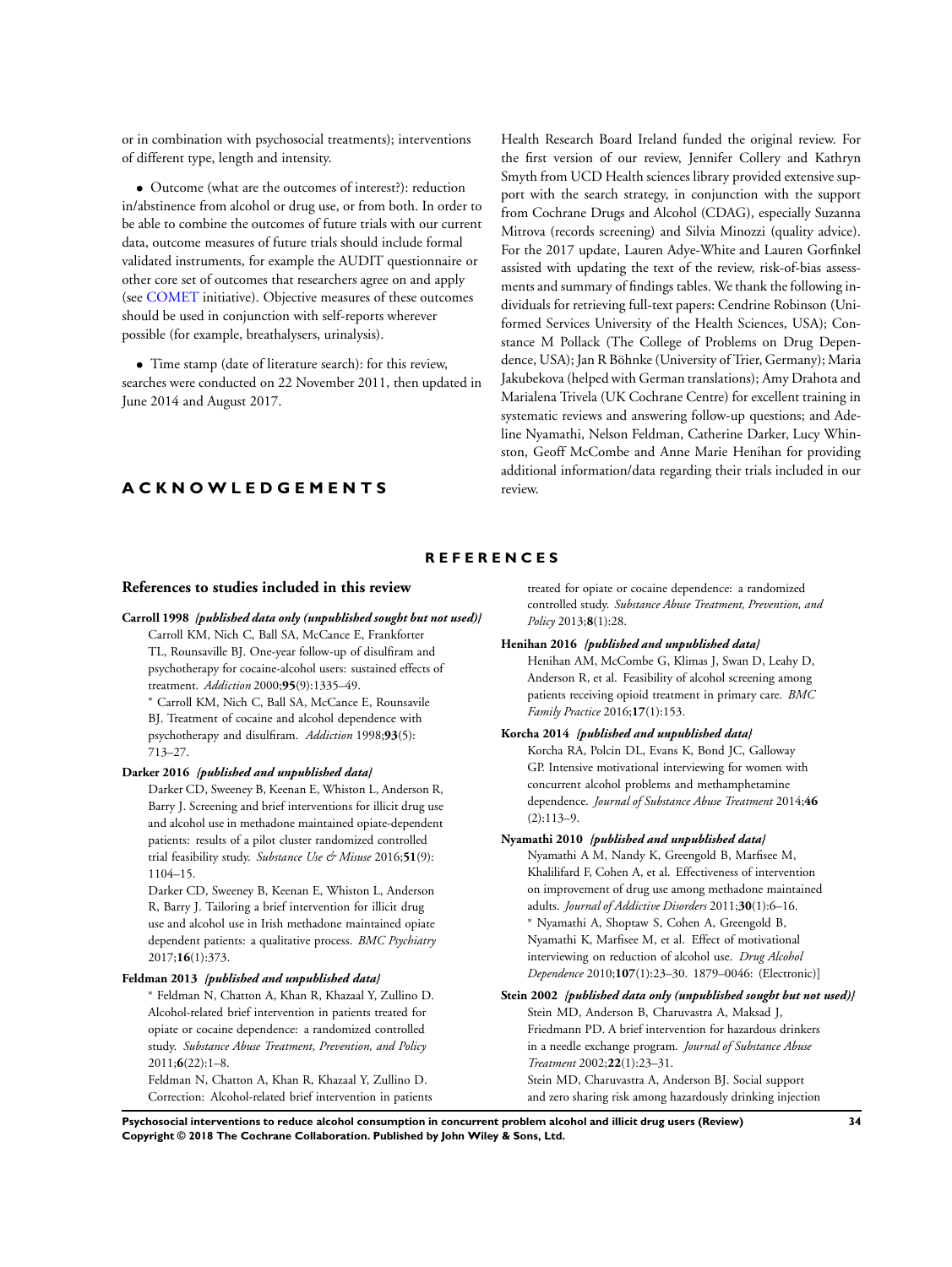drug users. *Journal of Substance Abuse Treatment* 2002;**23**  $(3):225-30.$ 

<sup>∗</sup> Stein MD, Charuvastra A, Makstad J, Anderson BJ. A randomized trial of a brief alcohol intervention for needle exchanges (BRAINE). *Addiction* 2002;**97**(6):691. 09652140]

## **References to studies excluded from this review**

### **Aldridge 2017** *{published data only}*

Aldridge A, Dowd W, Bray J. The relative impact of brief treatment versus brief intervention in primary health-care screening programs for substance use disorders. *Addiction* 2017;**112 Suppl 2**:54–64.

### **Aldridge 2017b** *{published data only}*

Aldridge A, Linford R, Bray J. Substance use outcomes of patients served by a large US implementation of Screening, Brief Intervention and Referral to Treatment (SBIRT). *Addiction* 2017;**112 Suppl 2**:43–53.

### **Bennett 2002** *{published data only}*

Bennett GA, Edwards S, Bailey J. Helping methadone patients who drink excessively to drink less: short-term outcomes of a pilot motivational intervention. Journal of Substance Use 2002; Vol. 7, issue 4:191–7. 1465–9891]

### **Bernstein 2005** *{published data only}*

Bernstein J, Bernstein E, Tassiopoulos K, Heeren T, Levenson S, Hingson R. Brief motivational intervention at a clinic visit reduces cocaine and heroin use. *Drug Alcohol Dependence* 2005;**77**(1):49–59.

### **Bowen 2006** *{published data only}*

Bowen S, Witkiewitz K, Dillworth TM, Chawla N, Simpson TL, Ostafin BD, et al. Mindfulness meditation and substance use in an incarcerated population. *Psychology of Addictive Behaviors* 2006;**20**:343–7.

#### **Chambers 2016** *{published data only}*

Chambers J E, Brooks A C, Medvin R, Metzger D S, Lauby J, Carpenedo C M, et al. Examining multi-session brief intervention for substance use in primary care: research methods of a randomized controlled trial. *Addiction Science and Clinical Practice* 2016;**11**(1):8.

## **Cohen 1982** *{published data only}*

Cohen M, Korts D, Hanbury R, Sturiano V, Jackson G, Stimmel B. The effect of alcoholism in methadonemaintained persons on productive activity: a randomized control trial. *Alcoholism, Clinical and Experimental Research* 1982;**6**:358–61.

Stimmel B, Cohen M, Sturiano V, Hanbury R, Korts D, Jackson G. Is treatment for alcoholism effective in persons on methadone maintenance?. *American Journal of Psychiatry* 1983;**140**(7):862–6.

#### **Darker 2016a** *{published data only}*

Darker C, Sweeney B, Keenan E, Whiston L, Anderson R, Barry J. Tailoring a brief intervention for illicit drug use and alcohol use in Irish methadone maintained opiate dependent patients: a qualitative process. *BMC Psychiatry* 2016;**16**(1):373.

#### **Drumright 2011** *{published data only}*

Drumright LN, Hagan H, Thomas DL, Latka MH, Golub ET, Garfein RS, et al. Predictors and effects of alcohol use on liver function among young HCV-infected injection drug users in a behavioral intervention. *Journal of Hepatology* 2011;**55**(1):45–52.

### **Karno 2017** *{published data only}*

Karno MP. Screening and brief intervention for alcohol and drug use among latinos and non-latinos in mental health treatment settings. *Alcoholism, Clinical and Experimental Research* 2017;**41**(S1):315A.

## **Kennedy 2016** *{published data only}*

Kennedy DP, Hunter S B, Chan Osilla K, Maksabedian E, Golinelli D, Tucker JS. A computer-assisted motivational social network intervention to reduce alcohol, drug and HIV risk behaviors among Housing First residents. *Addiction Science and Clinical Practice* 2016;**11**(1):4.

## **Moyers 2016** *{published data only}*

Moyers TB, Houck J, Rice SL, Longabaugh R, Miller WR. Therapist empathy, combined behavioral intervention, and alcohol outcomes in the COMBINE research project. *Journal of Consulting and Clinical Psychology* 2016;**84**(3):  $221-9$ 

#### **O'Farrell 2008** *{published data only}*

O'Farrell TJ, Murphy M, Alter J, Fals-Stewart W. Brief family treatment intervention to promote continuing care among alcohol-dependent patients in inpatient detoxification: a randomized pilot study. *Journal of Substance Abuse Treatment* 2008;**34**(3):363–9. PUBMED: 17614242]

### **Worden 2010** *{published data only}*

Worden BL. *Effectiveness of a feedback-based brief intervention for alcohol use disorders in community care [thesis]*. Newark, NJ: Graduate School-New Brunswick Rutgers, The State University of New Jersey, 2010.

### **References to studies awaiting assessment**

#### **Aharonovich 2017** *{published data only}*

Aharonovich E, Stohl M, Cannizzaro D, Hasin D. Mobile technology targeting concurrent alcohol and drug use in HIV+ adults: A pilot study. Proceedings of the 40th Annual RSA Scientific MeetingJune 24-28, 2017, Denver, Colorado, published in the Alcoholism Clinical & Experimental Research. 2017; Vol. 41 (Supplement S1): 256A. DOI: 10.1111/acer.13392

## **Poblete 2017** *{published and unpublished data}*

Poblete F, Barticevic NA, Zuzulich MS, Portilla R, Castillo-Carniglia A, Sapag JC, et al. A randomized controlled trial of a brief intervention for alcohol and drugs linked to the Alcohol, Smoking and Substance Involvement Screening Test (ASSIST) in primary health care in Chile. *Addiction* 2017;**112**(8):1462–9. DOI: 10.1111/add.13808

### **Staiger 2011** *{unpublished data only}*

Staiger PK, Gruenert S, Manning M, Lake A, Long C. *Preventing Relapse: A responsible drinking program for*

**Psychosocial interventions to reduce alcohol consumption in concurrent problem alcohol and illicit drug users (Review) 35 Copyright © 2018 The Cochrane Collaboration. Published by John Wiley & Sons, Ltd.**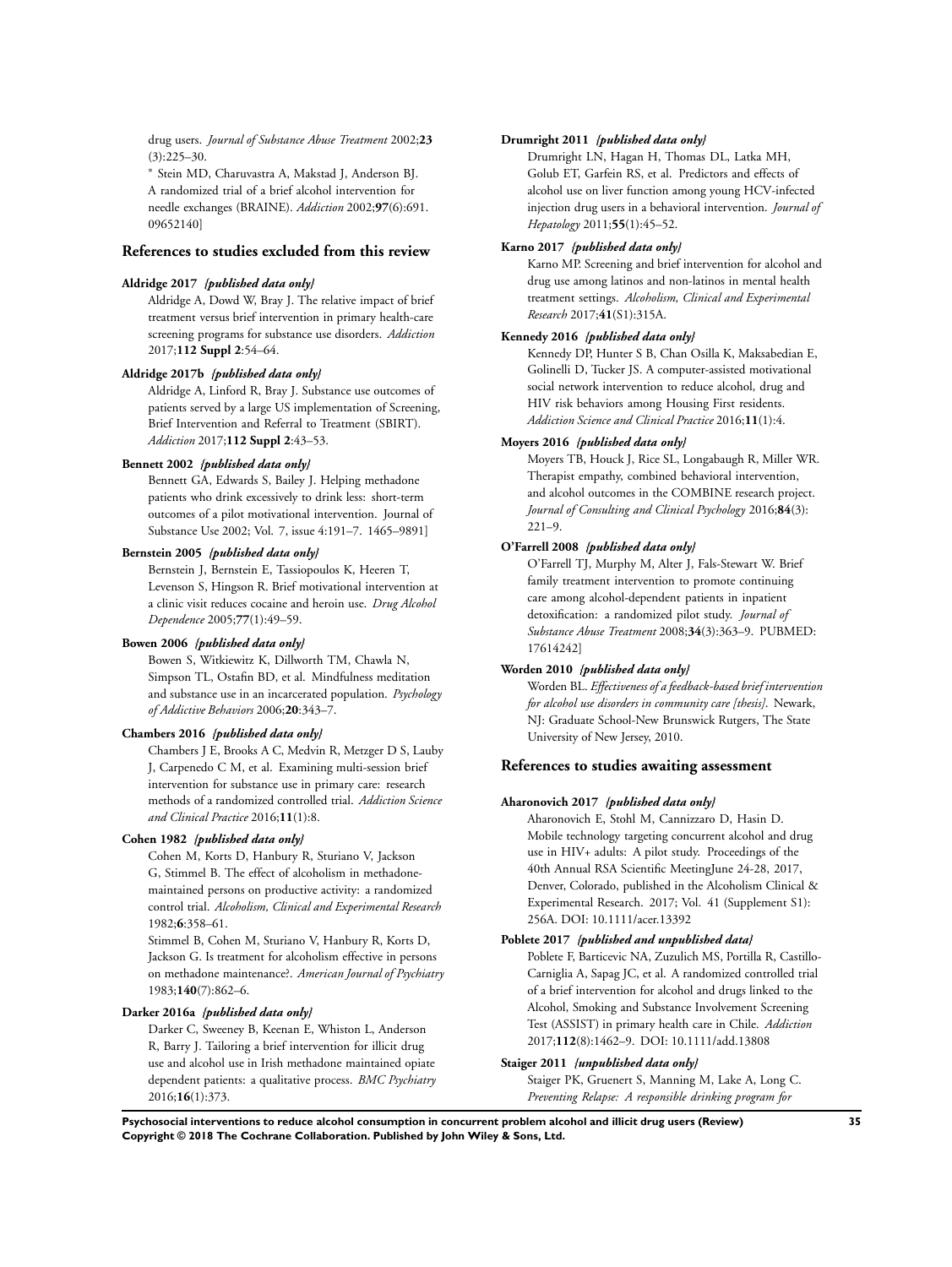*recovering drug users. Final Report*. Burwood, Australia: Deakin University, 2011.

### **Thapaliya 2017** *{published and unpublished data}*

Thapaliya S, Jain R, Ambekar A, Kumar Mishra A, Yadav D. Effectiveness of brief intervention for moderate/high risk alcohol use among patients on buprenorphine maintenance: A clinical and alcohol-biomarker study. Second European Conference on addictive behaviours and dependencies, Lisbon, October 24th. 2017.

## **Additional references**

### **Alcoholics Anonymous 1939**

Alcoholics Anonymous. *The story of how more than one hundred men have recovered from alcoholism*. New York: Alcoholics Anonymous World Services, Inc., 1939.

### **Amato 2011a**

Amato L, Minozzi S, Davoli M, Vecchi S, Ferri M, Mayet S. Psychosocial combined with agonist maintenance treatments versus agonist maintenance treatments alone for treatment of opioid dependence. *Cochrane Database of Systematic Reviews* 2011, Issue 10. DOI: 10.1002/ 14651858.CD004147.pub4

## **Anderson 2004**

Anderson P, Laurant M, Kaner E, Wensing M, Grol R. Engaging general practitioners in the management of hazardous and harmful alcohol consumption: results of a meta-analysis. *Journal of Studies on Alcohol* 2004;**65**(2): 191–9.

#### **Arias 2008**

Arias AJ, Kranzler HR. Treatment of co-occurring alcohol and other drug use disorders. *Alcohol Research and Health* 2008;**31**(2):155–67.

#### **Babor 2001**

Babor T, Higgins-Biddle J. *Brief intervention for hazardous and harmful drinking. A manual for use in primary care*. Geneva: WHO, 2001.

#### **Backmund 2003**

Backmund M, Schütz CG, Meyer K, Eichenlaub D, Soyka M. Alcohol consumption in heroin users, methadonesubstituted and codeine-substituted patients-frequency and correlates of use. *European Addiction Research* 2003;**9**(1): 45–50.

### **Beutler 2016**

Beutler LE, Someah K, Kimpara S, Miller K. Selecting the most appropriate treatment for each patient. *International Journal of Clinical and Health Psychology* 2016;**16**(1): 99–108. DOI: 10.1016/j.ijchp.2015.08.001

#### **Bickel 1987**

Bickel WK, Marion I, Lowinson JH. The treatment of alcoholic methadone patients: a review. *Journal of Substance Abuse Treatment* 1987;**4**(1):15–9.

## **Blankertz 2004**

Blankertz L, Magura S, Staines GL, Madison EM, Spinelli M, Horowitz E, et al. A new work placement model for unemployed methadone maintenance patients. *Substance Use and Misuse* 2004;**39**(13-14):2239–60.

#### **Brown 2006**

Brown P, Brunnhuber K, Chalkidou K, Chalmers I, Clarke M, Fenton M, et al. How to formulate research recommendations. *BMJ* 2006;**33**(7572):804–6. DOI: 10.1136/bmj.38987.492014.94

#### **Budney 2001**

Budney AJ, Sigmon SC, Higgins ST. Contingency management: using science to motivate change. In: Coombs RH editor(s). *Addiction Recovery Tools: A Practical Handbook*. London: Sage, 2001:147–72.

### **Byrne 2011**

Byrne SA, Petry NM. Concurrent alcohol dependence among methadone-maintained cocaine abusers is associated with greater abstinence. *Experimetal and Clinical Psychopharmacology* 2011;**19**(2):116–22.

#### **Caputo 2002**

Caputo F, Addolorato G, Domenicali M, Mosti A, Viaggi M, Trevisani F, et. al. Short-term methadone administration reduces alcohol consumption in non-alcoholic heroin addicts. *Alcohol and Alcoholism* 2002;**37**(2):164–8.

## **Chen 2011**

Chen IC, Chie WC, Hwu HG, Chou SY, Yeh YC, Yu CY, et al. Alcohol use problem among patients in methadone maintenance treatment in Taiwan. *Journal of Substance Abuse Treatment* 2011;**40**(2):142–9.

## **Crits-Christoph 1999**

Crits-Christoph P, Siqueland L, Blaine J, Frank A, Luborsky L, Onken LS, et al. Psychosocial treatments for cocaine dependence: National Institute on Drug Abuse Collaborative Cocaine Treatment Study. *Archives of General Psychiatry* 1999;**56**(6):493–502.

## **CSAT 2004**

Center for Substance Abuse Treatment. *Substance Abuse Treatment and Family Therapy. Treatment Improvement Protocol (TIP) Series, No. 39. DHHS Publication No. (SMA) 04-3957*. Rockville, MD: Substance Abuse and Mental Health Services Administration, 2004.

## **Dalsbø 2010**

Dalsbø TK, Hammerstrøm KT, Vist Gunn E, Gjermo H, Smedslund G, Steiro A, et al. Psychosocial interventions for retention in drug abuse treatment. *Cochrane Database of Systematic Reviews* 2010, Issue 1. DOI: 10.1002/ 14651858.CD008220

#### **De Leon 2000**

De Leon G. *The Therapeutic Community: Theory, Model, and Method*. New York: Springer Publishing Company, 2000.

### **Dobler-Mikola 2005**

Dobler-Mikola A, Hättenschwiler J, Meili D, Beck T, Böni E, Modestin J. Patterns of heroin, cocaine, and alcohol abuse during long-term methadone maintenance treatment. *Journal of Substance Abuse Treatment* 2005;**29**(4):259–265.

#### **DSM-5**

American Psychiatric Publishing. *Diagnostic and Statistical Manual of Mental Disorders DSM-5 Fifth Edition*. American Psychiatric Publishing, Inc., 2013. [0890425558]

**Psychosocial interventions to reduce alcohol consumption in concurrent problem alcohol and illicit drug users (Review) 36 Copyright © 2018 The Cochrane Collaboration. Published by John Wiley & Sons, Ltd.**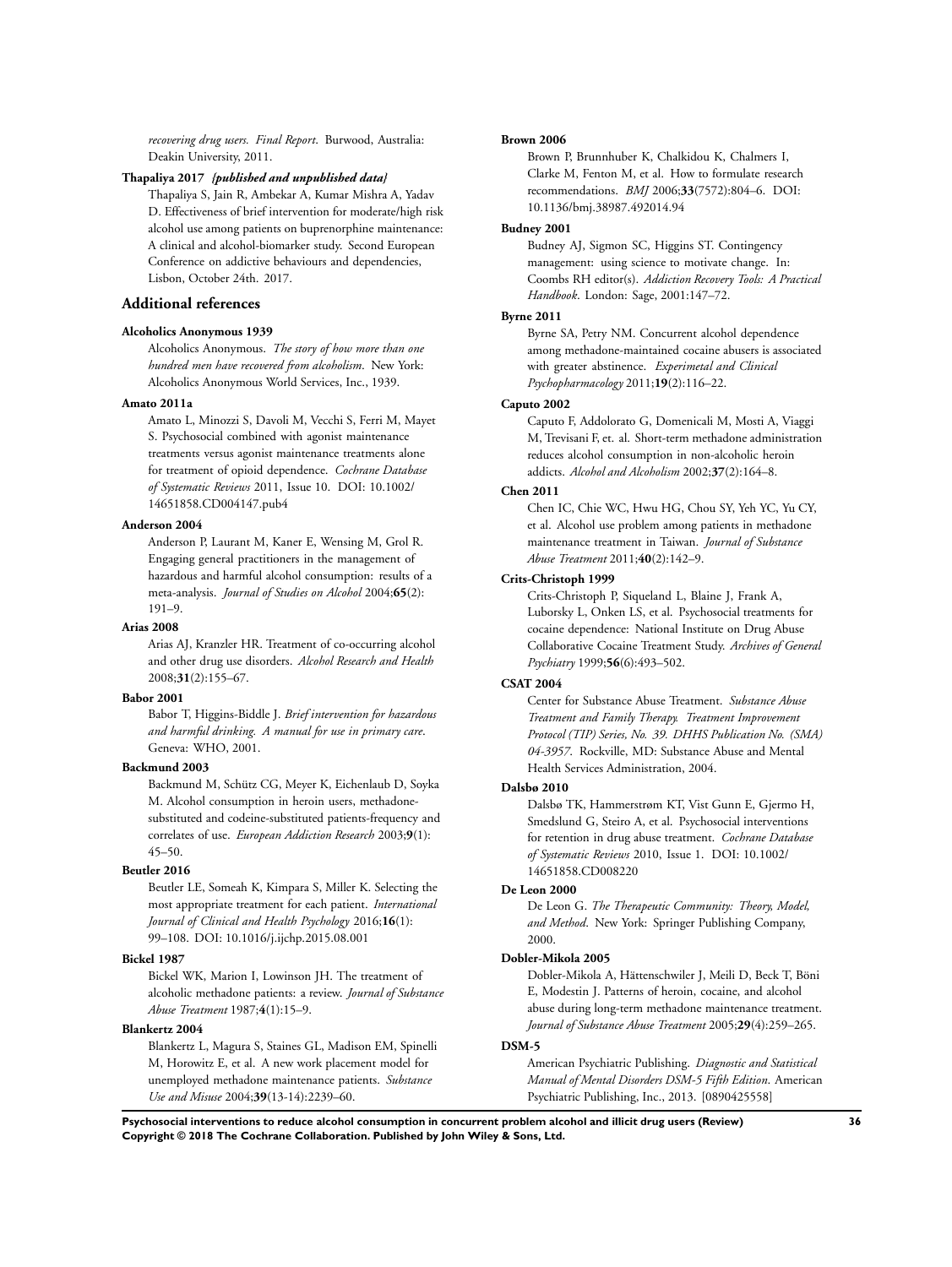#### **Du 2012**

Du J, Wang Z, Xie B, Zhao M. Hepatitis C knowledge and alcohol consumption among patients receiving methadone maintenance treatment in Shanghai, China. *The American Journal of Drug and Alcohol Abuse* 2012;**38**(3):228–32.

### **EMCDDA 2008**

Scalia Tomba GP, Rossi C, Taylor C, Klempova D, Wiessing L. Guidelines for Estimating the Incidence of Problem Drug Use. EMCDDA, Lisbon 2008.

#### **EMCDDA 2015**

EMCDDA. The role of psychosocial interventions in drug treatment [Perspectives on Drugs]. EMCDDA, Lisbon 2015.

## **Eppi 2017 [Computer program]**

Evidence for Policy and Practice Information (EPPI) centre. EPPI-Reviewer. Version 4. London: Institute of Education, University of London (eppi.ioe.ac.uk), 2017.

#### **Galloway 2000**

Galloway G P, Marinelli-Casey P, Stalcup J, Lord R, Christian D, Cohen J, et al. Treatment-as-usual in the methamphetamine treatment project. *Journal of Psychoactive Drugs* 2000;**32**(2):165–75.

### **Galloway 2007**

Galloway G P, Polcin D, Kielstein A, Brown M, Mendelson J. A nine session manual of motivational enhancement therapy for methamphetamine dependence: adherence and efficacy. *Journal of Psychoactive Drugs* 2007;**Suppl 4**: 393–400.

#### **Gossop 2000**

Gossop M, Marsden J, Stewart D, Rolfe A. Patterns of drinking and drinking outcomes among drug misusers: 1 year follow-up results. *Journal of Substance Abuse Treatment* 2000;**19**(1):45–50.

#### **Gossop 2006**

Gossop M, Stewart D, Marsden J. Effectiveness of drug and alcohol counselling during methadone treatment: content, frequency, and duration of counselling and association with substance use outcomes. *Addiction* 2006;**101**(3):404–12.

#### **Harris 2010**

Harris GH, Strauss SM, Katigbak C, Brar BS, Brown Jr LS, Kipnis SS, et al. Variation among state-level approaches to addressing alcohol abuse in opioid treatment programs. *Journal of Substance Abuse Treatment* 2010;**39**(1):58–64.

## **Hartzler 2010**

Hartzler B, Donovan DM, Huang Z. Comparison of opiate-primary treatment seekers with and without alcohol use disorder. *Journal of Substance Abuse Treatment* 2010;**39** (2):114–23.

#### **Hartzler 2011**

Hartzler B, Donovan DM, Huang Z. Rates and influences of alcohol use disorder comorbidity among primary stimulant misusing treatment-seekers: meta-analytic findings across eight NIDA CTN trials. *The American Journal of Drug and Alcohol Abuse* 2011;**37**(5):460–71.

#### **Hesse 2007**

Hesse M, Vanderplasschen W, Rapp R, Broekaert E, Fridell M. Case management for persons with substance use disorders. *Cochrane Database of Systematic Reviews* 2007, Issue 4. DOI: 10.1002/14651858.CD006265

### **Higgins 2011**

Higgins JPT, Green S (editors). Cochrane Handbook for Systematic Reviews of Interventions Version 5.1.0. [updated March 2011]. The Cochrane Collaboration, 2011. Available from www.cochrane-handbook.org. Wiley.

#### **Hunt 1973**

Hunt GM, Azrin NH. A community-reinforcement approach to alcoholism. *Behavioural Research and Therapy* 1973;**11**(1):91–104.

### **Islam 2013**

Islam MM, Day CA, Conigrave KM, Topp L. Self-perceived problem with alcohol use among opioid substitution treatment clients. *Addictive Behaviors* 2013;**38**(4):2018–21.

### **Johnson 2015**

Johnson C, Dong H, Ahamad K, Hayashi K, Milloy MJ, Kerr T, et al. Impact of binge alcohol on mortality among people who inject drugs. *Addictive Behaviors Reports* 2015;**2** (Dec):28–32.

#### **Kaner 2018**

Kaner EF, Beyer FR, Muirhead C, Campbell F, Pienaar ED, Bertholet N, Daeppen JB, Saunders JB, Burnand B. Effectiveness of brief alcohol interventions in primary care populations. *Cochrane Database of Systematic Reviews* 2018, Issue 2. DOI: 10.1002/14651858.CD004148.pub4

#### **Kipnis 2001**

Kipnis S S, Herron A, Perez J, Joseph H. Integrating the methadone patient in the traditional addiction inpatient rehabilitation program--problems and solutions. *Mt Sinai Journal of Medicine* 2001;**68**(1):28–32.

#### **Klimas 2012b**

Klimas J, Field CA, Barry J, Bury G, Keenan E, Lyons S, et al. Commentary on 'The research translation problem: alcohol screening and brief intervention in primary care - real world evidence supports theory'. *Drugs Education Prevention Policy* 2012;**19**(1):88–90. DOI: 10.3109/ 09687637.2011.577462

#### **Klimas 2014**

Klimas J, Lally K, Murphy L, Crowley L, Anderson R, Meagher D, et al. Development and process evaluation of an educational intervention to support primary care of problem alcohol among drug users. *Drugs and Alcohol Today* 2014;**14**(2):76–86.

## **Klimas 2015a**

Klimas J, Muench J, Wiest K, Croff R, Rieckman T, McCarty D. Alcohol screening among opioid agonist patients in a primary care clinic and an opioid treatment program. *Journal of Psychoactive Drugs* 2015;**47**(1):65–70.

### **Klimas 2015b**

Klimas J, Henihan A, McCombe G, Swan D, Anderson R, Bury G. Psychosocial interventions for problem alcohol use

**Psychosocial interventions to reduce alcohol consumption in concurrent problem alcohol and illicit drug users (Review) 37 Copyright © 2018 The Cochrane Collaboration. Published by John Wiley & Sons, Ltd.**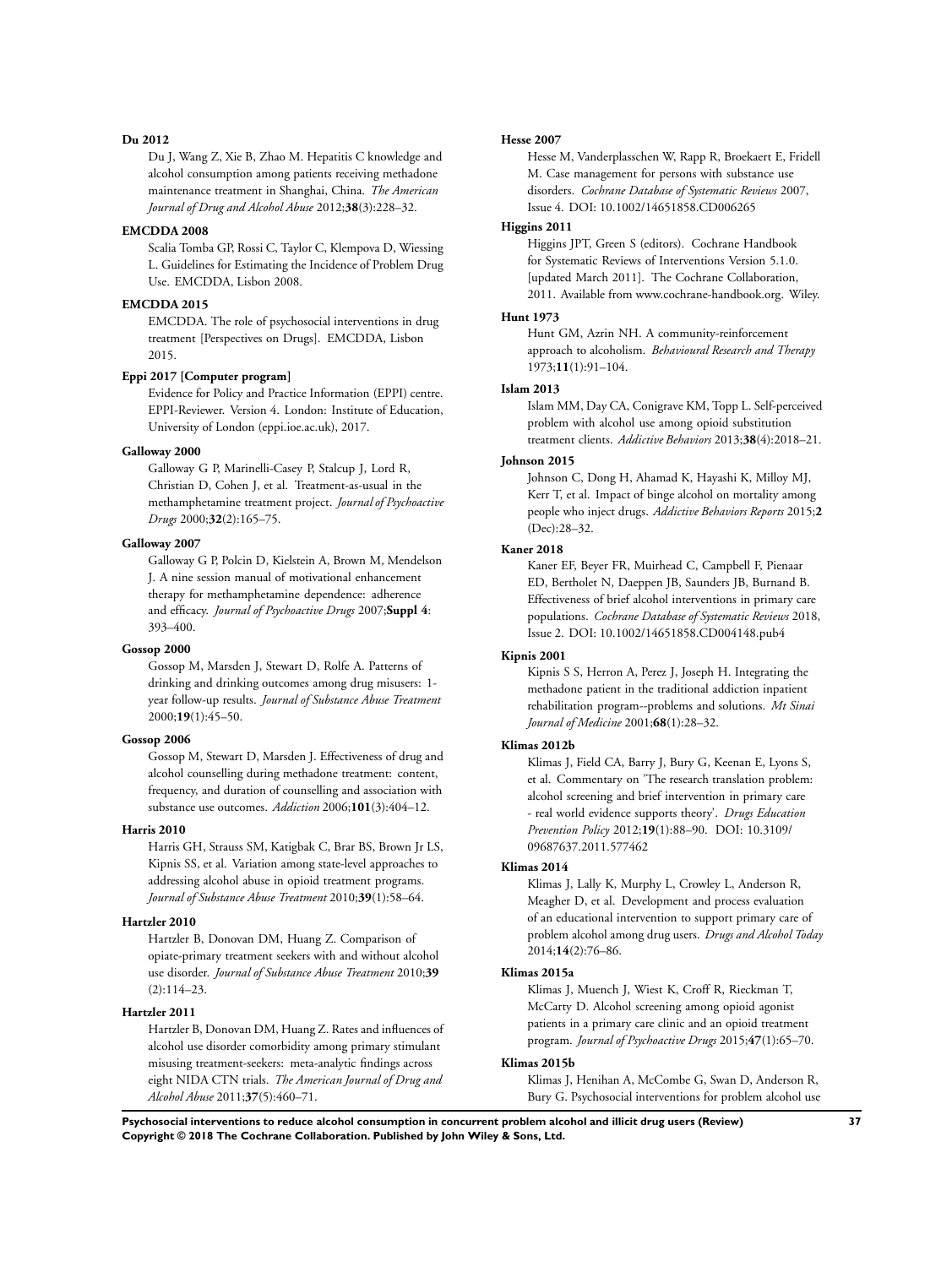in primary care settings (PINTA): baseline feasibility data. *Journal of Dual Diagnosis* 2015;**11**(2):97–106.

## **Klimas 2016**

Klimas J, Wood E, Nguyen P, Dong H, Milloy MJ, Kerr T, Hayashi K. The impact of enrolment in methadone maintenance therapy on initiation of heavy drinking among people who use heroin. *European Addiction Research* 2016; **22**(4):210–4.

### **Klimas 2017a**

Klimas J, Dong H, Dobrer S, Milloy MJ, Kerr T, Wood E, Hayashi K. Alcohol use among persons on methadone treatment. *Addictive Disorders & Their Treatment* 2017;**16**  $(1):36-7.$ 

#### **Klimas 2017b**

Klimas J, Wood E, Nosova E, Milloy MJ, Kerr T, Hayashi K. Prevalence of heavy alcohol use among people receiving methadone following change to methadose. *Substance Use and Misuse* 2017;**In press**(2):270–5.

### **Lui 2008**

Lui S, Terplan M, Smith EJ. Psychosocial interventions for women enrolled in alcohol treatment during pregnancy. *Cochrane Database of Systematic Reviews* 2008, Issue 3. DOI: 10.1002/14651858.CD006753

#### **Marlatt 1996**

Marlatt GA. Taxonomy of high-risk situations for alcohol relapse: evolution and development of a cognitivebehavioral model. *Addiction* 1996;**91**(Suppl):S37–49.

#### **Maynié-François 2016**

Maynié-François C, Cheng DM, Samet JH, Lloyd-Travaglini C, Palfai T, Bernstein J, Saitz R. Unhealthy alcohol use in primary care patients who screen positive for drug use. *Substance Abuse* 2016;**Aug 2**(Epub ahead of print):1–6.

### **McCambridge 2017**

McCambridge J, Saitz R. Rethinking brief interventions for alcohol in general practice. *The BMJ* 2017;**356**:j116. [PUBMED: 28108452]

#### **McCombe 2016**

McCombe G, Henihan AM, Klimas J, Swan D. Leahy D, Anderson R, et al. Enhancing alcohol screening and brief intervention among people receiving opioid agonist treatment: qualitative study in primary care. *Drugs and Alcohol Today* 2016;**16**(4):247–8.

## **McLellan 1993**

McLellan AT, Arndt IO, Metzger DS, Woody GE, O'Brien CP. The effects of psychosocial services in substance abuse treatment. *JAMA* 1993;**269**(15):1953–9.

#### **Meader 2010**

Meader N, Li R, Des Jarlais DC, Pilling S. Psychosocial interventions for reducing injection and sexual risk behaviour for preventing HIV in drug users. *Cochrane Database of Systematic Reviews* 2010, Issue 1. DOI: 10.1002/14651858.CD007192.pub2

#### **Messina 2003**

Messina N, Farabee D, Rawson R. Treatment responsivity of cocaine-dependent patients with antisocial personality disorder to cognitive-behavioral and contingency management interventions. *Journal of Consulting and Clinical Psychology* 2003;**71**(2):320–9.

### **Miller 1996**

Miller WR, Bennett ME. Treating alcohol problems in the context of other drug abuse. *Alcohol Health and Research World* 1996;**20**(2):118–23.

### **Miller 2002**

Miller WR, Wilbourne PL. Mesa Grande: a methodological analysis of clinical trials of treatments for alcohol use disorders. Addiction 2002; Vol. 97, issue 3:265–77. [0965–2140: (Print)]

## **Miller 2004**

Miller WR, Rollnick S. Talking oneself into change: motivational interviewing, stages of change, and therapeutic process. *Journal of Cognitive Psychotherapy* 2004;**18**: 299–308.

## **Minozzi 2016**

Minozzi S, Saulle R, De Crescenzo F, Amato L. Psychosocial interventions for psychostimulant misuse. *Cochrane Database of Systematic Reviews* 2016, Issue 9. DOI: 10.1002/14651858.CD011866.pub2

## **Moher 2009**

Moher D, Liberati A, Tetzlaff J, Altman DG, The Prisma Group. Preferred reporting items for systematic reviews and meta-analyses: the PRISMA statement. *PLoS Medicine* 2009;**6**(7):e1000097. DOI: 10.1371/ journal.pmed.1000097

## **Moyer 2002**

Moyer A, Finney JW, Swearingen CE, Vergun P. Brief interventions for alcohol problems: a meta-analytic review of controlled investigations in treatment-seeking and nontreatment-seeking populations. Addiction 2002; Vol. 97: 279–92.

#### **NIAAA 2004**

National Institute of Alcohol Abuse and Alcoholism. NIAAA council approves definition of binge drinking. *NIAAA Newsletter* 2004;**3**(3):3.

## **NIH 2012**

National Institutes of Health. Request for Information (RFI): input into the scientific strategic plan for the proposed National Institute of Substance Use and Addiction Disorders. grants.nih.gov/grants/guide/notice-files/NOT-OD-12-045.html 8 February 2012 (accessed 5 November 2014).

#### **Nilsen 2010**

Nilsen P. Brief alcohol intervention - where to from here? Challenges remain for research and practice. Addiction 2010; Vol. 105, issue 6:954–9. [1360–0443]

### **Nolan 2016**

Nolan S, Klimas J, Wood E. Alcohol use in opioid agonist treatment. *Addiction Science & Clinical Practice* 2016;**11**(1): 17.

**Psychosocial interventions to reduce alcohol consumption in concurrent problem alcohol and illicit drug users (Review) 38 Copyright © 2018 The Cochrane Collaboration. Published by John Wiley & Sons, Ltd.**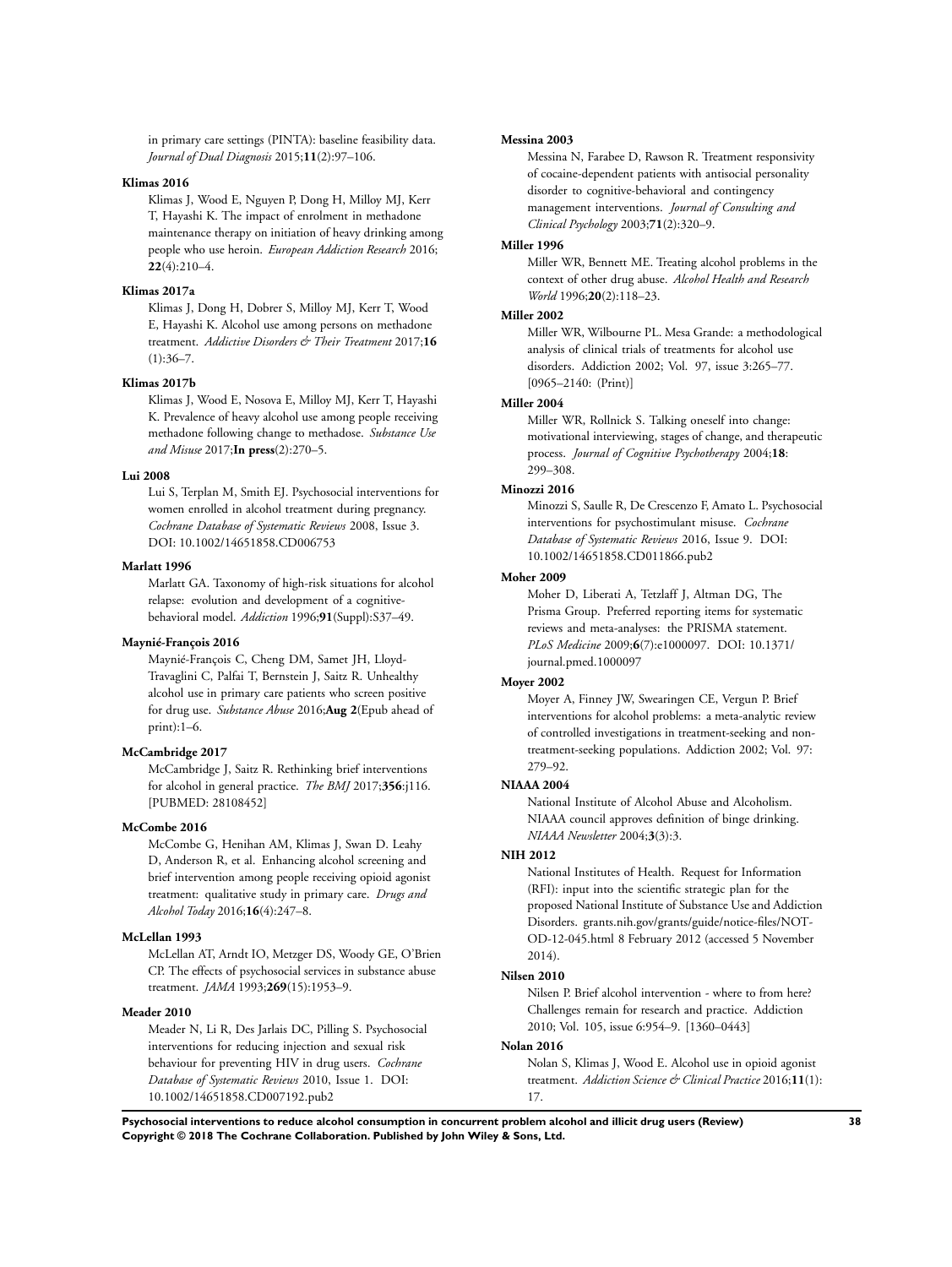#### **Pilling 2010**

Pilling S, Hesketh K, Mitcheson L. *Routes to recovery: psychosocial interventions for drug misuse. A framework and toolkit for implementing NICE-recommended treatment interventions*. London: NTA, 2010.

#### **Platt 1995**

Platt JJ. Vocational rehabilitation of drug abusers. *Psychological Bulletin* 1995;**117**(3):416–33.

## **Preston 2016**

Preston KL, Jobes ML, Phillips KA, Epstein DH. Realtime assessment of alcohol drinking and drug use in opioiddependent polydrug users. *Behavioral Pharmacology* 2016; **27**(7):579–84. DOI: 10.1097/FBP.0000000000000250

#### **Prochaska 1992**

Prochaska JO, DiClemente CC, Norcross JC. In search of how people change: applications to addictive behaviors. *American Psychologist* 1992;**47**(9):1102–14.

#### **Raistrick 2006**

Raistrick D, Heather N, Godfrey C. *Review of the Effectiveness of Treatment for Alcohol Problems*. London: National Treatment Agency for Substance Misuse, 2006.

### **Rosa 2015**

Rosa NRP, Abreu AMM. de Andrade TMMD. Effect of brief interventions in reducing hazardous alcohol consumption in users receiving methadone treatment [Efeito das intervenções breves na redução do consumo de risco nos utentes em tratamento com metadona/Efecto de las intervenciones breves para reducir el consumo de riesgo de los usuarios en tratamiento con metadona]. *Revista de Enfermagem Referência* 2015;**4**(6):27–34.

## **Saitz 2014**

Saitz, R. Screening and brief intervention for unhealthy drug use: little or no efficacy. *Frontiers in Psychiatry* 2014;**2** (5):121.

## **Saitz 2015**

Saitz R. 'SBIRT' is the answer? Probably not. *Addiction* 2015;**110**(9):1416–7.

#### **Schunemann 2013**

Schunemann H, Brozek J, Guyatt G, Oxman A, editors. *GRADE handbook for grading quality of evidence and strength of recommendations. The GRADE Working Group*. http://gdt.guidelinedevelopment.org/app/handbook/ handbook.html, 2013.

### **Schwartz 2012**

Schwartz RP, Kelly SM, O'Grady KE, Gandhi D, Jaffe JH. Randomized trial of standard methadone treatment compared to initiating methadone without counseling: 12 month findings. *Addiction* 2012;**107**(5):943–52. DOI: 10.1111/j.1360-0443.2011.03700.x

#### **Schwartz 2017**

Schwartz RP, Kelly SM, Mitchell SG, Gryczynski Jan, O'Grady KE, Gandhi Devang, et al. Patient-centered methadone treatment: a randomized clinical trial. *Addiction* 2017;**112**(3):454–64.

#### **Shah 2008**

Shah NG, Lathrop SL, Reichard RR, Landen MG. Unintentional drug overdose death trends in New Mexico, USA, 1990-2005: combinations of heroin, cocaine, prescription opioids and alcohol. *Addiction* 2008;**103**(1): 126–36.

## **Shand 2003**

Shand F, Gates J, Fawcett J, Mattick R. The treatment of alcohol problems: a review of the evidence, 2003. www.alcohol.gov.au/internet/alcohol/publishing.nsf/ Content/1980DFD151B3287FCA257261000E0955/ \$File/alcproblems.pdf. (accessed 27 September 2012).

## **Smedslund 2011**

Smedslund G, Berg RC, Hammerstrøm KT, Steiro A, Leiknes KA, Helene DM, et al. Motivational interviewing for substance abuse. *Cochrane Database of Systematic Reviews* 2011, Issue 5. DOI: 10.1002/14651858.CD008063

### **Smith 2006**

Smith LA, Gates S, Foxcroft D. Therapeutic communities for substance related disorder. *Cochrane Database of Systematic Reviews* 2006, Issue 1. DOI: 10.1002/ 14651858.CD005338

## **Smyth 1998**

Smyth BP, Keenan E, O'Connor JJ. Bloodborne viral infection in Irish injecting drug users. Addiction 1998; Vol. 93, issue 11:1649–56. [0965–2140: (Print)]

#### **Soyka 2015**

Soyka M. Alcohol use disorders in opioid maintenance therapy: prevalence, clinical correlates and treatment. *European Addiction Research* 2015;**21**(2):18–87.

## **Staiger 2009**

Staiger PK, Gruenert S, Manning M, Lake A, Long C. A brief alcohol intervention program for adults in residential treatment: Resutls from a randomised controlled trial. Drug and Alcohol Review. Sydney, Australia: Proceedings of the Australasian Professional Society on Alcohol and other Drugs, 2017:A60.

## **Staiger 2013**

Staiger PK, Richardson B, Long CM, Carr V, Marlatt GA. Overlooked and underestimated? Problematic alcohol use in clients recovering from drug dependence. *Addiction* 2013;**108**(7):1188–93.

#### **Stalcup 2006**

Stalcup S A, Christian D, Stalcup J, Brown M, Galloway G P. A treatment model for craving identification and management. *Journal of Psychoactive Drugs* 2006;**38**(2): 189–202.

### **Tanner-Smith 2015**

Tanner-Smith EE, Steinka-Fry KT, Hennessy EA, Lipsey MW, Winters KC. Can brief alcohol interventions for youth also address concurrent illicit drug use? Results from a meta-analysis. *Journal of Youth and Adolescence* 2015;**44** (5):1011–23.

## **Teplin 2007**

Teplin D, Raz B, Daiter J, Varenbut M, Plater-Zyberk C. Screening for alcohol use patterns among methadone

**Psychosocial interventions to reduce alcohol consumption in concurrent problem alcohol and illicit drug users (Review) 39 Copyright © 2018 The Cochrane Collaboration. Published by John Wiley & Sons, Ltd.**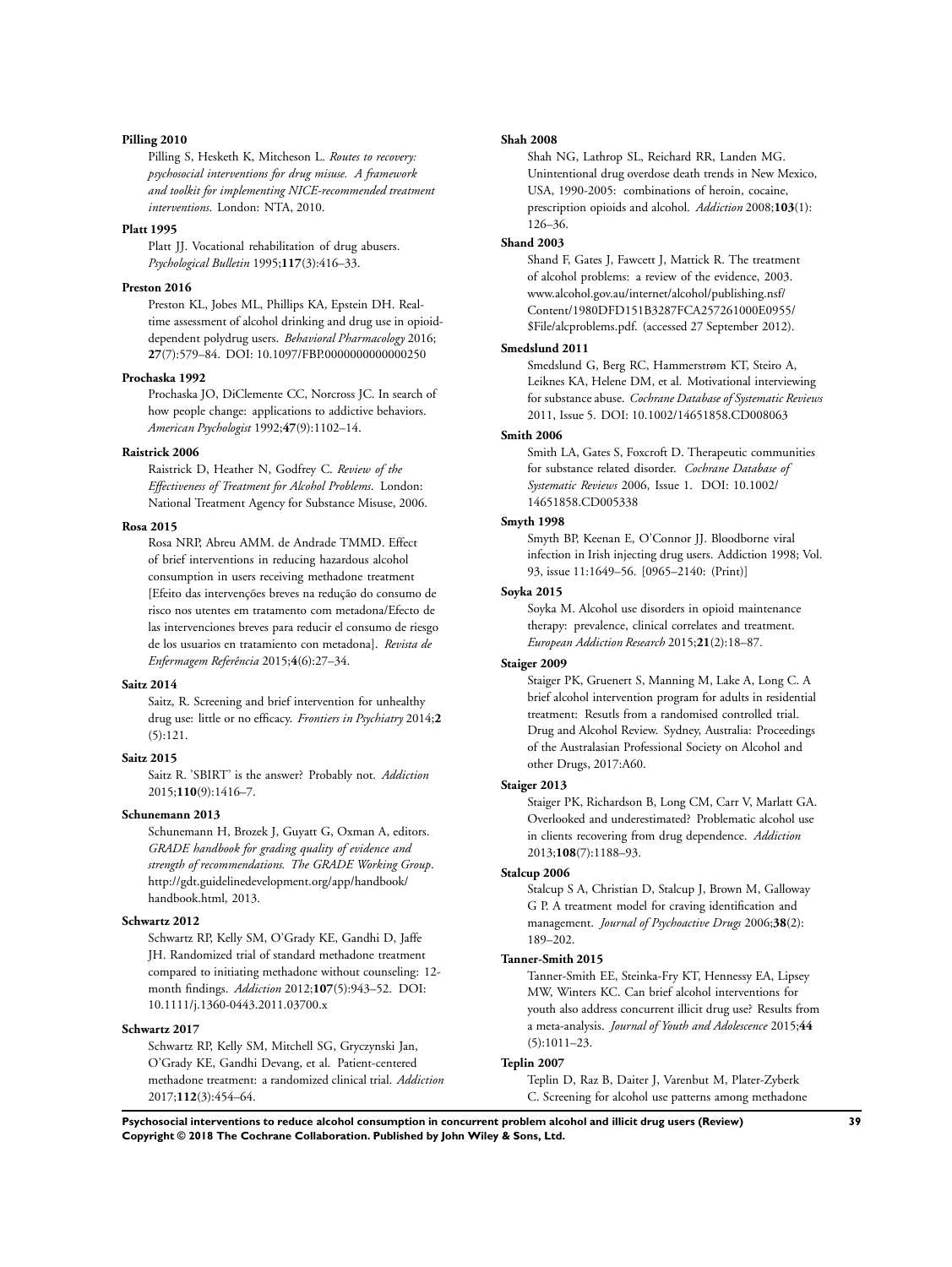maintenance patients. American Journal of Drug and Alcohol Abuse 2007; Vol. 33, issue 1:179–83.

#### **Terplan 2015**

Terplan M, Ramanadhan S, Locke A, Longinaker N, Lui S. Psychosocial interventions for pregnant women in outpatient illicit drug treatment programs compared to other interventions. *Cochrane Database of Systematic Reviews* 2015, Issue 4. DOI: 10.1002/14651858.CD006037.pub3

### **Thomas 2011**

Thomas RE, Lorenzetti D, Spragins W. Mentoring adolescents to prevent drug and alcohol use. *Cochrane Database of Systematic Reviews* 2011, Issue 11. DOI: 10.1002/14651858.CD007381

#### **Tsui 2017**

Tsui JI, Williams EC, Green PK, Berry K, Su F, Ioannou GN. Alcohol use and hepatitis C virus treatment outcomes among patients receiving direct antiviral agents. Drug and Alcohol Dependence 2017; Vol. 169, issue Dec:101–9.

## **Varshney 2016**

Varshney M, Ambekar A, Lal R, Yadav D, Rao R, Mishra A. Brief interventions for harmful alcohol use in opioiddependent patients on maintenance treatment with buprenorphine: a prospective study from India. *Addictive Disorders & Their Treatment* 2016;**15**(3):129–35.

#### **Werb 2016**

Werb D, Kamarulzaman A, Meacham MC, Rafful C, Fischer B, Strathdee SA, et al. The effectiveness of compulsory drug treatment: A systematic review. *International Journal of Drug Policy* 2016;**28**:1–9.

### **White 1999**

White JM, Irvine RJ. Mechanisms of fatal opioid overdose. Addiction 1999; Vol. 94, issue 7:961–72.

#### **Whitlock 2004**

Whitlock EP, Polen MR, Green CA, Orleans T, Klein J. Behavioral counseling interventions in primary care to reduce risky/harmful alcohol use by adults: a summary of the evidence for the U.S. Preventive Services Task Force. Annals of Internal Medicine 2004; Vol. 140, issue 7: 557–68.

#### **WHO 1993**

World Health Organization. The ICD-10 Classification of Mental and Behavioural Disorders: Diagnostic Criteria for Research, 1993. www.who.int/classifications/icd/en/ GRNBOOK.pdf. (accessed 27 September 2012).

#### **Williams 2011**

Williams EC, Johnson ML, Lapham GT, Caldeiro RM, Chew L, Fletcher GS, et al. Strategies to implement alcohol screening and brief intervention in primary care settings: a structured literature review. *Psychology of Addictive Behaviors* 2011;**25**(2):206–14.

#### **Wurst 2011**

Wurst FM, Thon N, Yegles M, Halter C, Weinmann W, Laskowska B, et al. Optimizing heroin-assisted treatment (HAT): assessment of the contribution of direct ethanol metabolites in identifying hazardous and harmful alcohol use. *Drug and Alcohol Dependence* 2011;**115**(1-2):57–61.

## **Young 2016**

Young SV, Wood E, Dong H, Kerr T, Hayashi K. Daily alcohol use as an independent risk factor for HIV seroconversion among people who inject drugs. *Addiction* 2016;**111**(8):1360–1365.

## **References to other published versions of this review**

#### **Klimas 2012a**

Klimas J, Field CA, Cullen W, O'Gorman CS, Glynn LG, Keenan E, et al. Psychosocial interventions to reduce alcohol consumption in concurrent problem alcohol and illicit drug users. *Cochrane Database of Systematic Reviews* 2012, Issue 11. DOI: 10.1002/14651858.CD009269.pub2

#### **Klimas 2013**

PMC3564788Klimas J, Field CA, Cullen W, O'Gorman CS, Glynn LG, Keenan E, et al. Psychosocial interventions to reduce alcohol consumption in concurrent problem alcohol and illicit drug users: Cochrane Review. *Systematic Reviews* 2013;**2**(1):3. [PUBMED: PMC3564788]

#### **Klimas 2014b**

Klimas J, Tobin H, Field CA, Cullen W, O'Gorman CS, Glynn LG, Keenan E, et al. Psychosocial interventions to reduce alcohol consumption in concurrent problem alcohol and illicit drug users. *Cochrane Database of Systematic Reviews* 2014, Issue 12. DOI: 10.1002/ 14651858.CD009269.pub3

∗ *Indicates the major publication for the study*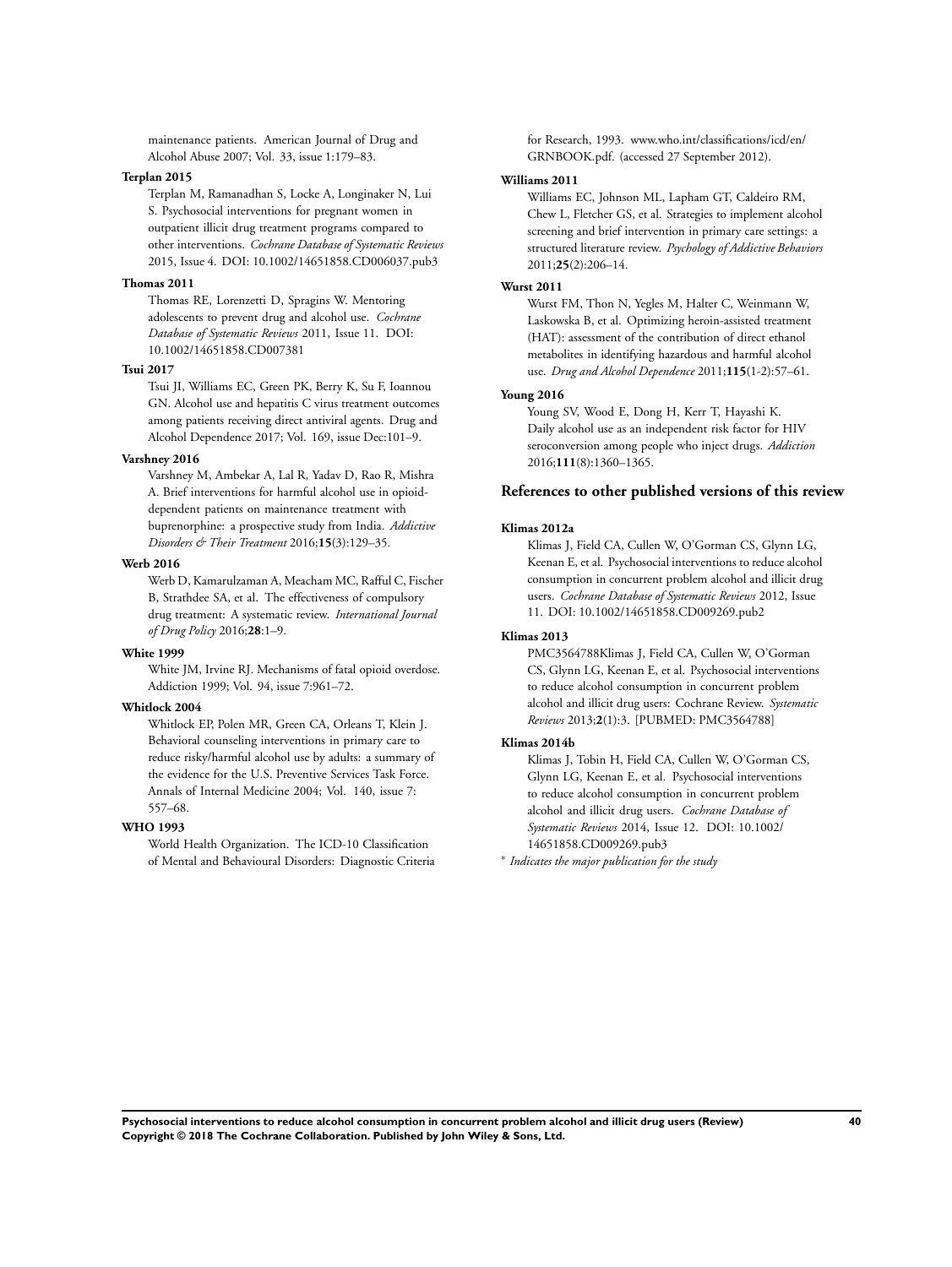# **CHARACTERISTICS OF STUDIES**

# **Characteristics of included studies** *[ordered by study ID]*

## **[Carroll 1998](#page-37-0)**

| Methods      | Study design: RCT, single blind.<br>Recruitment modality of participants: individuals seeking treatment at the outpatient<br>treatment unit of the APT Foundation, or respondents to newspaper advertisements or<br>public service announcements                                                                                                                                                                                                                                                                                                                                                                                                                                                                                                                                                                                                                                                                                                                                                                                                                                                                                                                                                                                                                                                                                                                                                                                                                                                                                                                                                                                                                                                                                                                                                                                                                                                                                                                                                                                                                                                                                                                                                                                                                                                                                            |
|--------------|---------------------------------------------------------------------------------------------------------------------------------------------------------------------------------------------------------------------------------------------------------------------------------------------------------------------------------------------------------------------------------------------------------------------------------------------------------------------------------------------------------------------------------------------------------------------------------------------------------------------------------------------------------------------------------------------------------------------------------------------------------------------------------------------------------------------------------------------------------------------------------------------------------------------------------------------------------------------------------------------------------------------------------------------------------------------------------------------------------------------------------------------------------------------------------------------------------------------------------------------------------------------------------------------------------------------------------------------------------------------------------------------------------------------------------------------------------------------------------------------------------------------------------------------------------------------------------------------------------------------------------------------------------------------------------------------------------------------------------------------------------------------------------------------------------------------------------------------------------------------------------------------------------------------------------------------------------------------------------------------------------------------------------------------------------------------------------------------------------------------------------------------------------------------------------------------------------------------------------------------------------------------------------------------------------------------------------------------|
| Participants | <b>Number of participants:</b> 122 (41 in 2 arms selected for this review).<br>Gender: 27% female.<br>Mean age: 30.8 years (SD 5.5 years).<br>Condition: "All subjects met current DSM-III-R criteria for cocaine dependence, and<br>for concurrent alcohol dependence (85%) or alcohol abuse (15%)"<br>Other relevant information:<br>(1) TSF arm - baseline substance use:<br>• mean weekly cocaine use $5.4 \pm 8.6$ ;<br>• days cocaine use/past 30 days $12.7 \pm 8.0$ ;<br>• cocaine use g/week/past 30 days $4.6 \pm 6.6$ ;<br>• mean drinks per drinking day/past 30 days $10.2 \pm 5.7$ ;<br>$\bullet$ days of alcohol use/past 30 days 12.3 ± 8.0;<br>• years of cocaine use - lifetime $7.5 \pm 3.9$ ;<br>• years of alcohol misuse - lifetime $7.1 \pm 6.3$ ;<br>• lifetime psychiatric disorders: any affective disorder 24%, any anxiety disorder<br>24%, ASP 42%, any non-ASP 35%;<br>• ASI composite scores: medical $0.15 \pm 0.26$ , employment $0.71 \pm 0.28$ , legal $0.09 \pm 0.28$<br>0.18, family/social $0.21 \pm 0.15$ , psychological $0.26 \pm 0.17$ , alcohol $0.30 \pm 0.19$ , cocaine<br>$0.58 \pm 0.24$ , other drugs $0.06 \pm 0.06$ ;<br>• race: white 40%, African-American 56%, Hispanic 0%, other 4%;<br>$\bullet$ married/cohabiting 42%;<br>$\bullet$ unemployed 76%;<br>· education: less than high school 40%;<br>• primary route of administration: nasal 20%, smoking 72%, intravenous 8%;<br>• previous treatment: alcohol $36\%$ , drugs $72\%$ .<br>(2) CBCST arm - baseline substance use:<br>• mean weekly cocaine use (mean $\pm$ SD) 5.6 $\pm$ 6.2;<br>• days cocaine use/past 30 days; $15.6 \pm 6.5$ ;<br>• cocaine use g/week/past 30 days $5.0 \pm 5.1$ ;<br>• mean drinks per drinking day/past 30 days $10.6 \pm 8.0$ ;<br>• days of alcohol use/past 30 days $18.5 \pm 7.6$ ;<br>• years of cocaine use - lifetime $5.8 \pm 3.1$ ;<br>• years of alcohol misuse - lifetime $7.3 \pm 6.4$ ;<br>• lifetime psychiatric disorders: any affective disorder 33%, any anxiety disorder<br>6%, ASP 46%, any non-ASP 50%;<br>• ASI composite scores: medical $0.19 \pm 0.29$ , employment $0.67 \pm 0.32$ , legal $0.09 \pm$<br>0.17, family/social $0.12 \pm 0.15$ , psychological $0.16 \pm 0.19$ , alcohol $0.40 \pm 0.20$ , cocaine<br>$0.58 \pm 0.18$ , other drugs $0.07 \pm 0.05$ ; |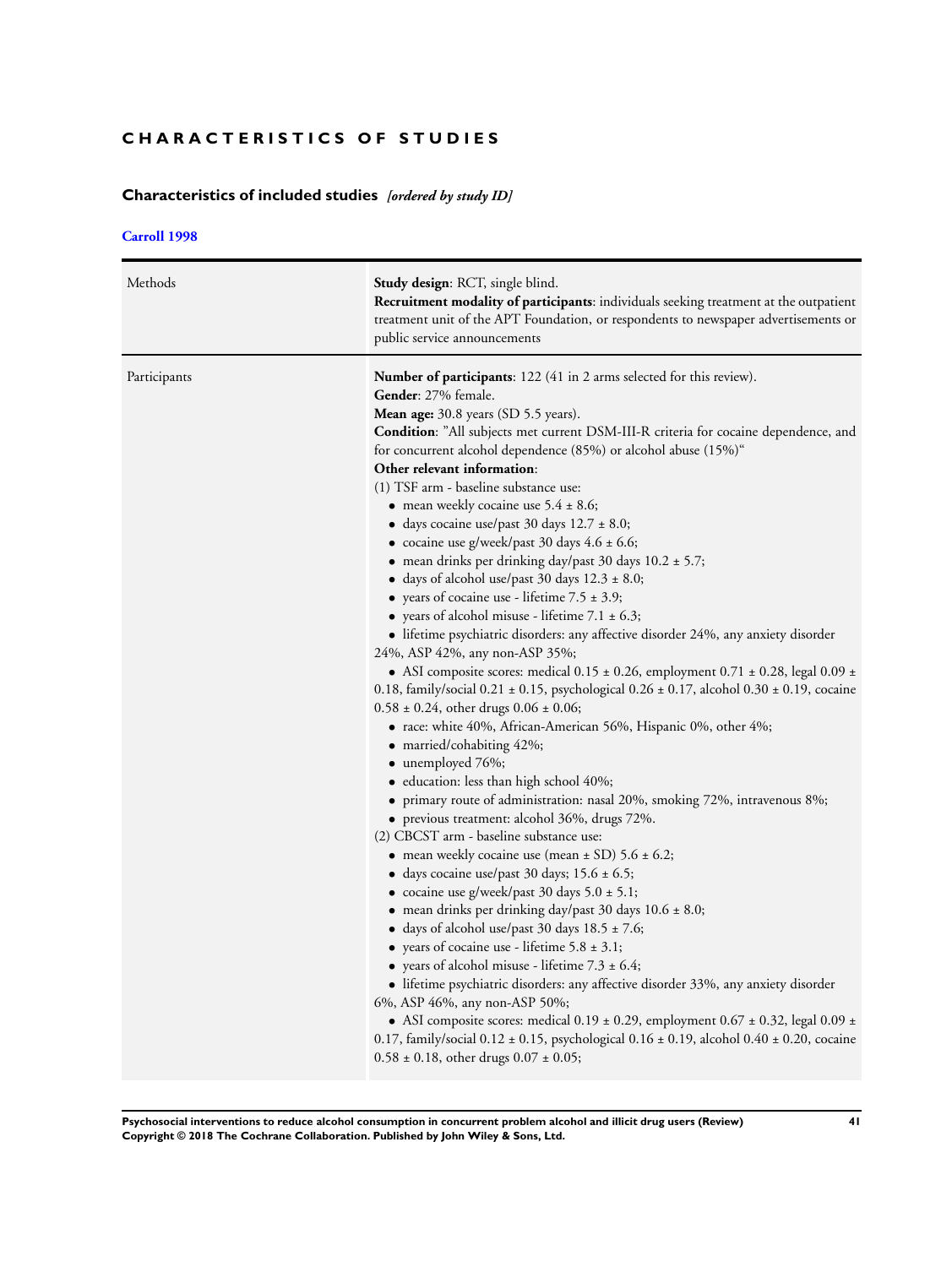| The trial included 5 treatment arms: CBCST plus disulphiram; TSF plus disulphiram;<br>CM plus disulphiram; CBCST plus no medication; TSF plus no medication<br>(2) TSF was adapted from that used in Project MATCH and was grounded in the concept<br>Route of delivery: treatments were manual-guided; 4 doctoral-level psychologists con-                                                                                                                                                                                                                                                                                             |
|-----------------------------------------------------------------------------------------------------------------------------------------------------------------------------------------------------------------------------------------------------------------------------------------------------------------------------------------------------------------------------------------------------------------------------------------------------------------------------------------------------------------------------------------------------------------------------------------------------------------------------------------|
| Number of participants allocated to each group: 25 in CBCST plus no medication;<br>19 in TSF plus no medication (data provided for 24 and 18 participants, respectively)<br>Duration of the intervention: 16 individual sessions, twice weekly over 12 weeks.<br>Duration of follow-up: 12 weekly assessments within-treatment, and at 1, 3, 6, 12<br>Country of origin, setting: a non-profit substance use treatment centre - APT founda-<br>tion (https://aptfoundation.org/) - affiliated with Yale University in New Haven, Con-                                                                                                   |
| • Alcohol abstinence as maximum number of weeks of consecutive alcohol<br>• Illicit drug abstinence as maximum number of weeks of consecutive abstinence<br>• Alcohol abstinence as number achieving 3 or more weeks of consecutive alcohol<br>• Illicit drug abstinence as number achieving 3 or more weeks of consecutive<br>• Illicit drug abstinence as abstinence from cocaine during follow-up year                                                                                                                                                                                                                               |
| All sessions were recorded and checked and rated for accuracy and fidelity of the inter-<br>"Subjects also met weekly with an independent clinical evaluator who collected urine<br>specimens, assessed cocaine and alcohol use and monitored other clinical symptoms."<br>"Patients were paid \$25 for each follow-up interview, with a \$10 increase for each<br>consecutive interview they attended, to encourage more complete data collection. In<br>addition, patients were paid a \$5 bonus for attending an interview within 28 days of the<br>• Only 39 participants completed the full 12-week treatment (compliant treatment |
|                                                                                                                                                                                                                                                                                                                                                                                                                                                                                                                                                                                                                                         |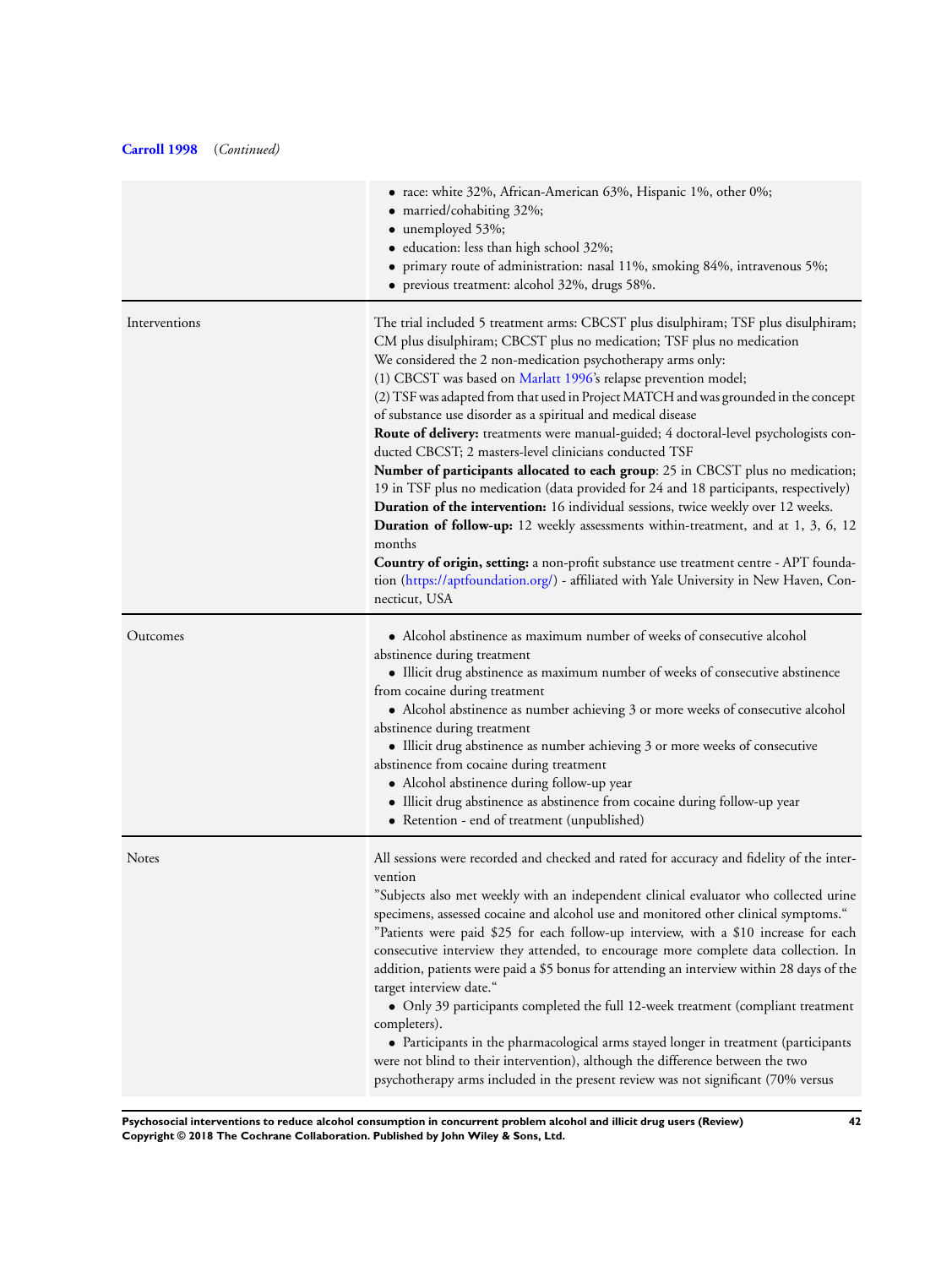| 78%), see Analysis 1.4.<br>• The specific type of self-report questionnaires was not reported in the primary<br>paper (1998), only in the follow-up paper.<br>• Results are reported as number of weeks of continuous abstinence.<br>• The follow-up report (2000) does not provide any endpoint scores (only results of |
|--------------------------------------------------------------------------------------------------------------------------------------------------------------------------------------------------------------------------------------------------------------------------------------------------------------------------|
| the random-effects regression model).<br>• Use of cocaine and alcohol was strongly associated with each other during<br>treatment, particularly for the subjects assigned to disulphiram.<br>• The study was funded by National Institutes of Health; information on conflicts<br>of interest was not provided.          |

# *Risk of bias*

| <b>Bias</b>                                                                        | Authors' judgement | Support for judgement                                                                                                                                                                                                                                                                                                                                                                                                                                                                                                                                                                                                          |
|------------------------------------------------------------------------------------|--------------------|--------------------------------------------------------------------------------------------------------------------------------------------------------------------------------------------------------------------------------------------------------------------------------------------------------------------------------------------------------------------------------------------------------------------------------------------------------------------------------------------------------------------------------------------------------------------------------------------------------------------------------|
| Random sequence generation (selection Unclear risk<br>bias)                        |                    | Not enough information provided; e.g. "Of<br>the 122 randomised subjects, 117 initiated<br>the treatment"                                                                                                                                                                                                                                                                                                                                                                                                                                                                                                                      |
| Allocation concealment (selection bias)                                            | Unclear risk       | Not stated.                                                                                                                                                                                                                                                                                                                                                                                                                                                                                                                                                                                                                    |
| Blinding of outcome assessment (detection Low risk<br>bias)<br>Subjective outcomes |                    | Within-study assessments:<br>"independent clinical evaluator who col-<br>lected urine specimens, assessed cocaine<br>and alcohol use; the evaluator saw patients<br>in an office physically separated from the<br>therapy offices and instructed patients not<br>to disclose detail of their therapist or treat-<br>ment".<br>Follow-up assessments (2000 paper):<br>"Patients were assessed at face-to-face fol-<br>low-up interviews conducted 1, 3, 6 and<br>12 months after the 12-week termination<br>point by an independent clinical evaluator<br>who was blind to both psychotherapy and<br>pharmacotherapy condition" |
| Incomplete outcome data (attrition bias)<br>End of Study outcomes                  | High risk          | Within-treatment assessments (1998):<br>"Assignment to disulphiram was associated<br>with significantly better retention in treat-<br>ment"<br>The psychotherapy groups had signifi-<br>cantly lower retention rates than the med-<br>ication groups:<br>"subjects assigned to disulphiram treat-<br>ment were retained significantly longer<br>than those assigned to no medication (8.4<br>versus 5.8 weeks. F= 8.7, p< 0.05)"<br>Retention rates:                                                                                                                                                                           |

**Psychosocial interventions to reduce alcohol consumption in concurrent problem alcohol and illicit drug users (Review) 43 Copyright © 2018 The Cochrane Collaboration. Published by John Wiley & Sons, Ltd.**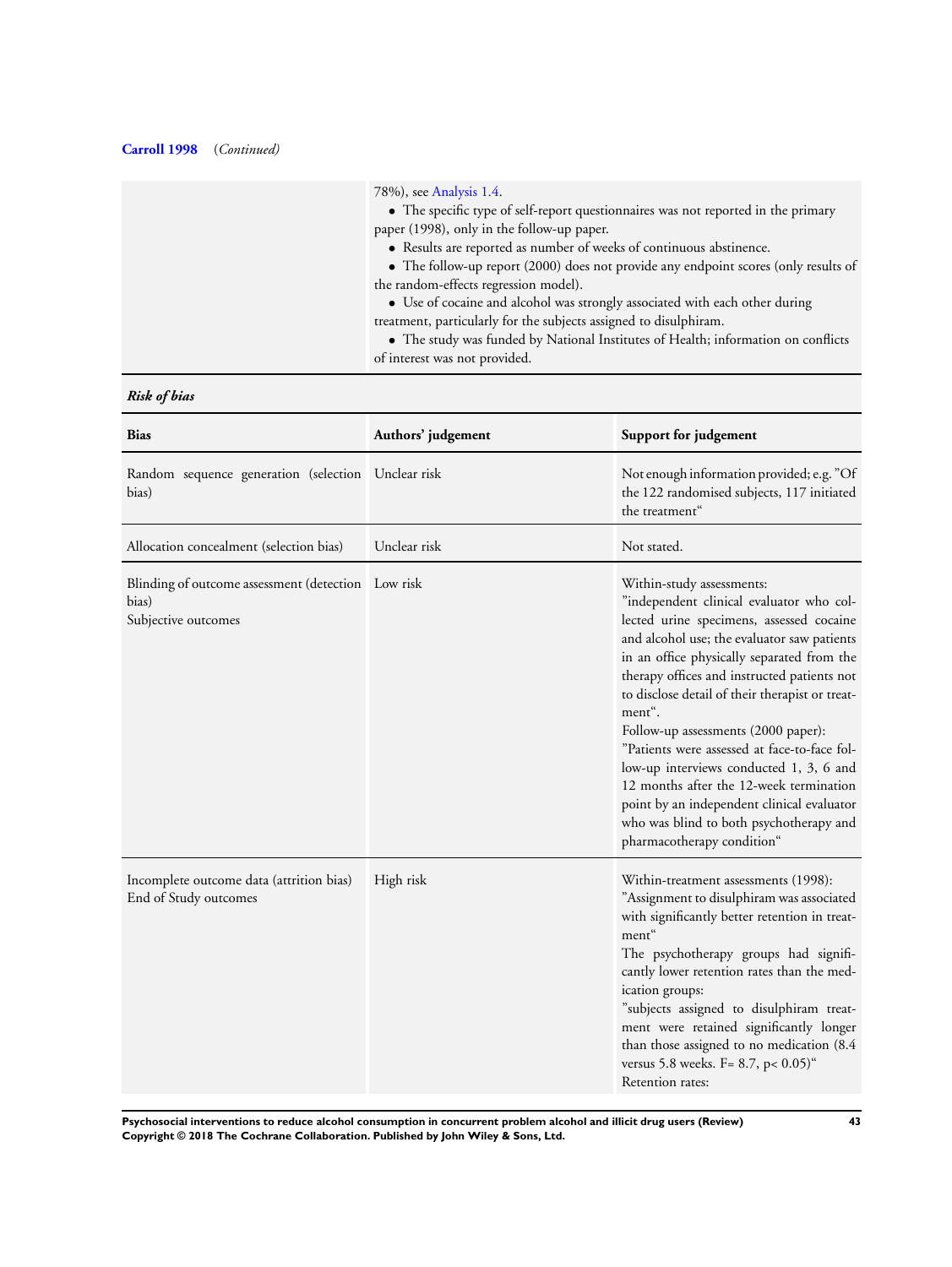|           | • CBT/disulphiram group (mean 8.8<br>weeks);<br>• CM/disulphiram (8.4 weeks);<br>• TSF/disulphiram $(8.0)$ ;<br>• CBT/no medication $(6.3)$ ;<br>• TSF/no medication $(5.3)$ .<br>"However, such analyses, , are con-<br>founded by differences among the treat-<br>ments in retention"<br>Only 30% completed treatment, however:<br>"Subjects who remained in treatment the<br>full 12 weeks/16 sessions (n=39) did not<br>differ from those who did not start treat-<br>ment or dropped out (n=83) in terms of<br>gender, race, employment status, route of<br>administration, presence of lifetime affec-<br>tive, anxiety or antisocial personality dis-<br>order, but those who met criteria for a<br>nonASP Axis II disorder, were significantly<br>more likely to complete treatment than<br>these who did not (48.1% versus 23.1%)"<br>Comments:<br>1) baseline characteristics provided for the<br>ITT sample $(n = 122)$ ; but<br>2) rates of consecutive abstinence provided<br>for the exposed sample $(n = 117)$ ;<br>3) it is not known whether missing out-<br>come data were balanced in numbers across<br>intervention groups, because group break-<br>downs for drop-outs are not provided;<br>4) psychotherapy groups (CBT, TSF) dif-<br>fered significantly at baseline: for frequency<br>of alcohol use; and medication groups had<br>lower baseline cocaine use |
|-----------|---------------------------------------------------------------------------------------------------------------------------------------------------------------------------------------------------------------------------------------------------------------------------------------------------------------------------------------------------------------------------------------------------------------------------------------------------------------------------------------------------------------------------------------------------------------------------------------------------------------------------------------------------------------------------------------------------------------------------------------------------------------------------------------------------------------------------------------------------------------------------------------------------------------------------------------------------------------------------------------------------------------------------------------------------------------------------------------------------------------------------------------------------------------------------------------------------------------------------------------------------------------------------------------------------------------------------------------------------------------------------------------|
| High risk | All groups had a comparable number of<br>follow-up data points. However, number of<br>drop-outs was not reported for each group<br>separately<br>"It is possible that poorer-functioning sub-<br>jects who dropped out of treatment early<br>were under-represented in the follow-up<br>data, inflating outcomes in all groups"<br>"Participants who completed more sessions<br>had better outcomes during follow-up"<br>• Subjects with higher age of onset of<br>drug use had more follow-up data<br>• Subjects with non-ASP Axis II<br>disorders had more follow-up data                                                                                                                                                                                                                                                                                                                                                                                                                                                                                                                                                                                                                                                                                                                                                                                                           |
|           |                                                                                                                                                                                                                                                                                                                                                                                                                                                                                                                                                                                                                                                                                                                                                                                                                                                                                                                                                                                                                                                                                                                                                                                                                                                                                                                                                                                       |

**Psychosocial interventions to reduce alcohol consumption in concurrent problem alcohol and illicit drug users (Review) 44 Copyright © 2018 The Cochrane Collaboration. Published by John Wiley & Sons, Ltd.**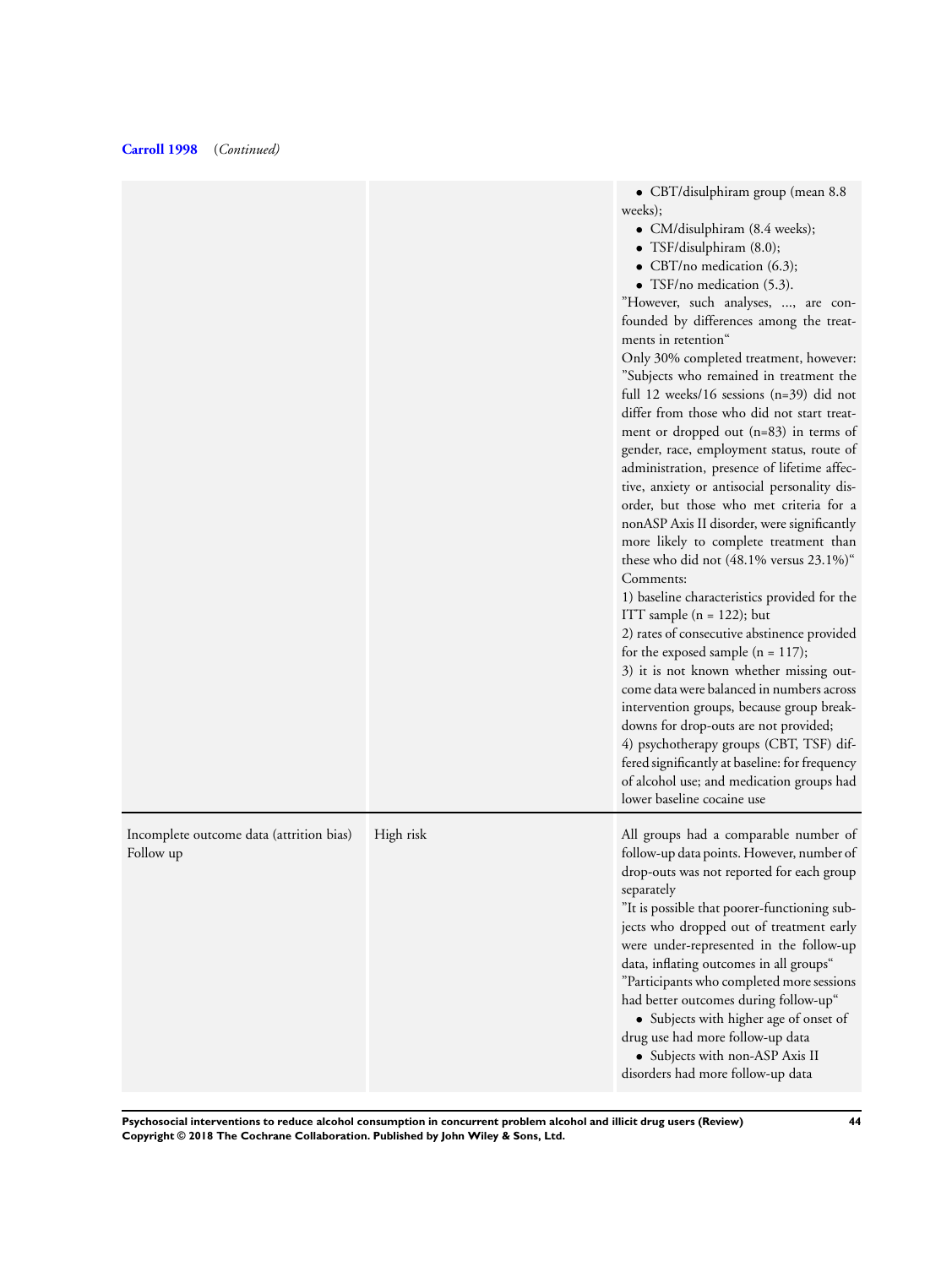|                                      |          | • No significant differences between<br>those followed up and those not followed |
|--------------------------------------|----------|----------------------------------------------------------------------------------|
|                                      |          | up                                                                               |
|                                      |          | Percentage of treatment days abstinent                                           |
|                                      |          | from cocaine, percentage of treatment days                                       |
|                                      |          | abstinent from alcohol, percentage of co-                                        |
|                                      |          | caine-negative urine screens, medication                                         |
|                                      |          | compliance during treatment                                                      |
|                                      |          | Number of dropouts and reasons:                                                  |
|                                      |          | Number randomised: 122 (25 TSF, 19                                               |
|                                      |          | CBT                                                                              |
|                                      |          | Number initiated: 117 (23 TSF, 18 CBT)                                           |
|                                      |          | - no other reason provided                                                       |
|                                      |          | Number removed from the trial: 8 (1 did                                          |
|                                      |          | not comply with medication, 1 medication                                         |
|                                      |          | side effects. 4 clinical deterioration, 2 ad-                                    |
|                                      |          | ministrative discharge)                                                          |
|                                      |          | Number drop-outs: 70 (no group break-                                            |
|                                      |          | downs - no other reasons)                                                        |
|                                      |          | Number completed treatment: 39                                                   |
|                                      |          | Number followed up at least once: 96, i.e.:                                      |
|                                      |          | $\bullet$ 1 month: 68:                                                           |
|                                      |          | $\bullet$ 3 months: 67;                                                          |
|                                      |          | $\bullet$ 6 months: 63;                                                          |
|                                      |          | $\bullet$ 12 months: 72.                                                         |
| Selective reporting (reporting bias) | Low risk |                                                                                  |

# **[Darker 2016](#page-37-0)**

| Methods      | <b>Study design:</b> cluster-RCT ("Pilot cluster randomized controlled trial feasibility study")<br>Recruitment modality of participants: four addiction clinics in Dublin, Ireland                                                                                                                                                                                                                                                                                                                                                                                                                                                                                                                                                                                                                                                                                                                                                                                      |
|--------------|--------------------------------------------------------------------------------------------------------------------------------------------------------------------------------------------------------------------------------------------------------------------------------------------------------------------------------------------------------------------------------------------------------------------------------------------------------------------------------------------------------------------------------------------------------------------------------------------------------------------------------------------------------------------------------------------------------------------------------------------------------------------------------------------------------------------------------------------------------------------------------------------------------------------------------------------------------------------------|
| Participants | <b>Number of participants: 465</b><br>• Of the total 465 trial participants, we included a subgroup of 50 participants for<br>whom alcohol was the target substance (i.e. those who received a BI for alcohol in the<br>intervention group), or who were eligible to receive an intervention for alcohol based<br>on their ASSIST score in the control group (but received TAU).<br>• After accounting for the cluster-RCT design effect, the effective size of the<br>included sample was $n = 31$ .<br>Gender: 64.5% male (300/465)<br><b>Mean age:</b> 37 years<br>Condition: participants with opioid use disorder receiving methadone who also had<br>concurrent problem alcohol use, as determined by positive ASSIST-alcohol score<br>Other relevant information: no significant differences between intervention and control<br>group for: gender, age, age leaving school, age at first drug use, length of current treatment,<br>global risk score at baseline |

**Psychosocial interventions to reduce alcohol consumption in concurrent problem alcohol and illicit drug users (Review) 45 Copyright © 2018 The Cochrane Collaboration. Published by John Wiley & Sons, Ltd.**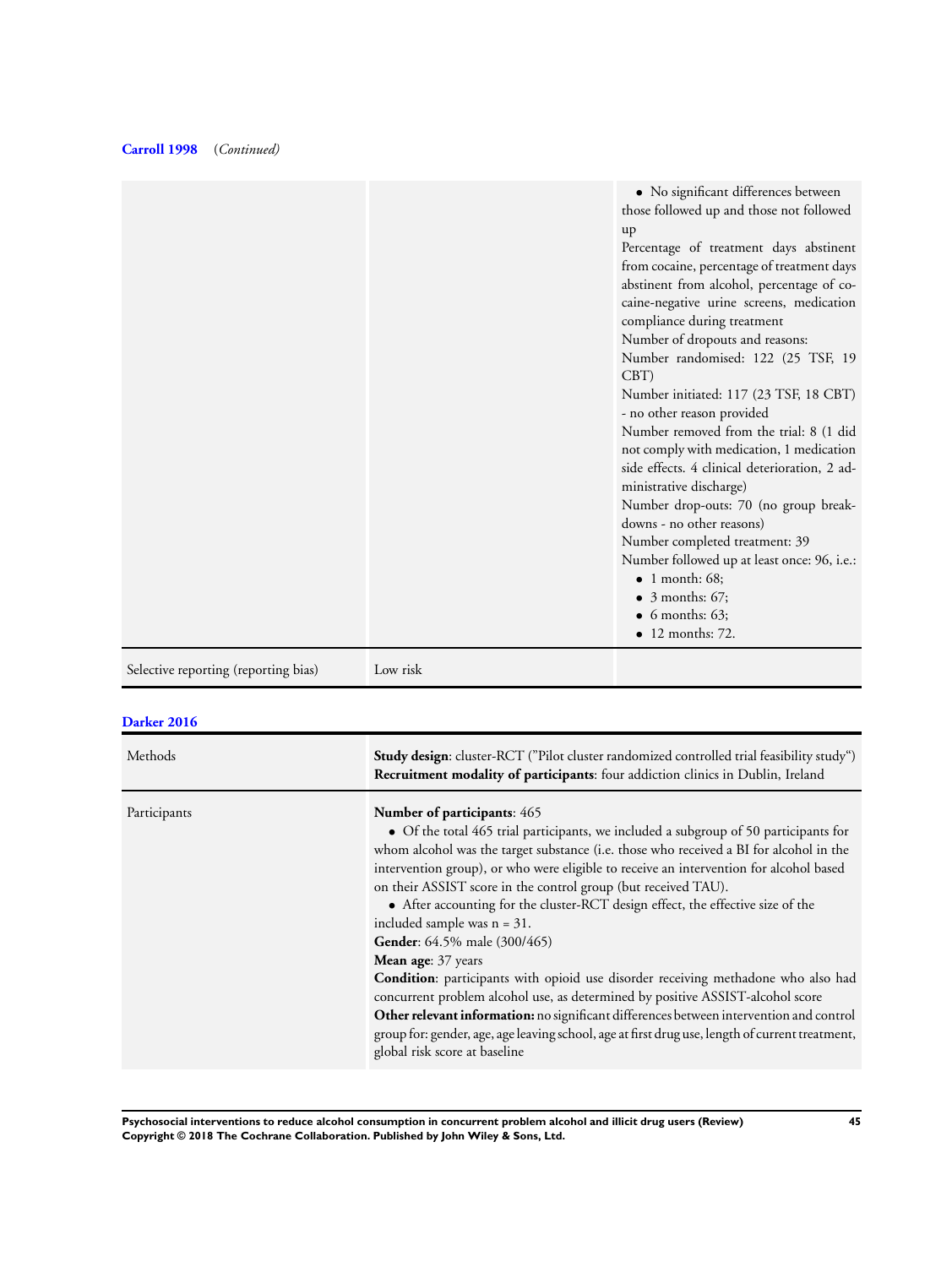# **[Darker 2016](#page-37-0)** (*Continued)*

| Interventions | (1) Brief Intervention (BI) $n = 13$<br>(2) Treatment as usual (TAU) $n = 18$<br>Clinical staff were trained in the use of the Alcohol, Smoking and Substance Involvement<br>Screening Test (ASSIST) questionnaire<br>Clinical staff in the intervention sites were also trained in the delivery of brief interven-<br>tions (BIs) using the modified BI manual<br>All patients received an ASSIST screening, and patients in the intervention clinics who<br>were identified as moderate or high risk for a particular substance received a BI by staff<br>immediately after screening<br>High-risk patients were also referred for further follow-up and counselling with the in-<br>house counselling team $(n = 196)$<br>Patients in the control clinics received treatment as usual (TAU) $(n = 269)$                                                                                                                                                                                                                                                                                                                                                                                                                                                                                                                                                                                                                                                                                                                                                                                                                                                                                            |
|---------------|-------------------------------------------------------------------------------------------------------------------------------------------------------------------------------------------------------------------------------------------------------------------------------------------------------------------------------------------------------------------------------------------------------------------------------------------------------------------------------------------------------------------------------------------------------------------------------------------------------------------------------------------------------------------------------------------------------------------------------------------------------------------------------------------------------------------------------------------------------------------------------------------------------------------------------------------------------------------------------------------------------------------------------------------------------------------------------------------------------------------------------------------------------------------------------------------------------------------------------------------------------------------------------------------------------------------------------------------------------------------------------------------------------------------------------------------------------------------------------------------------------------------------------------------------------------------------------------------------------------------------------------------------------------------------------------------------------|
| Outcomes      | • The primary outcome measure was the change in ASSIST score from baseline to<br>3-month follow-up.<br>• Substance use global risk score (except smoking)<br>• Retention - at three months<br>• The secondary outcome was feasibility of administering a BI within daily practice,<br>as assessed by intervention fidelity checks, patient satisfaction questionnaires and<br>process evaluation clinician focus groups.<br>• For the purposes of this review, the study authors provided unpublished data for<br>ASSIST-alcohol at baseline and 3 months.<br>• The data used in this review include only those participants for whom alcohol was<br>the target substance, i.e. those who received an intervention for alcohol in the<br>intervention group, or whom were eligible to receive an intervention for alcohol based<br>on their ASSIST score in the control group (but received treatment as usual).                                                                                                                                                                                                                                                                                                                                                                                                                                                                                                                                                                                                                                                                                                                                                                                      |
| Notes         | • Patients with high-risk ASSIST scores also received a referral to further follow-up<br>and counselling with the in-house counselling team.<br>• Further clinician training in administering the ASSIST questionnaire and BI was<br>delivered "where necessary" with top-up sessions, but it is not clear which treatment<br>group was affected. Furthermore, ongoing fidelity of BI treatment was assessed over the<br>course of the study, and feedback was provided to the clinicians.<br>• Unpublished quote: "In our study we screened participants for a range of<br>substances (e.g. alcohol, cannabis, cocaine, opioids) and only intervened on the<br>substance that received the highest score based on the ASSIST. We screened for tobacco<br>use but due to the population it was decided not to intervene for tobacco. If tobacco<br>was the target substance clinicians were instructed in administer the intervention for<br>the second highest scoring substance."<br>• Unpublished quote: "Our study was not powered to detect changes in individual<br>substances. Our reported results are based on participants global risk scores. However,<br>we can see from the means depicted in the table above that there appears to be a trend<br>for a greater reduction in alcohol ASSIST scores in the intervention groups as opposed<br>to the control group. There is a reduction in the control group that was determined to<br>be as a result of the Hawthorn effect."<br>• Selection of clinics is not explicitly described but is assumed to be based on<br>convenience.<br>• The study was funded by Health Research Board Ireland; no conflicts of interest<br>were reported. |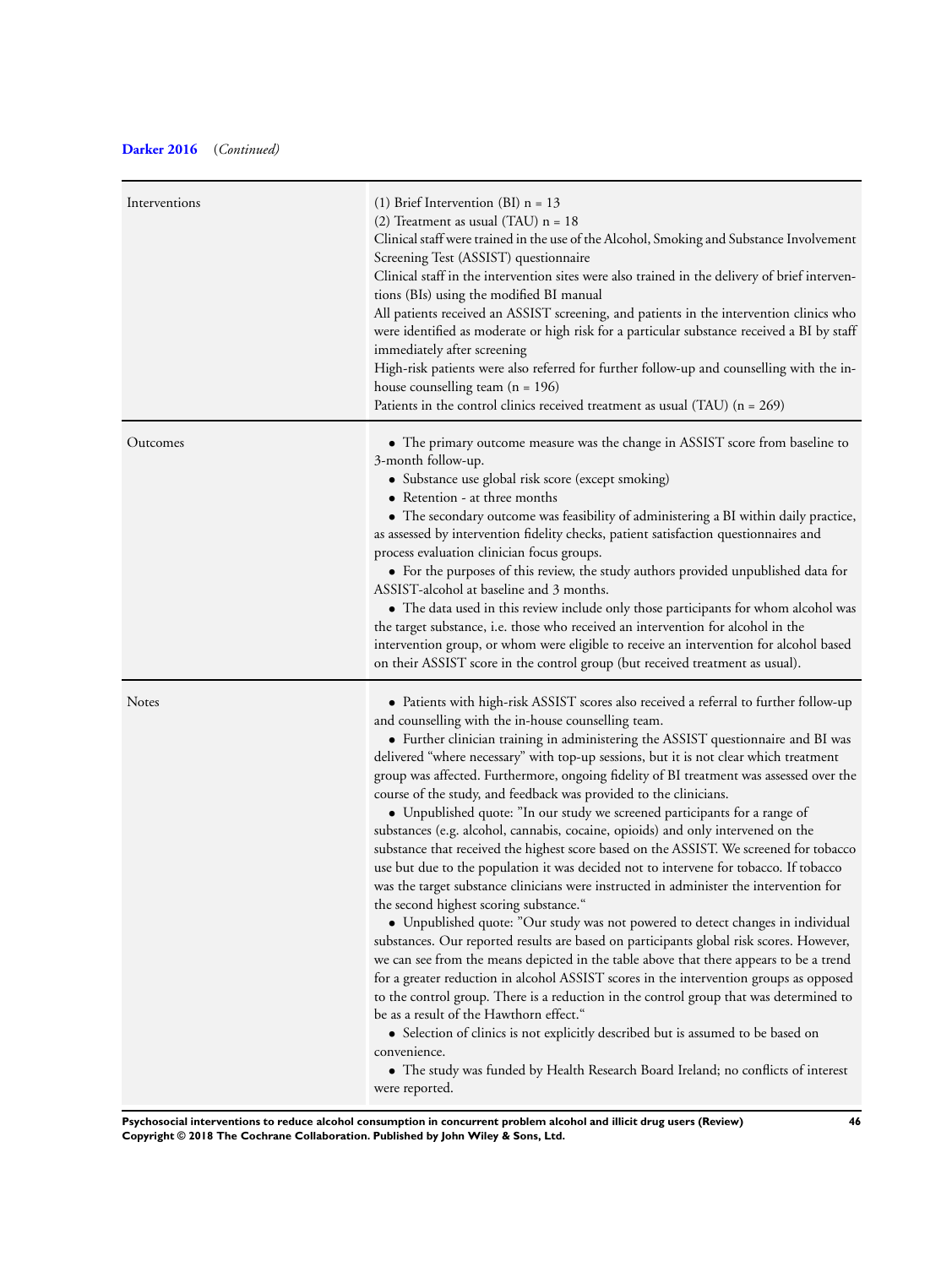# **[Darker 2016](#page-37-0)** (*Continued)*

## *Risk of bias*

| <b>Bias</b>                                                               | Authors' judgement | Support for judgement                                                                                                                                                                                                                                                                                                                                                                                                                                                                                                                                                                                                                                                                                                                                                                                                                                                            |
|---------------------------------------------------------------------------|--------------------|----------------------------------------------------------------------------------------------------------------------------------------------------------------------------------------------------------------------------------------------------------------------------------------------------------------------------------------------------------------------------------------------------------------------------------------------------------------------------------------------------------------------------------------------------------------------------------------------------------------------------------------------------------------------------------------------------------------------------------------------------------------------------------------------------------------------------------------------------------------------------------|
| Random sequence generation (selection Unclear risk<br>bias)               |                    | Personal communication: "randomization<br>was conducted by a third party bio-statis-<br>tician."                                                                                                                                                                                                                                                                                                                                                                                                                                                                                                                                                                                                                                                                                                                                                                                 |
| Allocation concealment (selection bias)                                   | Unclear risk       | Not reported.                                                                                                                                                                                                                                                                                                                                                                                                                                                                                                                                                                                                                                                                                                                                                                                                                                                                    |
| Blinding of outcome assessment (detection<br>bias)<br>Subjective outcomes | Unclear risk       | Blindness of participants and personnel not<br>possible for the kind of intervention. Blind-<br>ness of outcome assessor not specified                                                                                                                                                                                                                                                                                                                                                                                                                                                                                                                                                                                                                                                                                                                                           |
| Incomplete outcome data (attrition bias)<br>End of Study outcomes         | Low risk           | Information on dropout from the study<br>provided; missing outcome data were bal-<br>anced in numbers across intervention<br>groups, with similar reasons for missing<br>data across groups                                                                                                                                                                                                                                                                                                                                                                                                                                                                                                                                                                                                                                                                                      |
| Incomplete outcome data (attrition bias)<br>Follow up                     | Low risk           | Missing data have been imputed using ap-<br>propriate methods.<br>Comment: although the primary outcome<br>measure was a change in ASSIST score, the<br>paper doesn't present this in any graph, but<br>instead mentions the difference in ASSIST<br>scores at 3m in a single paragraph (p.1109<br>- did the intervention work?). It's not clear<br>whether this is the total score or the change<br>in score. Also, the published graphs focus<br>on key predictors of higher ASSIST scores,<br>which was not part of the projected out-<br>come measure<br>• At 3 months, in the ASSIST-alcohol<br>positive subgroup, 13 participants (100%)<br>were retained in the intervention arm, and<br>18 participants (100%) in the control arm<br>(unpublished data);<br>• At 3 months in the total sample,<br>92% (181/196) intervention, 76% (204/<br>269) control (published data) |
| Selective reporting (reporting bias)                                      | Low risk           |                                                                                                                                                                                                                                                                                                                                                                                                                                                                                                                                                                                                                                                                                                                                                                                                                                                                                  |

**Psychosocial interventions to reduce alcohol consumption in concurrent problem alcohol and illicit drug users (Review) 47 Copyright © 2018 The Cochrane Collaboration. Published by John Wiley & Sons, Ltd.**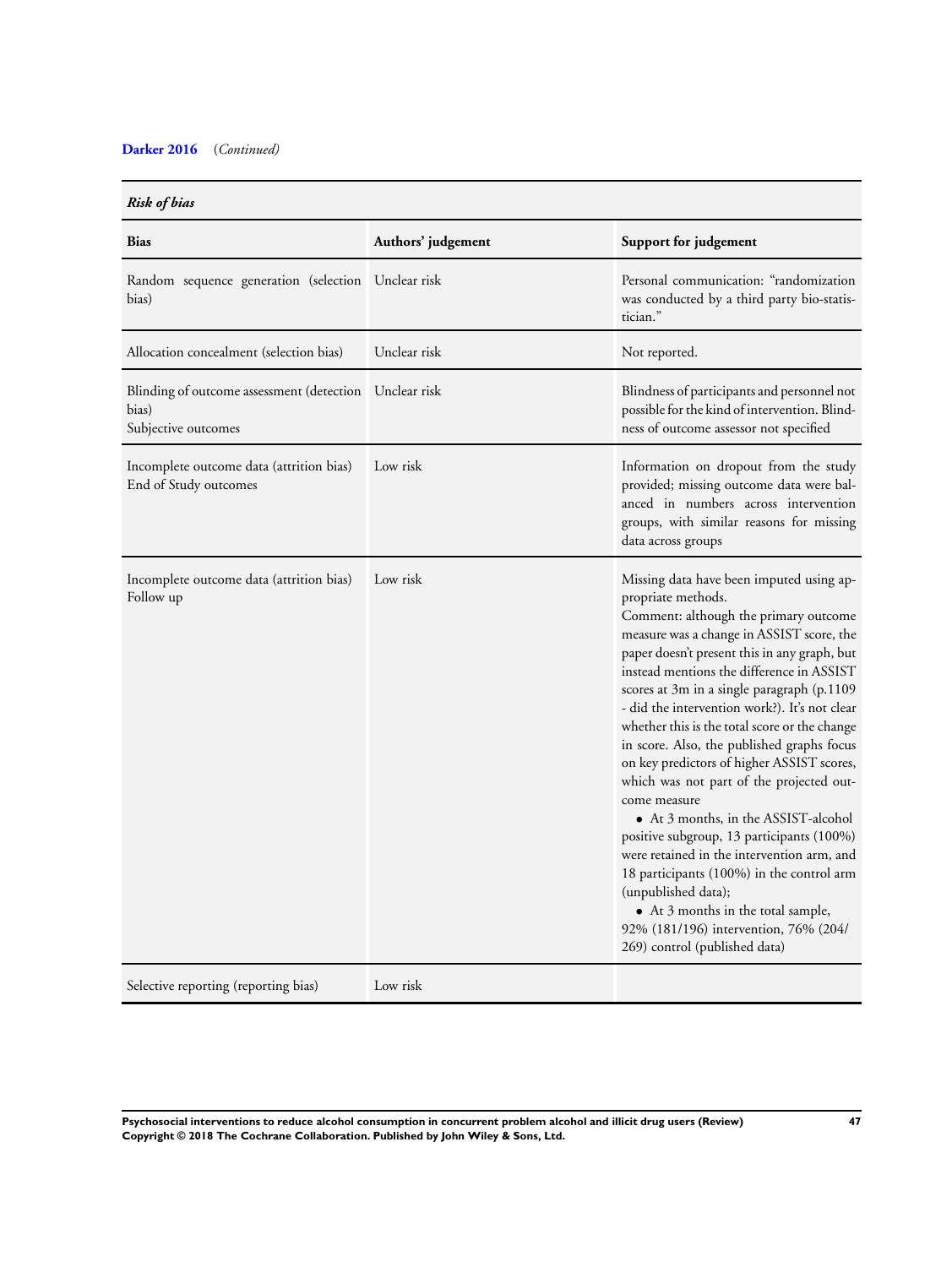**[Feldman 2013](#page-37-0)**

| Methods       | Study design: RCT.<br>Recruitment modality of participants: for 1 year, participation in the study was pro-<br>posed systematically to each adult outpatient who was treated for opioid or cocaine use<br>disorder                                                                                                                                                                                                                                                                                                                                                                                                                                                                                                                                                                                                                                                                                                                                                                                                                                                                                                                                                                                          |
|---------------|-------------------------------------------------------------------------------------------------------------------------------------------------------------------------------------------------------------------------------------------------------------------------------------------------------------------------------------------------------------------------------------------------------------------------------------------------------------------------------------------------------------------------------------------------------------------------------------------------------------------------------------------------------------------------------------------------------------------------------------------------------------------------------------------------------------------------------------------------------------------------------------------------------------------------------------------------------------------------------------------------------------------------------------------------------------------------------------------------------------------------------------------------------------------------------------------------------------|
| Participants  | Number of participants: 110<br>Gender: 72.3% male<br><b>Mean age</b> (mean $\pm$ SD): 35 $\pm$ 7.8 years<br>Condition: problem alcohol use based on questions from the AUDIT questionnaire, i.<br>e. excessive drinking ( $7 \leq$ AUDIT score < 13 for men and 6 $\leq$ AUDIT score < 13 for<br>women); and alcohol use disorder (score $> 13$ )<br>43.8% were classified as having excessive drinking and 56.2% as having alcohol use<br>disorder<br>Other relevant information<br>Opioid use disorder treatment with methadone (56.2%) or diacetyl morphine (12%);<br>No opioid agonist and treatment for opioid or cocaine use disorder (31.7%).<br>Most participants with opioid or cocaine use disorder also had tobacco or cannabis use<br>disorder<br>Most participants had 1 or more concomitant psychiatric disorders (mood disorder, 35.<br>6%; personality disorder, 34%; anxiety disorders, 14.7%; psychotic disorders, 9.4%)<br>"Diagnoses were established according to the criteria of the ICD-10 by a resident and a<br>senior psychiatrist"                                                                                                                                               |
| Interventions | $(1)$ BI $(n = 60)$<br>BI was delivered in 1 session, based on WHO guidelines, delivered by trained staff<br>(4 hours' training). The intervention group received the same TAU as controls. The<br>outpatient staff consisted of a psychiatrist, general practitioner, psychologist, nurse, and<br>social worker<br>$(2)$ TAU $(n = 52)$<br>"The control group received TAU in addition to AUDIT and score feedback. TAU refers<br>to outpatient pharmacological and psychosocial treatment. Maintenance treatment with<br>methadone or heroin included medical and psychiatric follow-up, primary health care,<br>psychosocial interventions, and administration of opiate treatments in a clinical setting.<br>Psychosocial treatment included medical and psychiatric follow-up, primary health care,<br>psychosocial interventions, and, if necessary, administration of pharmacotherapy in a<br>clinical setting."<br><b>Duration of the intervention:</b> (mean $\pm$ SD): 16 $\pm$ 4.7 minutes<br><b>Duration of follow-up:</b> 3 and 9 months<br>Country of origin, setting: specialised outpatient clinic in the Division of Substance<br>Abuse of the University Hospitals of Geneva, Switzerland |
| Outcomes      | • Alcohol use as AUDIT scores at 3 months<br>• Alcohol use as AUDIT scores at 9 months<br>• Alcohol use as number of drinks per week at 3 months (number of glasses of<br>alcohol per week, 1 glass: 10 g of alcohol; wine = $100$ mL; beer = $250$ mL; spirits = $25$<br>mL<br>• Alcohol use as number of drinks per week at 9 months<br>• Alcohol use as decreased alcohol use at 3 months<br>• Alcohol use as decreased alcohol use at 9 months<br>• Increased or unchanged alcohol use at 3 and 9 months (i.e. reverse of the above)                                                                                                                                                                                                                                                                                                                                                                                                                                                                                                                                                                                                                                                                    |

**Psychosocial interventions to reduce alcohol consumption in concurrent problem alcohol and illicit drug users (Review) 48 Copyright © 2018 The Cochrane Collaboration. Published by John Wiley & Sons, Ltd.**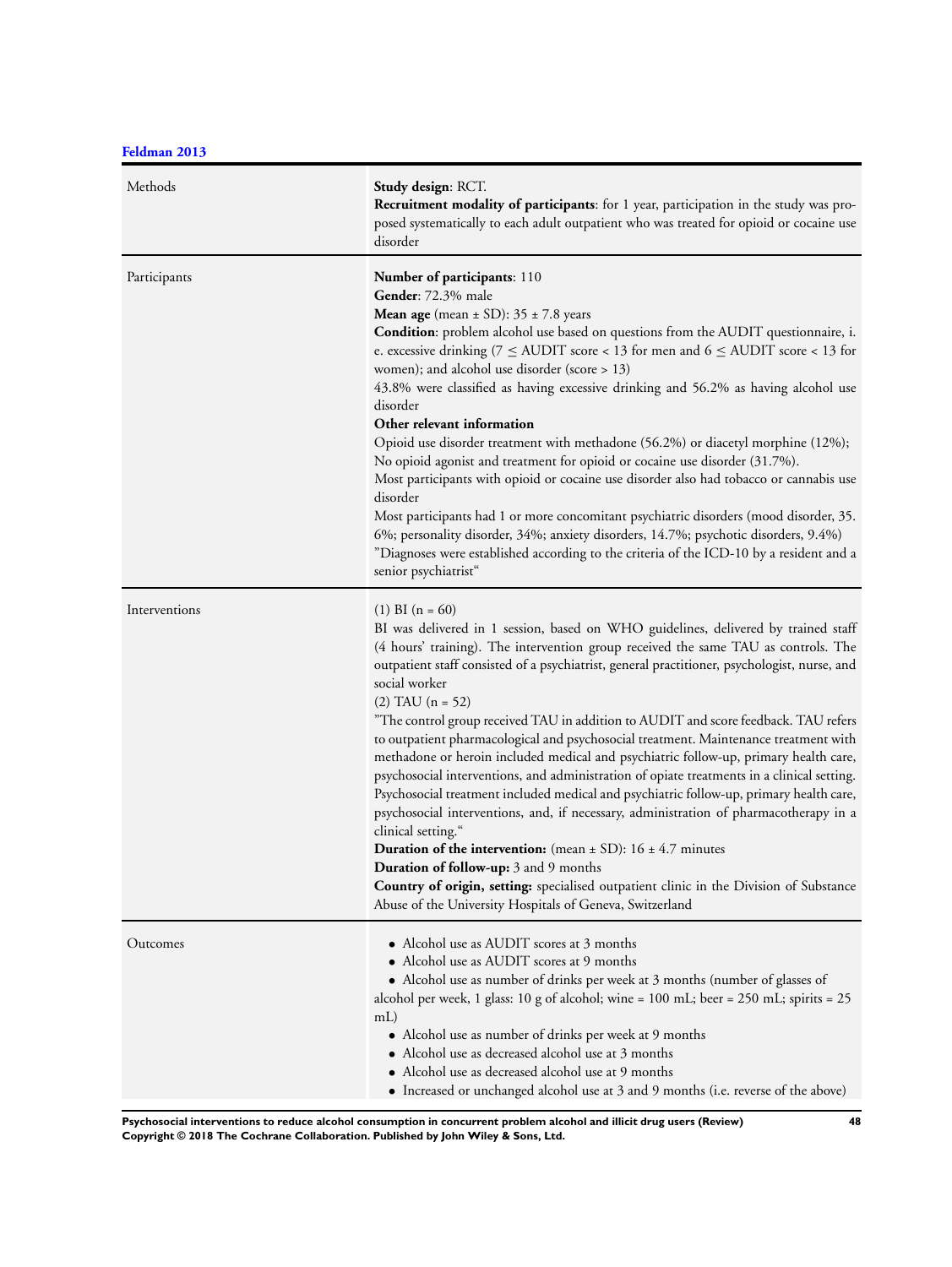# **[Feldman 2013](#page-37-0)** (*Continued)*

|              | • Retention - at $3$ months                                                                                                                                                                                                                                                                                                                                                                                                                                                                                                                   |
|--------------|-----------------------------------------------------------------------------------------------------------------------------------------------------------------------------------------------------------------------------------------------------------------------------------------------------------------------------------------------------------------------------------------------------------------------------------------------------------------------------------------------------------------------------------------------|
| <b>Notes</b> | The participants in both groups were already in treatment for opioid or cocaine depen-<br>dence before study inclusion. Participants allocated to BI received this intervention 2 or<br>3 weeks after AUDIT screening<br>The WHO Manual recommends the referral of individuals with alcohol dependence to<br>specialist treatment without providing BI<br>All screened participants received feedback that explained the meaning of their AUDIT<br>score<br>The study funding source was not reported; no conflicts of interest were reported |

# *Risk of bias*

| <b>Bias</b>                                                                         | Authors' judgement | Support for judgement                                                                                                                                                                                                                                                                                                                                                                                                                                                                                                                       |
|-------------------------------------------------------------------------------------|--------------------|---------------------------------------------------------------------------------------------------------------------------------------------------------------------------------------------------------------------------------------------------------------------------------------------------------------------------------------------------------------------------------------------------------------------------------------------------------------------------------------------------------------------------------------------|
| Random sequence generation (selection Low risk<br>bias)                             |                    | Quote: "The randomisation scheme was<br>drawn by a statistician, who used the Web<br>site [http://www.randomizer.org/]. A ran-<br>dom permuted block method was used,<br>with blocks of 4 patients"                                                                                                                                                                                                                                                                                                                                         |
| Allocation concealment (selection bias)                                             | Low risk           | Quote: "The sequence was concealed from<br>all investigators with numbered opaque<br>sealed envelopes prepared by the statistician<br>and handed over to the physician in charge<br>of the study"                                                                                                                                                                                                                                                                                                                                           |
| Blinding of outcome assessment (detection High risk<br>bias)<br>Subjective outcomes |                    | Not stated.<br>Unpublished information: "There is no<br>blinding assessment".                                                                                                                                                                                                                                                                                                                                                                                                                                                               |
| Incomplete outcome data (attrition bias)<br>End of Study outcomes                   | Unclear risk       | Not available. The study did not assess out-<br>comes at the time of the study end                                                                                                                                                                                                                                                                                                                                                                                                                                                          |
| Incomplete outcome data (attrition bias)<br>Follow up                               | Low risk           | Modified ITT analysis (multiple imputa-<br>tion, random assumption).<br>At T0 - 1 person not included in analysis<br>because of data-entry errors, both in both<br>control and intervention group<br>Number of dropouts and reasons:<br>"Of the BI group, 59.3% completed the<br>last observation and of the control group,<br>58.8% completed it"<br>• Intervention (T0 = 51, T3 = 29, T9<br>$= 30$<br>• Control (T0 = 59, T3 = 30, T9 = 35)<br>No reasons provided for dropouts, but re-<br>gression showed no differences: "logistic re- |

**Psychosocial interventions to reduce alcohol consumption in concurrent problem alcohol and illicit drug users (Review) 49 Copyright © 2018 The Cochrane Collaboration. Published by John Wiley & Sons, Ltd.**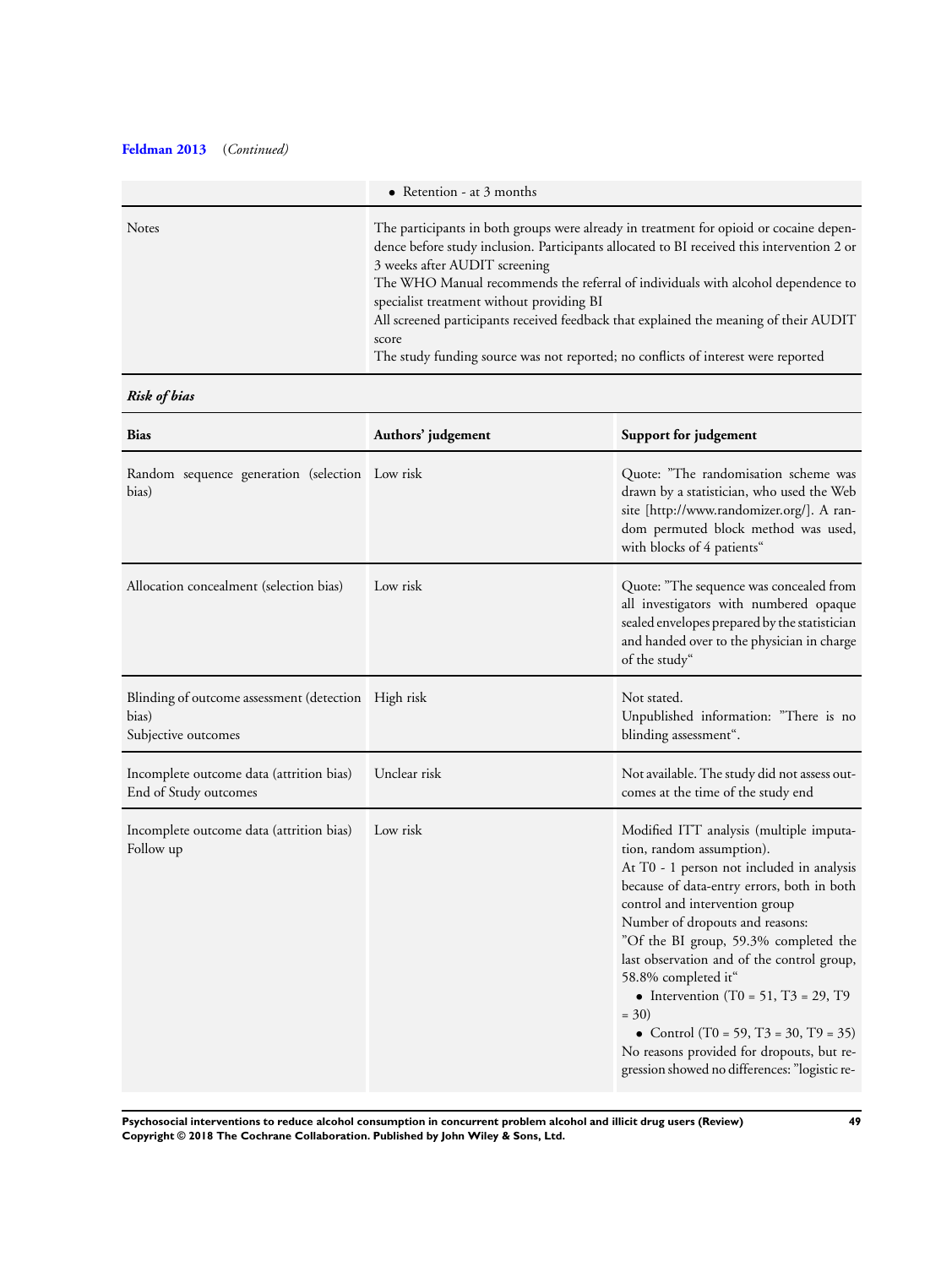# **[Feldman 2013](#page-37-0)** (*Continued)*

|                                      |          | gressions showed that the - Type of drinker<br>- and - Treatment group - did not explain<br>the missingness of data".<br>"Hence, these variables displayed no partic-<br>ular pattern, meaning that the data for ex-<br>cessive drinkers and for alcohol-dependent<br>patients, as well as for the control group<br>and the intervention group, were equally<br>likely to be missing"<br>Comment: dichotomous outcomes: 40%<br>of participants dropped out, but the pro-<br>portion of missing outcomes compared<br>with the observed event risk (for all out-<br>comes except retention in treatment or<br>$drop out$ , which was $10\% - 20\%$ (control)<br>, and 60%-80% (intervention), was not<br>enough to have a clinically relevant impact<br>on the intervention effect estimate |
|--------------------------------------|----------|-------------------------------------------------------------------------------------------------------------------------------------------------------------------------------------------------------------------------------------------------------------------------------------------------------------------------------------------------------------------------------------------------------------------------------------------------------------------------------------------------------------------------------------------------------------------------------------------------------------------------------------------------------------------------------------------------------------------------------------------------------------------------------------------|
| Selective reporting (reporting bias) | Low risk |                                                                                                                                                                                                                                                                                                                                                                                                                                                                                                                                                                                                                                                                                                                                                                                           |

## **[Henihan 2016](#page-37-0)**

| Methods       | Study design: cluster-RCT.<br>Recruitment modality of participants: 16 general practitioners selected by random<br>stratified sampling (by location and level of methadone provision training), each recruited<br>10 consecutive patients receiving addiction care, including methadone                                                                                                                                                                                                                                                                                                                                                                                                                                                                                                                                             |
|---------------|-------------------------------------------------------------------------------------------------------------------------------------------------------------------------------------------------------------------------------------------------------------------------------------------------------------------------------------------------------------------------------------------------------------------------------------------------------------------------------------------------------------------------------------------------------------------------------------------------------------------------------------------------------------------------------------------------------------------------------------------------------------------------------------------------------------------------------------|
| Participants  | Number of participants: 81 participants were included in the trial (34 in the interven-<br>tion group, 47 in the control group). Only participants with positive AUDIT at baseline<br>$(n = 30)$ were included in this systematic review<br>Gender: 61.7% male<br><b>Mean age</b> (mean $\pm$ SD): 42 $\pm$ 8.5 years<br><b>Condition</b> : participants were > 18 years old, receiving primary care addiction treatment<br>including methadone (80/81 patients). For the purpose of this review, only patients who<br>were AUDIT-positive at baseline were included. The threshold for positive scores was 8<br>or more points<br>Other relevant information<br>Participants were excluded if they were age < 18 years, acutely intoxicated, cognitively<br>impaired including severe mental illness, or had language difficulties |
| Interventions | $(1)$ BI $(n = 13)$ :<br>Physicians randomised to the intervention group screened participants using the AU-<br>DIT-C and provided a brief intervention to patients who were positive for 'hazardous'<br>or 'harmful' alcohol use<br>Delivery of the intervention was confirmed by interviews with physicians, patients, and<br>chart reviews<br>Cointeventions: GPs received a complex intervention to promote screening and brief<br>intervention which included practice visits, best practice guidelines and education, mul-                                                                                                                                                                                                                                                                                                    |

**Psychosocial interventions to reduce alcohol consumption in concurrent problem alcohol and illicit drug users (Review) 50 Copyright © 2018 The Cochrane Collaboration. Published by John Wiley & Sons, Ltd.**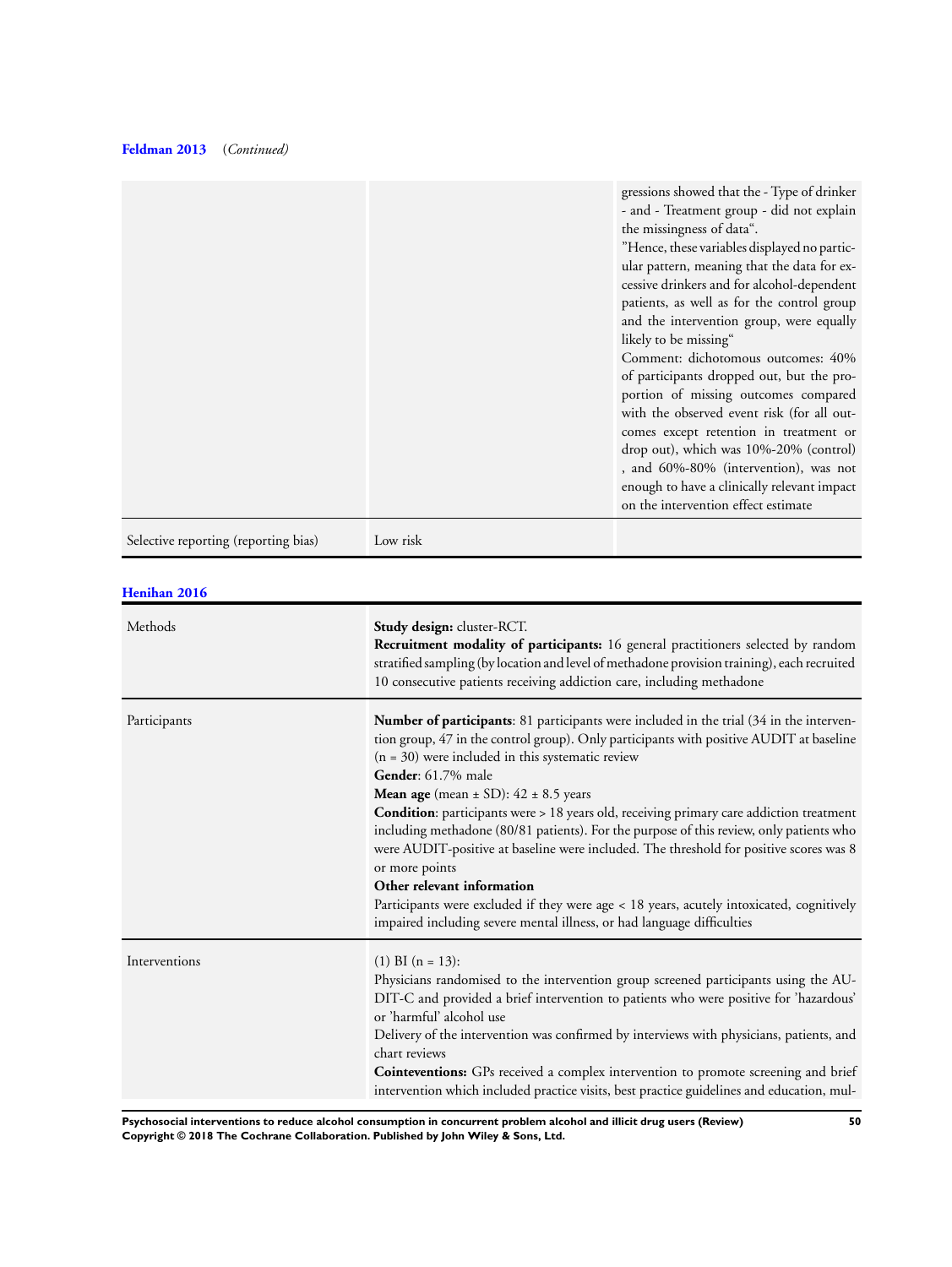# **[Henihan 2016](#page-37-0)** (*Continued)*

|              | timedia educational tools, MI-related training presentations, and demonstration of in-<br>terventions<br>$(2)$ TAU $(n = 17)$ :<br>Physicians randomised to the control group were given training at the end of the trial (3)<br>months)<br>Duration of follow-up: 3 months<br>Country of origin, setting: 16 general practices in Ireland (Health Service Executive<br>Mid-West and Dublin Mid-Leinster regions)                                                                                                                                                                                                                                                                                                |
|--------------|------------------------------------------------------------------------------------------------------------------------------------------------------------------------------------------------------------------------------------------------------------------------------------------------------------------------------------------------------------------------------------------------------------------------------------------------------------------------------------------------------------------------------------------------------------------------------------------------------------------------------------------------------------------------------------------------------------------|
| Outcomes     | • Alcohol use as AUDIT scores at 3 months<br>• Retention at 3 months<br>• Feasibility of the study was assessed by physician and patient retention.<br>• Acceptability of the intervention was assessed by a physician Short Alcohol and<br>Alcohol Problems Perception Questionnaire, as well as by qualitative interviews of both<br>physicians and patients.<br>• Efficacy among patients was assessed by an AUDIT-C and AUDIT assessment at<br>baseline and 3 months, as well as rates of patients self-reporting screening, brief<br>interventions and referral to treatment at 3 months after intervention.                                                                                                |
| <b>Notes</b> | The BI was part of a complex implementation strategy to increase the uptake of BIs<br>by general practitioners. Actual delivery of the intervention by GPs and fidelity of the<br>intervention were not tested<br>The study was funded by Health Research Board Ireland; no conflicts of interest were<br>reported<br>The trial analysis calculated an intra cluster correlation coefficient (ICC) for care process<br>and outcome measures. The ICC for the proportion of patients with positive AUDIT-<br>C (follow up) results was 0.11 (standard error [SE] = 0.013). The ICCs for screening,<br>BI and referral to treatment were 0.016 (SE 0.014), -0.06 (SE 0.017), and 0.22 (SE 0.<br>026), respectively |

# *Risk of bias*

| <b>Bias</b>                                                                         | Authors' judgement | Support for judgement                                                                                                                                      |
|-------------------------------------------------------------------------------------|--------------------|------------------------------------------------------------------------------------------------------------------------------------------------------------|
| Random sequence generation (selection Unclear risk<br>bias)                         |                    | Personal communication: "external statis-<br>tician".                                                                                                      |
| Allocation concealment (selection bias)                                             | Low risk           | "External statistician emailed anonymous<br>sequence of numbers to researcher who<br>matched them with the unique study iden-<br>tifiers of participants." |
| Blinding of outcome assessment (detection High risk<br>bias)<br>Subjective outcomes |                    | Blinding of participants and personnel not<br>possible for the kind of intervention<br>"Outcome assessors not blinded."                                    |
| Incomplete outcome data (attrition bias)<br>End of Study outcomes                   | Low risk           | "Baseline: 1 GP dropped out."<br>Random allocation: "dropouts: two inter-<br>vention GP practices and 11 patients from                                     |

**Psychosocial interventions to reduce alcohol consumption in concurrent problem alcohol and illicit drug users (Review) 51 Copyright © 2018 The Cochrane Collaboration. Published by John Wiley & Sons, Ltd.**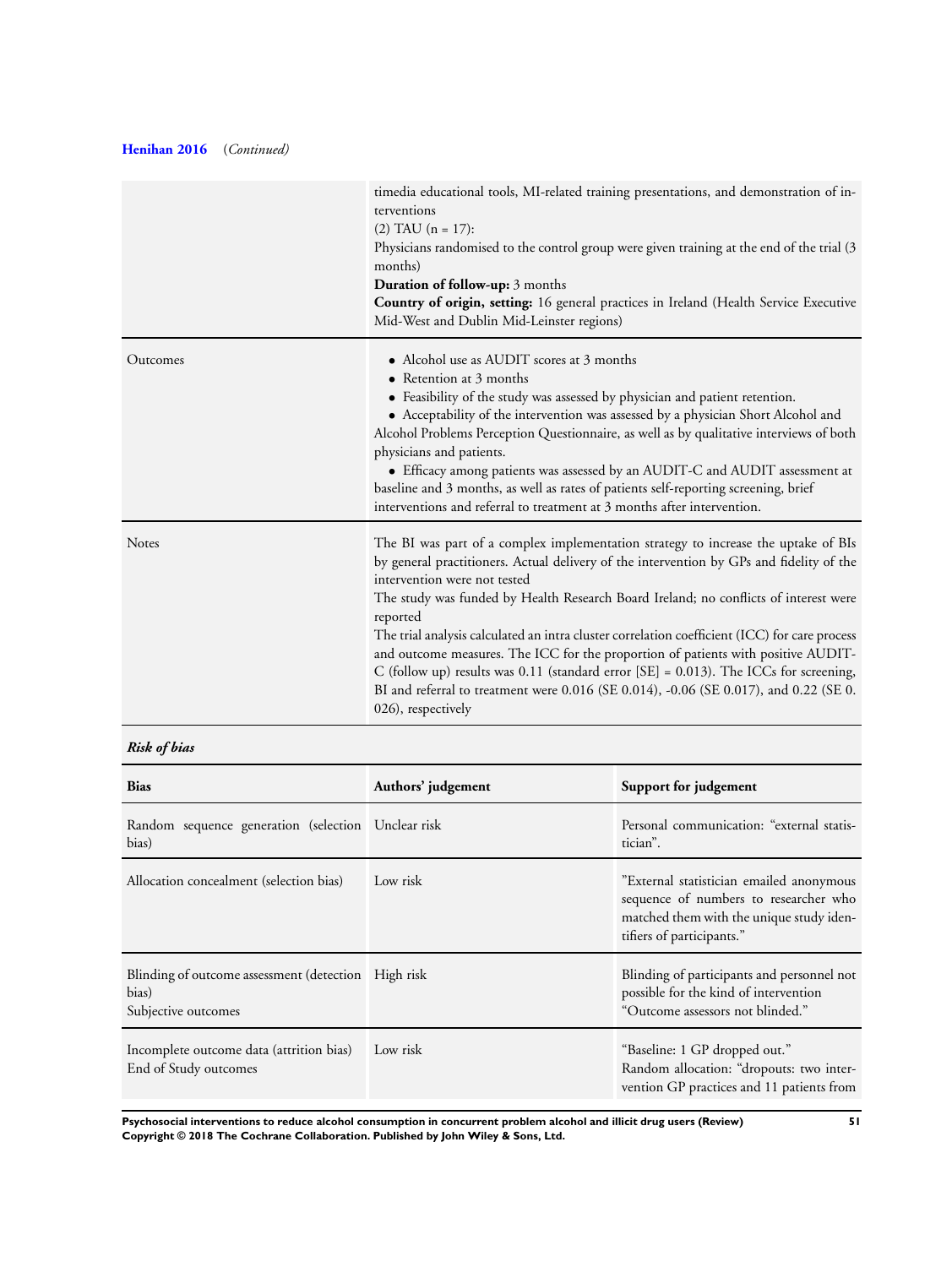# **[Henihan 2016](#page-37-0)** (*Continued)*

|                                                       |          | these practices."                                                                                                                                                                                                                                             |
|-------------------------------------------------------|----------|---------------------------------------------------------------------------------------------------------------------------------------------------------------------------------------------------------------------------------------------------------------|
| Incomplete outcome data (attrition bias)<br>Follow up | Low risk | Follow up: "14 patient dropouts (interven-<br>tion $(n=7)$ and Control $(n=7)$ "<br>information on drop out from the study<br>provided; Missing outcome data balanced<br>in numbers across intervention groups,<br>with no reasons for missing data provided; |
| Selective reporting (reporting bias)                  | Low risk |                                                                                                                                                                                                                                                               |

# **[Korcha 2014](#page-37-0)**

| Methods       | Study design: RCT - open label<br>Recruitment modality of participants: an outpatient substance use treatment facility<br>in Northern California and by local advertisements                                                                                                                                                                                                                                                                                                                                                                                                                                                                                                                                                                                                                                           |
|---------------|------------------------------------------------------------------------------------------------------------------------------------------------------------------------------------------------------------------------------------------------------------------------------------------------------------------------------------------------------------------------------------------------------------------------------------------------------------------------------------------------------------------------------------------------------------------------------------------------------------------------------------------------------------------------------------------------------------------------------------------------------------------------------------------------------------------------|
| Participants  | Number of participants: 163 participants with methamphetamine (MA) use disorder<br>were randomly assigned to Intensive MI or a Standard MI intervention with an attention<br>control activity to achieve time equivalence for the Intensive MI intervention<br>Gender: 53.3% female<br>Mean age: 37.8 years<br>Condition: diagnosis of both methamphetamine use disorder and 1+ criterion of alcohol<br>abuse/dependence (DSM-IV criteria) within previous 12 months<br>Other relevant information<br>• Among this sample of participants with MA use disorder, a majority (75%) also<br>reported some level of problems with alcohol.<br>• The included paper examined outcomes for alcohol problem severity among men<br>and women in both study conditions.<br>• Caucassian: 68.5% (experimental), 66.3% (control). |
| Interventions | (1) Intensive motivational interviewing $(n = 80)$ :<br>• an intensive 9-session version of motivational interviewing (MII) was compared<br>to a standard, single MI session.<br>$\bullet$ 9 x 50 mins, group 3 x week<br>• 3/9 of presentation slides taken from NIDA CTN manuals;<br>(2) Standard motivational interviewing $+$ nutrition education (n = 83):<br>• attention control active<br>$\bullet$ 1 x 90 min of standard MI + 8 nutrition classes x 60 mins each.                                                                                                                                                                                                                                                                                                                                             |
| Outcomes      | • Alcohol use at 2-, 4- and 6-month follow-up as measured by Addiction Severity<br>Index-Lite (ASI).<br>• Methamphetamine use (PDA % days abstinent, TLFB).<br>• The number of days of non-use between study entry and the 6-month follow-up<br>interview were summed and divided by the total number of days to obtain a percentage<br>of days of abstinent (PDA).<br>• Therapeutic alliance as measured by Helping alliance questionnaire.<br>• Retention - end of treatment (unpublished)                                                                                                                                                                                                                                                                                                                           |

**Psychosocial interventions to reduce alcohol consumption in concurrent problem alcohol and illicit drug users (Review) 52 Copyright © 2018 The Cochrane Collaboration. Published by John Wiley & Sons, Ltd.**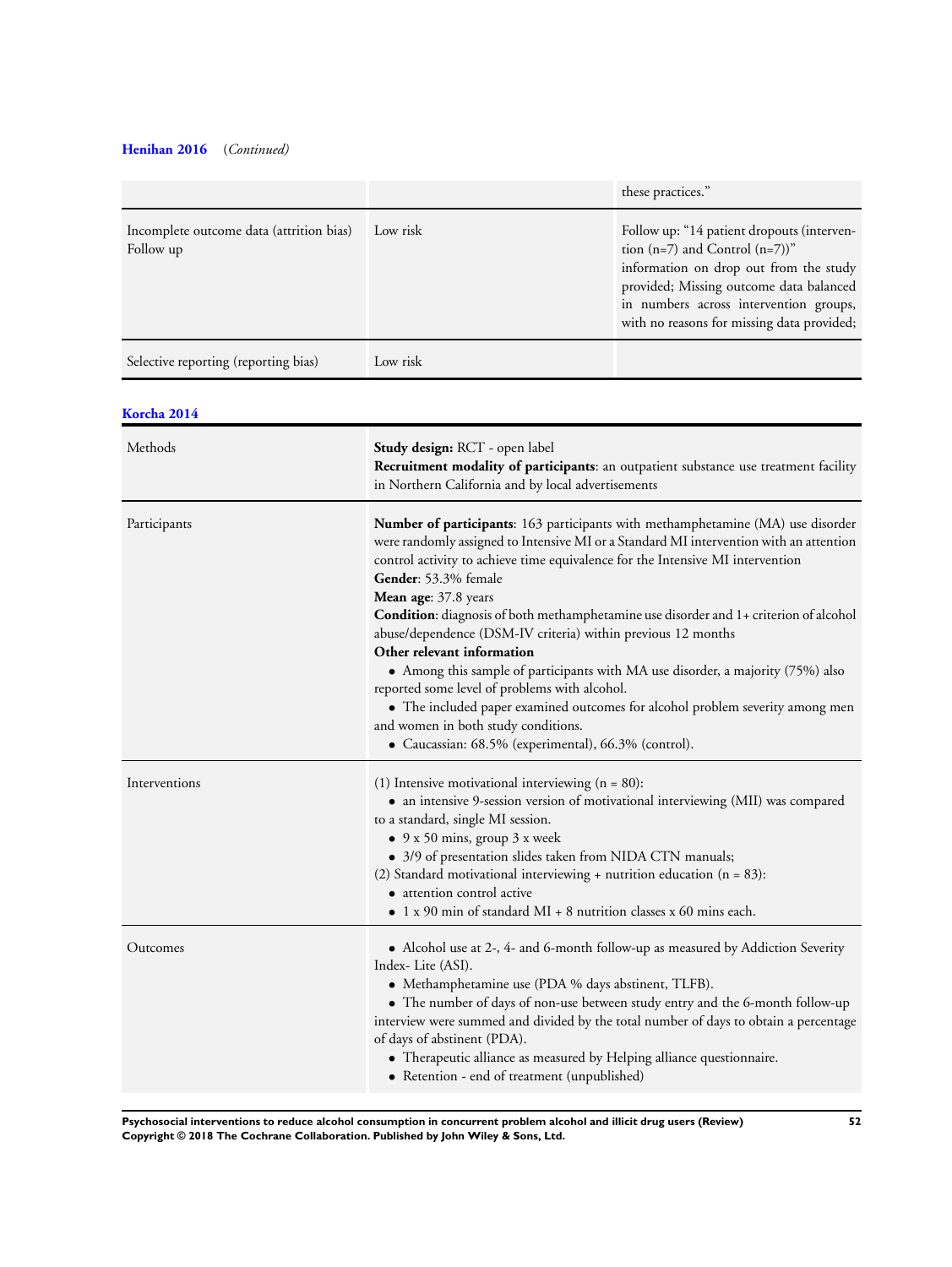# **[Korcha 2014](#page-37-0)** (*Continued)*

| Retention in control arm (comprised of a single MI session + 8 nutrition classes):<br>• none (zero) completed all 9 control arm sessions;<br>• 8 controls completed 8 control arm sessions.<br>referred to mental health services while they were in the study<br>Nine (5.5%) participants were legally mandated to treatment.<br>interest was not provided | <b>Notes</b> | Both groups received outpatient CBT on craving 3x/week for up to 12 weeks (Galloway<br>2000; Stalcup 2006; Galloway 2007).<br>Participants also received weekly research interviews, Helping Alliance Questionnaires<br>(HAQ) and Timeline Follow-Back (TLFB) assessments of CM use - all assessment/<br>interventions that could potentially influence outcomes<br>We are unsure whether alcohol was covered in the nutrition class (control intervention)<br>While participants with "serious" psychiatric diagnoses were excluded from the study,<br>those with "psychiatric conditions that could be managed on an outpatient basis" were<br>The study was funded by National Institutes of Health; information on conflicts of |
|-------------------------------------------------------------------------------------------------------------------------------------------------------------------------------------------------------------------------------------------------------------------------------------------------------------------------------------------------------------|--------------|-------------------------------------------------------------------------------------------------------------------------------------------------------------------------------------------------------------------------------------------------------------------------------------------------------------------------------------------------------------------------------------------------------------------------------------------------------------------------------------------------------------------------------------------------------------------------------------------------------------------------------------------------------------------------------------------------------------------------------------|
|-------------------------------------------------------------------------------------------------------------------------------------------------------------------------------------------------------------------------------------------------------------------------------------------------------------------------------------------------------------|--------------|-------------------------------------------------------------------------------------------------------------------------------------------------------------------------------------------------------------------------------------------------------------------------------------------------------------------------------------------------------------------------------------------------------------------------------------------------------------------------------------------------------------------------------------------------------------------------------------------------------------------------------------------------------------------------------------------------------------------------------------|

*Risk of bias*

| <b>Bias</b>                                                                         | Authors' judgement | Support for judgement                                                                                                                                                                                                                                                                                                                                                                                                                                                                                                                                                                                                            |
|-------------------------------------------------------------------------------------|--------------------|----------------------------------------------------------------------------------------------------------------------------------------------------------------------------------------------------------------------------------------------------------------------------------------------------------------------------------------------------------------------------------------------------------------------------------------------------------------------------------------------------------------------------------------------------------------------------------------------------------------------------------|
| Random sequence generation (selection Low risk<br>bias)                             |                    | Quote: "Participants were assigned to a<br>condition using stratified permuted blocks<br>to ensure that gender and MA severity were<br>balanced in both conditions."<br>Personal<br>com-<br>munication: participants were assigned to<br>a study condition based on stratified ran-<br>domisation procedures that ensured gender<br>and MA severity were approximately equal<br>in both conditions (four strata). MA sever-<br>ity was determined by past 30 day use at<br>the baseline interview, per timeline follow-<br>back, operationalised as 10 or more days of<br>use of methamphetamine vs. less than 10<br>days of use |
| Allocation concealment (selection bias)                                             | Low risk           | Personal communication: opaque ran-<br>domisation envelopes were prepared in ad-<br>vance and not opened until immediately<br>prior to the initial individual MI therapy<br>session                                                                                                                                                                                                                                                                                                                                                                                                                                              |
| Blinding of outcome assessment (detection High risk<br>bias)<br>Subjective outcomes |                    | Personal communication: no blinding.                                                                                                                                                                                                                                                                                                                                                                                                                                                                                                                                                                                             |
| Incomplete outcome data (attrition bias)<br>End of Study outcomes                   | Low risk           | Quote: "Follow-up rates were excellent,<br>with over 90% completing interviews at                                                                                                                                                                                                                                                                                                                                                                                                                                                                                                                                                |

**Psychosocial interventions to reduce alcohol consumption in concurrent problem alcohol and illicit drug users (Review) 53 Copyright © 2018 The Cochrane Collaboration. Published by John Wiley & Sons, Ltd.**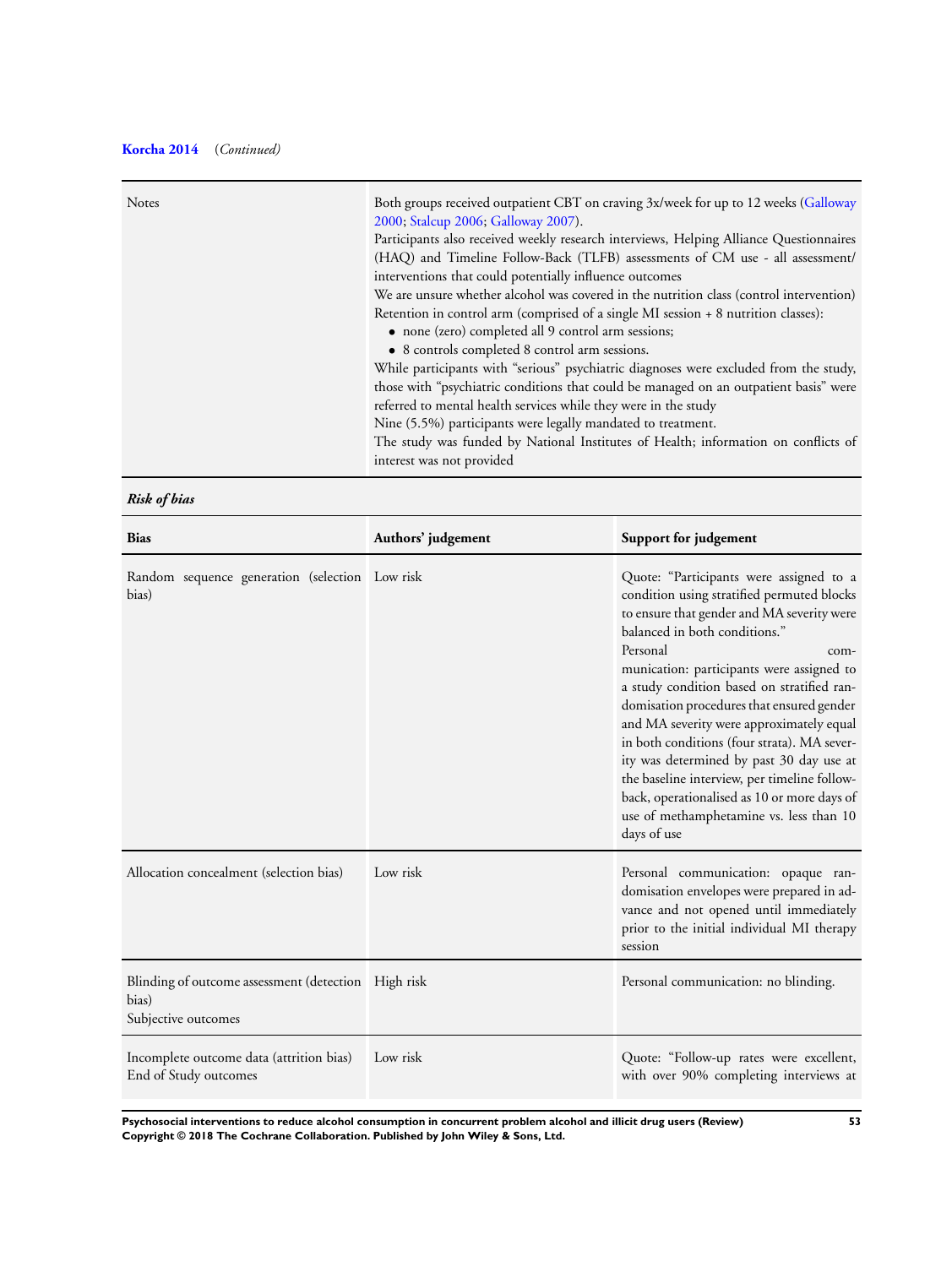# **[Korcha 2014](#page-37-0)** (*Continued)*

|                                                       |          | each follow-up time point."                                                                                                                                                                                                                                                                                                                |
|-------------------------------------------------------|----------|--------------------------------------------------------------------------------------------------------------------------------------------------------------------------------------------------------------------------------------------------------------------------------------------------------------------------------------------|
| Incomplete outcome data (attrition bias)<br>Follow up | Low risk | Personal communication: "longitudinal<br>analysis using maximum likelihood meth-<br>ods allowed for inclusion of all study par-<br>ticipants, regardless of whether they were<br>interviewed at each time point or not. Ad-<br>ditionally, over 90% completed 2- and 6-<br>month interviews with over 87% complet-<br>ing all interviews." |
| Selective reporting (reporting bias)                  | Low risk |                                                                                                                                                                                                                                                                                                                                            |

## **[Nyamathi 2010](#page-37-0)**

| Methods       | Study design: RCT open label, 3 arms.<br><b>Recruitment modality of participants:</b> flyers displayed in 5 methadone treatment sites.                                                                                                                                                                                                                                                                                                                                                                                                                                                                                                                                                                                                                                                                                                                                                                                                                                                                                  |
|---------------|-------------------------------------------------------------------------------------------------------------------------------------------------------------------------------------------------------------------------------------------------------------------------------------------------------------------------------------------------------------------------------------------------------------------------------------------------------------------------------------------------------------------------------------------------------------------------------------------------------------------------------------------------------------------------------------------------------------------------------------------------------------------------------------------------------------------------------------------------------------------------------------------------------------------------------------------------------------------------------------------------------------------------|
| Participants  | <b>Number of participants: 256</b><br>Gender: 59.2% male<br><b>Mean age</b> (mean $\pm$ SD): 51.2 $\pm$ 8.4 years<br>Condition: reported moderate-to-heavy alcohol use based on questions from the ASI.<br>Methadone maintenance treatment was an inclusion criterion (minimum 3 months)<br>Other relevant information:<br>· Fair/poor health: 60.4%<br>• Depressive symptoms: 80.8%<br>• Poor emotional well-being: 67.5%<br>• Ethnicity: African-American: 45.1%; white: 18.8, Latino: 26.7, Other: 9.4.<br>Education: high school graduate 58%<br>$\bullet$ Partnered: 54.3%<br>$\bullet$ Employed: 17.3%<br>• Recent alcohol use at baseline (mean number standard drinks last 30 days): 0-40:<br>25.1; 41-89: 24.7; 90-180: 26.7; 180+: 23.5<br>· Marijuana use in past 30 days: 16%<br>· IDU in past 30 days: 40%<br>• Smoke > 1 pack/day: $56.1\%$<br>• Self-help programme in past 30 days: 21.2%<br>• Social support: a) primarily from drug users 12.6%; b) primarily non-drug users<br>48.6%, c) both: 34.9% |
| Interventions | (1) HHP: didactic style, also interactive as the group raised questions. Delivered by a<br>nurse and hepatitis-trained research assistant. Sessions based on "The comprehensive<br>health seeking and coping paradigm (CHSCP; Nyamathi 1989), originally adapted from<br>Lazarus and Folkman's (1984) stress and coping paradigm and Schlotfeldt's (1981) health<br>seeking paradigm." Staff trained on the integration of the CHSCP into their education<br>delivery<br>Focus: progression of HCV infection and the culturally sensitive strategies that infected<br>individuals can adopt to prevent or reduce accumulated damage to liver functioning.                                                                                                                                                                                                                                                                                                                                                               |

**Psychosocial interventions to reduce alcohol consumption in concurrent problem alcohol and illicit drug users (Review) 54 Copyright © 2018 The Cochrane Collaboration. Published by John Wiley & Sons, Ltd.**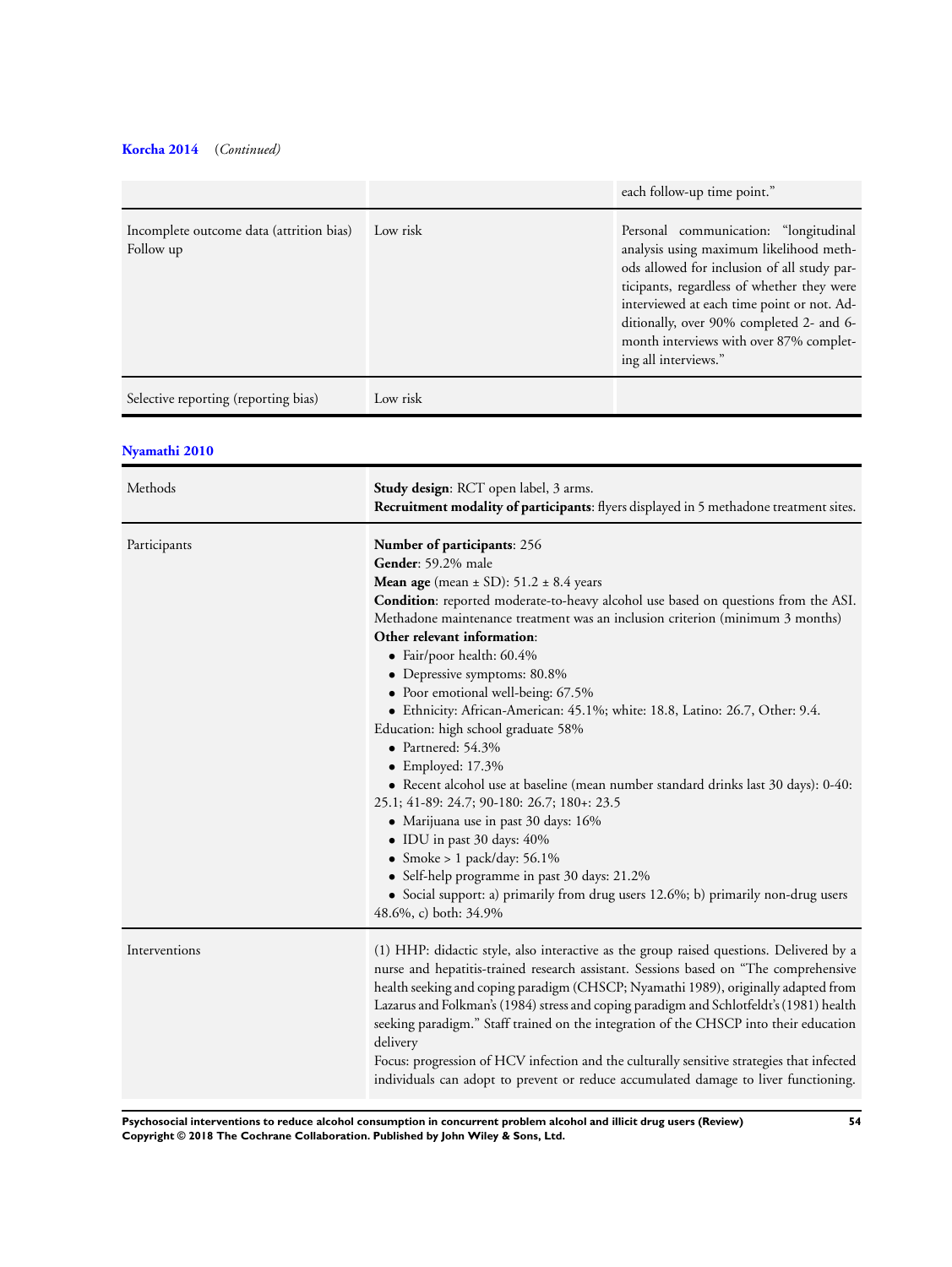# **[Nyamathi 2010](#page-37-0)** (*Continued)*

|          | Strategies included: discussing the dangers of alcohol use on hepatitis (cognitive factors)<br>, discussing ways to avoid alcohol and other drugs, eating a balanced diet, dangers of<br>reinfection of HCV by IDU, receiving unsafe tattoos and piercing, having unprotected<br>sexual behaviour, and being consistent in engaging in other health-related behaviours.<br>Additional health promoting activities: enhancing coping, such as seeking positive social<br>support, getting support from religion and building self-esteem in individuals with a<br>history of drug and alcohol addiction. The HHP was directed by a detailed protocol (n<br>$= 87$<br>(2) MI-group: focus: alcohol, risky behaviours, MI spirit; by trained MI specialists, i.e. a<br>PhD-prepared psychologist conducted primarily the MI-group sessions. Content of the<br>individual and group sessions was identical, guided by a detailed protocol and biweekly<br>meetings with the investigator and therapists. The average number of participants was<br>6 (range 5 to 7) ( $n = 79$ )<br>(3) MI-single: focus: alcohol, risky behaviours, MI spirit; a MSW-prepared researcher<br>conducted primarily the individual MI sessions $(n = 90)$<br>Duration of the interventions: 3 x 60-minute sessions, spaced 2 weeks apart<br>Duration of follow-up: 6 months.<br>Country of origin, setting: 5 methadone treatment sites in Los Angeles and Santa Monica,<br><b>USA</b> |
|----------|-----------------------------------------------------------------------------------------------------------------------------------------------------------------------------------------------------------------------------------------------------------------------------------------------------------------------------------------------------------------------------------------------------------------------------------------------------------------------------------------------------------------------------------------------------------------------------------------------------------------------------------------------------------------------------------------------------------------------------------------------------------------------------------------------------------------------------------------------------------------------------------------------------------------------------------------------------------------------------------------------------------------------------------------------------------------------------------------------------------------------------------------------------------------------------------------------------------------------------------------------------------------------------------------------------------------------------------------------------------------------------------------------------------------------------------------------------------------|
| Outcomes | • Alcohol use (unpublished) as number of standard drinks consumed per day over<br>the last 30 days<br>• Illicit drug use (unpublished) as frequency of drug use (as measured by ASI drug)<br>• Illicit drug use (unpublished) as a composite drug score (frequency*severity for all<br>drugs taken)<br>• Alcohol use as > 50% reduction in number of standard drinks consumed per day<br>over the last 30 days<br>• Alcohol abstinence as abstinence from alcohol over the last 30 days<br>• Retention - end of treatment                                                                                                                                                                                                                                                                                                                                                                                                                                                                                                                                                                                                                                                                                                                                                                                                                                                                                                                                       |
| Notes    | 6 participants reported no alcohol use at baseline.<br>A total of 86.7% of participants completed all 3 sessions and 91.3% completed the 6-<br>month follow up<br>The sessions were open; i.e. participants who had not completed their 3 sessions with<br>their original cohort could complete with a later cohort<br>The original protocol describes HHP as a control intervention (UCG)<br>Means (SD) of outcomes measures (ASI, TLFB) are not provided for any of the outcomes;<br>baseline scores are also not provided<br>The study was funded by National Institutes of Health; no conflicts of interest were<br>reported                                                                                                                                                                                                                                                                                                                                                                                                                                                                                                                                                                                                                                                                                                                                                                                                                                |

## *Risk of bias*

| <b>Bias</b>                                             | Authors' judgement | Support for judgement                                                                                                                                   |
|---------------------------------------------------------|--------------------|---------------------------------------------------------------------------------------------------------------------------------------------------------|
| Random sequence generation (selection Low risk<br>bias) |                    | Quote: "This study was a randomised con-<br>trolled trial"<br>Unpublished information: "As participants"<br>were enrolled, they were systematically as- |

**Psychosocial interventions to reduce alcohol consumption in concurrent problem alcohol and illicit drug users (Review) 55 Copyright © 2018 The Cochrane Collaboration. Published by John Wiley & Sons, Ltd.**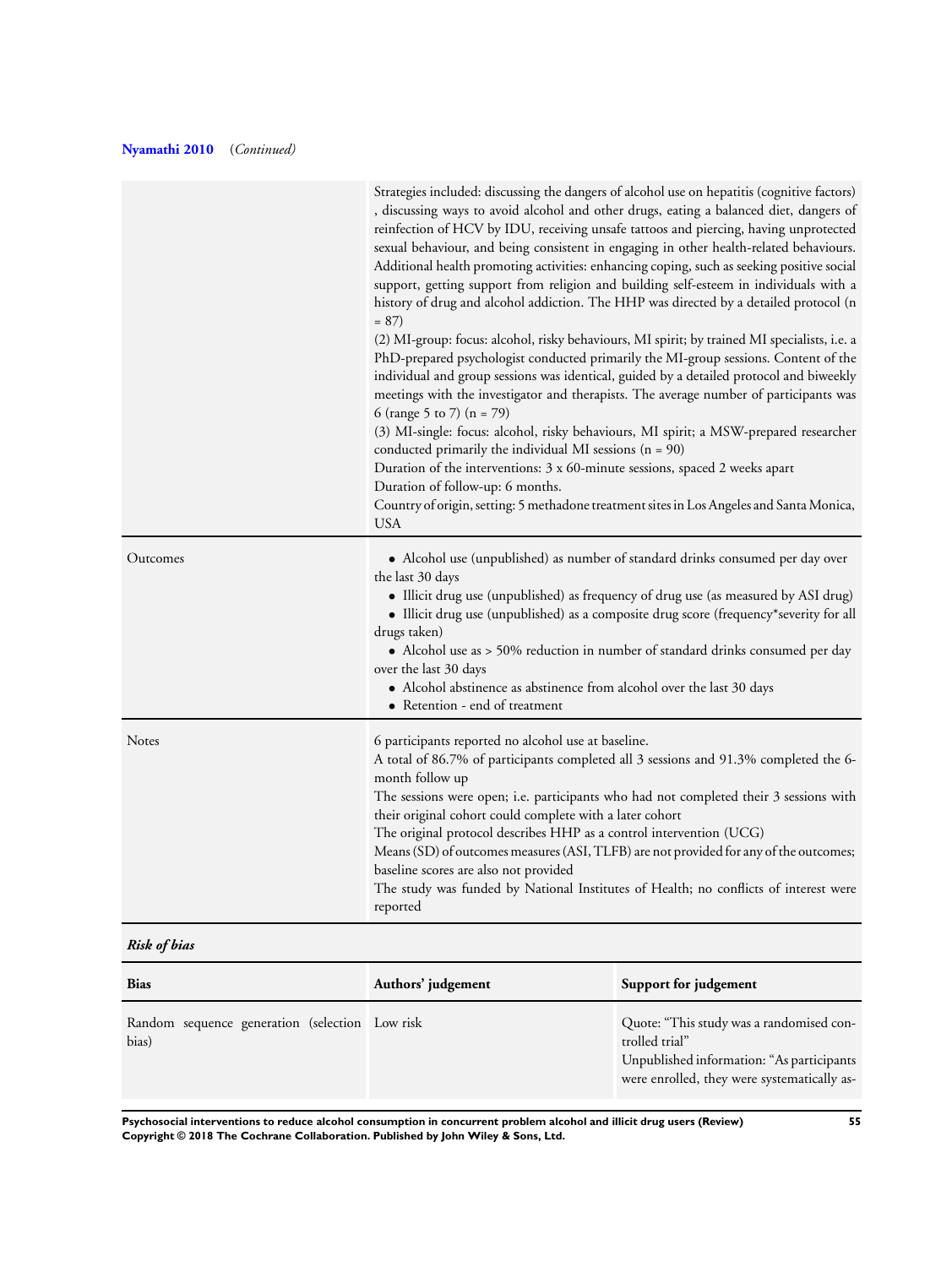# **[Nyamathi 2010](#page-37-0)** (*Continued)*

|                                                                                     |              | signed to each of the three arms. In terms<br>of randomisation, we used random assign-<br>ment using a random number table"                                                                                                                                                                                                                                                                                                                                                                                                                                                                                                                                                                                                                                                                                                                                                                                                                                                                                                                                                                                                                                                                                                                                                             |
|-------------------------------------------------------------------------------------|--------------|-----------------------------------------------------------------------------------------------------------------------------------------------------------------------------------------------------------------------------------------------------------------------------------------------------------------------------------------------------------------------------------------------------------------------------------------------------------------------------------------------------------------------------------------------------------------------------------------------------------------------------------------------------------------------------------------------------------------------------------------------------------------------------------------------------------------------------------------------------------------------------------------------------------------------------------------------------------------------------------------------------------------------------------------------------------------------------------------------------------------------------------------------------------------------------------------------------------------------------------------------------------------------------------------|
| Allocation concealment (selection bias)                                             | Unclear risk | Information not reported.                                                                                                                                                                                                                                                                                                                                                                                                                                                                                                                                                                                                                                                                                                                                                                                                                                                                                                                                                                                                                                                                                                                                                                                                                                                               |
| Blinding of outcome assessment (detection High risk<br>bias)<br>Subjective outcomes |              | Masking: open label.<br>Source of information: published protocol<br>of the trial.                                                                                                                                                                                                                                                                                                                                                                                                                                                                                                                                                                                                                                                                                                                                                                                                                                                                                                                                                                                                                                                                                                                                                                                                      |
| Incomplete outcome data (attrition bias)<br>End of Study outcomes                   | Unclear risk | Not available. The study did not assess out-<br>comes at the time of the study end                                                                                                                                                                                                                                                                                                                                                                                                                                                                                                                                                                                                                                                                                                                                                                                                                                                                                                                                                                                                                                                                                                                                                                                                      |
| Incomplete outcome data (attrition bias)<br>Follow up                               | Low risk     | Comment:<br>All analyses were ITT; however, it is not<br>stated which method of data imputation<br>was used for ITT analysis.<br>Missing data balanced across groups.<br>Comparability of all 3 arms assessed at base-<br>line.<br>Number of dropouts and reasons:<br>• MI-S (90), 86% completed all<br>sessions, 9% lost to follow up;<br>· MI-G (79), 85% completed all<br>sessions, 10% lost to follow up;<br>• HHP (87), 89% completed all<br>sessions, 7% lost to follow up.<br>Unpublished information: "The 6 reported<br>abstainers were distributed as follows: 2 in<br>MI-Single, 3 in MI-Group and 1 in HHP.<br>No one was excluded from the final regres-<br>sion model based on ethnicity. The state-<br>ment was erroneously carried over from<br>preliminary modelling. However, since eth-<br>nicity was not important in that modelling,<br>it was not included in the final model and<br>there was no need to exclude anyone based<br>on ethnicity.<br>The 6 abstainers were excluded from the lo-<br>gistic regression analysis. "A missing value<br>for drug-using partners caused an addi-<br>tional case to be omitted (actually there<br>were 248 cases in the regression model<br>rather than 249. Two subjects had missing<br>values for drug-using partners)" |
| Selective reporting (reporting bias)                                                | Low risk     |                                                                                                                                                                                                                                                                                                                                                                                                                                                                                                                                                                                                                                                                                                                                                                                                                                                                                                                                                                                                                                                                                                                                                                                                                                                                                         |

**Psychosocial interventions to reduce alcohol consumption in concurrent problem alcohol and illicit drug users (Review) 56 Copyright © 2018 The Cochrane Collaboration. Published by John Wiley & Sons, Ltd.**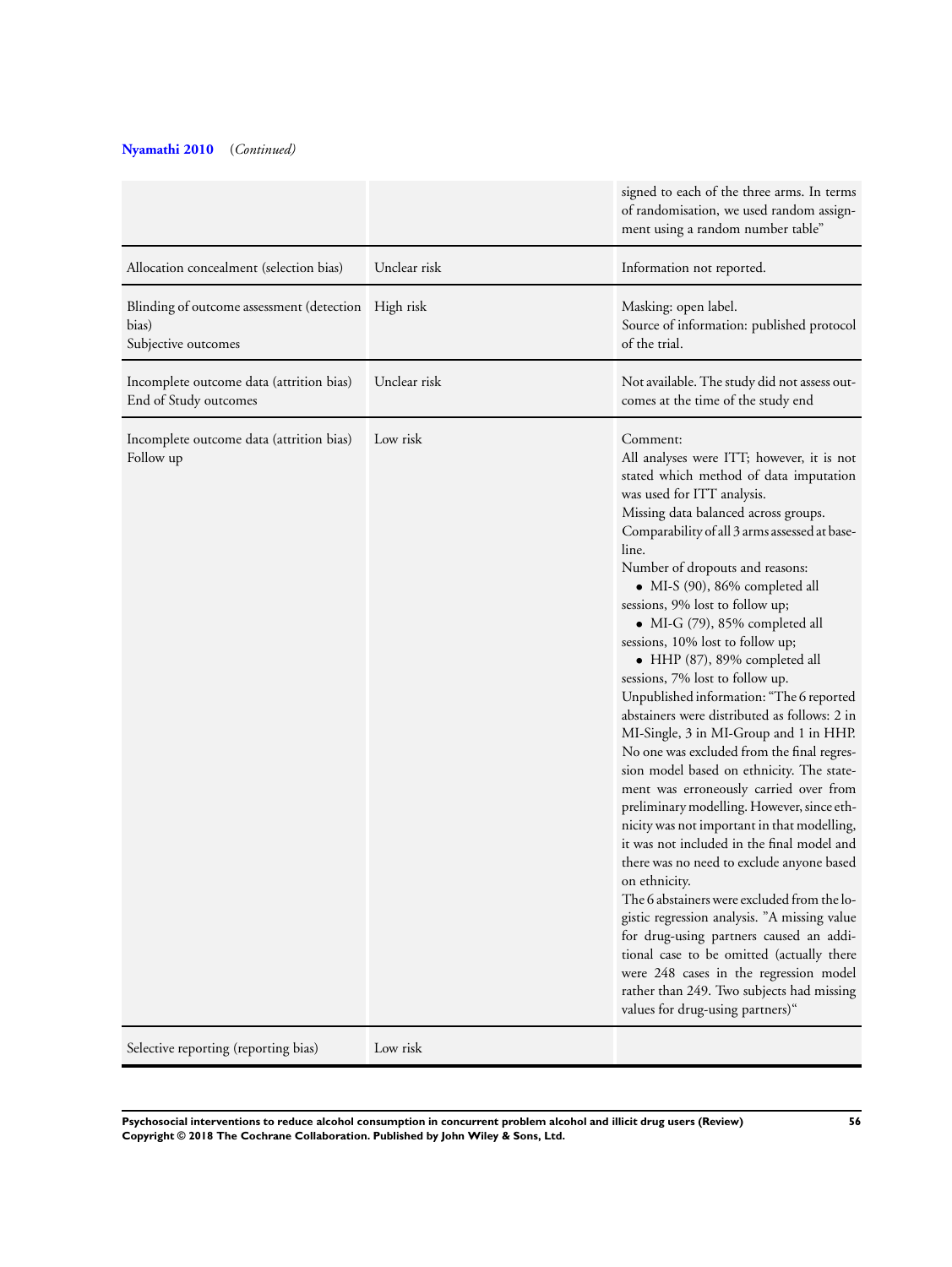| Methods       | Study design: RCT.<br><b>Recruitment modality of participants:</b> study was advertised at 3 NEP sites using<br>posters. NEP volunteers offered all clients referral cards. NEP clients called a study tele-<br>phone to be screened by a research assistant at a separate research site in hospital. During<br>the initial study visit, all NEP clients presented their study cards (received at NEP).<br>Conducted between February 1998 - October 1999                                                                                                                                                                                                                                                                                                                                                                                                                                                                                                                                                                                                                                                                                                                                                                                                                                                                                                                                |
|---------------|------------------------------------------------------------------------------------------------------------------------------------------------------------------------------------------------------------------------------------------------------------------------------------------------------------------------------------------------------------------------------------------------------------------------------------------------------------------------------------------------------------------------------------------------------------------------------------------------------------------------------------------------------------------------------------------------------------------------------------------------------------------------------------------------------------------------------------------------------------------------------------------------------------------------------------------------------------------------------------------------------------------------------------------------------------------------------------------------------------------------------------------------------------------------------------------------------------------------------------------------------------------------------------------------------------------------------------------------------------------------------------------|
| Participants  | Number of participants: 187<br><b>Gender:</b> 119 male (63.6%)<br>Mean age: 36.2 years<br><b>Condition</b> : problem alcohol use, i.e. AUDIT-positive (> 8) active IDUs. "Current al-<br>cohol abuse or dependence diagnosis was ascertained using the SCID interview. 159<br>(85.0%) met DSM-IV criteria for current alcohol abuse (80%) or dependence (70%)<br>". Participants were eligible if they were not receiving formal drug or alcohol treatment,<br>with the exception of self-help groups<br>Other relevant information<br>Baseline sample characteristics:<br>• mean number of years of education: 11.5 years;<br>· ethnicity: 162 (86.6%) Caucasian;<br>• most frequently injected drug: heroin for 141 (75.4%) participants, cocaine for<br>15 (8.0%), heroin and cocaine for 31 (16.6%);<br>• 120 (64.1%) participants visited the NEP at least once a month;<br>• mean AUDIT score at screening was 22.2;<br>• 159 (85.0%) met DSM-IV criteria for current alcohol abuse or dependence (80%<br>for abuse, 70% for dependence);<br>• mean ± SD number of drinking days in the past 30 days prior to baseline<br>assessment: $12.0 \pm 10.3$ ;<br>• 71.4% of quantities on all drinking days exceeded conventional criteria defining<br>heavy alcohol consumption (5+ drinks for men and 3+ drinks for women);<br>• mean $\pm$ SD drinks per drinking days 7.3 $\pm$ 5.8. |
| Interventions | (1) MI group: focus on alcohol use and HIV risk-taking $(n = 95)$<br>Goals: to assess the degree to which the participant engages in hazardous drinking; to<br>identify relationships between alcohol consumption and alcohol-related negative conse-<br>quences including HIV risk behaviour; to identify goals for behaviour change and any<br>barriers to change<br>• Included a written change plan, designed to reduce the link between alcohol<br>consumption and hazardous behaviours that may lead to negative consequences of<br>drinking, including HIV risk behaviour<br>• Interventionist trained by studying the manual and watching MI tapes from<br>Project MATCH<br>• Standard delivery of the MI protocol<br>• Adherence monitoring by: an MI checklist completed by the therapist after each<br>session and audiotapes of sessions were randomly reviewed by a supervisor trained in<br>MI<br>(2) Control group: assessment-only, approximately $3$ hours (n = 92)<br>Duration of the intervention: 2 therapist sessions, 1 month apart; 1st session: 60 minutes,<br>2nd session: 30 to 45 minutes<br>Duration of follow-up: 1 and 6 months                                                                                                                                                                                                                            |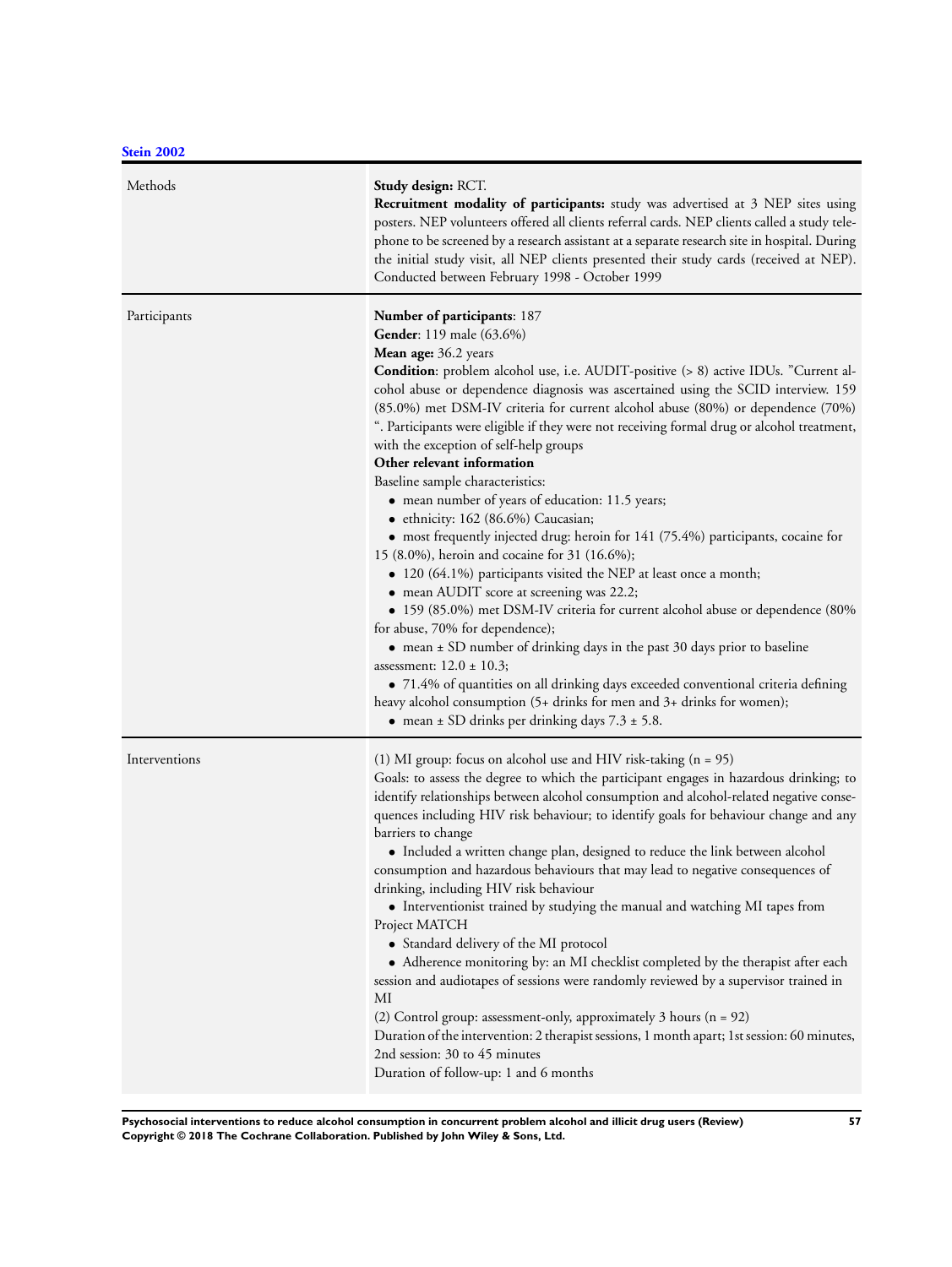# **[Stein 2002](#page-37-0)** (*Continued)*

|          | Country of origin, setting: NEP clients, study site: Rhode Island Hospital in Providence,<br><b>USA</b>                                                                                                                                                                                                                                                                                                                                                                                                                                                                                                                                                                                                                                                                                                                                                                                                                                                                                                                                                                                                                                                                                                                                                                                                                                                                                                                                                                                                                                                                                    |
|----------|--------------------------------------------------------------------------------------------------------------------------------------------------------------------------------------------------------------------------------------------------------------------------------------------------------------------------------------------------------------------------------------------------------------------------------------------------------------------------------------------------------------------------------------------------------------------------------------------------------------------------------------------------------------------------------------------------------------------------------------------------------------------------------------------------------------------------------------------------------------------------------------------------------------------------------------------------------------------------------------------------------------------------------------------------------------------------------------------------------------------------------------------------------------------------------------------------------------------------------------------------------------------------------------------------------------------------------------------------------------------------------------------------------------------------------------------------------------------------------------------------------------------------------------------------------------------------------------------|
| Outcomes | • Alcohol use as number of days in the past 30 days with alcohol use at 1 month<br>• Alcohol use as number of days in the past 30 days with alcohol use at 6 months<br>• Alcohol use as 25% reduction of drinking days in the past 30 days<br>• Alcohol use as 50% reduction of drinking days in the past 30 days<br>• Alcohol use as 75% reduction of drinking days in the past 30 days<br>• Alcohol use as 1 or more drinking days' reduction in the past 30 days<br>• Alcohol use as 7 or more drinking days' reduction in the past 30 days<br>• Number of days in the past 30 days with IRRB - defined as answer to a question:<br>"Have you used needles etc. after someone else?" (reported only for a subset of 109<br>participants in the Stein 2002b paper).<br>• Retention - end of treatment                                                                                                                                                                                                                                                                                                                                                                                                                                                                                                                                                                                                                                                                                                                                                                                    |
| Notes    | Control and MI subjects received identical research assessments at baseline, 1 and 6<br>months:<br>• at baseline and 1 month later, both MI and control group received a list of<br>referrals for substance abuse and medical treatment;<br>• participants in the control group spent approximately 3 total hours (assessment<br>time) with research staff, "the assessment included sections on demographics, drug and<br>alcohol use, drug and alcohol treatment, health-related quality of life, attitudes and<br>experiences with alcohol and HIV risk behavior";<br>• the assessment control group also experienced meaningful reduction in alcohol<br>use;<br>• 6-month follow up: 11 subjects were interviewed in prison and 6 were<br>interviewed by telephone;<br>• total reimbursement: \$90 with \$20 given at baseline, \$30 at the 1-month<br>interview and \$40 at the final interview;<br>• 65 (34.8%) participants reported 4 or fewer drinking days at baseline: their<br>maximum possible decrease in drinking days at follow-up is 4 or less (i.e. floor and<br>ceiling effects);<br>• change in heroin use was not associated with change in alcohol use;<br>• the association between change in IRRB days and change in alcohol use days was<br>not statistically significant.<br>• The paper reporting IRRB outcomes (Stein 2002b) was included in another<br>Cochrane Review (Meader 2010); therefore, it was not considered for this review.<br>• The study was funded by National Institutes of Health; information on conflicts<br>of interest was not provided. |

*Risk of bias*

| <b>Bias</b>                                                 | Authors' judgement | Support for judgement                                                                                                                                                                                                       |
|-------------------------------------------------------------|--------------------|-----------------------------------------------------------------------------------------------------------------------------------------------------------------------------------------------------------------------------|
| Random sequence generation (selection Unclear risk<br>bias) |                    | Not enough information provided: "Fol-<br>lowing the baseline interview subjects were<br>assigned to treatment conditions using a<br>randomisation schedule created with per-<br>muted blocks of eight assignments." "After |

**Psychosocial interventions to reduce alcohol consumption in concurrent problem alcohol and illicit drug users (Review) 58 Copyright © 2018 The Cochrane Collaboration. Published by John Wiley & Sons, Ltd.**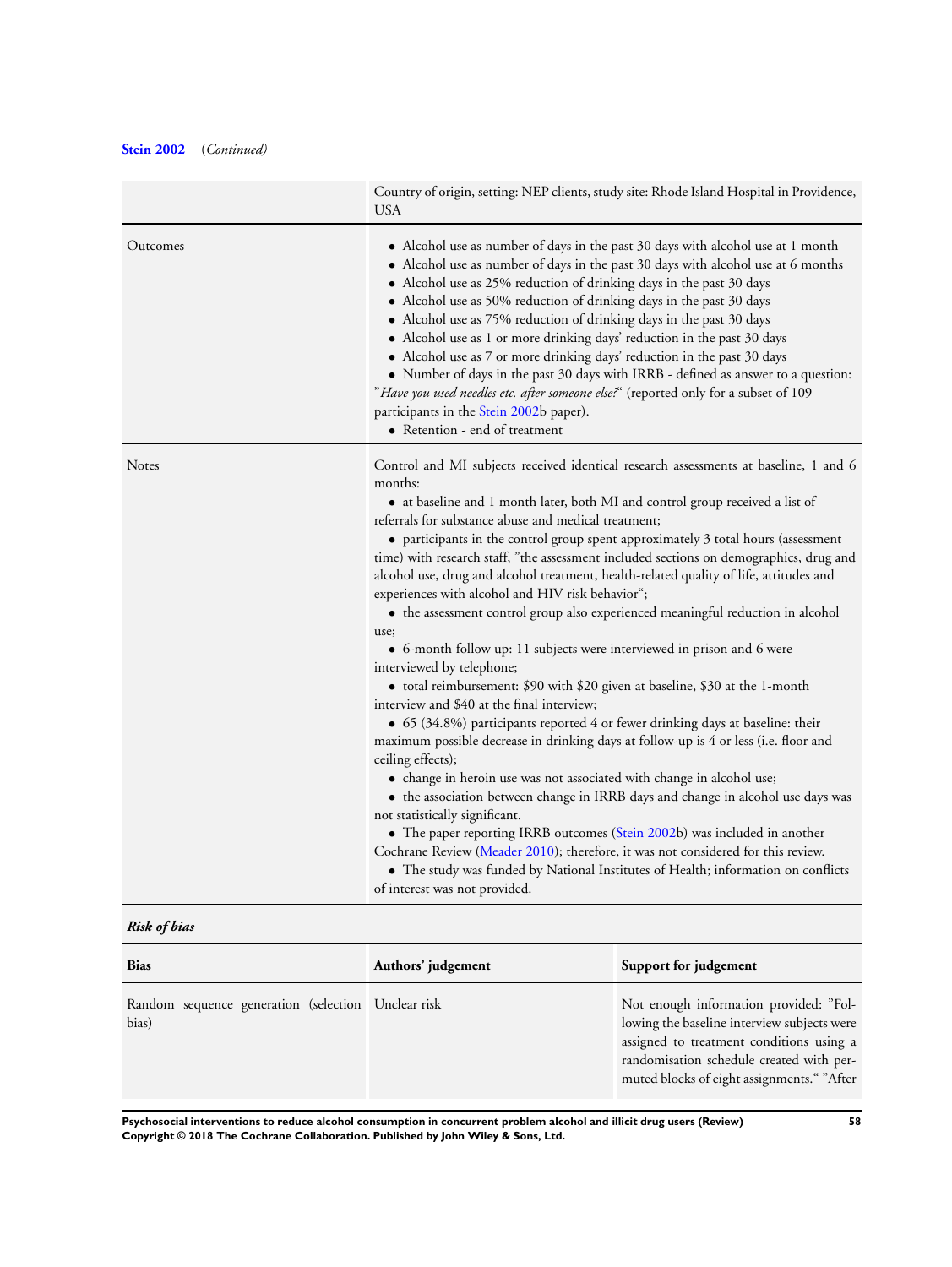# **[Stein 2002](#page-37-0)** (*Continued)*

|                                                                                    |              | randomisation, the research interventionist<br>saw participants assigned to MI"                                                                                                                                                                                                                                                                                                                                                                                                                                                                                                                                                                                                                                                                                                                                                                                                                                                                                                                                                                                                                                                                                                                                                                               |
|------------------------------------------------------------------------------------|--------------|---------------------------------------------------------------------------------------------------------------------------------------------------------------------------------------------------------------------------------------------------------------------------------------------------------------------------------------------------------------------------------------------------------------------------------------------------------------------------------------------------------------------------------------------------------------------------------------------------------------------------------------------------------------------------------------------------------------------------------------------------------------------------------------------------------------------------------------------------------------------------------------------------------------------------------------------------------------------------------------------------------------------------------------------------------------------------------------------------------------------------------------------------------------------------------------------------------------------------------------------------------------|
| Allocation concealment (selection bias)                                            | Unclear risk | Not stated how the randomisation sched-<br>ule was prepared: "This method ensured<br>that the treatment groups were balanced in<br>number to within four patients through-<br>out the trial. The data manager prepared<br>the randomisation schedule before the first<br>patient enrolled"                                                                                                                                                                                                                                                                                                                                                                                                                                                                                                                                                                                                                                                                                                                                                                                                                                                                                                                                                                    |
| Blinding of outcome assessment (detection Low risk<br>bias)<br>Subjective outcomes |              | "At each follow-up assessment, research as-<br>sistants were blinded to the treatment con-<br>dition of the subject; the interventionist did<br>not perform research assessments"                                                                                                                                                                                                                                                                                                                                                                                                                                                                                                                                                                                                                                                                                                                                                                                                                                                                                                                                                                                                                                                                             |
| Incomplete outcome data (attrition bias)<br>End of Study outcomes                  | Unclear risk | Not available. The study did not assess out-<br>comes at the time of the study end                                                                                                                                                                                                                                                                                                                                                                                                                                                                                                                                                                                                                                                                                                                                                                                                                                                                                                                                                                                                                                                                                                                                                                            |
| Incomplete outcome data (attrition bias)<br>Follow up                              | Low risk     | "We conducted an intent-to-treat analysis<br>using a conservative 'worst case scenario'<br>strategy in which observations with missing<br>follow-up data were assigned the maximum<br>value of 30 drinking days, a data imputa-<br>tion approach which tends to minimize ob-<br>served reductions in mean drinking days<br>across time<br>To ensure that our substantive results were<br>not sensitive to missing observations (there<br>were no condition differences in missing<br>data) we replicated our analyses using ob-<br>servations with complete data ( $n = 181$ ),<br>and using other imputation strategies (e.<br>g. mean substitution, regression estimation<br>and 'best case scenario'). All imputation<br>strategies resulted in substantively consis-<br>tent findings<br>To evaluate the adequacy of random as-<br>signment, we used t- and x2-tests to com-<br>pare treatment groups with respect to back-<br>ground characteristics and baseline mea-<br>sures of drinking behaviours and alcohol<br>problems"<br>Number of dropouts and reasons:<br>There were no study withdrawals: 93 of 95<br>in the MI group received both MI sessions:<br>2 people missed their second session. 6-<br>month follow-up data were available for 96. |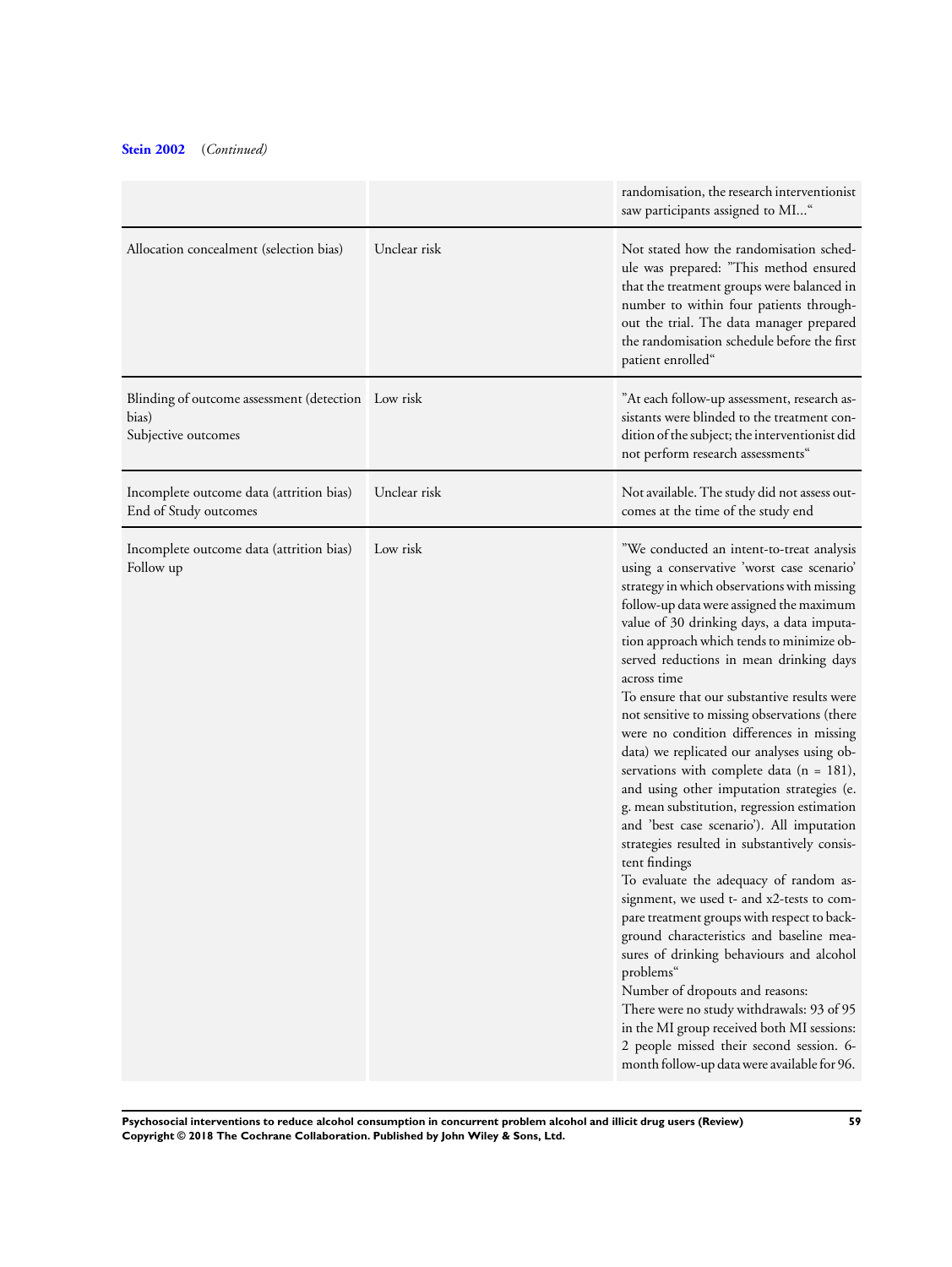#### **[Stein 2002](#page-37-0)** (*Continued)*

|                                      |          | $8\%$ (n = 181) of the 187 randomly assigned                                     |
|--------------------------------------|----------|----------------------------------------------------------------------------------|
|                                      |          | subjects. 3 subjects in each treatment arm<br>were lost to follow-up at 6 months |
| Selective reporting (reporting bias) | Low risk |                                                                                  |

ASI: Addiction Severity Index; ASSIST: Alcohol, Smoking and Substance Involvement Screening Test; ASP: antisocial personality disorder; BAL: blood alcohol level; BI: brief intervention; CBCST: cognitive-behavioural coping skills training; CBT: cognitive behavioural therapy; CM: clinical management; DSM-III-R: Diagnostic and Statistical Manual of Mental Disorders, Third Edition - Revised; DSM-IV: Diagnostic and Statistical Manual of Mental Disorders, Fourth Edition; HCV: hepatitis C virus; HIV: human immunodeficiency virus; HHP: hepatitis health promotion; ICD-10: International Classification of Diseases - Tenth Revision; IDU: injection drug use; ITT: intention to treat; IRRB: injection-related HIV risk behaviour; MI: motivational intervention; MSW: master in social work; NEP: needle exchange programme; PhD: doctor of philosophy; PWID: people who use illicit drugs; RCT: randomised controlled trial; SD: standard deviation; TAU: treatment as usual; TLFB: timeline follow-back; TSF: twelve-step facilitation programme; UCG: usual care group; WHO: World Health Organization.

## **Characteristics of excluded studies** *[ordered by study ID]*

| Study             | Reason for exclusion                                                                                                                                                                                                                                                                                                                                                                                                                                                                   |
|-------------------|----------------------------------------------------------------------------------------------------------------------------------------------------------------------------------------------------------------------------------------------------------------------------------------------------------------------------------------------------------------------------------------------------------------------------------------------------------------------------------------|
| Aldridge 2017     | Participants did not meet our inclusion criteria: concurrent problem alcohol use was not an inclusion criterion.<br>Excluded in 2017                                                                                                                                                                                                                                                                                                                                                   |
| Aldridge 2017b    | Participants did not meet our inclusion criteria: concurrent problem alcohol use was not an inclusion criterion.<br>Excluded in 2017                                                                                                                                                                                                                                                                                                                                                   |
| Bennett 2002      | Study design did not meet our inclusion criteria: not an RCT                                                                                                                                                                                                                                                                                                                                                                                                                           |
| Bernstein 2005    | Outcome did not meet our inclusion criteria: alcohol use was not measured, because the intervention focused on<br>drug use and the participants were not reported to have problem alcohol use at randomisation                                                                                                                                                                                                                                                                         |
| <b>Bowen 2006</b> | Study design did not meet our inclusion criteria: not an RCT                                                                                                                                                                                                                                                                                                                                                                                                                           |
| Chambers 2016     | Participants did not meet our inclusion criteria: concurrent problem alcohol use was not an inclusion criterion.<br>Excluded in 2017                                                                                                                                                                                                                                                                                                                                                   |
| Cohen 1982        | Participants did not meet our inclusion criteria: concurrent problem alcohol use not an inclusion criterion for all<br>subjects randomised into trial. Quote: "Approximately one-third of all the active alcoholics [n=105] were assigned<br>to each of the three study groups (1983, p864; 1982, p360). "Comment: it is highly probable that non-alcoholics<br>were randomised into trial. Operative alcoholics ( $N = 105$ ) versus all subjects randomised into trial ( $N = 127$ ) |
| Darker 2016a      | Study design did not meet our inclusion criteria: concurrent problem alcohol use was not an inclusion criterion.<br>Excluded in 2017                                                                                                                                                                                                                                                                                                                                                   |

**Psychosocial interventions to reduce alcohol consumption in concurrent problem alcohol and illicit drug users (Review) 60 Copyright © 2018 The Cochrane Collaboration. Published by John Wiley & Sons, Ltd.**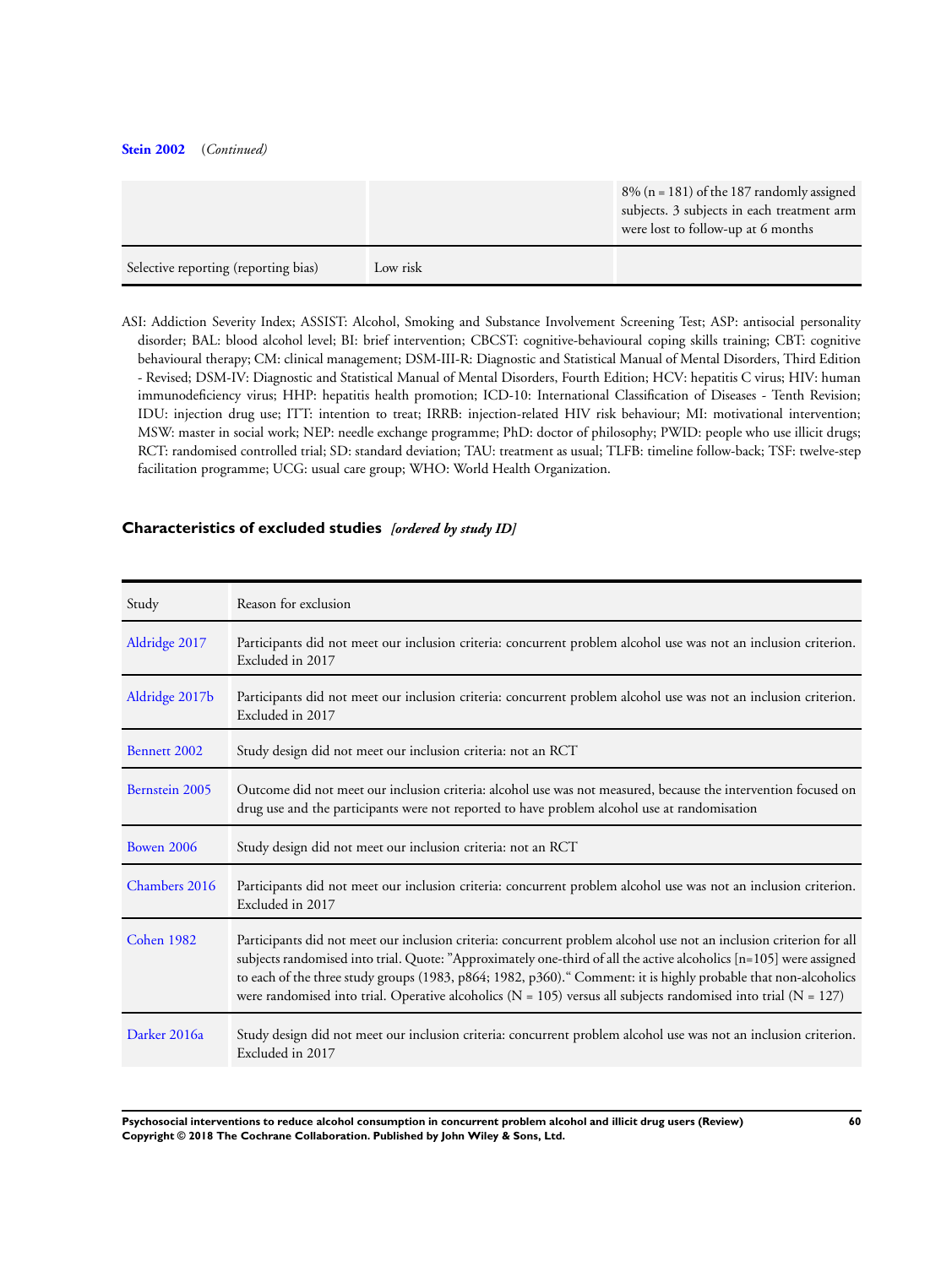(*Continued)*

| Drumright 2011    | Study design did not meet our inclusion criteria: not an RCT. A secondary analysis of 2 RCTs that did not have<br>concurrent problem alcohol use not an inclusion criterion                                 |
|-------------------|-------------------------------------------------------------------------------------------------------------------------------------------------------------------------------------------------------------|
| <b>Karno 2017</b> | Participants did not meet our inclusion criteria: concurrent problem alcohol use was not an inclusion criterion.<br>Excluded in 2017                                                                        |
| Kennedy 2016      | Participants did not meet our inclusion criteria: concurrent problem alcohol use was not an inclusion criterion.<br>Excluded in 2017                                                                        |
| Moyers 2016       | Participants did not meet our inclusion criteria: concurrent problem alcohol use was not an inclusion criterion.<br>Excluded in 2017                                                                        |
| O'Farrell 2008    | Participants did not meet our inclusion criteria: participants were eligible if they had alcohol dependence diagnosis<br>with or without comorbid drug diagnosis                                            |
| Worden 2010       | Participants did not meet our inclusion criteria: concurrent problem alcohol use was not an inclusion criterion.<br>Additionally, 46.6% reported alcohol as their primary drug (review exclusion criterion) |

RCT: randomised controlled trial.

# **Characteristics of studies awaiting assessment** *[ordered by study ID]*

## **[Aharonovich 2017](#page-37-0)**

| Methods       | Participants were HIV+ binge drinking, non-injection drug users recruited in New York City via newspaper ads (N<br>$= 47$<br>They were randomised to brief MI-only ( $n = 21$ ) or BMI + HealthCall ( $n = 21$ )                                                                                                                                                                                                                                                                                                                                                                                                             |
|---------------|------------------------------------------------------------------------------------------------------------------------------------------------------------------------------------------------------------------------------------------------------------------------------------------------------------------------------------------------------------------------------------------------------------------------------------------------------------------------------------------------------------------------------------------------------------------------------------------------------------------------------|
| Participants  | Mean age was 50.8 (SD = 7.13), 71% were male, 76% African-American, 7% employed, primary drug crack (92.<br>8%)<br>At baseline, mean days of drug use in past 30 days was $14.05$ (SD = 6.1), mean drinking days 13.95 (SD = 6.7)                                                                                                                                                                                                                                                                                                                                                                                            |
| Interventions | (1) Authors adapted their technology-based intervention, called "HealthCall", to enhance and extend brief motiva-<br>tional interviewing (BMI) to target concurrent drug and alcohol use in HIV+ individuals<br>(2) HealthCall involves 60 days of daily self-monitoring of alcohol and drug use and<br>related behaviours via smartphone app with video, positive reinforcements and personalized feedback                                                                                                                                                                                                                  |
| Outcomes      | Of the 42 individuals who initiated treatment, all (100%) completed the study<br>The majority of participants were highly engaged in HealthCall; those randomised to it used it a mean of 89.6% of<br>all possible days<br>At end of treatment (60 days), participants assigned toMI + HealthCall had fewer days of primary drug use than the<br>BMI-only group $(4.95 \text{ [SD = } 4.7) \text{ days vs. } 8.3 \text{ [SD = } 6.1]) \text{ days, respectively (P = 0.06)}$<br>Those in BMI + HealthCall also had fewer drinking days (mean 7.04 days; SD = 7.6) vs. the BMI-only group (8.14<br>days; SD 5.7) $(P = 0.09)$ |

**Psychosocial interventions to reduce alcohol consumption in concurrent problem alcohol and illicit drug users (Review) 61 Copyright © 2018 The Cochrane Collaboration. Published by John Wiley & Sons, Ltd.**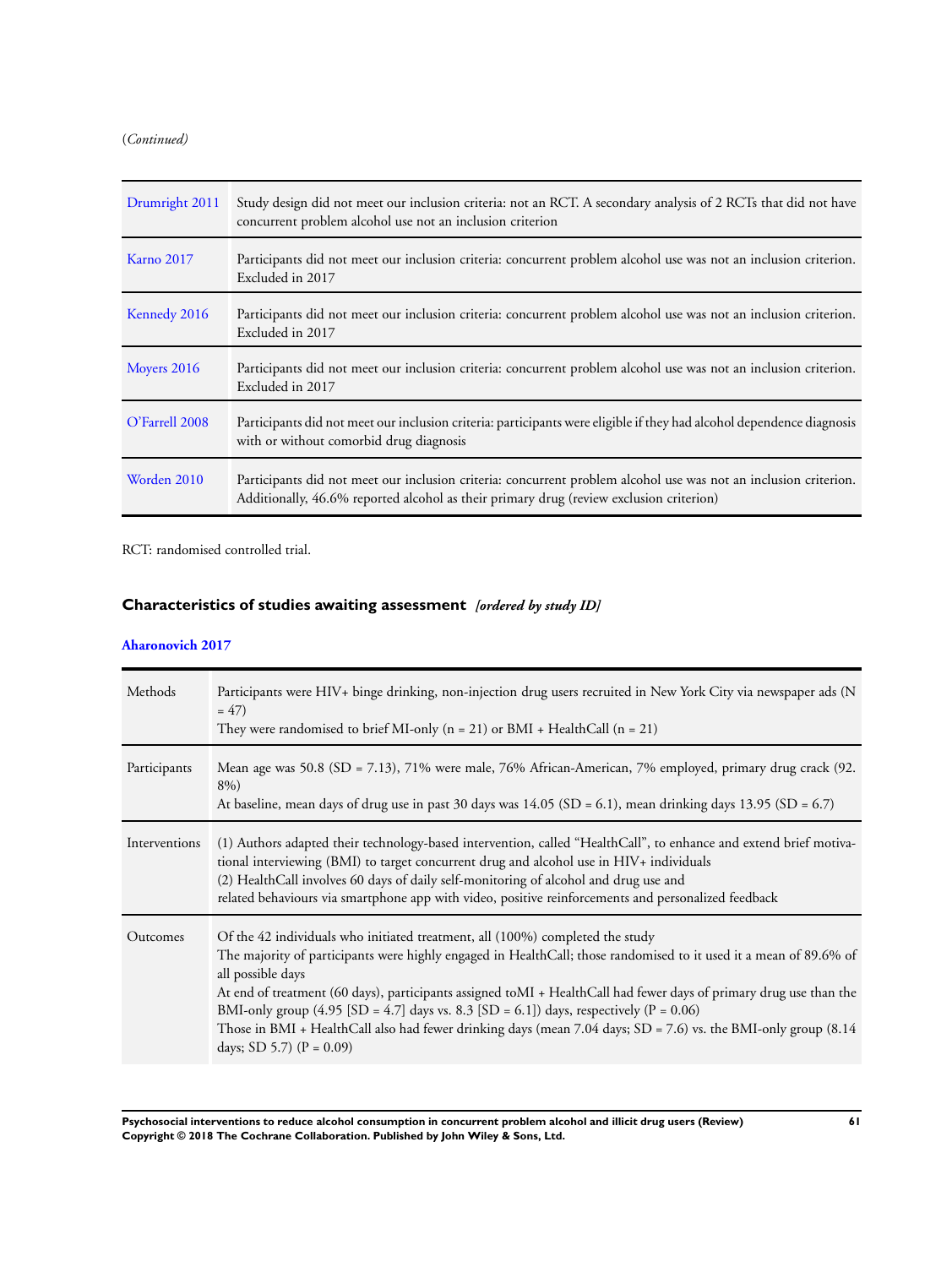# **[Aharonovich 2017](#page-37-0)** (*Continued)*

| <b>Notes</b> | Conference abstract only; full report not published yet:                                                          |
|--------------|-------------------------------------------------------------------------------------------------------------------|
|              | "A larger randomized trial is warranted to replicate and extend the present results in a larger sample." (P.256A) |
|              | Columbia University Medical Center, Psychiatry Department, New York, NY, 10032, USA                               |

## **[Poblete 2017](#page-37-0)**

| Methods       | A multicenter randomised open-label trial stratified using the ASSIST-specific substance involvement score (for<br>alcohol, scores ranged from 11 to 15 and 16 to 20; and for the other substances from 4 to 12 and 13 to 20)                                                                                                                                                              |
|---------------|--------------------------------------------------------------------------------------------------------------------------------------------------------------------------------------------------------------------------------------------------------------------------------------------------------------------------------------------------------------------------------------------|
| Participants  | A total of 19 primary care centres ( $n = 520$ ), eight emergency rooms ( $n = 195$ ) and five police stations ( $n = 91$ ) were<br>evaluated. A total of 12 217 people aged between 19 and 55 years were screened for moderate alcohol and drug use<br>risk as defined by the ASSIST Chilean version<br>A total of 806 non-treatment-seekers were randomised.                             |
| Interventions | ASSIST-linked BI ( $n = 400$ ) compared with an informational pamphlet on risk associated with substance use ( $n =$<br>406)                                                                                                                                                                                                                                                               |
| Outcomes      | Total ASSIST alcohol (Al) and illicit involvement score (ASSIST-AI), and ASSIST-specific score for alcohol, cannabis<br>and cocaine at baseline and at 3-month follow-up                                                                                                                                                                                                                   |
| <b>Notes</b>  | We asked the authors about the data for a subsample of primary-care patients who had ASSIST-cocaine positive. The<br>analysis showed no difference between the two groups for the ASSIST- for specific scores alcohol ( $MD = 0.18$ , $CI =$<br>$-1.45$ , 1.10), or cocaine (MD = $-0.79$ , CI = $-2.89$ , 4.47).<br>62% of participants completed 3-month follow-up (38% study attrition) |

# **[Staiger 2011](#page-37-0)**

| Methods       | Randomised controlled trial of a brief alcohol intervention programme for adults in residential drug treatment                                                                                                                                                                                                                                                                                                                                                                                                                                                                                                                                                                                                    |
|---------------|-------------------------------------------------------------------------------------------------------------------------------------------------------------------------------------------------------------------------------------------------------------------------------------------------------------------------------------------------------------------------------------------------------------------------------------------------------------------------------------------------------------------------------------------------------------------------------------------------------------------------------------------------------------------------------------------------------------------|
| Participants  | $N = 166$ adults, meeting DSM-IV diagnostic criteria for substance dependence in the past 12 months, recruited from<br>2 Therapeutic Communities (TC) in Victoria; average length of residential stay was 8.7 months (21-974 days)<br>Most were single, male Australians with some high school education<br>• From the table 4 (p28), it would occur that alcohol was the primary problem drug for 22 participants (10 and<br>$(12)$ .<br>• Also, 89% of the control group, and 90.5% of the experimental group, reported using alcohol in the 3 months<br>prior to intake (p29).<br>• Also, 45 had severe alcohol dependency (21 and 24) (p31), as per SADQ (score > 30 indicates severe alcohol<br>dependence). |
| Interventions | Alcohol intervention group (AIG experimental) vs. Basic education group (EDU control)<br>1) AIG experimental: Mindfulness-based Relapse Prevention<br>• Responsible Drinking Program, based on the <i>Alcohol Skills Training Program</i> (ASTP, developed for US college<br>students by Marlatt et al.)<br>• Designed to progressively build upon a participants' knowledge and skills. Group sessions aimed to equip<br>them to: 1) use mindfulness strategies to manage emotional states, to 2) understand motives and expectations about<br>alcohol, to 3) ensure adequate knowledge of the effects of alcohol and to 4) manage personal and social situations in<br>relation to alcohol use;                 |

**Psychosocial interventions to reduce alcohol consumption in concurrent problem alcohol and illicit drug users (Review) 62 Copyright © 2018 The Cochrane Collaboration. Published by John Wiley & Sons, Ltd.**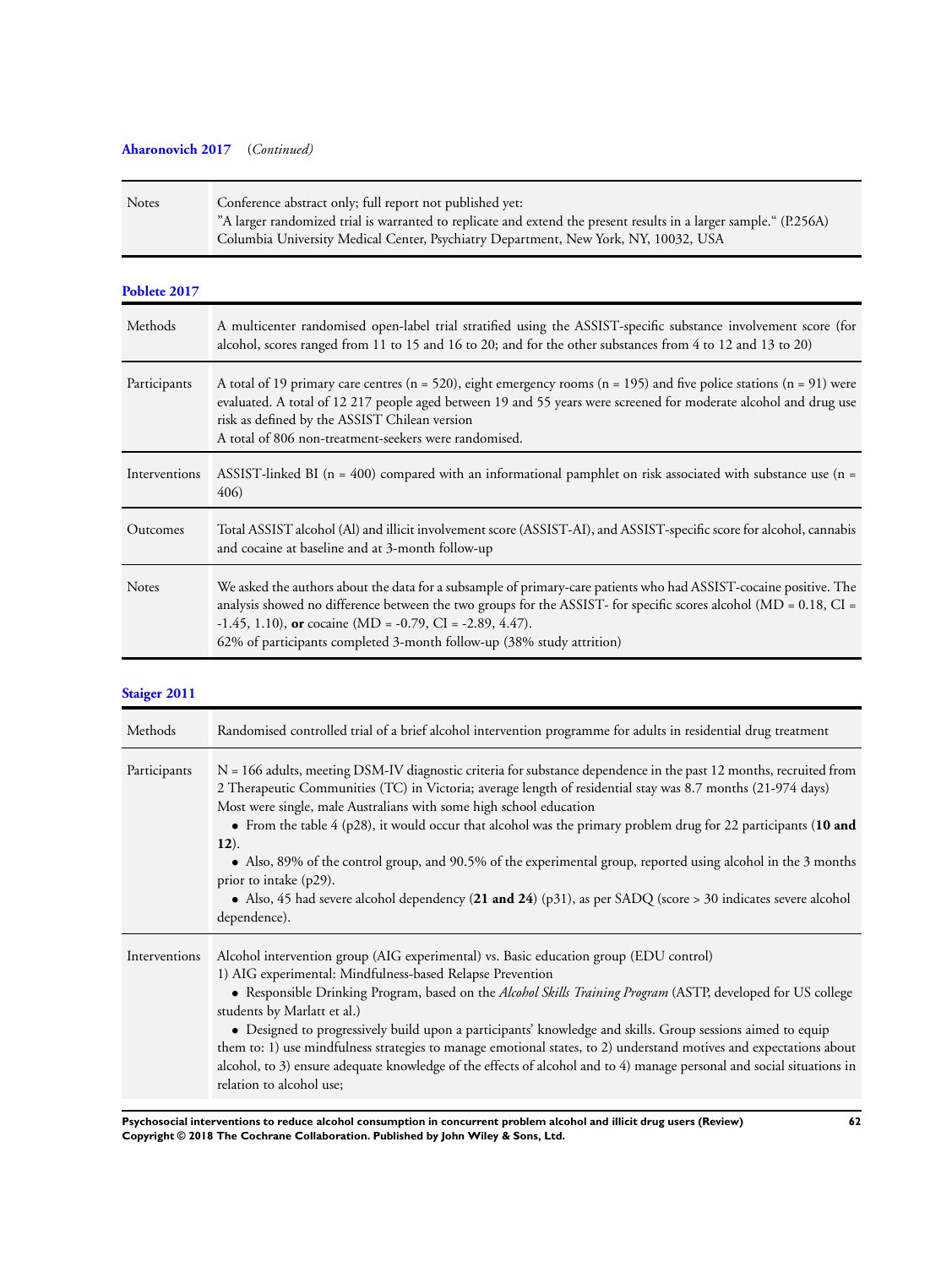# **[Staiger 2011](#page-37-0)** (*Continued)*

 $\overline{\phantom{a}}$ 

|          | • Basic principles of Dialectical Behaviour Therapy (Marsha Linehan)<br>• Mindfulness skills training, comprised a key part of the final 3 sessions of the program;<br>• A manual guided group facilitators. Facilitators received weekly supervision to monitor and guide their AIG<br>group work. Goups were routinely digitally recorded to ensure fidelity of program content.<br>• Participants had a workbook to act as a resource and reminder of program content. A mindfulness exercise CD<br>was created which was included in the workbook provided to the AIG group.<br>• 5 group sessions (weekly; 3-6 weeks after start of residential treatment);<br>• plus 2 check in calls, (2 weeks apart) after EXIT, reviewed drinking;<br>• plus 6 therapeutic letters, which were mailed to participants at six weekly intervals, whilst they remained in<br>the residential treatment program, and aimed to minimise the reduction of treatment effect over time, reminding<br>clients of the activities, skills and personal goals.<br>2) EDU control: basic education<br>• Semi-structured<br>• Standard drink<br>• Effects of alcohol on person<br>• Low risk drink guidelines<br>• Basic alcohol education (which we manualised in order to standardise that component).<br>• Conducted over 2 group sessions (1 week apart) and was similar in content to a drink driving alcohol<br>education.<br>• All TC residents were invited to attend the Alcohol Intervention Study as management of the TC did not<br>want those with an alcohol primary problem to be treated differently within a TC setting.<br>• We designed the interventions to take into account different drinking goals (i.e. abstinence and moderate<br>drinking); however, the primary focus of the program was on those with a dependent drug problem. |
|----------|-----------------------------------------------------------------------------------------------------------------------------------------------------------------------------------------------------------------------------------------------------------------------------------------------------------------------------------------------------------------------------------------------------------------------------------------------------------------------------------------------------------------------------------------------------------------------------------------------------------------------------------------------------------------------------------------------------------------------------------------------------------------------------------------------------------------------------------------------------------------------------------------------------------------------------------------------------------------------------------------------------------------------------------------------------------------------------------------------------------------------------------------------------------------------------------------------------------------------------------------------------------------------------------------------------------------------------------------------------------------------------------------------------------------------------------------------------------------------------------------------------------------------------------------------------------------------------------------------------------------------------------------------------------------------------------------------------------------------------------------------------------------------------------------------------------------------------------------|
| Outcomes | $\bullet$ AUDIT<br>• SADQ/SADQ-C (p.31 of the final project report)<br>· TLFB- 90 days recall<br>• SDS (p.32 of the final project report)<br>• ASI- alcohol (5th edition)<br>• Social functioning: Index of OTI<br>• Mental health defined as: number of days with significant psychological problem in past month (ASI - single<br>item)<br>• Average standard drinks consumed per drinking day in the 90 days prior to each assessment point (Table 8, of<br>the final project report).<br>• No of drinking days in the 90 days prior to each assessment point (Table 9).<br>• Average days heroin use in the 3 months prior to each assessment point (Table 14).                                                                                                                                                                                                                                                                                                                                                                                                                                                                                                                                                                                                                                                                                                                                                                                                                                                                                                                                                                                                                                                                                                                                                                     |
| Notes    | Include if authors provide unpublished data for the subsample of AUDIT-positive participants. Final study report<br>gives results for all participants together, including people with and without alcohol problems<br>Alcohol was used only by 149 of the 166 participants in the 90 days prior to initial presentation. The full, unpublished<br>report (2010) of this study (Staiger 2009) was considered during the 2017 update of this review and the study is<br>among studies awaiting classification                                                                                                                                                                                                                                                                                                                                                                                                                                                                                                                                                                                                                                                                                                                                                                                                                                                                                                                                                                                                                                                                                                                                                                                                                                                                                                                            |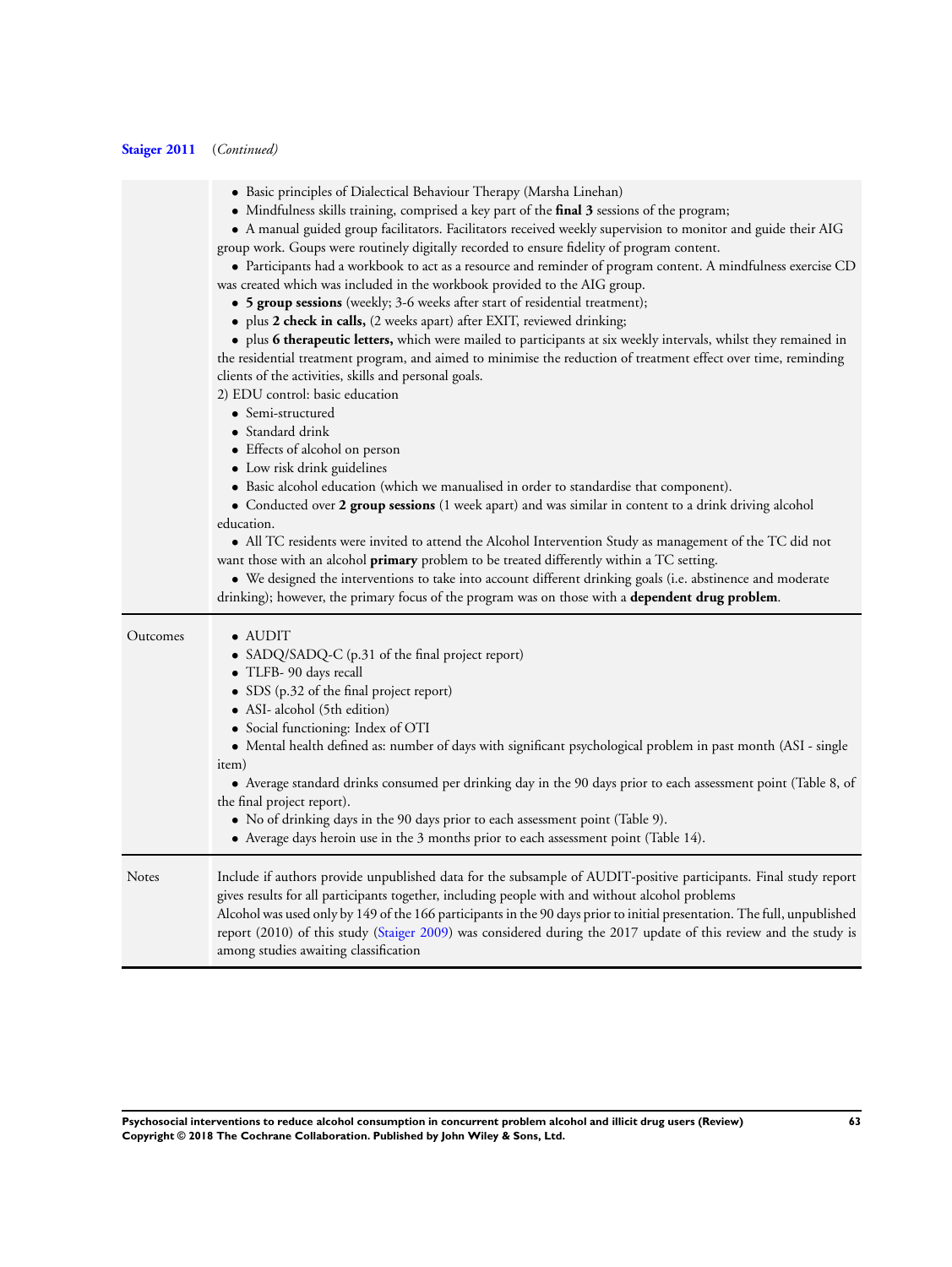## **[Thapaliya 2017](#page-37-0)**

| Methods       | Randomised trial                                                                                                                                                                                                                                                                                                                                                                                                                                                                                                                                                                                                                                                                                                                                                                                                                                                                                                                                                                                                               |
|---------------|--------------------------------------------------------------------------------------------------------------------------------------------------------------------------------------------------------------------------------------------------------------------------------------------------------------------------------------------------------------------------------------------------------------------------------------------------------------------------------------------------------------------------------------------------------------------------------------------------------------------------------------------------------------------------------------------------------------------------------------------------------------------------------------------------------------------------------------------------------------------------------------------------------------------------------------------------------------------------------------------------------------------------------|
| Participants  | 43 patients receiving Buprenorphine-Naloxone agonist treatment<br>Inclusion criteria:<br>• ASSIST-alcohol score > 11;<br>· male patients, 18-60 years;<br>• file diagnosis: Opioid Dependence Syndrome;<br>• receiving buprenorphine treatment for at least 3 months;<br>• receiving buprenorphine from NDDTC pharmacy;<br>• has taken medication on at least 50% of the days in last one month.<br>Exclusion criterion:<br>• file diagnosis of comorbidity (other substance abuse or dependence, or psychiatric co-morbidity on Axis 1,<br>except alcohol and tobacco).<br>Sample characteristics<br>$\bullet$ 100% males<br>• Mean age: 41.5 years<br>• Married: 78%<br>• Urban Residence: 68%<br>$\bullet$ Employed: 87.5%<br>• Weekly dispensing of Buprenorphine: 90%<br>• Mean duration of maintenance treatment: 56 months (~5 years)<br>• Mean dose of Buprenorphine: 11.5 mg/day<br>Setting: National Drug Dependence Treatment Centre (NDDTC), All-India Institute of Medical Sciences (AIIMS)<br>, New Delhi, India |
| Interventions | $(1)$ ASSIST brief intervention $(n = 22)$<br>(2) Simple advice $(n = 21$ , wait list control)                                                                                                                                                                                                                                                                                                                                                                                                                                                                                                                                                                                                                                                                                                                                                                                                                                                                                                                                 |
| Outcomes      | • ASSIST scores (the BI group had mean reduction in ASSIST score $7.7$ [ $\pm$ 3.67] at 3 months)<br>• bio-markers of change in alcohol use (AST, ALT, GGT, MCV, CDT)                                                                                                                                                                                                                                                                                                                                                                                                                                                                                                                                                                                                                                                                                                                                                                                                                                                          |
| Notes         | One BI participant lost to follow up.<br>All those who received SA also received BI at follow up.<br>Conference abstract only (Thapaliya 2017); full report not published yet.<br>Other related abstracts presented at the Lisbon addictions 2017 conference:<br>• Screening for continued substance use among subjects on buprenorphine maintenance treatment: a cross-<br>sectional study. Suresh Thapaliya, Nepal (poster)<br>• Screening for moderate/high risk alcohol use among opioid dependent patients on buprenorphine<br>maintenance: a clinical and alcohol-biomarker study. Suresh Thapaliya, Nepal (oral presentation)                                                                                                                                                                                                                                                                                                                                                                                           |

HIV+: Human Imunodeficiency Virus positive; MI-only: Motivational Intereviewing-only; BMI: Brief Motivational Interviewing; SD: Standard Deviation; ASSIST: Alcohol, Smoking and Substance Involvement Screening Test; BI: Brief Intervention; MD: Mean Difference; Alcohol intervention group (AIG experimental) vs. Basic education group (EDU control); *Alcohol Skills Training Program* (ASTP,; OTI: ˙˙; SADQ: Substance Abuse Dependence Questionnaire; SDS: Severity of Dependence Scale; ASI: Addiction Severity Index; AUDIT: Alcohol Use Disorders Identification Test; CD: Compact Disc; TLFB: Time Line Follow Back; TC: Therapeutic Communities; DSM-IV: Diagnostic and Statistical Manual Fourth version; SA: Simple Advice; AST: Aspartate Aminotransferase; ALT: Alanine Aminotransferase; GGT: gamma-glutamyl transferase; MCV: Mean Corpuscular Volume; CDT: Carbohydrate-deficient transferrin; NDDTC: National Drug Dependence Treatment Centre; AIIMS: All-India Institute of Medical Sciences.

**Psychosocial interventions to reduce alcohol consumption in concurrent problem alcohol and illicit drug users (Review) 64 Copyright © 2018 The Cochrane Collaboration. Published by John Wiley & Sons, Ltd.**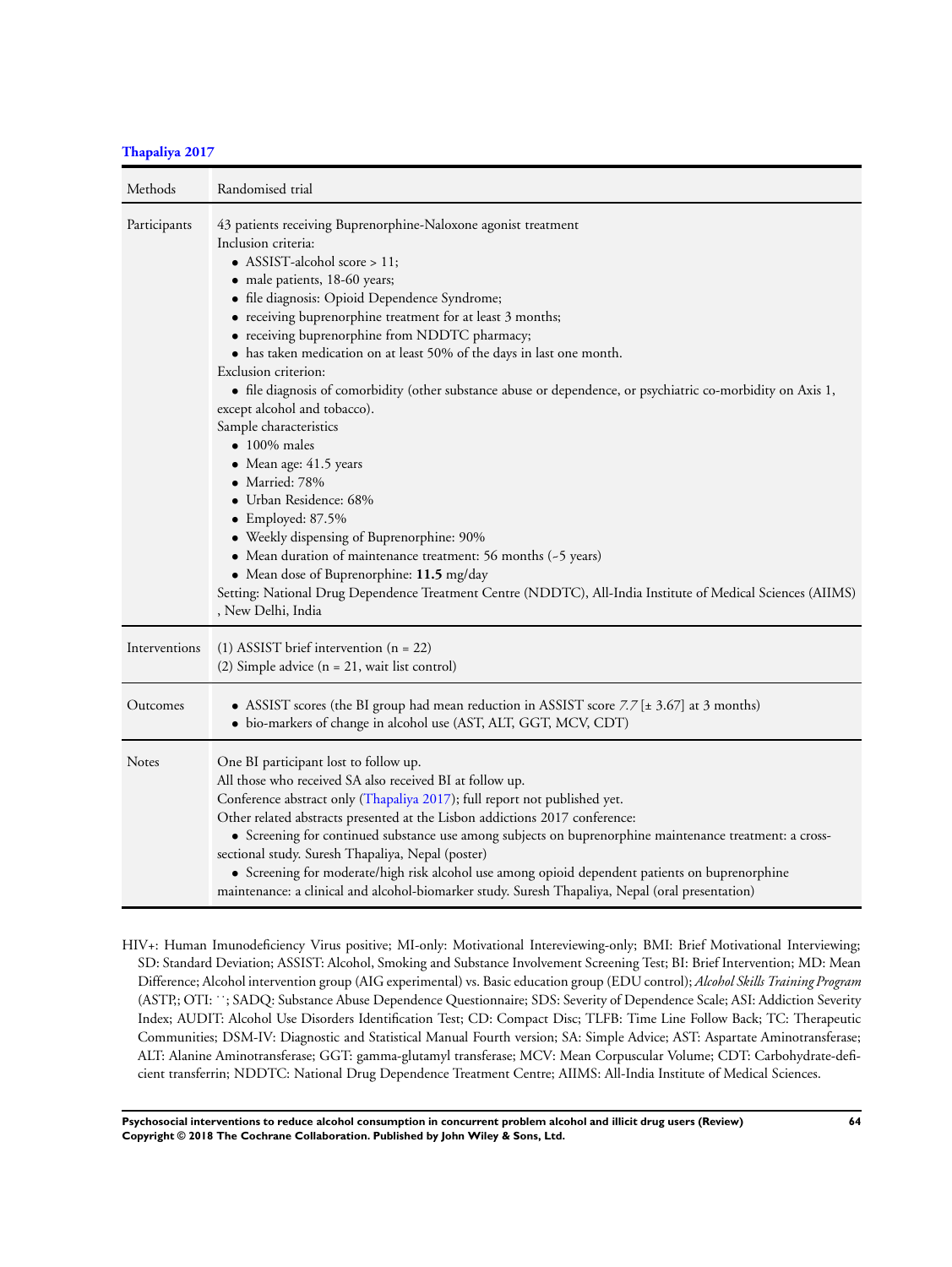# **D A T A A N D A N A L Y S E S**

# **Comparison 1. Cognitive-behavioural coping skills training (CBCST) versus twelve-step facilitation (TSF) programme**

| Outcome or subgroup title                                                                                                      | No. of<br>studies | No. of<br>participants | Statistical method                  | <b>Effect</b> size |
|--------------------------------------------------------------------------------------------------------------------------------|-------------------|------------------------|-------------------------------------|--------------------|
| 1 Alcohol abstinence as number<br>achieving 3 or more weeks of<br>consecutive alcohol abstinence<br>during treatment           | 1                 |                        | Risk Ratio (M-H, Fixed, 95% CI)     | Subtotals only     |
| 2 Alcohol abstinence as maximum<br>number of weeks of consecutive<br>alcohol abstinence during<br>treatment                    | 1                 |                        | Mean Difference (IV, Fixed, 95% CI) | Subtotals only     |
| 3 Alcohol abstinence during<br>follow-up year                                                                                  | 1                 |                        | Risk Ratio (M-H, Fixed, 95% CI)     | Subtotals only     |
| 4 Retention - end of treatment<br>(unpublished)                                                                                | 1                 |                        | Risk Ratio (M-H, Fixed, 95% CI)     | Subtotals only     |
| 5 Illicit drug abstinence as<br>maximum number of weeks of<br>consecutive abstinence from<br>cocaine during treatment          | 1                 |                        | Mean Difference (IV, Fixed, 95% CI) | Subtotals only     |
| 6 Illicit drug abstinence as number<br>achieving 3 or more weeks of<br>consecutive abstinence from<br>cocaine during treatment | 1                 |                        | Risk Ratio (M-H, Fixed, 95% CI)     | Subtotals only     |
| 7 Illicit drug abstinence as<br>abstinence from cocaine during<br>follow-up year                                               | 1                 |                        | Risk Ratio (M-H, Fixed, 95% CI)     | Subtotals only     |

## **Comparison 2. Brief intervention (BI) versus treatment as usual (TAU)**

| Outcome or subgroup title                              | No. of<br>studies | No. of<br>participants | Statistical method                        | <b>Effect size</b>          |
|--------------------------------------------------------|-------------------|------------------------|-------------------------------------------|-----------------------------|
| 1 Alcohol use as AUDIT or<br>ASSIST scores at 3 months | 3                 | 170                    | Std. Mean Difference (IV, Random, 95% CI) | $0.07$ [ $-0.24$ , $0.37$ ] |
| 2 Alcohol use as AUDIT scores at<br>9 months           |                   |                        | Mean Difference (IV, Fixed, 95% CI)       | Subtotals only              |
| 3 Alcohol use as decreased alcohol<br>use at 3 months  |                   |                        | Risk Ratio (M-H, Fixed, 95% CI)           | Subtotals only              |

**Psychosocial interventions to reduce alcohol consumption in concurrent problem alcohol and illicit drug users (Review) 65 Copyright © 2018 The Cochrane Collaboration. Published by John Wiley & Sons, Ltd.**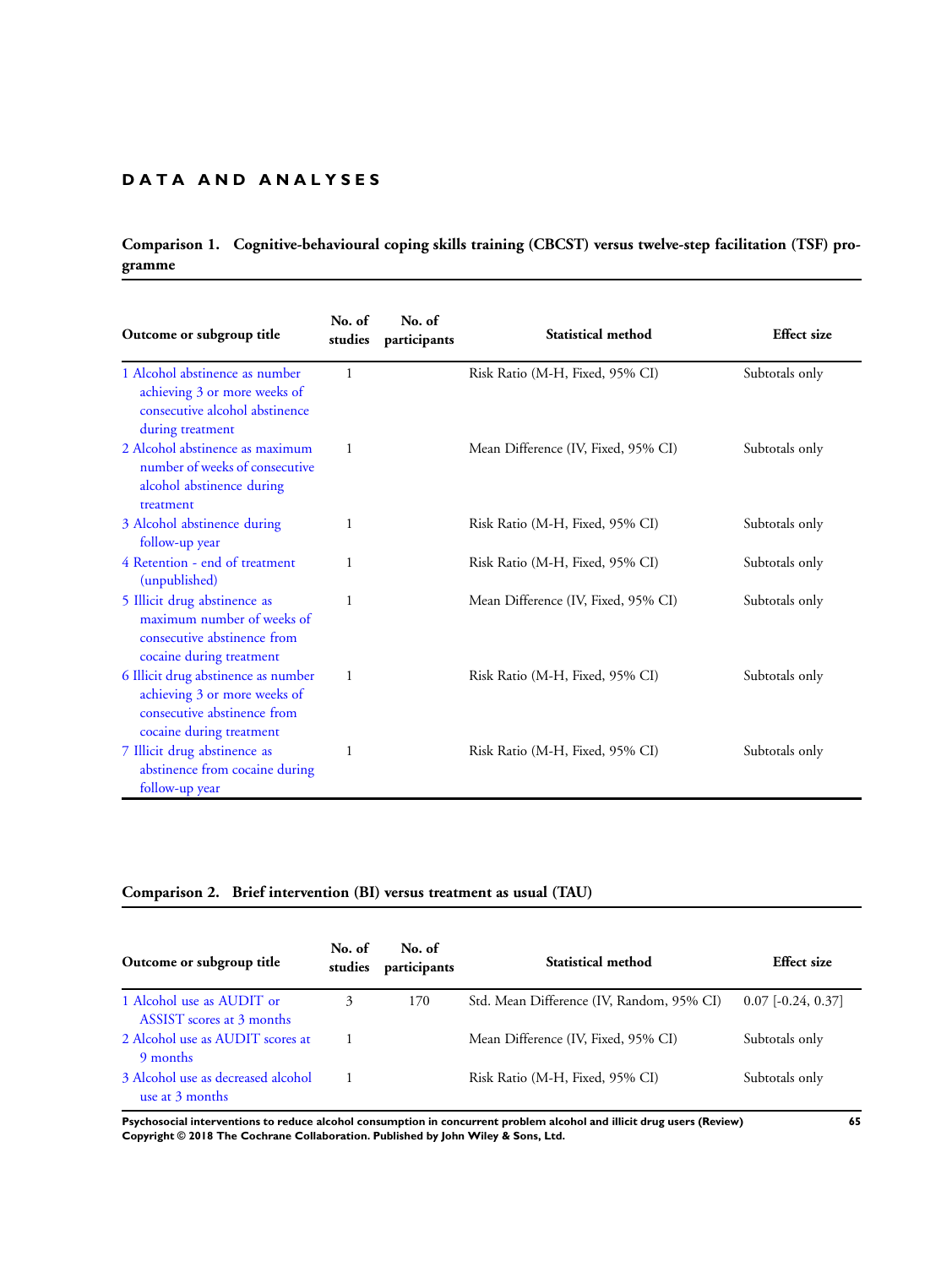| 4 Alcohol use as number of drinks<br>per week at 3 months      |   |     | Mean Difference (IV, Fixed, 95% CI) | Subtotals only      |
|----------------------------------------------------------------|---|-----|-------------------------------------|---------------------|
| 5 Alcohol use as number of drinks<br>per week at 9 months      |   |     | Mean Difference (IV, Fixed, 95% CI) | Subtotals only      |
| 6 Alcohol use as decreased alcohol<br>use at 9 months          |   |     | Risk Ratio (M-H, Fixed, 95% CI)     | Subtotals only      |
| 7 Retention at 3 months<br>(unpublished and published<br>data) | 3 | 190 | Risk Ratio (M-H, Random, 95% CI)    | $0.94$ [0.78, 1.13] |

# **Comparison 3. Motivational interviewing (MI) versus treatment as usual (TAU) or educational intervention only**

| Outcome or subgroup title                                                                                                | No. of<br>studies | No. of<br>participants | Statistical method                        | <b>Effect</b> size   |  |
|--------------------------------------------------------------------------------------------------------------------------|-------------------|------------------------|-------------------------------------------|----------------------|--|
| 1 Alcohol use as AUDIT or<br>ASSIST scores at 3 months                                                                   | $\overline{2}$    | 141                    | Std. Mean Difference (IV, Random, 95% CI) | $0.04$ [-0.29, 0.37] |  |
| 2 Alcohol use as AUDIT scores at<br>9 months                                                                             | $\mathbf{1}$      |                        | Mean Difference (IV, Fixed, 95% CI)       | Subtotals only       |  |
| 3 Alcohol use as number of<br>standard drinks consumed per<br>day over the last 30 days                                  | $\mathbf{1}$      |                        | Mean Difference (IV, Fixed, 95% CI)       | Subtotals only       |  |
| 4 Alcohol use as number of drinks<br>per week at 3 months                                                                | $\mathbf{1}$      |                        | Mean Difference (IV, Fixed, 95% CI)       | Subtotals only       |  |
| 5 Alcohol use as number of drinks<br>per week at 9 months                                                                | $\mathbf{1}$      |                        | Mean Difference (IV, Fixed, 95% CI)       | Subtotals only       |  |
| 6 Alcohol use as greater than<br>50% reduction in number of<br>standard drinks consumed per<br>day over the last 30 days | $\mathbf{1}$      |                        | Risk Ratio (M-H, Fixed, 95% CI)           | Subtotals only       |  |
| 7 Alcohol abstinence as abstinence<br>from alcohol over the last 30<br>days                                              | $\mathbf{1}$      |                        | Risk Ratio (M-H, Fixed, 95% CI)           | Subtotals only       |  |
| 8 Alcohol use as decreased alcohol<br>use at 3 months                                                                    | 1                 |                        | Risk Ratio (M-H, Fixed, 95% CI)           | Subtotals only       |  |
| 9 Alcohol use as decreased alcohol<br>use at 9 months                                                                    | $\mathbf{1}$      |                        | Risk Ratio (M-H, Fixed, 95% CI)           | Subtotals only       |  |
| 10 Retention - end of treatment                                                                                          | $\mathbf{1}$      |                        | Risk Ratio (M-H, Fixed, 95% CI)           | Subtotals only       |  |
| 11 Retention at 3 months<br>(unpublished and published<br>data)                                                          | $\overline{2}$    | 160                    | Risk Ratio (M-H, Random, 95% CI)          | $0.93$ [0.60, 1.43]  |  |
| 12 Illicit drug use as frequency<br>of drug use (as measured by<br><b>Addiction Severity Index - ASI</b><br>drug)        | 1                 |                        | Mean Difference (IV, Fixed, 95% CI)       | Subtotals only       |  |
| 13 Illicit drug use as a composite<br>drug score (frequency*severity<br>for all drugs taken)                             | $\mathbf{1}$      |                        | Mean Difference (IV, Fixed, 95% CI)       | Subtotals only       |  |

**Psychosocial interventions to reduce alcohol consumption in concurrent problem alcohol and illicit drug users (Review) 66 Copyright © 2018 The Cochrane Collaboration. Published by John Wiley & Sons, Ltd.**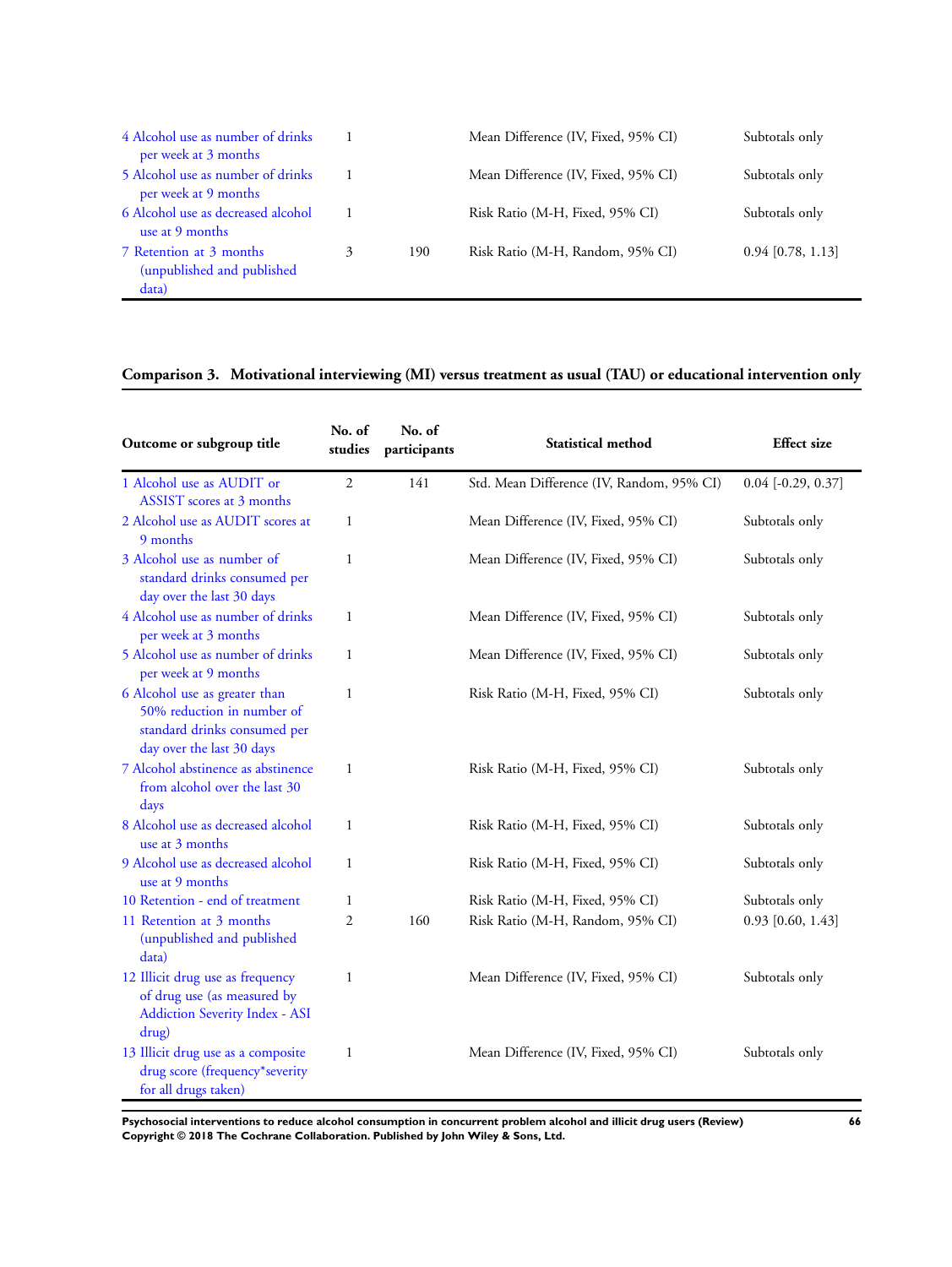| Outcome or subgroup title                                                              | No. of<br>studies | No. of<br>participants | Statistical method                  | <b>Effect</b> size |
|----------------------------------------------------------------------------------------|-------------------|------------------------|-------------------------------------|--------------------|
| 1 Alcohol use as number of days in<br>the past 30 days with alcohol<br>use at 1 month  | 1                 |                        | Mean Difference (IV, Fixed, 95% CI) | Subtotals only     |
| 2 Alcohol use as number of days in<br>the past 30 days with alcohol<br>use at 6 months | 1                 |                        | Mean Difference (IV, Fixed, 95% CI) | Subtotals only     |
| 3 Alcohol use as 25% reduction<br>of drinking days in the past 30<br>days              | 1                 |                        | Risk Ratio (M-H, Fixed, 95% CI)     | Subtotals only     |
| 4 Alcohol use as 50% reduction<br>of drinking days in the past 30<br>days              | 1                 |                        | Risk Ratio (M-H, Fixed, 95% CI)     | Subtotals only     |
| 5 Alcohol use as 75% reduction<br>of drinking days in the past 30<br>days              | 1                 |                        | Risk Ratio (M-H, Fixed, 95% CI)     | Subtotals only     |
| 6 Alcohol use as 1 or more<br>drinking days' reduction in the<br>past 30 days          | 1                 |                        | Risk Ratio (M-H, Fixed, 95% CI)     | Subtotals only     |
| 7 Alcohol use as 7 or more<br>drinking days' reduction in the<br>past 30 days          | 1                 |                        | Risk Ratio (M-H, Fixed, 95% CI)     | Subtotals only     |
| 8 Retention - end of treatment                                                         | 1                 |                        | Risk Ratio (M-H, Fixed, 95% CI)     | Subtotals only     |

## **Comparison 4. Brief motivational interviewing (BMI) versus assessment-only**

# **Comparison 5. Motivational interviewing intensive (MII) versus motivational interviewing (MI)**

| Outcome or subgroup title                                                               | No. of<br>studies | No. of<br>participants | Statistical method                  | Effect size    |
|-----------------------------------------------------------------------------------------|-------------------|------------------------|-------------------------------------|----------------|
| 1 Alcohol addiction severity as ASI<br>alcohol score at 2 months                        |                   |                        | Mean Difference (IV, Fixed, 95% CI) | Subtotals only |
| 2 Alcohol addiction severity as ASI<br>alcohol score at 4 months                        | 1                 |                        | Mean Difference (IV, Fixed, 95% CI) | Subtotals only |
| 3 Alcohol addiction severity as ASI<br>alcohol score at 6 months                        |                   |                        | Mean Difference (IV, Fixed, 95% CI) | Subtotals only |
| 4 Retention - end of treatment<br>(unpublished)                                         |                   |                        | Risk Ratio (M-H, Fixed, 95% CI)     | Subtotals only |
| 5 Drug abstinence as % days<br>methamphetamine abstinent in<br>the last 6 months (TLFB) |                   |                        | Mean Difference (IV, Fixed, 95% CI) | Subtotals only |

**Psychosocial interventions to reduce alcohol consumption in concurrent problem alcohol and illicit drug users (Review) 67 Copyright © 2018 The Cochrane Collaboration. Published by John Wiley & Sons, Ltd.**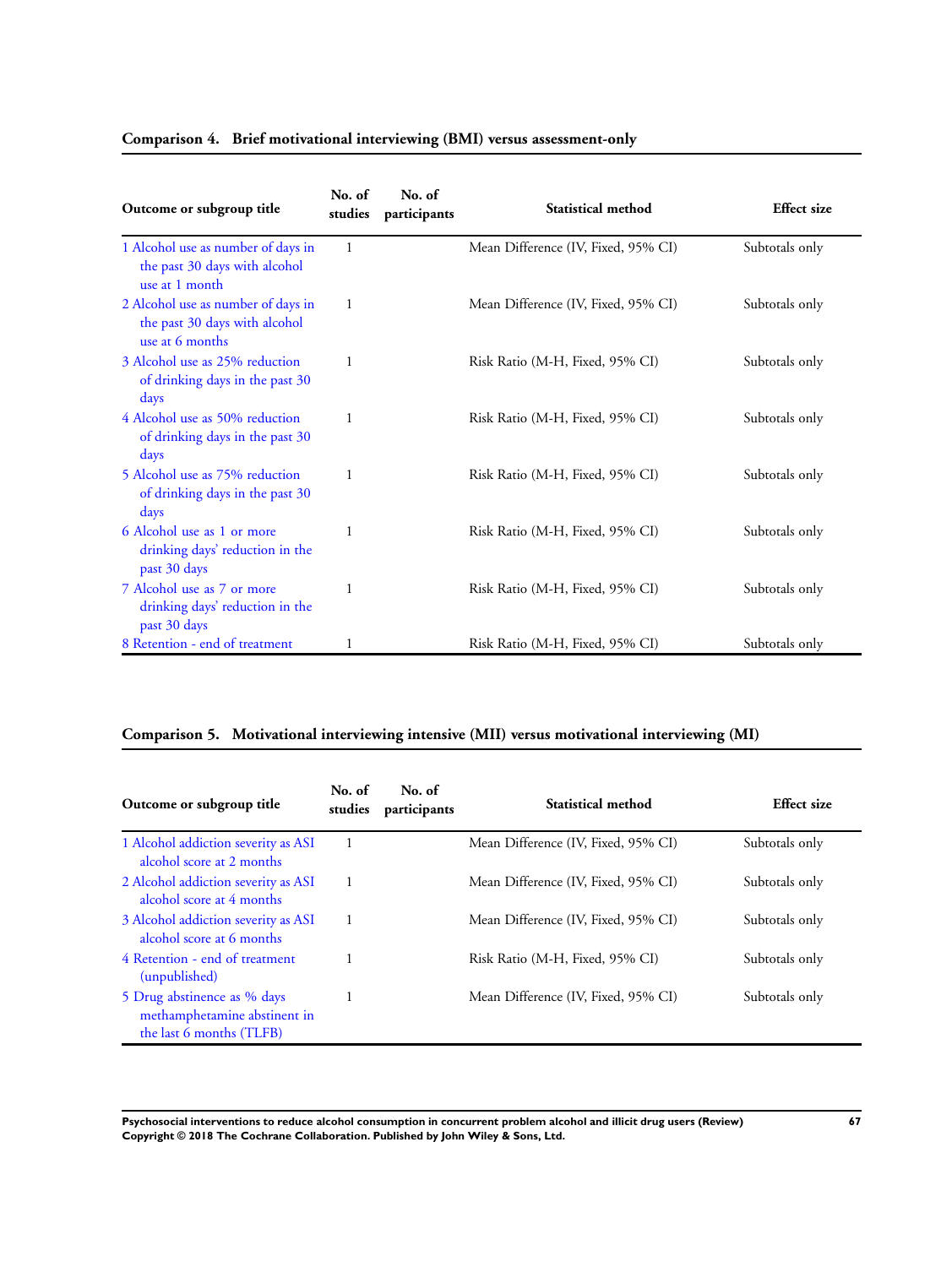## <span id="page-71-0"></span>**Analysis 1.1. Comparison 1 Cognitive-behavioural coping skills training (CBCST) versus twelve-step facilitation (TSF) programme, Outcome 1 Alcohol abstinence as number achieving 3 or more weeks of consecutive alcohol abstinence during treatment.**

Review: Psychosocial interventions to reduce alcohol consumption in concurrent problem alcohol and illicit drug users

Comparison: 1 Cognitive-behavioural coping skills training (CBCST) versus twelve-step facilitation (TSF) programme

Outcome: 1 Alcohol abstinence as number achieving 3 or more weeks of consecutive alcohol abstinence during treatment

| Study or subgroup                             | <b>CBCST</b><br>n/N | TSF<br>n/N | <b>Risk Ratio</b><br>M-H, Fixed, 95% CI                              | Weight | <b>Risk Ratio</b><br>M-H, Fixed, 95% CI |
|-----------------------------------------------|---------------------|------------|----------------------------------------------------------------------|--------|-----------------------------------------|
| Carroll 1998                                  | 5/23                | 2/18       |                                                                      |        | $1.96$ $[0.43, 8.94]$                   |
| Test for subgroup differences: Not applicable |                     |            |                                                                      |        |                                         |
|                                               |                     |            | 0.1<br>0.01<br>100<br>$\overline{0}$<br>Favours TSF<br>Favours CBCST |        |                                         |

## **Analysis 1.2. Comparison 1 Cognitive-behavioural coping skills training (CBCST) versus twelve-step facilitation (TSF) programme, Outcome 2 Alcohol abstinence as maximum number of weeks of consecutive alcohol abstinence during treatment.**

Review: Psychosocial interventions to reduce alcohol consumption in concurrent problem alcohol and illicit drug users

Comparison: 1 Cognitive-behavioural coping skills training (CBCST) versus twelve-step facilitation (TSF) programme

Outcome: 2 Alcohol abstinence as maximum number of weeks of consecutive alcohol abstinence during treatment

| Study or subgroup                             | <b>CBCST</b> |          | TSF |          | Mean<br><b>Difference</b>                   |                          | Weight | Mean<br>Difference          |
|-----------------------------------------------|--------------|----------|-----|----------|---------------------------------------------|--------------------------|--------|-----------------------------|
|                                               | $\mathbb N$  | Mean(SD) | N   | Mean(SD) | IV, Fixed, 95% CI                           |                          |        | IV, Fixed, 95% CI           |
| Carroll 1998                                  | 23           | 2.2(3)   | 8   | 1.8(2)   |                                             |                          |        | $0.40$ [ $-1.14$ , $1.94$ ] |
| Test for subgroup differences: Not applicable |              |          |     |          |                                             |                          |        |                             |
|                                               |              |          |     |          | $-50$<br>$-100$<br>$\circ$<br>Favours CBCST | 50<br>100<br>Favours TSF |        |                             |

**Psychosocial interventions to reduce alcohol consumption in concurrent problem alcohol and illicit drug users (Review) 68 Copyright © 2018 The Cochrane Collaboration. Published by John Wiley & Sons, Ltd.**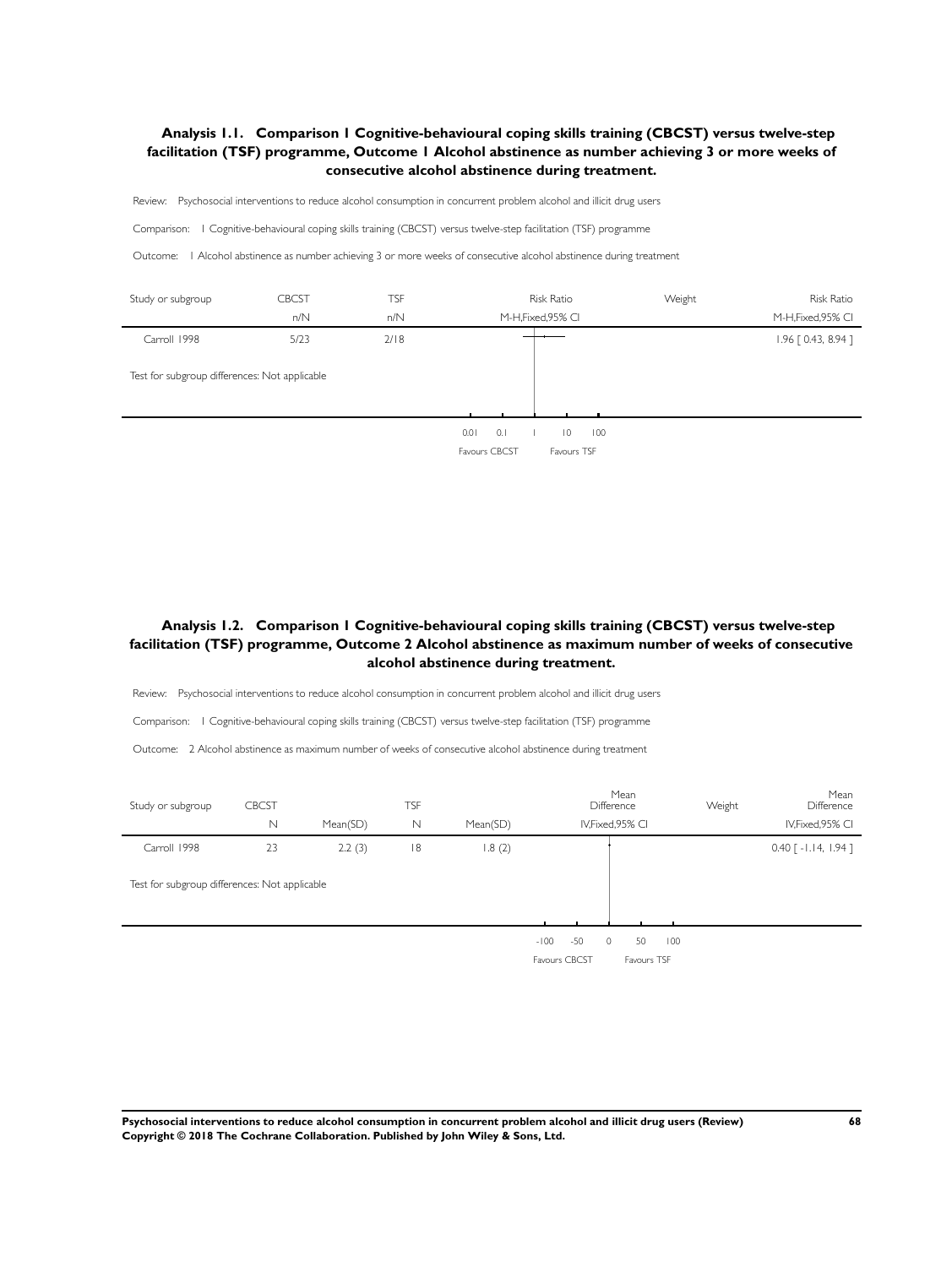### **Analysis 1.3. Comparison 1 Cognitive-behavioural coping skills training (CBCST) versus twelve-step facilitation (TSF) programme, Outcome 3 Alcohol abstinence during follow-up year.**

Review: Psychosocial interventions to reduce alcohol consumption in concurrent problem alcohol and illicit drug users

Comparison: 1 Cognitive-behavioural coping skills training (CBCST) versus twelve-step facilitation (TSF) programme

Outcome: 3 Alcohol abstinence during follow-up year



# **Analysis 1.4. Comparison 1 Cognitive-behavioural coping skills training (CBCST) versus twelve-step facilitation (TSF) programme, Outcome 4 Retention - end of treatment (unpublished).**

Review: Psychosocial interventions to reduce alcohol consumption in concurrent problem alcohol and illicit drug users

Comparison: 1 Cognitive-behavioural coping skills training (CBCST) versus twelve-step facilitation (TSF) programme

Outcome: 4 Retention - end of treatment (unpublished)



**Psychosocial interventions to reduce alcohol consumption in concurrent problem alcohol and illicit drug users (Review) 69 Copyright © 2018 The Cochrane Collaboration. Published by John Wiley & Sons, Ltd.**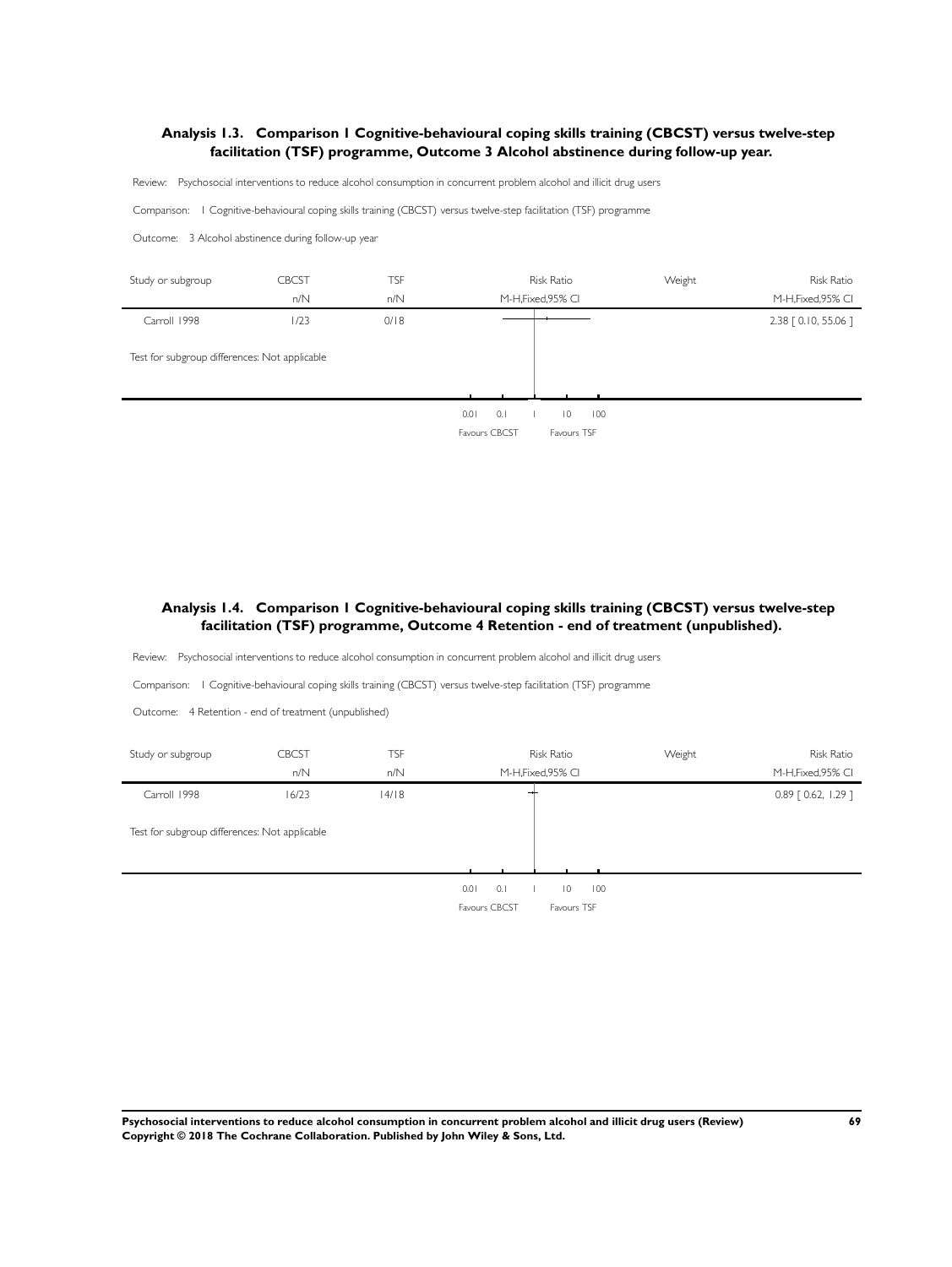# **Analysis 1.5. Comparison 1 Cognitive-behavioural coping skills training (CBCST) versus twelve-step facilitation (TSF) programme, Outcome 5 Illicit drug abstinence as maximum number of weeks of consecutive abstinence from cocaine during treatment.**

Review: Psychosocial interventions to reduce alcohol consumption in concurrent problem alcohol and illicit drug users

Comparison: 1 Cognitive-behavioural coping skills training (CBCST) versus twelve-step facilitation (TSF) programme

Outcome: 5 Illicit drug abstinence as maximum number of weeks of consecutive abstinence from cocaine during treatment

| Study or subgroup                             | <b>CBCST</b> |          | <b>TSF</b>  |          |                         |       | Mean<br>Difference           |     | Weight | Mean<br>Difference                 |
|-----------------------------------------------|--------------|----------|-------------|----------|-------------------------|-------|------------------------------|-----|--------|------------------------------------|
|                                               | N            | Mean(SD) | $\mathbb N$ | Mean(SD) |                         |       | IV, Fixed, 95% CI            |     |        | IV, Fixed, 95% CI                  |
| Carroll 1998                                  | 23           | 2.1(3.4) | 8           | 1.3(1.2) |                         |       |                              |     |        | $0.80$ $\lceil -0.70, 2.30 \rceil$ |
| Test for subgroup differences: Not applicable |              |          |             |          |                         |       |                              |     |        |                                    |
|                                               |              |          |             |          | $-100$<br>Favours CBCST | $-50$ | $\circ$<br>50<br>Favours TSF | 100 |        |                                    |

# **Analysis 1.6. Comparison 1 Cognitive-behavioural coping skills training (CBCST) versus twelve-step facilitation (TSF) programme, Outcome 6 Illicit drug abstinence as number achieving 3 or more weeks of consecutive abstinence from cocaine during treatment.**

Review: Psychosocial interventions to reduce alcohol consumption in concurrent problem alcohol and illicit drug users

Comparison: 1 Cognitive-behavioural coping skills training (CBCST) versus twelve-step facilitation (TSF) programme

Outcome: 6 Illicit drug abstinence as number achieving 3 or more weeks of consecutive abstinence from cocaine during treatment

| Study or subgroup                             | <b>CBCST</b><br>n/N | <b>TSF</b><br>n/N | <b>Risk Ratio</b><br>M-H, Fixed, 95% CI                              | Weight | <b>Risk Ratio</b><br>M-H, Fixed, 95% CI |
|-----------------------------------------------|---------------------|-------------------|----------------------------------------------------------------------|--------|-----------------------------------------|
| Carroll 1998                                  | 7/23                | 5/18              |                                                                      |        | $1.10$ $[0.42, 2.88]$                   |
| Test for subgroup differences: Not applicable |                     |                   |                                                                      |        |                                         |
|                                               |                     |                   | 0.1<br>0.01<br>$\overline{0}$<br>100<br>Favours CBCST<br>Favours TSF |        |                                         |

**Psychosocial interventions to reduce alcohol consumption in concurrent problem alcohol and illicit drug users (Review) 70 Copyright © 2018 The Cochrane Collaboration. Published by John Wiley & Sons, Ltd.**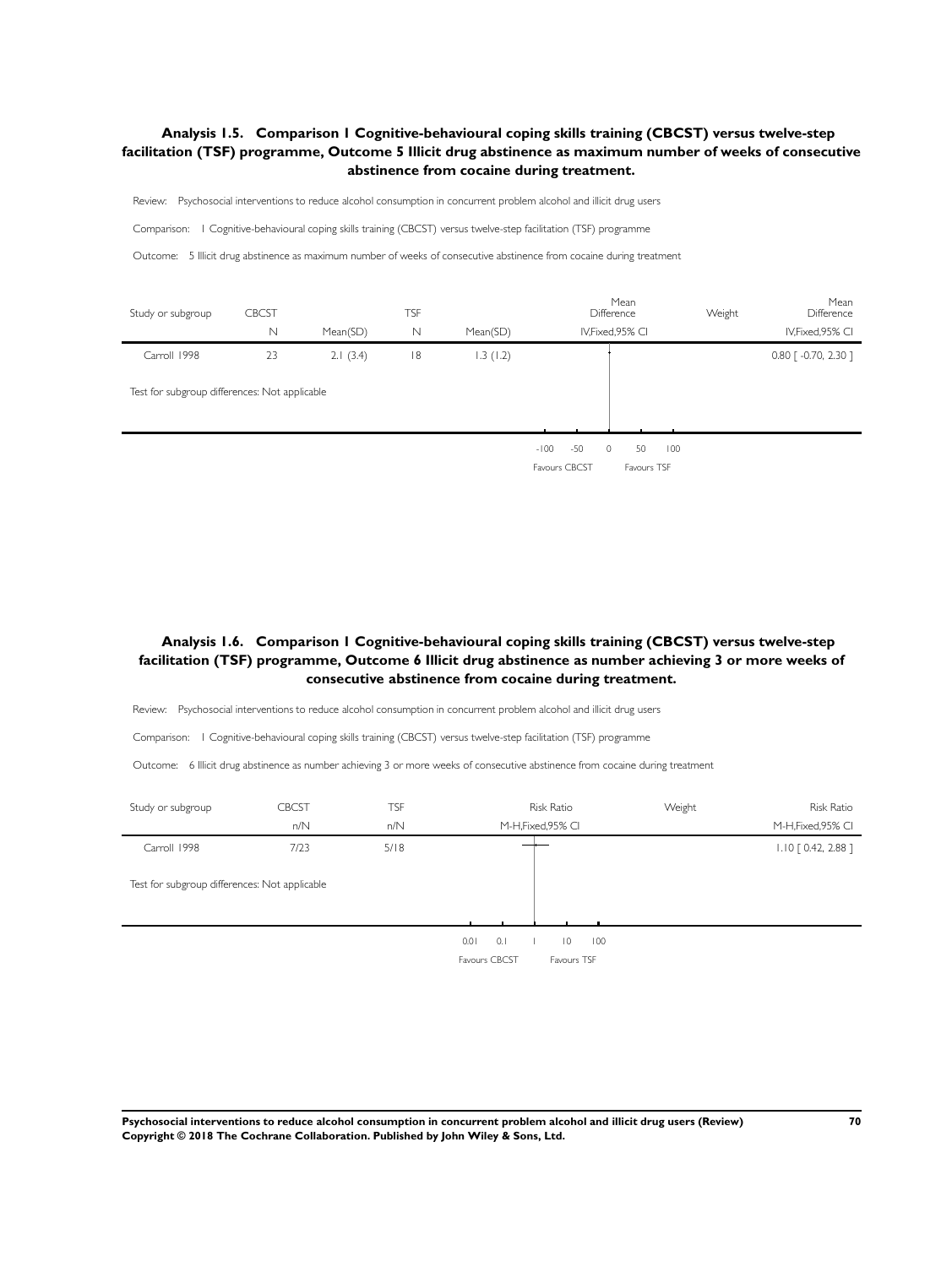### **Analysis 1.7. Comparison 1 Cognitive-behavioural coping skills training (CBCST) versus twelve-step facilitation (TSF) programme, Outcome 7 Illicit drug abstinence as abstinence from cocaine during follow-up year.**

Review: Psychosocial interventions to reduce alcohol consumption in concurrent problem alcohol and illicit drug users

Comparison: 1 Cognitive-behavioural coping skills training (CBCST) versus twelve-step facilitation (TSF) programme

Outcome: 7 Illicit drug abstinence as abstinence from cocaine during follow-up year



# **Analysis 2.1. Comparison 2 Brief intervention (BI) versus treatment as usual (TAU), Outcome 1 Alcohol use as AUDIT or ASSIST scores at 3 months.**

Review: Psychosocial interventions to reduce alcohol consumption in concurrent problem alcohol and illicit drug users

Comparison: 2 Brief intervention (BI) versus treatment as usual (TAU)

Outcome: 1 Alcohol use as AUDIT or ASSIST scores at 3 months

| Study or subgroup                                                                                                                                                                                                                    | BI           |           | TAU         |            | Std.<br>Mean<br>Difference                                           | Weight | Std.<br>Mean<br>Difference |
|--------------------------------------------------------------------------------------------------------------------------------------------------------------------------------------------------------------------------------------|--------------|-----------|-------------|------------|----------------------------------------------------------------------|--------|----------------------------|
|                                                                                                                                                                                                                                      | $\mathsf{N}$ | Mean(SD)  | $\mathbb N$ | Mean(SD)   | IV, Random, 95% CI                                                   |        | IV, Random, 95% CI         |
| Darker 2016                                                                                                                                                                                                                          | 3            | 19.8(10)  | 8           | 21.5(12.5) |                                                                      | 18.0%  | $-0.14$ [ $-0.86$ , 0.57 ] |
| Feldman 2013                                                                                                                                                                                                                         | 59           | 13(6.2)   | 51          | 12.4(7.5)  |                                                                      | 65.3%  | $0.09$ $[ -0.29, 0.46 ]$   |
| Henihan 2016                                                                                                                                                                                                                         | 12           | 13.5(9.3) | 17          | 11.5(9.5)  |                                                                      | 16.7%  | $0.21$ $[-0.53, 0.95]$     |
| <b>Total (95% CI)</b><br>Heterogeneity: Tau <sup>2</sup> = 0.0; Chi <sup>2</sup> = 0.48, df = 2 (P = 0.79); l <sup>2</sup> = 0.0%<br>Test for overall effect: $Z = 0.42$ (P = 0.67)<br>Test for subgroup differences: Not applicable | 84           |           | 86          |            |                                                                      | 100.0% | $0.07$ [ -0.24, 0.37 ]     |
|                                                                                                                                                                                                                                      |              |           |             |            | $-50$<br>50<br>100<br>$-100$<br>$\circ$<br>Favours BI<br>Favours TAU |        |                            |

**Psychosocial interventions to reduce alcohol consumption in concurrent problem alcohol and illicit drug users (Review) 71 Copyright © 2018 The Cochrane Collaboration. Published by John Wiley & Sons, Ltd.**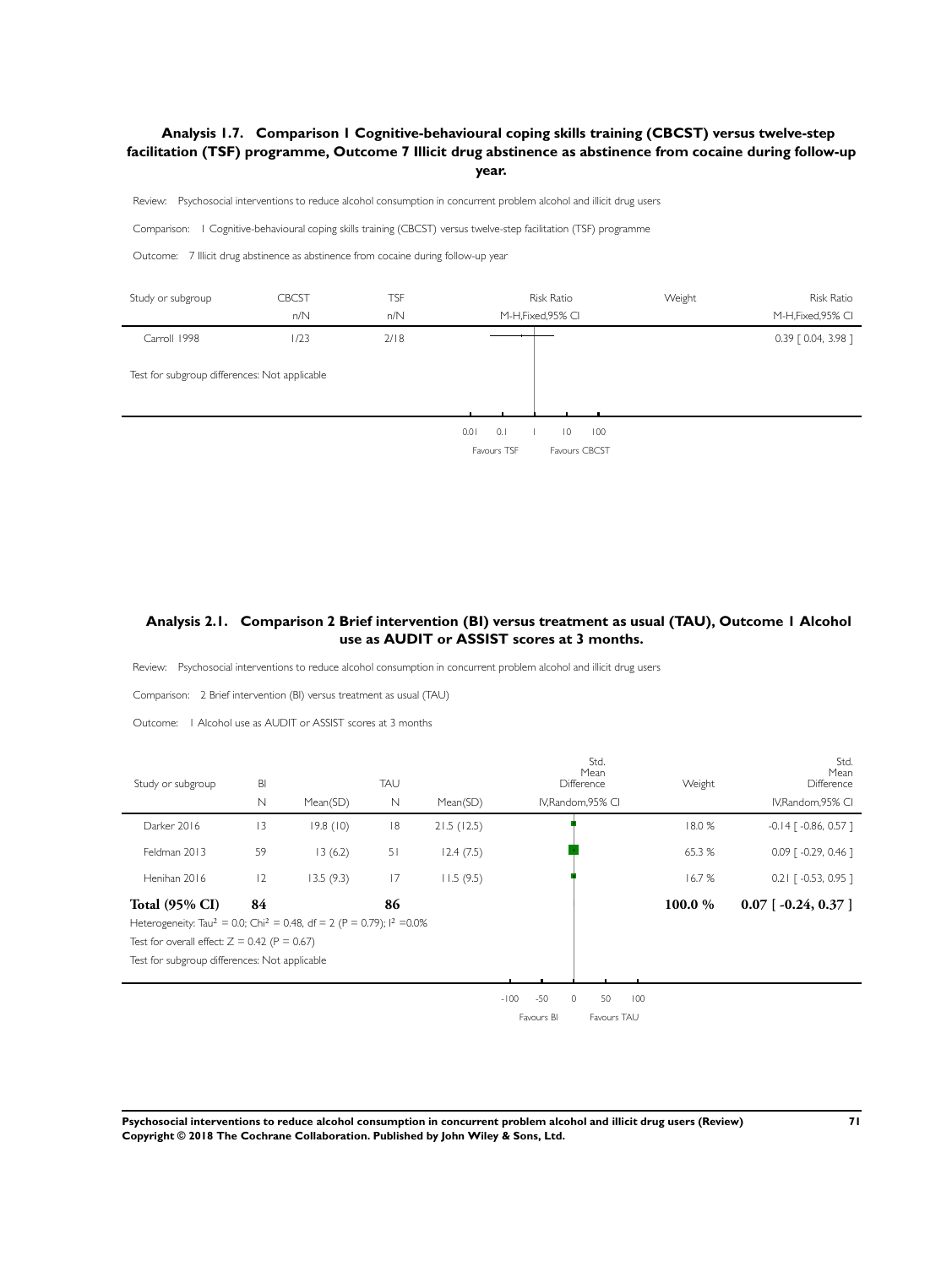# **Analysis 2.2. Comparison 2 Brief intervention (BI) versus treatment as usual (TAU), Outcome 2 Alcohol use as AUDIT scores at 9 months.**

Review: Psychosocial interventions to reduce alcohol consumption in concurrent problem alcohol and illicit drug users

Comparison: 2 Brief intervention (BI) versus treatment as usual (TAU)

Outcome: 2 Alcohol use as AUDIT scores at 9 months

| Study or subgroup                             | BI          |           | TAU            |           |        |       | Mean<br>Difference |    |     | Weight | Mean<br>Difference                 |
|-----------------------------------------------|-------------|-----------|----------------|-----------|--------|-------|--------------------|----|-----|--------|------------------------------------|
|                                               | $\mathbb N$ | Mean(SD)  | Ν              | Mean(SD)  |        |       | IV, Fixed, 95% CI  |    |     |        | IV, Fixed, 95% CI                  |
| Feldman 2013                                  | 59          | 13.9(8.1) | 5 <sub>1</sub> | 11.6(7.3) |        |       |                    |    |     |        | $2.30$ $\lceil -0.58, 5.18 \rceil$ |
| Test for subgroup differences: Not applicable |             |           |                |           |        |       |                    |    |     |        |                                    |
|                                               |             |           |                |           | $-100$ | $-50$ | 0                  | 50 | 100 |        |                                    |

Favours BI Favours TAU

# **Analysis 2.3. Comparison 2 Brief intervention (BI) versus treatment as usual (TAU), Outcome 3 Alcohol use as decreased alcohol use at 3 months.**

Review: Psychosocial interventions to reduce alcohol consumption in concurrent problem alcohol and illicit drug users

Comparison: 2 Brief intervention (BI) versus treatment as usual (TAU)

Outcome: 3 Alcohol use as decreased alcohol use at 3 months

l,

| Study or subgroup                             | BI<br>n/N | TAU<br>n/N | <b>Risk Ratio</b><br>M-H, Fixed, 95% CI                           | Weight | <b>Risk Ratio</b><br>M-H, Fixed, 95% CI |
|-----------------------------------------------|-----------|------------|-------------------------------------------------------------------|--------|-----------------------------------------|
| Feldman 2013                                  | 21/59     | 16/51      |                                                                   |        | $1.13$ [ 0.67, 1.93 ]                   |
| Test for subgroup differences: Not applicable |           |            |                                                                   |        |                                         |
|                                               |           |            | 0.1<br>100<br>0.01<br>$\overline{0}$<br>Favours BI<br>Favours TAU |        |                                         |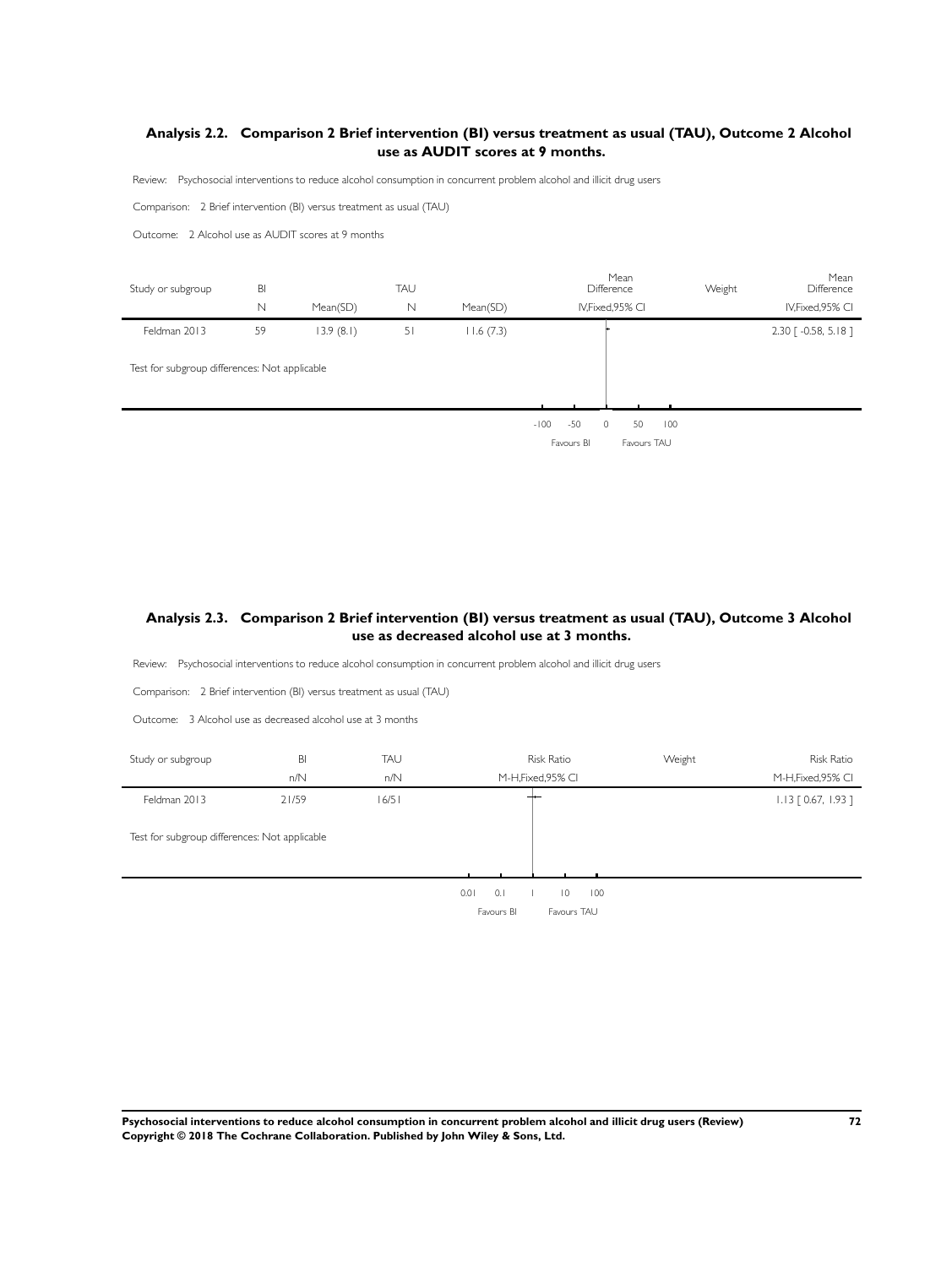# **Analysis 2.4. Comparison 2 Brief intervention (BI) versus treatment as usual (TAU), Outcome 4 Alcohol use as number of drinks per week at 3 months.**

Review: Psychosocial interventions to reduce alcohol consumption in concurrent problem alcohol and illicit drug users

Comparison: 2 Brief intervention (BI) versus treatment as usual (TAU)

Outcome: 4 Alcohol use as number of drinks per week at 3 months

l.

| Study or subgroup                             | BI |          | TAU |            | Mean<br>Difference                                                   | Weight | Mean<br>Difference     |
|-----------------------------------------------|----|----------|-----|------------|----------------------------------------------------------------------|--------|------------------------|
|                                               | N  | Mean(SD) | N   | Mean(SD)   | IV, Fixed, 95% CI                                                    |        | IV, Fixed, 95% CI      |
| Feldman 2013                                  | 59 | 17(11.6) | 51  | 16.3(12.6) |                                                                      |        | $0.70$ [ -3.85, 5.25 ] |
| Test for subgroup differences: Not applicable |    |          |     |            |                                                                      |        |                        |
|                                               |    |          |     |            | $-50$<br>100<br>$-100$<br>50<br>$\circ$<br>Favours TAU<br>Favours BI |        |                        |

### **Analysis 2.5. Comparison 2 Brief intervention (BI) versus treatment as usual (TAU), Outcome 5 Alcohol use as number of drinks per week at 9 months.**

Review: Psychosocial interventions to reduce alcohol consumption in concurrent problem alcohol and illicit drug users

Comparison: 2 Brief intervention (BI) versus treatment as usual (TAU)

Outcome: 5 Alcohol use as number of drinks per week at 9 months

| Study or subgroup                             | BI |            | TAU |            | Mean<br>Difference                                            | Weight | Mean<br>Difference                  |
|-----------------------------------------------|----|------------|-----|------------|---------------------------------------------------------------|--------|-------------------------------------|
|                                               | N  | Mean(SD)   | N   | Mean(SD)   | IV, Fixed, 95% CI                                             |        | IV, Fixed, 95% CI                   |
| Feldman 2013                                  | 59 | 18.4(10.4) | 51  | 18.7(13.2) |                                                               |        | $-0.30$ $\lceil -4.79, 4.19 \rceil$ |
| Test for subgroup differences: Not applicable |    |            |     |            |                                                               |        |                                     |
|                                               |    |            |     |            | $-50$<br>50<br>$-100$<br>$\circ$<br>Favours BI<br>Favours TAU | 100    |                                     |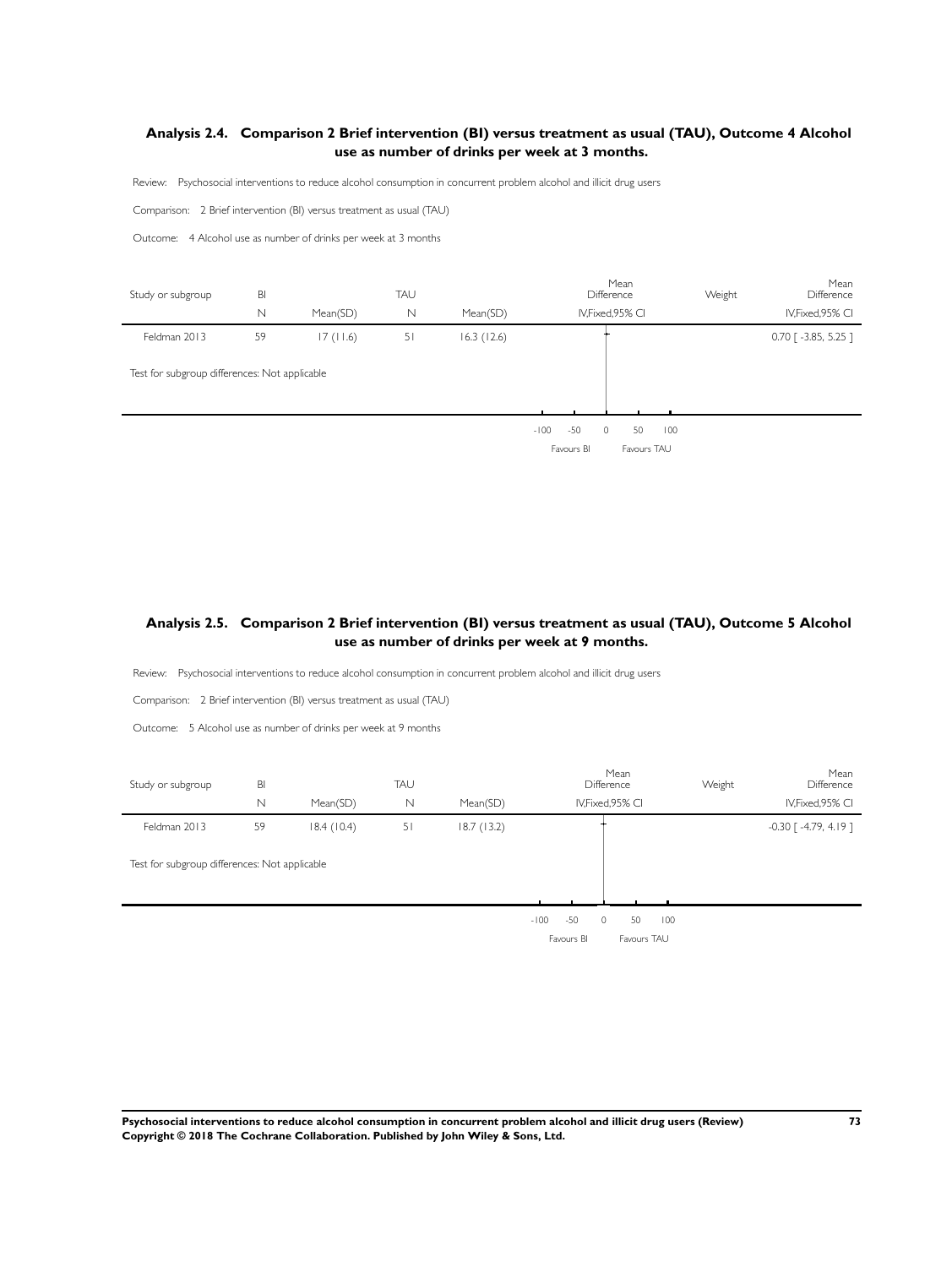# **Analysis 2.6. Comparison 2 Brief intervention (BI) versus treatment as usual (TAU), Outcome 6 Alcohol use as decreased alcohol use at 9 months.**

Review: Psychosocial interventions to reduce alcohol consumption in concurrent problem alcohol and illicit drug users

Comparison: 2 Brief intervention (BI) versus treatment as usual (TAU)

Outcome: 6 Alcohol use as decreased alcohol use at 9 months



# **Analysis 2.7. Comparison 2 Brief intervention (BI) versus treatment as usual (TAU), Outcome 7 Retention at 3 months (unpublished and published data).**

Review: Psychosocial interventions to reduce alcohol consumption in concurrent problem alcohol and illicit drug users

Comparison: 2 Brief intervention (BI) versus treatment as usual (TAU)

Outcome: 7 Retention at 3 months (unpublished and published data)

j.

| Study or subgroup                                                                                        | BI    | <b>TAU</b> | <b>Risk Ratio</b><br>М-   | Weight | <b>Risk Ratio</b><br>$M -$ |  |
|----------------------------------------------------------------------------------------------------------|-------|------------|---------------------------|--------|----------------------------|--|
|                                                                                                          | n/N   | n/N        | H,Random,95%              |        | H,Random,95%               |  |
| Darker 2016                                                                                              | 21/21 | 29/29      |                           | 48.4 % | 1.00 [ 0.92, 1.08 ]        |  |
| Feldman 2013                                                                                             | 29/59 | 30/51      |                           | 18.5 % | $0.84$ $[0.59, 1.18]$      |  |
| Henihan 2016                                                                                             | 12/13 | 17/17      |                           | 33.1 % | $0.92$ $[0.75, 1.12]$      |  |
| <b>Total (95% CI)</b>                                                                                    | 93    | 97         |                           | 100.0% | $0.94$ [ 0.78, 1.13 ]      |  |
| Total events: 62 (BI), 76 (TAU)                                                                          |       |            |                           |        |                            |  |
| Heterogeneity: Tau <sup>2</sup> = 0.02; Chi <sup>2</sup> = 5.76, df = 2 (P = 0.06); l <sup>2</sup> = 65% |       |            |                           |        |                            |  |
| Test for overall effect: $Z = 0.65$ (P = 0.51)                                                           |       |            |                           |        |                            |  |
| Test for subgroup differences: Not applicable                                                            |       |            |                           |        |                            |  |
|                                                                                                          |       |            |                           |        |                            |  |
|                                                                                                          |       |            | 0<br>0.01<br>0.1<br>100   |        |                            |  |
|                                                                                                          |       |            | Favours BI<br>Favours TAU |        |                            |  |

**Psychosocial interventions to reduce alcohol consumption in concurrent problem alcohol and illicit drug users (Review) 74 Copyright © 2018 The Cochrane Collaboration. Published by John Wiley & Sons, Ltd.**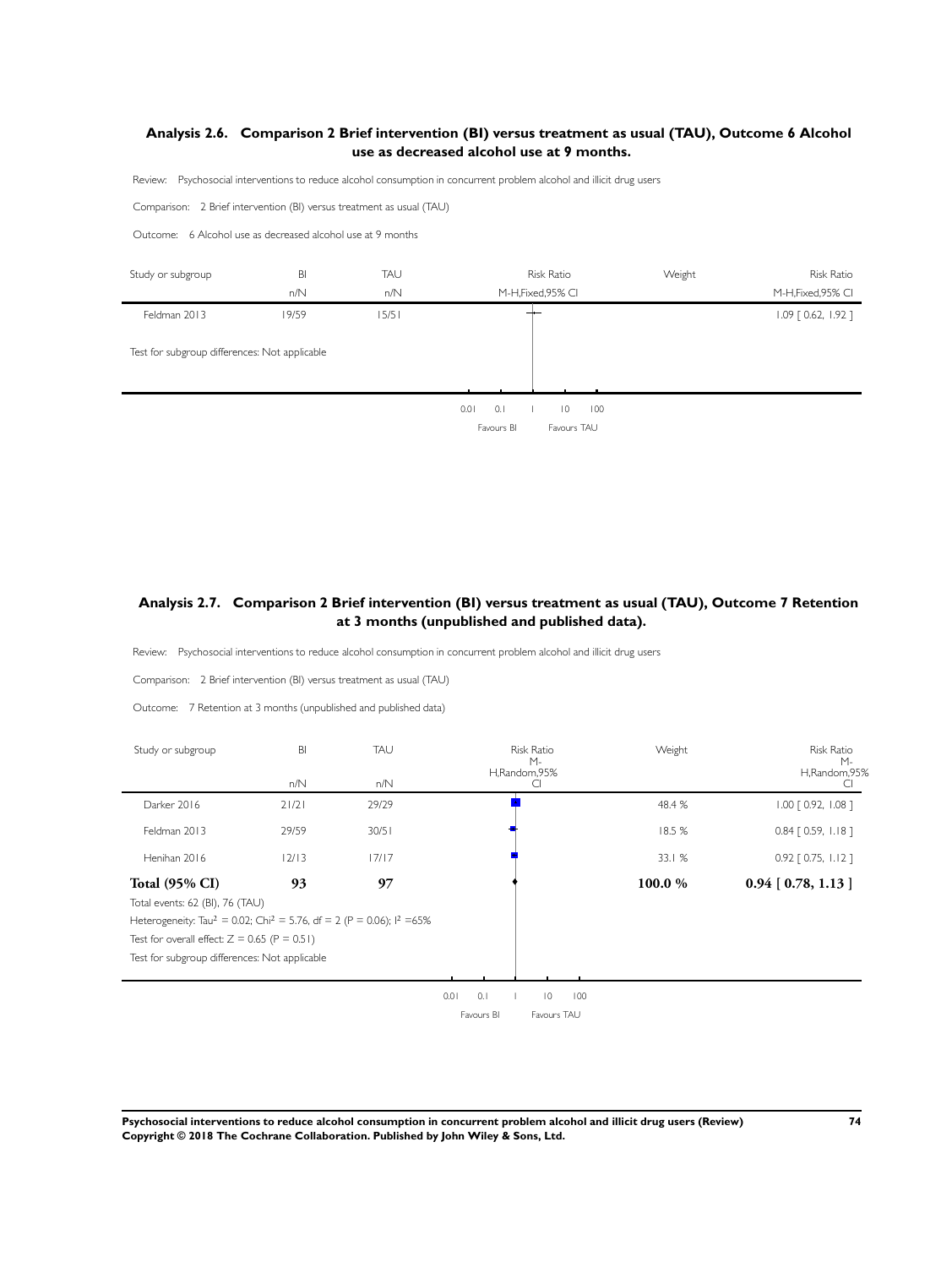# **Analysis 3.1. Comparison 3 Motivational interviewing (MI) versus treatment as usual (TAU) or educational intervention only, Outcome 1 Alcohol use as AUDIT or ASSIST scores at 3 months.**

Review: Psychosocial interventions to reduce alcohol consumption in concurrent problem alcohol and illicit drug users

Comparison: 3 Motivational interviewing (MI) versus treatment as usual (TAU) or educational intervention only

Outcome: 1 Alcohol use as AUDIT or ASSIST scores at 3 months

| M <sub>l</sub> |          | TAU                                                                                             |            | Std.<br>Mean<br>Difference                                                                               | Weight                     | Std.<br>Mean<br>Difference         |
|----------------|----------|-------------------------------------------------------------------------------------------------|------------|----------------------------------------------------------------------------------------------------------|----------------------------|------------------------------------|
| $\mathbb N$    | Mean(SD) | N                                                                                               | Mean(SD)   | IV, Random, 95% CI                                                                                       |                            | IV, Random, 95% CI                 |
| 3              | 19.8(10) | 8                                                                                               | 21.5(12.5) |                                                                                                          | 21.6 %                     | $-0.14$ [ $-0.86$ , 0.57 ]         |
| 59             | 13(6.2)  | 51                                                                                              | 12.4(7.5)  |                                                                                                          | 78.4 %                     | $0.09$ $\lceil -0.29, 0.46 \rceil$ |
| 72             |          | 69                                                                                              |            |                                                                                                          | 100.0%                     | $0.04$ [ -0.29, 0.37 ]             |
|                |          |                                                                                                 |            |                                                                                                          |                            |                                    |
|                |          |                                                                                                 |            |                                                                                                          |                            |                                    |
|                |          |                                                                                                 |            |                                                                                                          |                            |                                    |
|                |          |                                                                                                 |            |                                                                                                          |                            |                                    |
|                |          | Test for overall effect: $Z = 0.22$ (P = 0.83)<br>Test for subgroup differences: Not applicable |            | Heterogeneity: Tau <sup>2</sup> = 0.0; Chi <sup>2</sup> = 0.31, df = 1 (P = 0.58); l <sup>2</sup> = 0.0% | $-50$<br>$-100$<br>50<br>0 | 100                                |

Favours BI Favours TAU

# **Analysis 3.2. Comparison 3 Motivational interviewing (MI) versus treatment as usual (TAU) or educational intervention only, Outcome 2 Alcohol use as AUDIT scores at 9 months.**

Review: Psychosocial interventions to reduce alcohol consumption in concurrent problem alcohol and illicit drug users

Comparison: 3 Motivational interviewing (MI) versus treatment as usual (TAU) or educational intervention only

Outcome: 2 Alcohol use as AUDIT scores at 9 months

| Study or subgroup                             | BI          |           | TAU         |           | Mean<br>Difference                                                   | Weight | Mean<br>Difference       |
|-----------------------------------------------|-------------|-----------|-------------|-----------|----------------------------------------------------------------------|--------|--------------------------|
|                                               | $\mathbb N$ | Mean(SD)  | $\mathbb N$ | Mean(SD)  | IV, Fixed, 95% CI                                                    |        | IV, Fixed, 95% CI        |
| Feldman 2013                                  | 59          | 13.9(8.1) | 51          | 11.6(7.3) |                                                                      |        | $2.30$ $[ -0.58, 5.18 ]$ |
| Test for subgroup differences: Not applicable |             |           |             |           |                                                                      |        |                          |
|                                               |             |           |             |           | $-50$<br>50<br>100<br>$-100$<br>$\circ$<br>Favours BI<br>Favours TAU |        |                          |

**Psychosocial interventions to reduce alcohol consumption in concurrent problem alcohol and illicit drug users (Review) 75 Copyright © 2018 The Cochrane Collaboration. Published by John Wiley & Sons, Ltd.**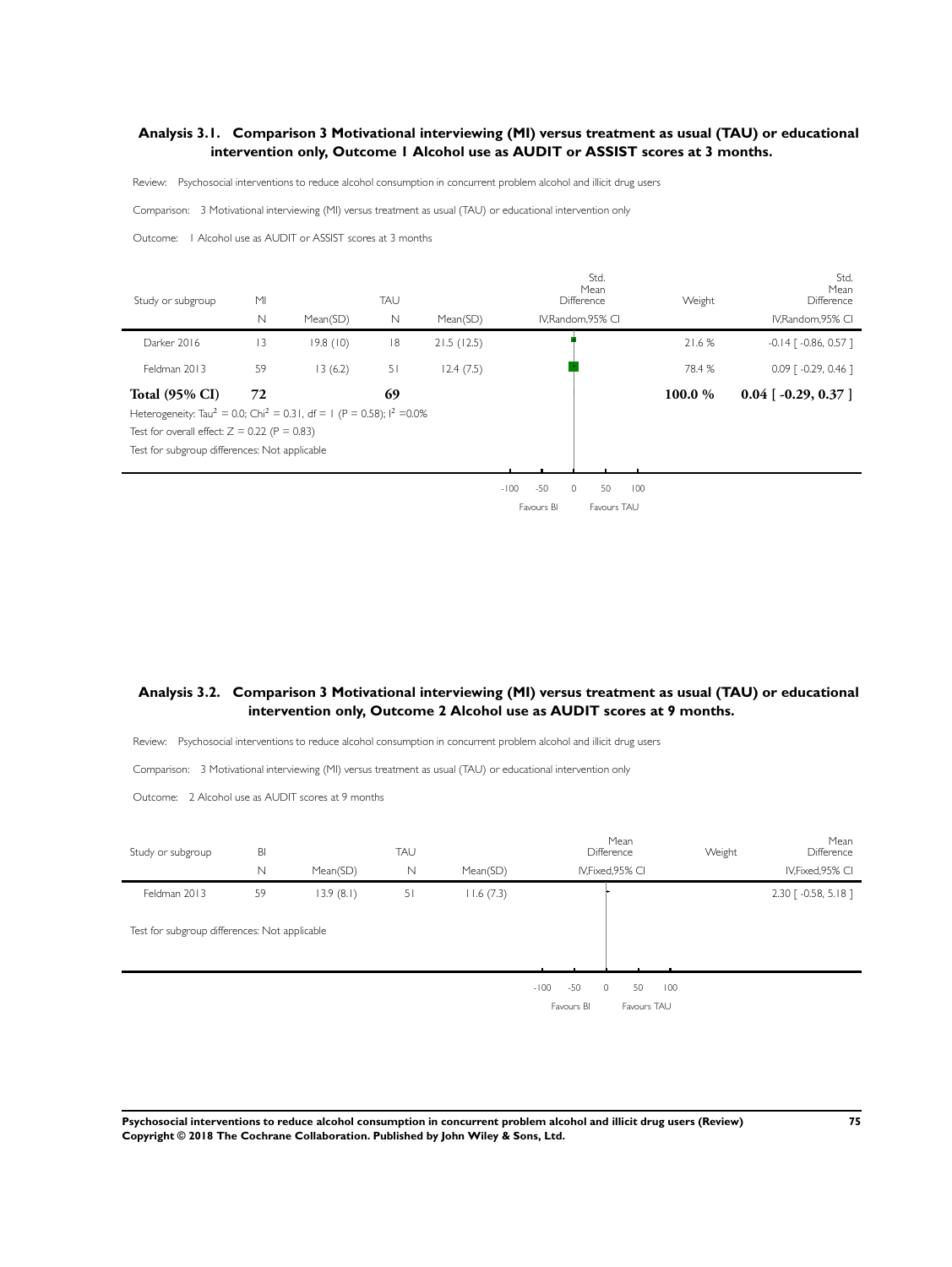# **Analysis 3.3. Comparison 3 Motivational interviewing (MI) versus treatment as usual (TAU) or educational intervention only, Outcome 3 Alcohol use as number of standard drinks consumed per day over the last 30 days.**

Review: Psychosocial interventions to reduce alcohol consumption in concurrent problem alcohol and illicit drug users

Comparison: 3 Motivational interviewing (MI) versus treatment as usual (TAU) or educational intervention only

Outcome: 3 Alcohol use as number of standard drinks consumed per day over the last 30 days

| Study or subgroup                             | M <sub>l</sub> |          | Education |          |                               | Mean<br>Difference | Weight                   | Mean<br>Difference           |
|-----------------------------------------------|----------------|----------|-----------|----------|-------------------------------|--------------------|--------------------------|------------------------------|
|                                               | $\mathbb N$    | Mean(SD) | N         | Mean(SD) |                               | IV, Fixed, 95% CI  |                          | IV, Fixed, 95% CI            |
| Nyamathi 2010                                 | 148            | 3.7(4.5) | 77        | 3.9(6.2) |                               |                    |                          | $-0.20$ [ $-1.76$ , $1.36$ ] |
| Test for subgroup differences: Not applicable |                |          |           |          |                               |                    |                          |                              |
|                                               |                |          |           |          | $-50$<br>$-100$<br>Favours MI | 50<br>0            | 100<br>Favours Education |                              |

# **Analysis 3.4. Comparison 3 Motivational interviewing (MI) versus treatment as usual (TAU) or educational intervention only, Outcome 4 Alcohol use as number of drinks per week at 3 months.**

Review: Psychosocial interventions to reduce alcohol consumption in concurrent problem alcohol and illicit drug users

Comparison: 3 Motivational interviewing (MI) versus treatment as usual (TAU) or educational intervention only

Outcome: 4 Alcohol use as number of drinks per week at 3 months

| Study or subgroup                             | BI          |          | TAU |            | Mean<br>Difference                                             | Mean<br>Weight<br><b>Difference</b> |
|-----------------------------------------------|-------------|----------|-----|------------|----------------------------------------------------------------|-------------------------------------|
|                                               | $\mathbb N$ | Mean(SD) | N   | Mean(SD)   | IV, Fixed, 95% CI                                              | IV, Fixed, 95% CI                   |
| Feldman 2013                                  | 59          | 17(11.6) | 51  | 16.3(12.6) |                                                                | $0.70$ [ -3.85, 5.25 ]              |
| Test for subgroup differences: Not applicable |             |          |     |            |                                                                |                                     |
|                                               |             |          |     |            |                                                                |                                     |
|                                               |             |          |     |            | 50<br>$-50$<br>$-100$<br>$\Omega$<br>Favours BI<br>Favours TAU | 100                                 |

**Psychosocial interventions to reduce alcohol consumption in concurrent problem alcohol and illicit drug users (Review) 76 Copyright © 2018 The Cochrane Collaboration. Published by John Wiley & Sons, Ltd.**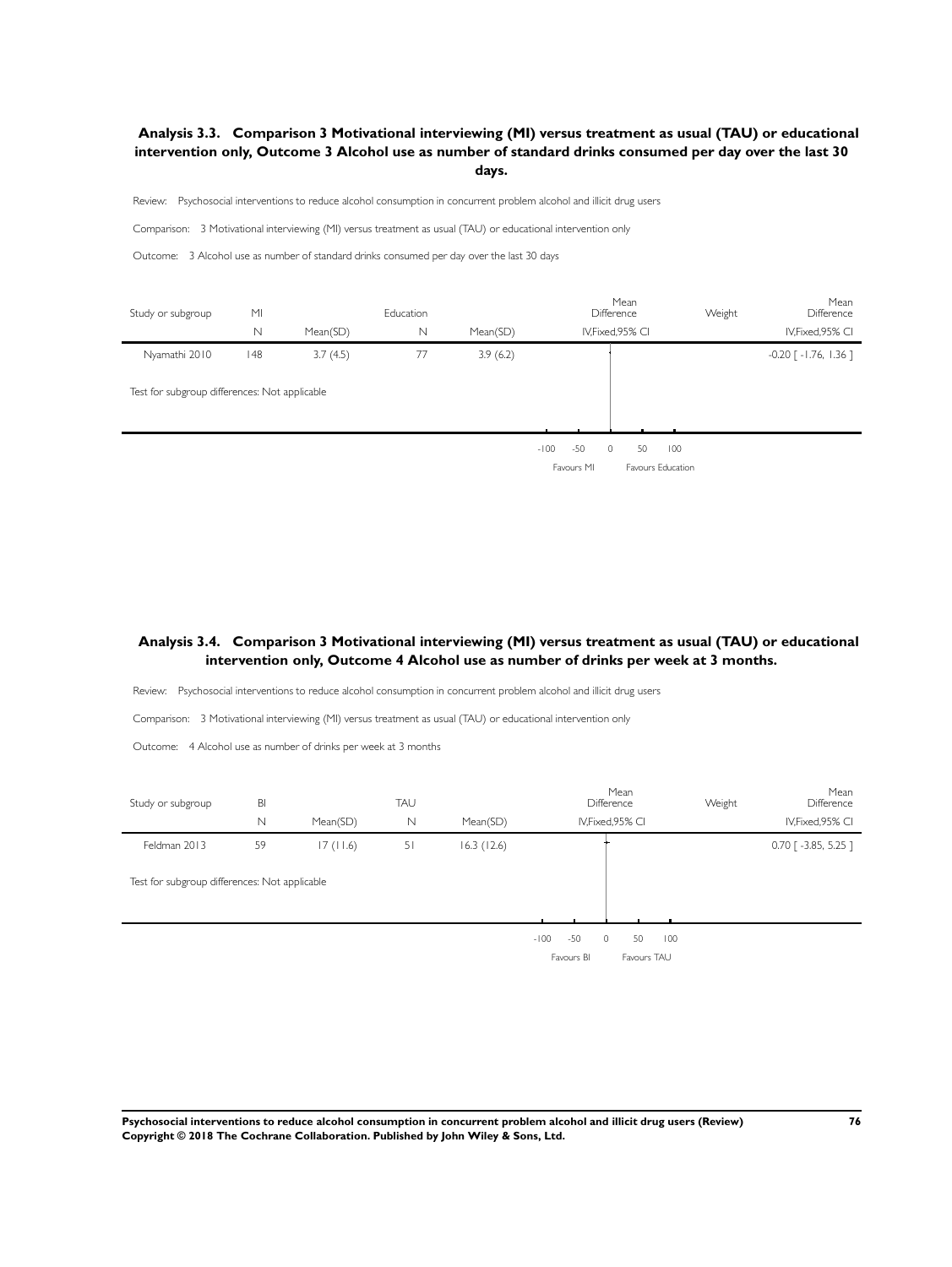#### **Analysis 3.5. Comparison 3 Motivational interviewing (MI) versus treatment as usual (TAU) or educational intervention only, Outcome 5 Alcohol use as number of drinks per week at 9 months.**

Review: Psychosocial interventions to reduce alcohol consumption in concurrent problem alcohol and illicit drug users

Comparison: 3 Motivational interviewing (MI) versus treatment as usual (TAU) or educational intervention only

Outcome: 5 Alcohol use as number of drinks per week at 9 months

| Study or subgroup                             | BI |            | TAU         |            | Mean<br><b>Difference</b>                                             | Weight | Mean<br>Difference           |
|-----------------------------------------------|----|------------|-------------|------------|-----------------------------------------------------------------------|--------|------------------------------|
|                                               | N  | Mean(SD)   | $\mathbb N$ | Mean(SD)   | IV, Fixed, 95% CI                                                     |        | IV, Fixed, 95% CI            |
| Feldman 2013                                  | 59 | 18.4(10.4) | 51          | 18.7(13.2) |                                                                       |        | $-0.30$ [ $-4.79$ , $4.19$ ] |
| Test for subgroup differences: Not applicable |    |            |             |            |                                                                       |        |                              |
|                                               |    |            |             |            | 50<br>$-50$<br>$\Omega$<br>100<br>$-100$<br>Favours BI<br>Favours TAU |        |                              |

# **Analysis 3.6. Comparison 3 Motivational interviewing (MI) versus treatment as usual (TAU) or educational intervention only, Outcome 6 Alcohol use as greater than 50% reduction in number of standard drinks consumed per day over the last 30 days.**

Review: Psychosocial interventions to reduce alcohol consumption in concurrent problem alcohol and illicit drug users

Comparison: 3 Motivational interviewing (MI) versus treatment as usual (TAU) or educational intervention only

Outcome: 6 Alcohol use as greater than 50% reduction in number of standard drinks consumed per day over the last 30 days

| Study or subgroup                             | M <sub>l</sub> | Education | <b>Risk Ratio</b>                    | Weight | Risk Ratio            |
|-----------------------------------------------|----------------|-----------|--------------------------------------|--------|-----------------------|
|                                               | n/N            | n/N       | M-H, Fixed, 95% CI                   |        | M-H, Fixed, 95% CI    |
| Nyamathi 2010                                 | 84/169         | 43/87     |                                      |        | $1.01$ $[0.77, 1.31]$ |
| Test for subgroup differences: Not applicable |                |           |                                      |        |                       |
|                                               |                |           |                                      |        |                       |
|                                               |                |           | 0.01<br>0.1<br>$\overline{0}$<br>100 |        |                       |
|                                               |                |           | Favours MI<br>Favours Education      |        |                       |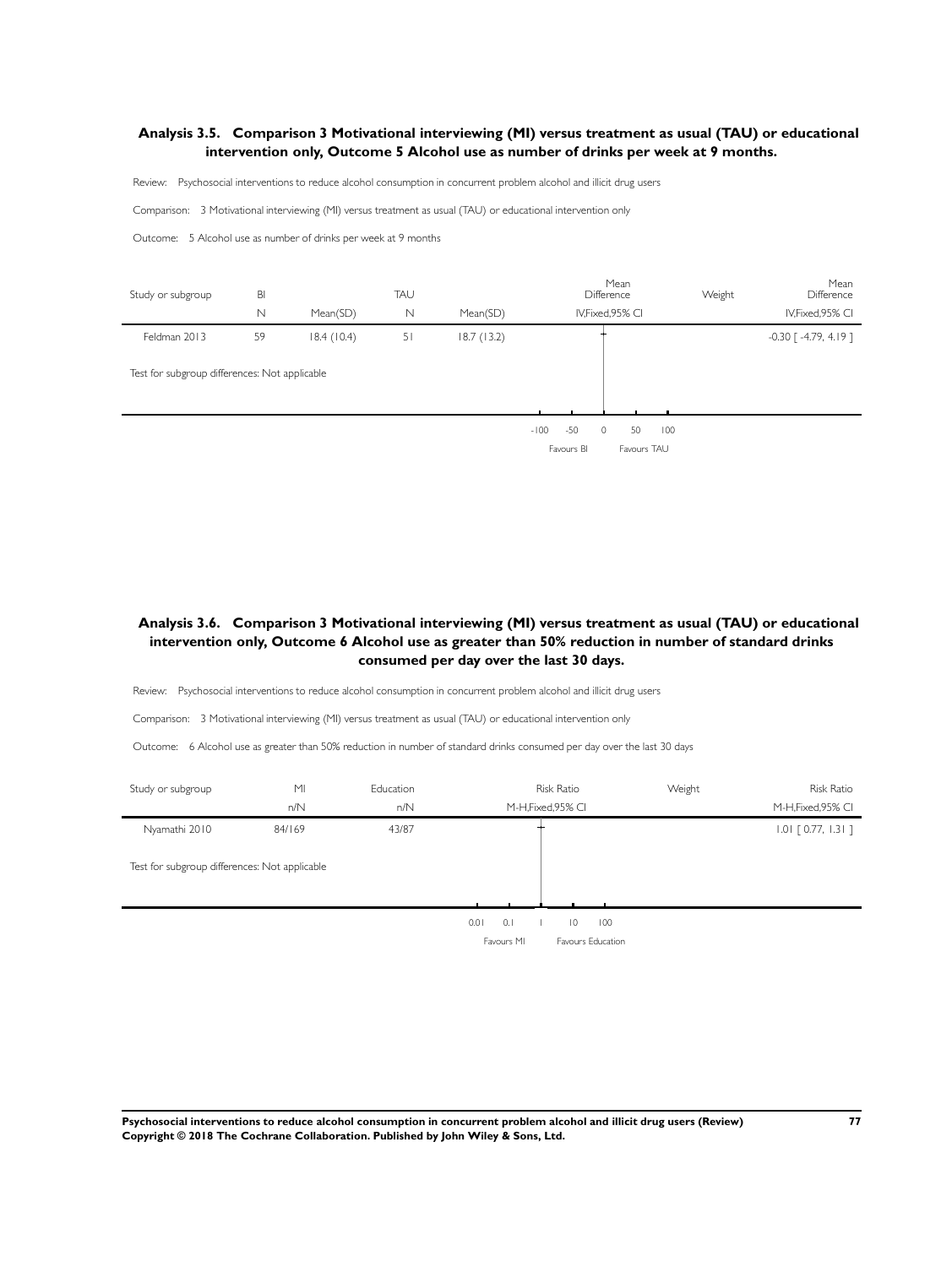#### **Analysis 3.7. Comparison 3 Motivational interviewing (MI) versus treatment as usual (TAU) or educational intervention only, Outcome 7 Alcohol abstinence as abstinence from alcohol over the last 30 days.**

Review: Psychosocial interventions to reduce alcohol consumption in concurrent problem alcohol and illicit drug users

Comparison: 3 Motivational interviewing (MI) versus treatment as usual (TAU) or educational intervention only

Outcome: 7 Alcohol abstinence as abstinence from alcohol over the last 30 days



# **Analysis 3.8. Comparison 3 Motivational interviewing (MI) versus treatment as usual (TAU) or educational intervention only, Outcome 8 Alcohol use as decreased alcohol use at 3 months.**

Review: Psychosocial interventions to reduce alcohol consumption in concurrent problem alcohol and illicit drug users

Comparison: 3 Motivational interviewing (MI) versus treatment as usual (TAU) or educational intervention only

Outcome: 8 Alcohol use as decreased alcohol use at 3 months

| Study or subgroup                             | BI<br>n/N | TAU<br>n/N | <b>Risk Ratio</b><br>M-H, Fixed, 95% CI                           | Weight | Risk Ratio<br>M-H, Fixed, 95% CI |
|-----------------------------------------------|-----------|------------|-------------------------------------------------------------------|--------|----------------------------------|
| Feldman 2013                                  | 21/59     | 16/51      |                                                                   |        | $1.13$ $[0.67, 1.93]$            |
| Test for subgroup differences: Not applicable |           |            |                                                                   |        |                                  |
|                                               |           |            | 100<br>0.01<br>0.1<br>$\overline{0}$<br>Favours BI<br>Favours TAU |        |                                  |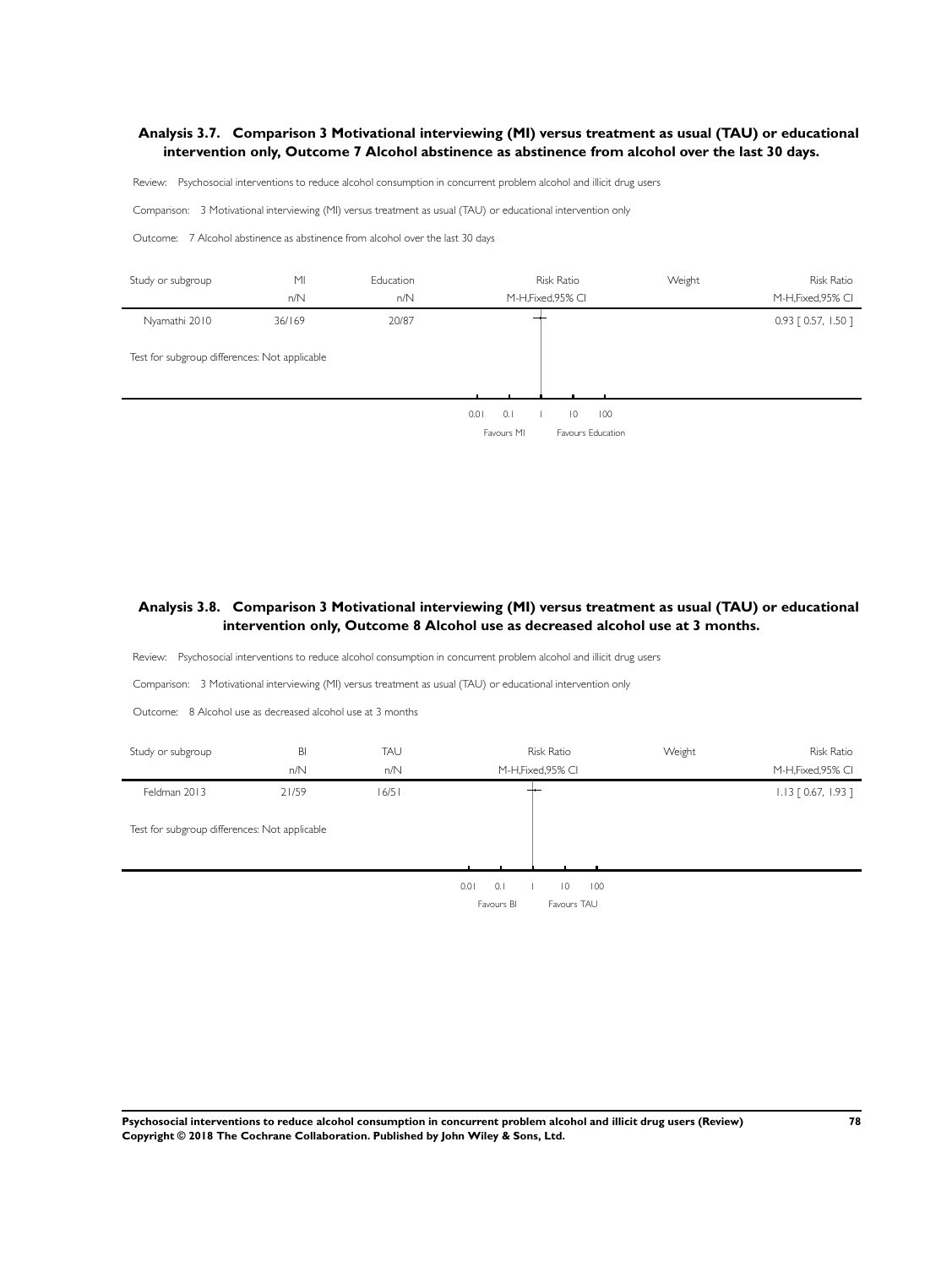### **Analysis 3.9. Comparison 3 Motivational interviewing (MI) versus treatment as usual (TAU) or educational intervention only, Outcome 9 Alcohol use as decreased alcohol use at 9 months.**

Review: Psychosocial interventions to reduce alcohol consumption in concurrent problem alcohol and illicit drug users

Comparison: 3 Motivational interviewing (MI) versus treatment as usual (TAU) or educational intervention only

Outcome: 9 Alcohol use as decreased alcohol use at 9 months

| Study or subgroup                             | BI    | TAU   | <b>Risk Ratio</b>                                                 | Weight | Risk Ratio            |
|-----------------------------------------------|-------|-------|-------------------------------------------------------------------|--------|-----------------------|
|                                               | n/N   | n/N   | M-H, Fixed, 95% CI                                                |        | M-H, Fixed, 95% CI    |
| Feldman 2013                                  | 19/59 | 15/51 |                                                                   |        | $1.09$ $[0.62, 1.92]$ |
| Test for subgroup differences: Not applicable |       |       |                                                                   |        |                       |
|                                               |       |       | 0.1<br>100<br>0.01<br>$\overline{0}$<br>Favours TAU<br>Favours BI |        |                       |

# **Analysis 3.10. Comparison 3 Motivational interviewing (MI) versus treatment as usual (TAU) or educational intervention only, Outcome 10 Retention - end of treatment.**

Review: Psychosocial interventions to reduce alcohol consumption in concurrent problem alcohol and illicit drug users

Comparison: 3 Motivational interviewing (MI) versus treatment as usual (TAU) or educational intervention only

Outcome: 10 Retention - end of treatment

| Study or subgroup                             | M <sub>l</sub> | Education | <b>Risk Ratio</b>                 | Weight | <b>Risk Ratio</b>     |
|-----------------------------------------------|----------------|-----------|-----------------------------------|--------|-----------------------|
|                                               | n/N            | n/N       | M-H, Fixed, 95% CI                |        | M-H, Fixed, 95% CI    |
| Nyamathi 2010                                 | 144/169        | 77/87     |                                   |        | $0.96$ $[0.87, 1.06]$ |
| Test for subgroup differences: Not applicable |                |           |                                   |        |                       |
|                                               |                |           |                                   |        |                       |
|                                               |                |           | 0.1<br>100<br>0.01<br>$ 0\rangle$ |        |                       |
|                                               |                |           | Favours Education<br>Favours MI   |        |                       |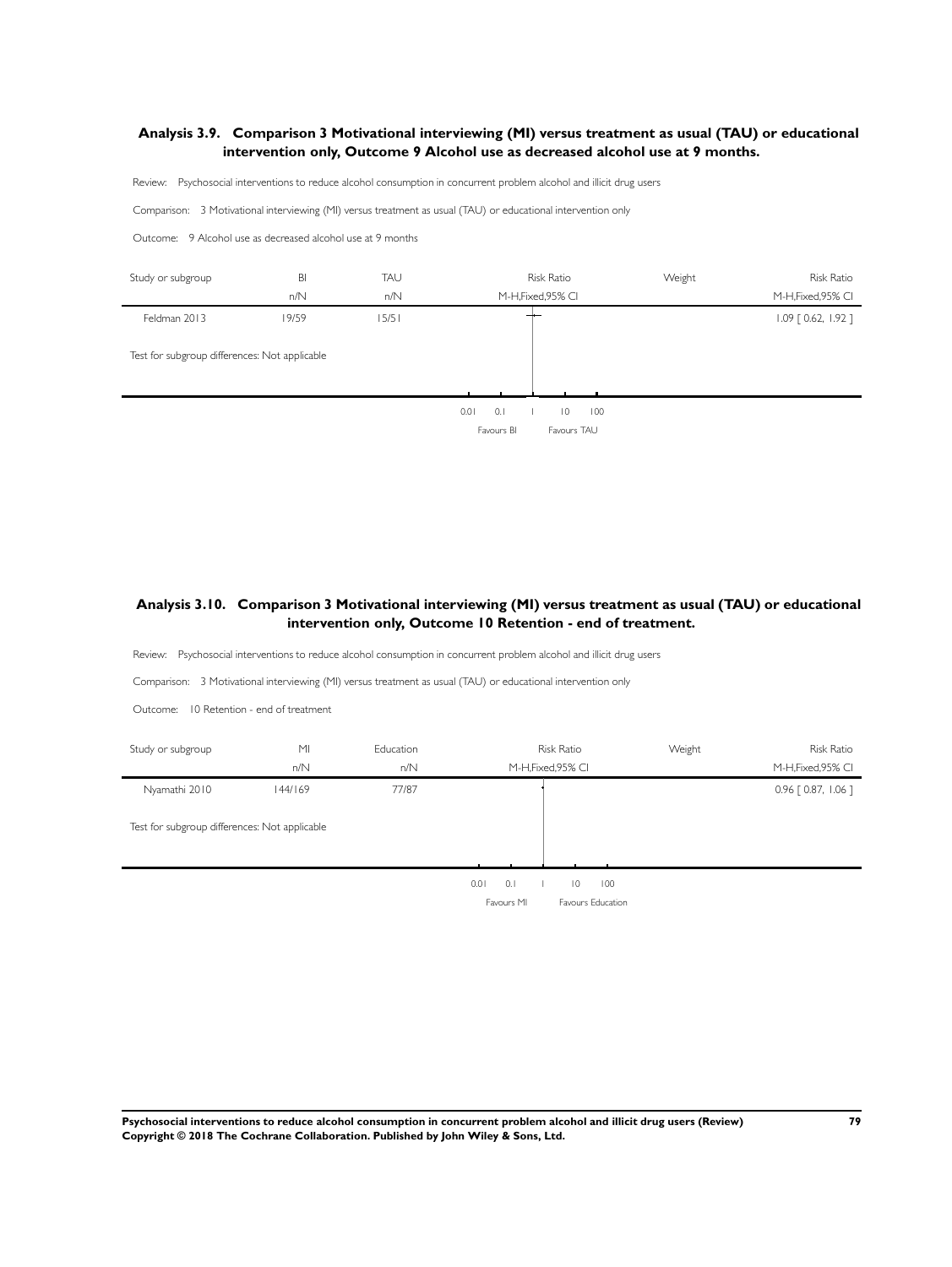### **Analysis 3.11. Comparison 3 Motivational interviewing (MI) versus treatment as usual (TAU) or educational intervention only, Outcome 11 Retention at 3 months (unpublished and published data).**

Review: Psychosocial interventions to reduce alcohol consumption in concurrent problem alcohol and illicit drug users

Comparison: 3 Motivational interviewing (MI) versus treatment as usual (TAU) or educational intervention only

Outcome: 11 Retention at 3 months (unpublished and published data)

| Study or subgroup                                                                              | BI    | TAU   | <b>Risk Ratio</b><br>$M -$<br>H,Random,95% | Weight | Risk Ratio<br>$M -$<br>H,Random,95% |
|------------------------------------------------------------------------------------------------|-------|-------|--------------------------------------------|--------|-------------------------------------|
|                                                                                                | n/N   | n/N   |                                            |        |                                     |
| Darker 2016                                                                                    | 21/21 | 29/29 |                                            | 57.5 % | $1.00$ $[0.92, 1.08]$               |
| Feldman 2013                                                                                   | 29/59 | 30/51 |                                            | 42.5 % | $0.84$ $[0.59, 1.18]$               |
| <b>Total (95% CI)</b>                                                                          | 80    | 80    |                                            | 100.0% | $0.93$ [ 0.60, 1.43 ]               |
| Total events: 50 (BI), 59 (TAU)                                                                |       |       |                                            |        |                                     |
| Heterogeneity: Tau <sup>2</sup> = 0.08; Chi <sup>2</sup> = 6.04, df = 1 (P = 0.01); $1^2$ =83% |       |       |                                            |        |                                     |
| Test for overall effect: $Z = 0.35$ (P = 0.73)                                                 |       |       |                                            |        |                                     |
| Test for subgroup differences: Not applicable                                                  |       |       |                                            |        |                                     |
|                                                                                                |       |       |                                            |        |                                     |

0.01 0.1 1 10 100 Favours BI Favours TAU

# **Analysis 3.12. Comparison 3 Motivational interviewing (MI) versus treatment as usual (TAU) or educational intervention only, Outcome 12 Illicit drug use as frequency of drug use (as measured by Addiction Severity Index - ASI drug).**

Review: Psychosocial interventions to reduce alcohol consumption in concurrent problem alcohol and illicit drug users

Comparison: 3 Motivational interviewing (MI) versus treatment as usual (TAU) or educational intervention only

Outcome: 12 Illicit drug use as frequency of drug use (as measured by Addiction Severity Index - ASI drug)

| Study or subgroup                             | M <sub>l</sub> |          | Education   |          |                 | Mean<br>Difference | Weight            | Mean<br>Difference                |
|-----------------------------------------------|----------------|----------|-------------|----------|-----------------|--------------------|-------------------|-----------------------------------|
|                                               | N              | Mean(SD) | $\mathbb N$ | Mean(SD) |                 | IV, Fixed, 95% CI  |                   | IV, Fixed, 95% CI                 |
| Nyamathi 2010                                 | 148            | 0.1(0.1) | 77          | 0.1(0.1) |                 |                    |                   | $0.0$ $\lceil -0.03, 0.03 \rceil$ |
| Test for subgroup differences: Not applicable |                |          |             |          |                 |                    |                   |                                   |
|                                               |                |          |             |          | $-50$<br>$-100$ | $\circ$<br>50      | 100               |                                   |
|                                               |                |          |             |          | Favours MI      |                    | Favours Education |                                   |

**Psychosocial interventions to reduce alcohol consumption in concurrent problem alcohol and illicit drug users (Review) 80 Copyright © 2018 The Cochrane Collaboration. Published by John Wiley & Sons, Ltd.**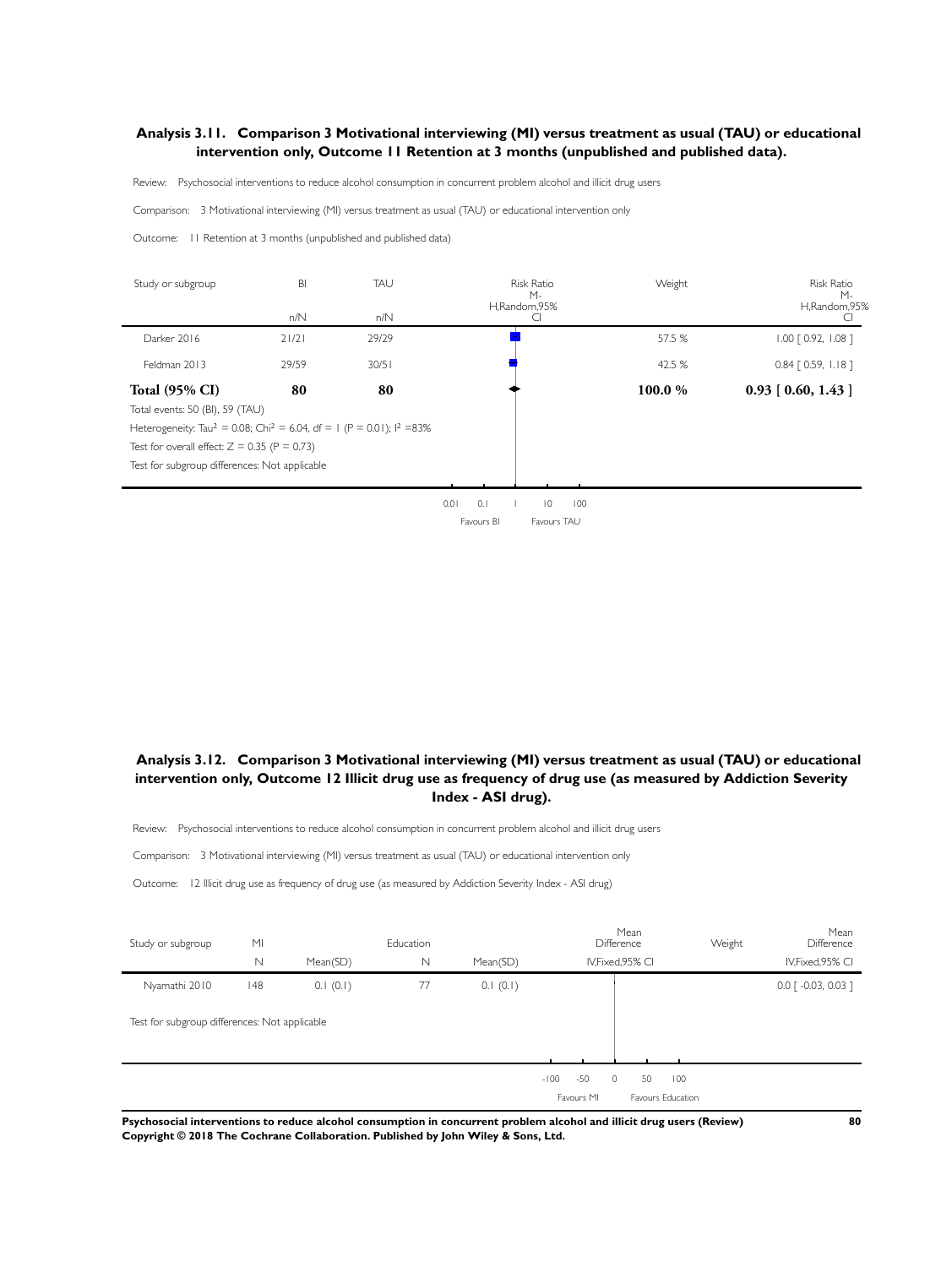# **Analysis 3.13. Comparison 3 Motivational interviewing (MI) versus treatment as usual (TAU) or educational intervention only, Outcome 13 Illicit drug use as a composite drug score (frequency\*severity for all drugs taken).**

Review: Psychosocial interventions to reduce alcohol consumption in concurrent problem alcohol and illicit drug users

Comparison: 3 Motivational interviewing (MI) versus treatment as usual (TAU) or educational intervention only

Outcome: 13 Illicit drug use as a composite drug score (frequency\*severity for all drugs taken)

| Study or subgroup                             | M <sub>l</sub> |          | Education |          |                 | Mean<br>Difference | Weight | Mean<br>Difference                |
|-----------------------------------------------|----------------|----------|-----------|----------|-----------------|--------------------|--------|-----------------------------------|
|                                               | N              | Mean(SD) | N         | Mean(SD) |                 | IV, Fixed, 95% CI  |        | IV, Fixed, 95% CI                 |
| Nyamathi 2010                                 | 150            | 1.1(1.3) | 79        | 1.1(1.2) |                 |                    |        | $0.0$ $\lceil -0.34, 0.34 \rceil$ |
| Test for subgroup differences: Not applicable |                |          |           |          |                 |                    |        |                                   |
|                                               |                |          |           |          | $-50$<br>$-100$ | 50<br>$\Omega$     | 100    |                                   |
|                                               |                |          |           |          | Favours MI      | Favours Education  |        |                                   |

**Psychosocial interventions to reduce alcohol consumption in concurrent problem alcohol and illicit drug users (Review) 81 Copyright © 2018 The Cochrane Collaboration. Published by John Wiley & Sons, Ltd.**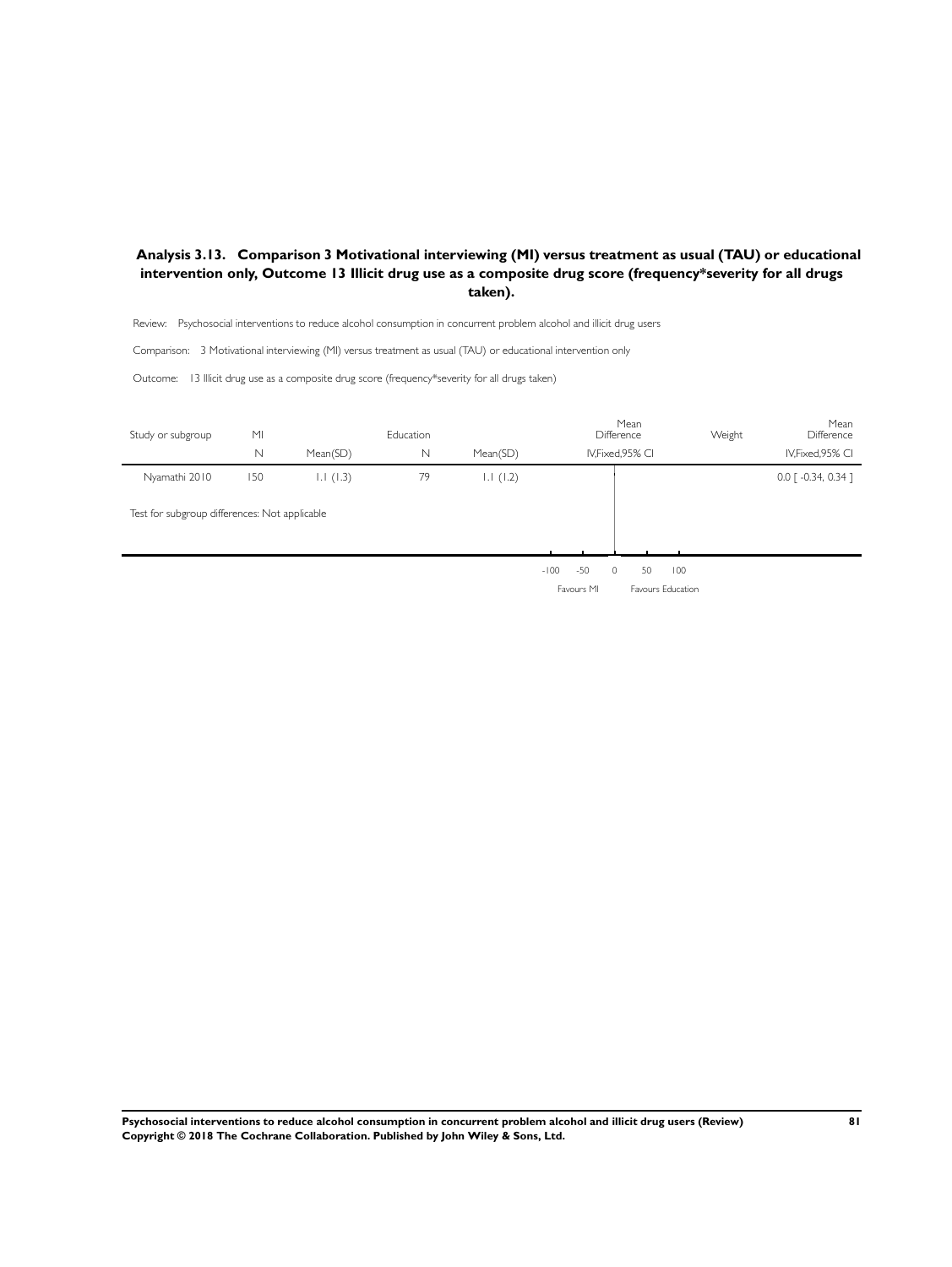# **Analysis 4.1. Comparison 4 Brief motivational interviewing (BMI) versus assessment-only, Outcome 1 Alcohol use as number of days in the past 30 days with alcohol use at 1 month.**

Review: Psychosocial interventions to reduce alcohol consumption in concurrent problem alcohol and illicit drug users

Comparison: 4 Brief motivational interviewing (BMI) versus assessment-only

Outcome: 1 Alcohol use as number of days in the past 30 days with alcohol use at 1 month

| Study or subgroup                             | <b>BMI</b> |            | Assessment  |            |        |             | Difference | Mean              |                    | Weight | Mean<br>Difference         |
|-----------------------------------------------|------------|------------|-------------|------------|--------|-------------|------------|-------------------|--------------------|--------|----------------------------|
|                                               | N          | Mean(SD)   | $\mathbb N$ | Mean(SD)   |        |             |            | IV, Fixed, 95% CI |                    |        | IV, Fixed, 95% CI          |
| Stein 2002                                    | 95         | 11.1(10.9) | 92          | 11.4(10.6) |        |             |            |                   |                    |        | $-0.30$ [ $-3.38$ , 2.78 ] |
| Test for subgroup differences: Not applicable |            |            |             |            |        |             |            |                   |                    |        |                            |
|                                               |            |            |             |            |        |             |            |                   |                    |        |                            |
|                                               |            |            |             |            | $-100$ | $-50$       | $\circ$    | 50                | 100                |        |                            |
|                                               |            |            |             |            |        | Favours BMI |            |                   | Favours Assessment |        |                            |

# **Analysis 4.2. Comparison 4 Brief motivational interviewing (BMI) versus assessment-only, Outcome 2 Alcohol use as number of days in the past 30 days with alcohol use at 6 months.**

Review: Psychosocial interventions to reduce alcohol consumption in concurrent problem alcohol and illicit drug users

Comparison: 4 Brief motivational interviewing (BMI) versus assessment-only

Outcome: 2 Alcohol use as number of days in the past 30 days with alcohol use at 6 months

| Study or subgroup                             | <b>BMI</b> |           | Assessment |            |        |             | Difference | Mean              |                    | Weight | Mean<br>Difference           |
|-----------------------------------------------|------------|-----------|------------|------------|--------|-------------|------------|-------------------|--------------------|--------|------------------------------|
|                                               | N          | Mean(SD)  | N          | Mean(SD)   |        |             |            | IV, Fixed, 95% CI |                    |        | IV, Fixed, 95% CI            |
| Stein 2002                                    | 95         | 7.6(10.3) | 92         | $9.1$ (11) |        |             |            |                   |                    |        | $-1.50$ [ $-4.56$ , $1.56$ ] |
| Test for subgroup differences: Not applicable |            |           |            |            |        |             |            |                   |                    |        |                              |
|                                               |            |           |            |            |        |             |            |                   |                    |        |                              |
|                                               |            |           |            |            | $-100$ | $-50$       | $\circ$    | 50                | 100                |        |                              |
|                                               |            |           |            |            |        | Favours BMI |            |                   | Favours Assessment |        |                              |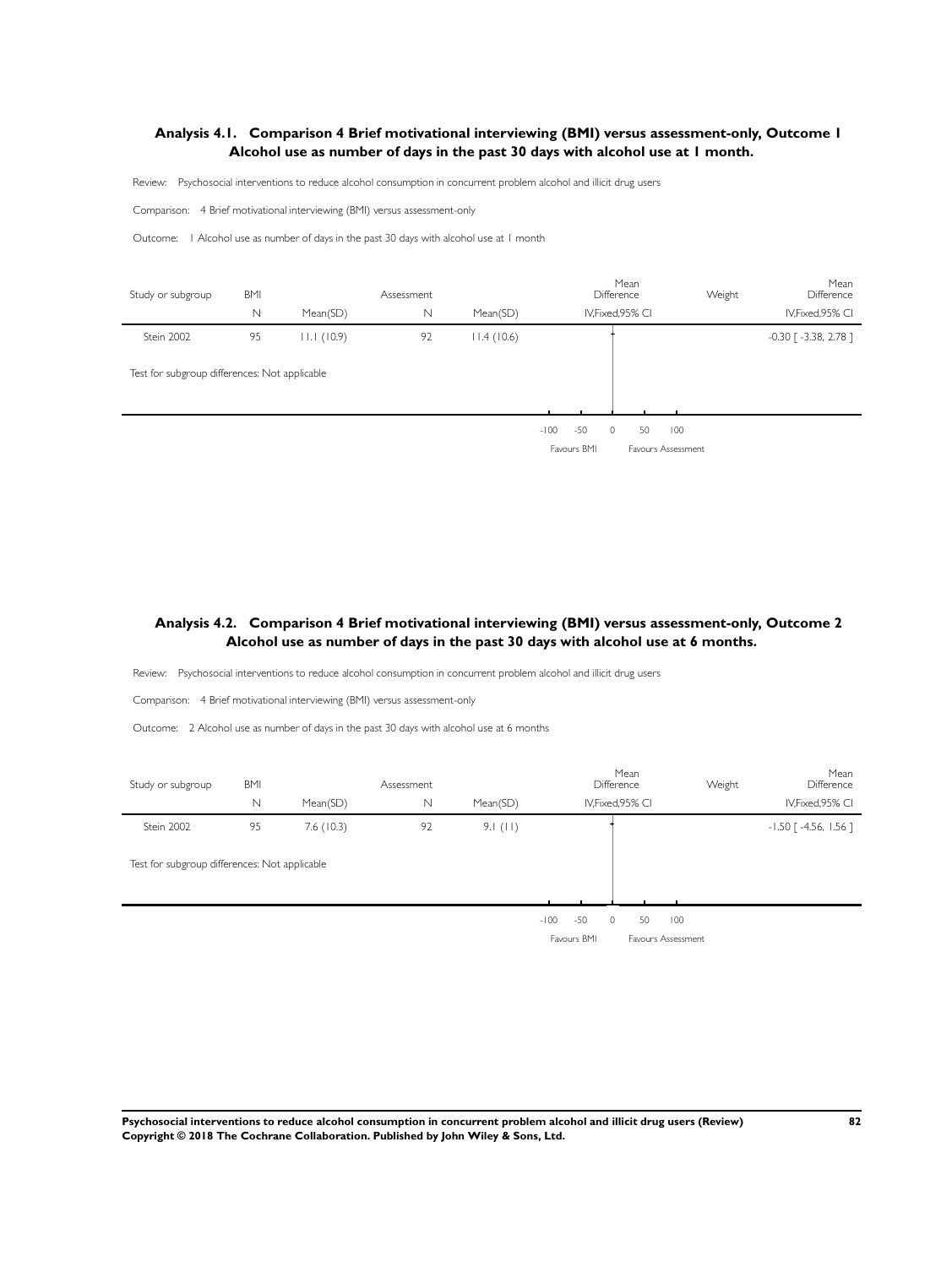# **Analysis 4.3. Comparison 4 Brief motivational interviewing (BMI) versus assessment-only, Outcome 3 Alcohol use as 25% reduction of drinking days in the past 30 days.**

Review: Psychosocial interventions to reduce alcohol consumption in concurrent problem alcohol and illicit drug users

Comparison: 4 Brief motivational interviewing (BMI) versus assessment-only

Outcome: 3 Alcohol use as 25% reduction of drinking days in the past 30 days

| Study or subgroup                             | <b>BMI</b> | Assessment | <b>Risk Ratio</b>                                                         | Weight | <b>Risk Ratio</b>     |
|-----------------------------------------------|------------|------------|---------------------------------------------------------------------------|--------|-----------------------|
|                                               | n/N        | n/N        | M-H, Fixed, 95% CI                                                        |        | M-H, Fixed, 95% CI    |
| Stein 2002                                    | 61/95      | 48/92      |                                                                           |        | $1.23$ [ 0.96, 1.57 ] |
| Test for subgroup differences: Not applicable |            |            |                                                                           |        |                       |
|                                               |            |            | 0.1<br>0.01<br>100<br>$\overline{0}$<br>Favours Assessment<br>Favours BMI |        |                       |

# **Analysis 4.4. Comparison 4 Brief motivational interviewing (BMI) versus assessment-only, Outcome 4 Alcohol use as 50% reduction of drinking days in the past 30 days.**

Review: Psychosocial interventions to reduce alcohol consumption in concurrent problem alcohol and illicit drug users

Comparison: 4 Brief motivational interviewing (BMI) versus assessment-only

Outcome: 4 Alcohol use as 50% reduction of drinking days in the past 30 days

| Study or subgroup                             | <b>BMI</b><br>n/N | Assessment<br>n/N | M-H, Fixed, 95% CI | <b>Risk Ratio</b>     | Weight | Risk Ratio<br>M-H, Fixed, 95% CI |
|-----------------------------------------------|-------------------|-------------------|--------------------|-----------------------|--------|----------------------------------|
| Stein 2002                                    | 55/95             | 42/92             |                    |                       |        | $1.27$ [ 0.96, 1.68 ]            |
| Test for subgroup differences: Not applicable |                   |                   |                    |                       |        |                                  |
|                                               |                   |                   |                    |                       |        |                                  |
|                                               |                   |                   | 0.1<br>0.01        | 100<br>$\overline{0}$ |        |                                  |
|                                               |                   |                   | Favours Assessment | Favours BMI           |        |                                  |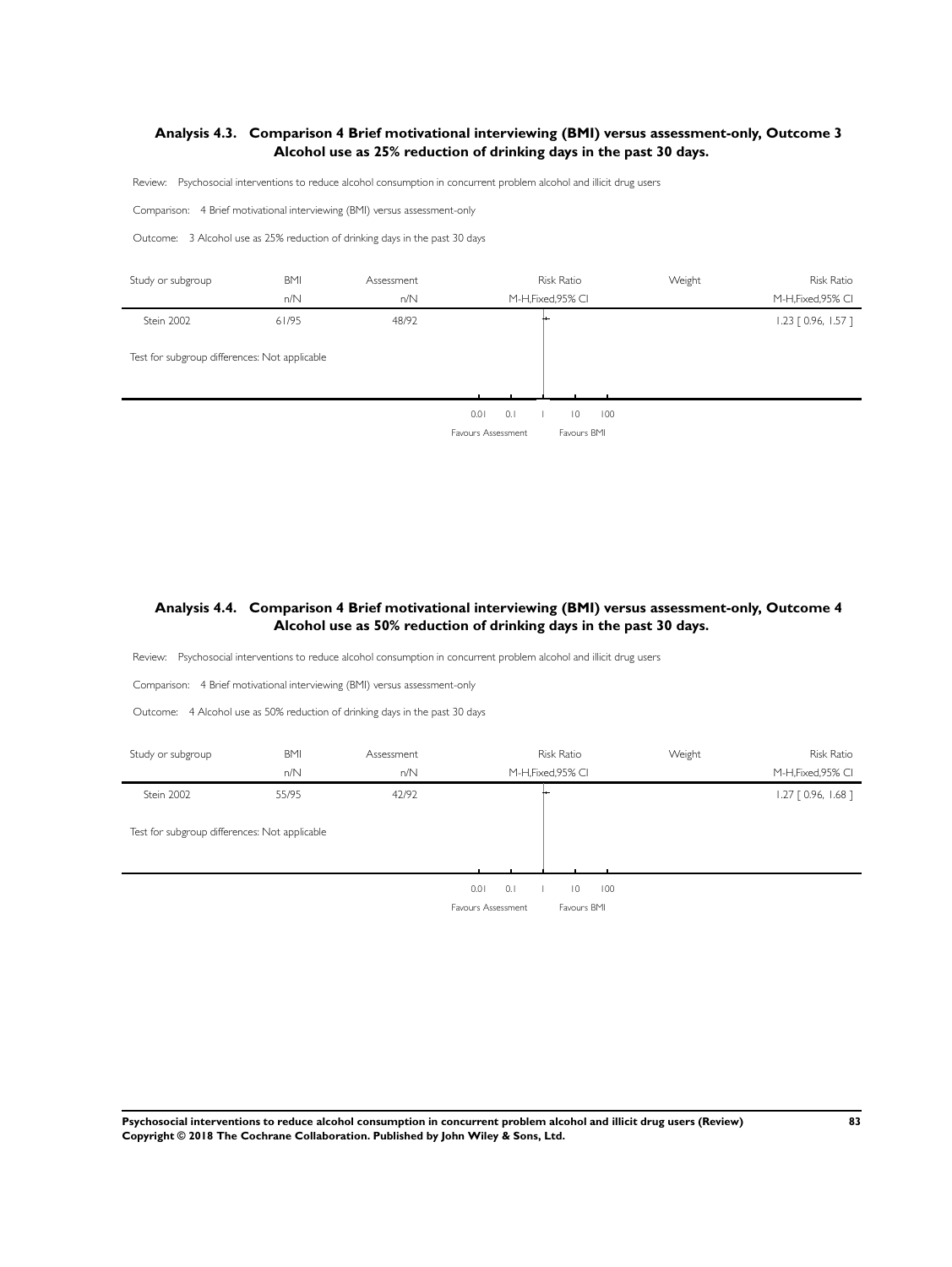# **Analysis 4.5. Comparison 4 Brief motivational interviewing (BMI) versus assessment-only, Outcome 5 Alcohol use as 75% reduction of drinking days in the past 30 days.**

Review: Psychosocial interventions to reduce alcohol consumption in concurrent problem alcohol and illicit drug users

Comparison: 4 Brief motivational interviewing (BMI) versus assessment-only

Outcome: 5 Alcohol use as 75% reduction of drinking days in the past 30 days

| Study or subgroup                             | <b>BMI</b> | Assessment | <b>Risk Ratio</b>                                                         | Weight | <b>Risk Ratio</b>     |
|-----------------------------------------------|------------|------------|---------------------------------------------------------------------------|--------|-----------------------|
|                                               | n/N        | n/N        | M-H, Fixed, 95% CI                                                        |        | M-H, Fixed, 95% CI    |
| Stein 2002                                    | 40/95      | 32/92      |                                                                           |        | $1.21$ $[0.84, 1.75]$ |
| Test for subgroup differences: Not applicable |            |            |                                                                           |        |                       |
|                                               |            |            | 0.1<br>0.01<br>100<br>$\overline{0}$<br>Favours Assessment<br>Favours BMI |        |                       |

# **Analysis 4.6. Comparison 4 Brief motivational interviewing (BMI) versus assessment-only, Outcome 6 Alcohol use as 1 or more drinking days' reduction in the past 30 days.**

Review: Psychosocial interventions to reduce alcohol consumption in concurrent problem alcohol and illicit drug users

Comparison: 4 Brief motivational interviewing (BMI) versus assessment-only

Outcome: 6 Alcohol use as 1 or more drinking days' reduction in the past 30 days

| Study or subgroup                             | <b>BMI</b> | Assessment | <b>Risk Ratio</b>                 | Weight | <b>Risk Ratio</b>     |
|-----------------------------------------------|------------|------------|-----------------------------------|--------|-----------------------|
|                                               | n/N        | n/N        | M-H, Fixed, 95% CI                |        | M-H, Fixed, 95% CI    |
| Stein 2002                                    | 66/95      | 57/92      |                                   |        | $1.12$ [ 0.91, 1.38 ] |
| Test for subgroup differences: Not applicable |            |            |                                   |        |                       |
|                                               |            |            |                                   |        |                       |
|                                               |            |            | 0.01<br>0.1<br>$ 0\rangle$<br>100 |        |                       |
|                                               |            |            | Favours Assessment<br>Favours BMI |        |                       |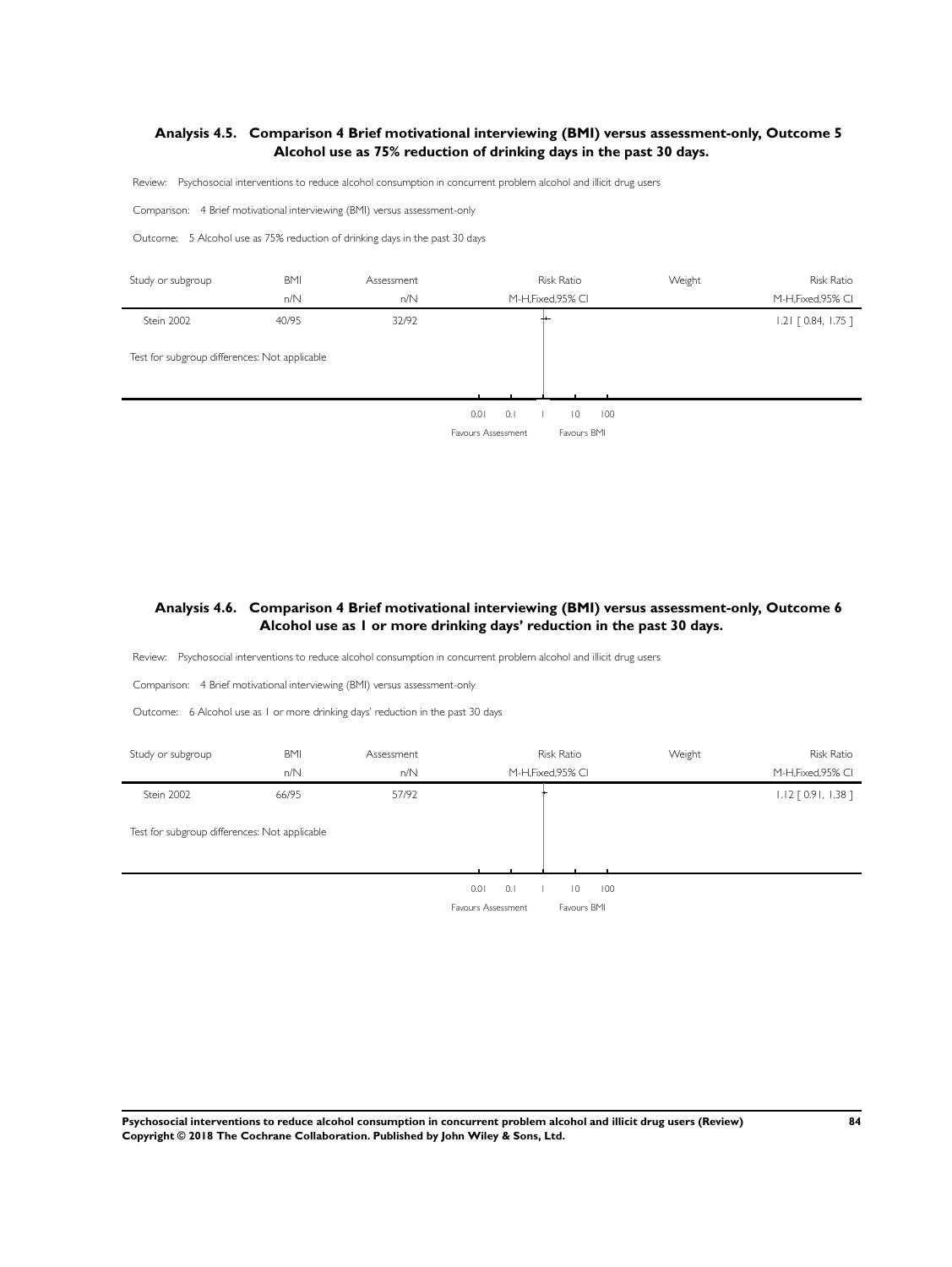# **Analysis 4.7. Comparison 4 Brief motivational interviewing (BMI) versus assessment-only, Outcome 7 Alcohol use as 7 or more drinking days' reduction in the past 30 days.**

Review: Psychosocial interventions to reduce alcohol consumption in concurrent problem alcohol and illicit drug users

Comparison: 4 Brief motivational interviewing (BMI) versus assessment-only

Outcome: 7 Alcohol use as 7 or more drinking days' reduction in the past 30 days

| Study or subgroup | <b>BMI</b><br>n/N | Assessment<br>n/N | Risk Ratio<br>M-H, Fixed, 95% CI                                          | Weight | <b>Risk Ratio</b><br>M-H, Fixed, 95% CI |
|-------------------|-------------------|-------------------|---------------------------------------------------------------------------|--------|-----------------------------------------|
| Stein 2002        | 38/95             | 22/92             | $-$                                                                       |        | $1.67$ [ $1.08$ , 2.60 ]                |
|                   |                   |                   |                                                                           |        |                                         |
|                   |                   |                   | 0.1<br>0.01<br>100<br>$\overline{0}$<br>Favours BMI<br>Favours Assessment |        |                                         |

# **Analysis 4.8. Comparison 4 Brief motivational interviewing (BMI) versus assessment-only, Outcome 8 Retention - end of treatment.**

Review: Psychosocial interventions to reduce alcohol consumption in concurrent problem alcohol and illicit drug users

Comparison: 4 Brief motivational interviewing (BMI) versus assessment-only

Outcome: 8 Retention - end of treatment

| Study or subgroup                             | <b>BMI</b> | Assessment | <b>Risk Ratio</b>                    | Weight | Risk Ratio          |
|-----------------------------------------------|------------|------------|--------------------------------------|--------|---------------------|
|                                               | n/N        | n/N        | M-H, Fixed, 95% CI                   |        | M-H, Fixed, 95% CI  |
| Stein 2002                                    | 93/95      | 92/92      |                                      |        | 0.98 [ 0.94, 1.02 ] |
| Test for subgroup differences: Not applicable |            |            |                                      |        |                     |
|                                               |            |            | 0.01<br>100<br>0.1<br>$\overline{0}$ |        |                     |

Favours Assessment Favours BMI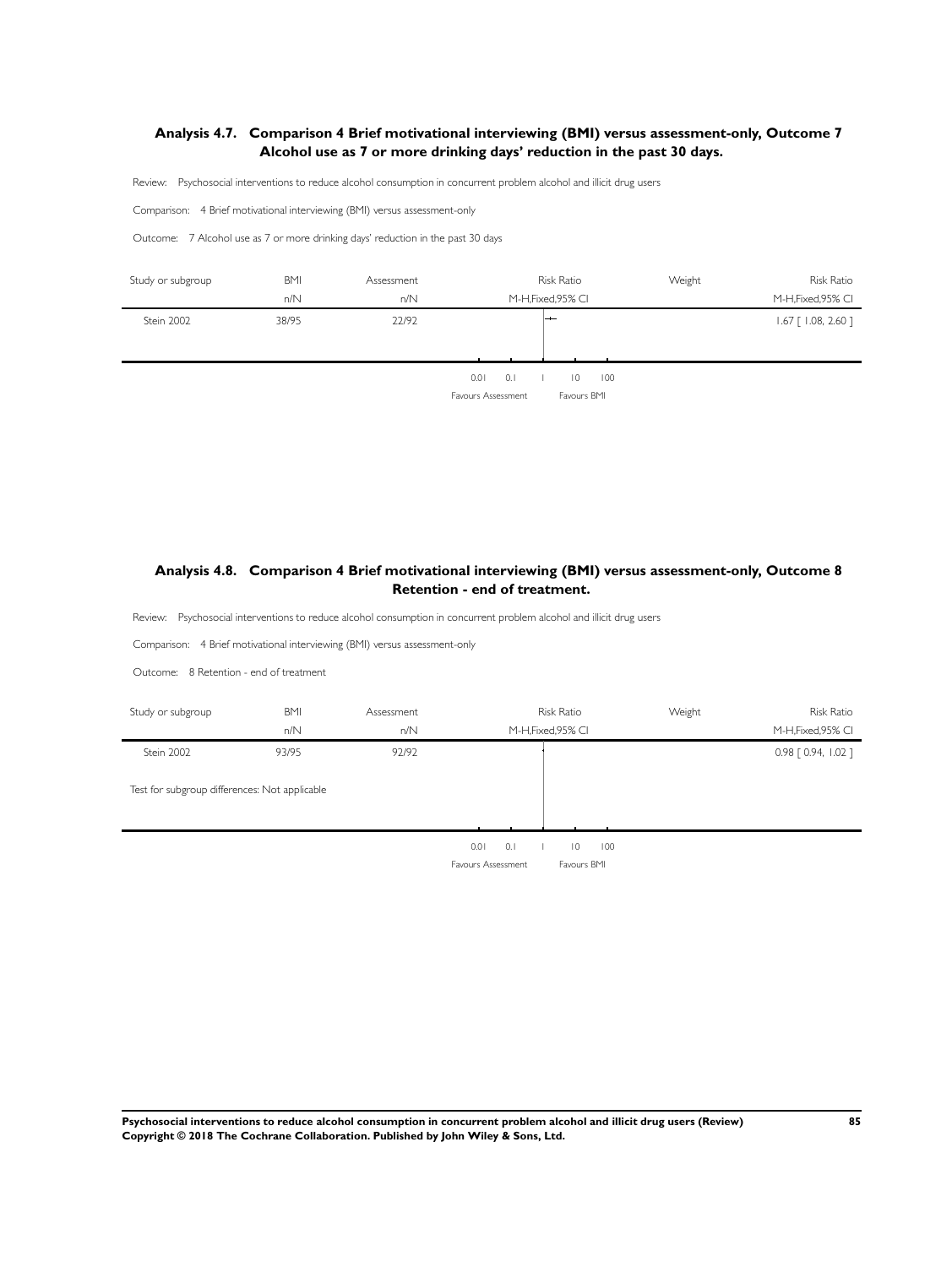# **Analysis 5.1. Comparison 5 Motivational interviewing intensive (MII) versus motivational interviewing (MI), Outcome 1 Alcohol addiction severity as ASI alcohol score at 2 months.**

Review: Psychosocial interventions to reduce alcohol consumption in concurrent problem alcohol and illicit drug users

Comparison: 5 Motivational interviewing intensive (MII) versus motivational interviewing (MI)

Outcome: 1 Alcohol addiction severity as ASI alcohol score at 2 months

l.

| Study or subgroup                             | MIG-intens  |            | <b>MIG</b>  |             |                    | Mean<br>Difference | Weight | Mean<br>Difference                 |
|-----------------------------------------------|-------------|------------|-------------|-------------|--------------------|--------------------|--------|------------------------------------|
|                                               | $\mathbb N$ | Mean(SD)   | $\mathbb N$ | Mean(SD)    |                    | IV, Fixed, 95% CI  |        | IV, Fixed, 95% CI                  |
| Korcha 2014                                   | 80          | 0.14(0.16) | 83          | 0.11(0.135) |                    |                    |        | $0.03$ $\lceil -0.02, 0.08 \rceil$ |
| Test for subgroup differences: Not applicable |             |            |             |             |                    |                    |        |                                    |
|                                               |             |            |             |             |                    |                    |        |                                    |
|                                               |             |            |             |             | $-50$<br>$-100$    | 50<br>$\circ$      | 100    |                                    |
|                                               |             |            |             |             | Favours MIG-intens | Favours MIG        |        |                                    |

# **Analysis 5.2. Comparison 5 Motivational interviewing intensive (MII) versus motivational interviewing (MI), Outcome 2 Alcohol addiction severity as ASI alcohol score at 4 months.**

Review: Psychosocial interventions to reduce alcohol consumption in concurrent problem alcohol and illicit drug users

Comparison: 5 Motivational interviewing intensive (MII) versus motivational interviewing (MI)

Outcome: 2 Alcohol addiction severity as ASI alcohol score at 4 months

| Study or subgroup                             | MIG-intens |            | <b>MIG</b> |             |                             | Mean<br><b>Difference</b> | Weight | Mean<br><b>Difference</b> |
|-----------------------------------------------|------------|------------|------------|-------------|-----------------------------|---------------------------|--------|---------------------------|
|                                               | N          | Mean(SD)   | N          | Mean(SD)    |                             | IV, Fixed, 95% CI         |        | IV, Fixed, 95% CI         |
| Korcha 2014                                   | 80         | 0.15(0.16) | 83         | 0.16(0.152) |                             |                           |        | $-0.01$ $[ -0.06, 0.04 ]$ |
| Test for subgroup differences: Not applicable |            |            |            |             |                             |                           |        |                           |
|                                               |            |            |            |             | $-50$<br>$-100$<br>$\Omega$ | 50<br>100                 |        |                           |
|                                               |            |            |            |             | Favours MIG-intens          | Favours MIG               |        |                           |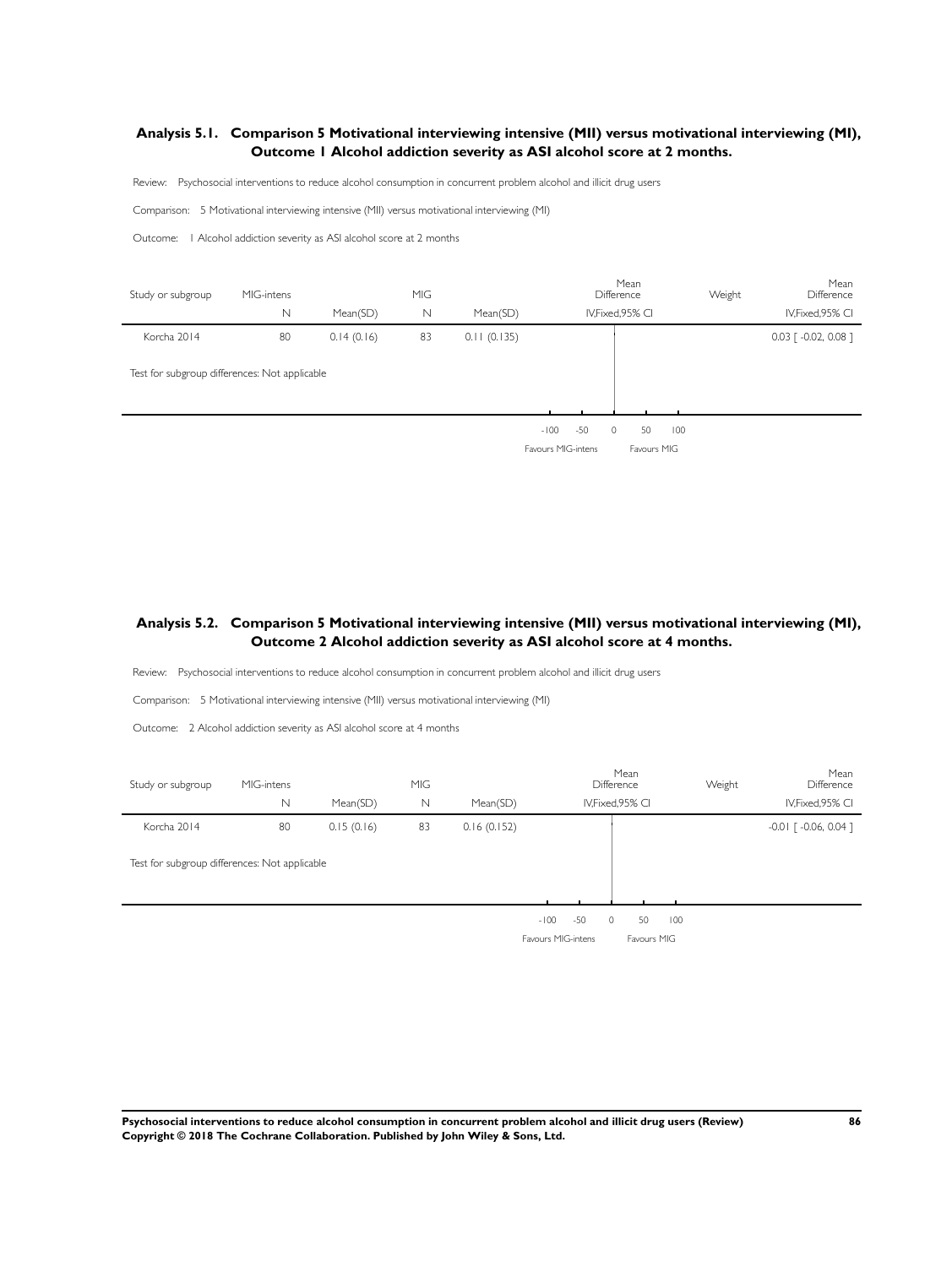# **Analysis 5.3. Comparison 5 Motivational interviewing intensive (MII) versus motivational interviewing (MI), Outcome 3 Alcohol addiction severity as ASI alcohol score at 6 months.**

Review: Psychosocial interventions to reduce alcohol consumption in concurrent problem alcohol and illicit drug users

Comparison: 5 Motivational interviewing intensive (MII) versus motivational interviewing (MI)

Outcome: 3 Alcohol addiction severity as ASI alcohol score at 6 months

| Study or subgroup                             | MIG-intens |            | <b>MIG</b> |             |                    |       | Mean<br><b>Difference</b> |             | Weight | Mean<br>Difference                  |
|-----------------------------------------------|------------|------------|------------|-------------|--------------------|-------|---------------------------|-------------|--------|-------------------------------------|
|                                               | N          | Mean(SD)   | N          | Mean(SD)    |                    |       | IV, Fixed, 95% CI         |             |        | IV, Fixed, 95% CI                   |
| Korcha 2014                                   | 80         | 0.14(0.15) | 83         | 0.16(0.179) |                    |       |                           |             |        | $-0.02$ $\lceil -0.07, 0.03 \rceil$ |
| Test for subgroup differences: Not applicable |            |            |            |             |                    |       |                           |             |        |                                     |
|                                               |            |            |            |             |                    |       |                           |             |        |                                     |
|                                               |            |            |            |             | $-100$             | $-50$ | 50<br>$\circ$             | 100         |        |                                     |
|                                               |            |            |            |             | Favours MIG-intens |       |                           | Favours MIG |        |                                     |

# **Analysis 5.4. Comparison 5 Motivational interviewing intensive (MII) versus motivational interviewing (MI), Outcome 4 Retention - end of treatment (unpublished).**

Review: Psychosocial interventions to reduce alcohol consumption in concurrent problem alcohol and illicit drug users

Comparison: 5 Motivational interviewing intensive (MII) versus motivational interviewing (MI)

Outcome: 4 Retention - end of treatment (unpublished)

| Study or subgroup                             | MIG-intens<br>n/N | MIG<br>n/N | <b>Risk Ratio</b><br>M-H, Fixed, 95% CI                                   | Weight | <b>Risk Ratio</b><br>M-H, Fixed, 95% CI |
|-----------------------------------------------|-------------------|------------|---------------------------------------------------------------------------|--------|-----------------------------------------|
| Korcha 2014                                   | 8/80              | 0/83       |                                                                           |        | 17.63 [1.03, 300.48]                    |
| Test for subgroup differences: Not applicable |                   |            |                                                                           |        |                                         |
|                                               |                   |            | 0.01<br>0.1<br>100<br>$\overline{0}$<br>Favours MIG-intens<br>Favours MIG |        |                                         |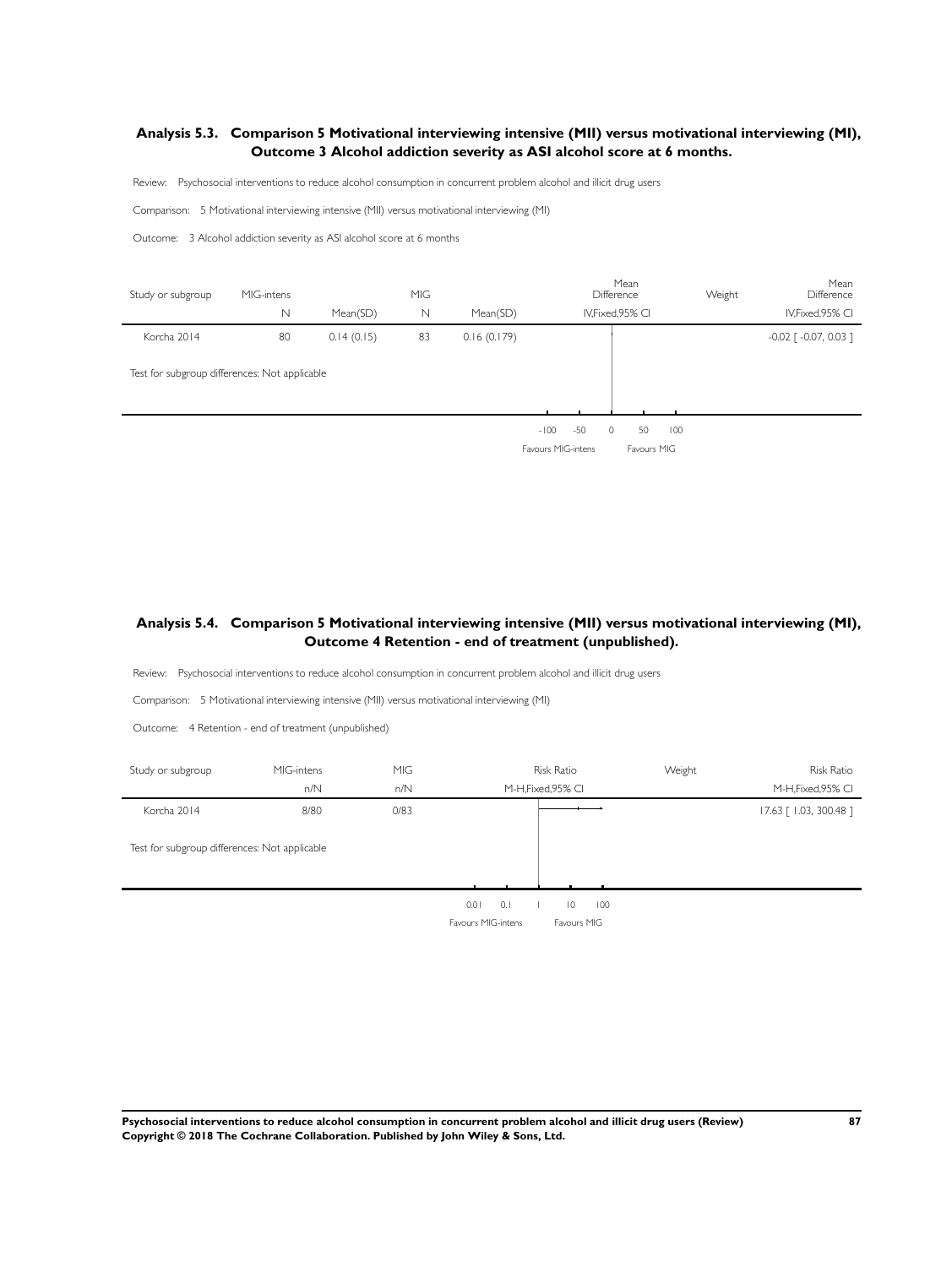### **Analysis 5.5. Comparison 5 Motivational interviewing intensive (MII) versus motivational interviewing (MI), Outcome 5 Drug abstinence as % days methamphetamine abstinent in the last 6 months (TLFB).**

Review: Psychosocial interventions to reduce alcohol consumption in concurrent problem alcohol and illicit drug users

Comparison: 5 Motivational interviewing intensive (MII) versus motivational interviewing (MI)

Outcome: 5 Drug abstinence as % days methamphetamine abstinent in the last 6 months (TLFB)

| Study or subgroup                             | MIG-intens |             | <b>MIG</b>  |               |                                              | Mean<br>Difference           | Weight | Mean<br>Difference  |
|-----------------------------------------------|------------|-------------|-------------|---------------|----------------------------------------------|------------------------------|--------|---------------------|
|                                               | N          | Mean(SD)    | $\mathbb N$ | Mean(SD)      |                                              | IV, Fixed, 95% CI            |        | IV, Fixed, 95% CI   |
| Korcha 2014                                   | 80         | 76.4 (29.3) | 83          | 72.49 (30.56) |                                              |                              |        | 3.91 [-5.28, 13.10] |
| Test for subgroup differences: Not applicable |            |             |             |               |                                              |                              |        |                     |
|                                               |            |             |             |               | $-50$<br>$-100$<br><b>Favours MIG-intens</b> | 50<br>$\circ$<br>Favours MIG | 100    |                     |

# **A P P E N D I C E S**

#### **Appendix 1. MEDLINE search strategy**

#### **MEDLINE (via PubMed)**

### **Thursday, August 3, 2017 (726 hits):**

*Search terms to locate drug abuse:*

1. "Substance-Related Disorders"[MeSH]

2. addict\*[tiab] OR overdose[tiab] OR intoxicat\*[tiab] OR abstin\*[tiab] OR abstain\*[tiab] OR withdrawal\*[tiab] OR abuse\*[tiab] OR use\*[tiab] OR misuse[tiab] OR disorder\*[tiab] OR dependen\*[tiab]

# 3. #1 or #2

l.

#### *Search terms to identify drugs:*

4. "heroin"[mh] OR heroin[tiab]

#### 5. narcotic\*[tiab]

6. drug[tiab] OR polydrug[tiab] OR substance[tiab] OR opioid[tw] OR opiate[tw] OR hallucinogen[tiab] OR cocaine[tw] OR benzodiazepine\*[tw] OR amphetamine\*[tw] OR "anti-anxiety-agents"[tiab] OR barbiturate\*[tiab] OR "lysergic acid"[tiab] OR ketamine[tiab] OR cannabis[tiab] OR marihuana[tiab] OR hashish[tiab] OR opium[tiab] OR inhalant\*[tiab] OR solvent[tiab] OR steroid\*[tiab] OR methadone[tiab] OR morphine[tiab] OR ecstasy[tiab] OR MDMA[tiab]

7. "Street Drugs"[MeSH]

8. "Designer Drugs"[MeSH]

9. #4 or #5 or #6 or #7 or #8

#### *Search terms to identify alcohol:*

10. alcohol\*[tiab]

11. binge[tiab] OR drink\*[tiab]

12. alcoholism[MeSH]

13. alcoholic Intoxication [MeSH]

**Psychosocial interventions to reduce alcohol consumption in concurrent problem alcohol and illicit drug users (Review) 88 Copyright © 2018 The Cochrane Collaboration. Published by John Wiley & Sons, Ltd.**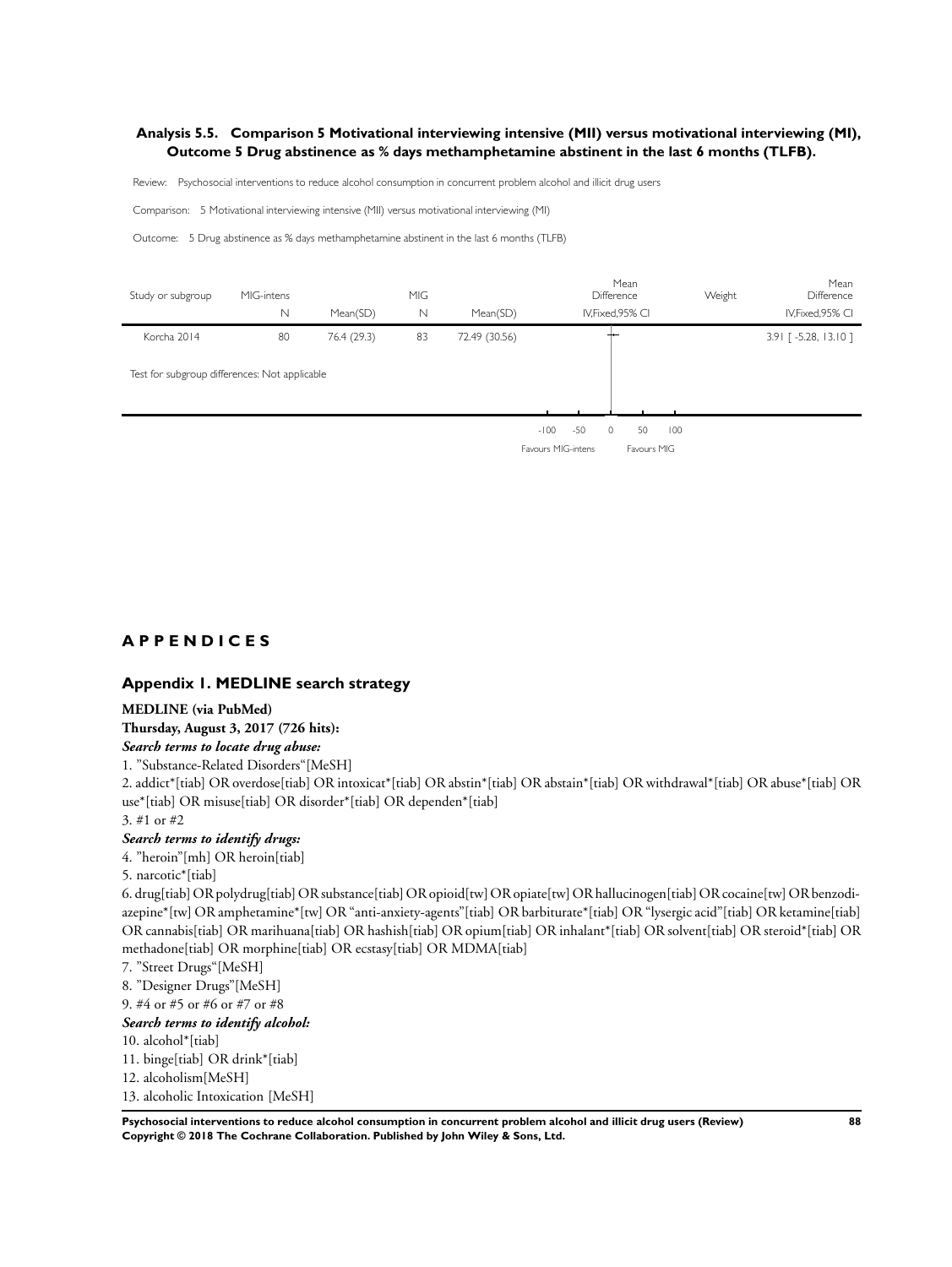#### 14. "Drinking behavior"[MeSH]

15. #10 or #11 or #12 or #13 or #14

#### *Search terms to locate interventions:*

16. psychotherapy [MeSH]

17. incentive\*[tiab] OR voucher[tiab] OR psychotherap\*[tiab] OR psychosocial\*[tiab] OR "behaviour therapy" [tiab] OR "behavior therapy"[tiab] OR reinforcement[tiab] OR motivation\*[tiab] OR contingent\*[tiab] OR advice[tiab] OR biofeedback[tiab] OR community[tiab] OR stimulation[tiab] OR education\*[tiab]

- 18. "brief intervention"[tiab]
- 19. "early intervention"[tiab]
- 20. "minimal intervention" [tiab]
- 21. "counselling"[MeSH] or counsel\*[tiab]
- 22. "cognitive therapy" [tiab]
- 23. "family therapy" [tiab]
- 24. "social skill"[tiab]
- 25. "stress management training" [tiab]
- 26. "supportive expressive therapy" [tiab]
- 27. neurobehavioral\* [tiab]
- 28. "coping skill"[tiab]
- 29. "self-control training"[tiab]
- 30. "social support"[MeSH]
- 31. "relaxation techniques"[MeSH]
- 32. "case management"[MeSH]
- 33. #16 or #17 or #18 or #19 or #20 or #21 or #22 or #23 or #24 or #25 or #26 or #27 or #28 or #29 or #30 or #31 or #32

#### *Search terms to locate randomised controlled trials*

- 34. randomised controlled trial [pt]
- 35. controlled clinical trial [pt]
- 36. random\*[tiab]
- 37. placebo [tiab]
- 38. drug therapy [sh]
- 39. trial [tiab]
- 40. groups [tiab]
- 41. #34 or #35 or #36 or #37 or #38 or #39 or #40
- 42. Animals [mh] NOT Humans [mh]
- 43. #41 NOT #42
- 44. #3 AND #9 AND ##15 AND #33 AND #43

# **Appendix 2. CENTRAL (CLIB) search strategy**

# *The Cochrane Library*

# **Issue 7, July 2017 (613 hits)**

#1. MeSH descriptor Substance-Related Disorders explode all trees

#2. ((stimulant\* or polydrug\* or drug\* or substance) near/3 (abuse\* or abusing or depend\* or addict\* or disorder\* or intoxicat\* or misus\* or use\* )):ti,ab

#3. (#1 OR #2)

#4. (abuse\* or abusing or depend\* or addict\* or depend\* or overdos\* or withdraw\* or abstain\* or abstinen\* or disorder\* or intoxicat\* or misus\*):ti,ab,kw

#5. use\*:ti,ab

#6. (#4 OR #5)

#7. MeSH descriptor Narcotics explode all trees

#8. (heroin or morphine\* or diamorphine or diacetylmorphine or morfin\* or narcotic\* or methadone):ti,ab,kw

#9. MeSH descriptor Methadone explode all trees

#10. (Opioid\* or opiate\* or opium):ti,ab,kw

**Psychosocial interventions to reduce alcohol consumption in concurrent problem alcohol and illicit drug users (Review) 89 Copyright © 2018 The Cochrane Collaboration. Published by John Wiley & Sons, Ltd.**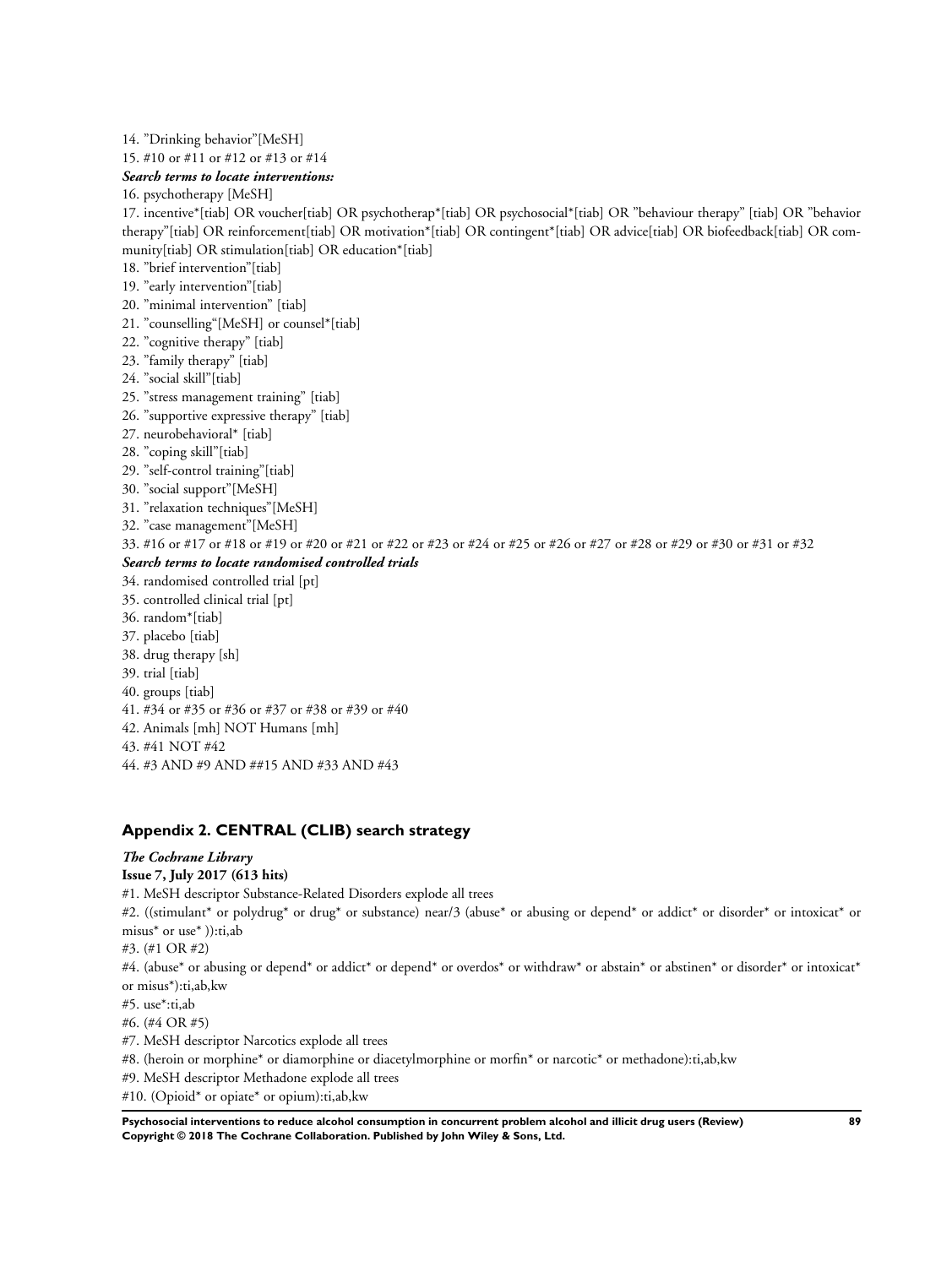#11. MeSH descriptor Amphetamine explode all trees

- #12. (amphetamine\* or dextroamphetamine\* or methamphetamine or Methylamphetamine\*):ti,ab,kw
- #13. MeSH descriptor Methamphetamine explode all trees
- #14. (ecstasy or MDMA or hallucinogen\*):ti,ab,kw
- #15. MeSH descriptor Hallucinogens explode all trees
- #16. MeSH descriptor Street Drugs explode all trees
- #17. MeSH descriptor Cocaine explode all trees
- #18. (crack or cocaine):ti,ab,kw
- #19. MeSH descriptor Cannabis explode all trees
- #20. (cannabis or marijuana or marihuana or Hashish):ti,ab,kw
- #21. (Lysergic NEXT Acid):ti,ab,kw
- #22. (LSD):ti,ab,kw
- #23. (benzodiazepine\* or barbiturate\* or ketamine or solvent or inhalant):ti,ab,kw

#24. (#7 OR #8 OR #9 OR #10 OR #11 OR #12 OR #13 OR #14 OR #15 OR #16 OR #17 OR #18 OR #19 OR #20 OR #21 OR #22 OR #23)

- #25. (#6 AND #24)
- #26. (#3 OR #25)
- #27. (alcohol\*):ti,ab,kw
- #28. (binge or drink\*):ti,ab
- #29. MeSH descriptor Drinking Behavior explode all trees
- #30. MeSH descriptor Alcoholism explode all trees
- #31. MeSH descriptor Alcoholic Intoxication explode all trees
- #32. (#27 OR #28 OR #29 OR #30 OR #31)
- #33. MeSH descriptor Psychotherapy explode all trees
- #34. (psychotherap\* or psychosocial or voucher or reinforcement or motivation\* or contingent\* or biofeedback or community or stimulation or education\* or counsel\*):ti,ab,kw
- #35. (social near/2 skill\*):ti,ab
- #36. (coping near/2 skill):ti,ab
- #37. MeSH descriptor Counseling explode all trees
- #38. (behavi\* near/2 therap\*):ti,ab
- #39. MeSH descriptor Reinforcement (Psychology) explode all trees
- #40. (brief near intervention):ti,ab
- #41. (early near intervention):ti,ab
- #42. (minimal near intervention):ti,ab
- #43. (cognitive near therapy):ti,ab
- #44. (family near therapy):ti,ab
- #45. (stress near management near training):ti,ab
- #46. (supportive near expressive near therapy):ti,ab
- #47. MeSH descriptor Social Support explode all trees
- #48. MeSH descriptor Case Management explode all trees
- #49. (self near control near training):ti,ab

#50. neurobehavioral\*:ab,ti

#51. (#33 OR #34 OR #35 OR #36 OR #37 OR #38 OR #39 OR #40 OR #41 OR #42 OR #43 OR #44 OR #45 OR #46 OR #

47 OR #48 OR #49 OR #50)

- #52. (#26 AND #32 AND #51)
- #53. "(#26 AND #32 AND #51) in Cochrane Central Register of Controlled Trials"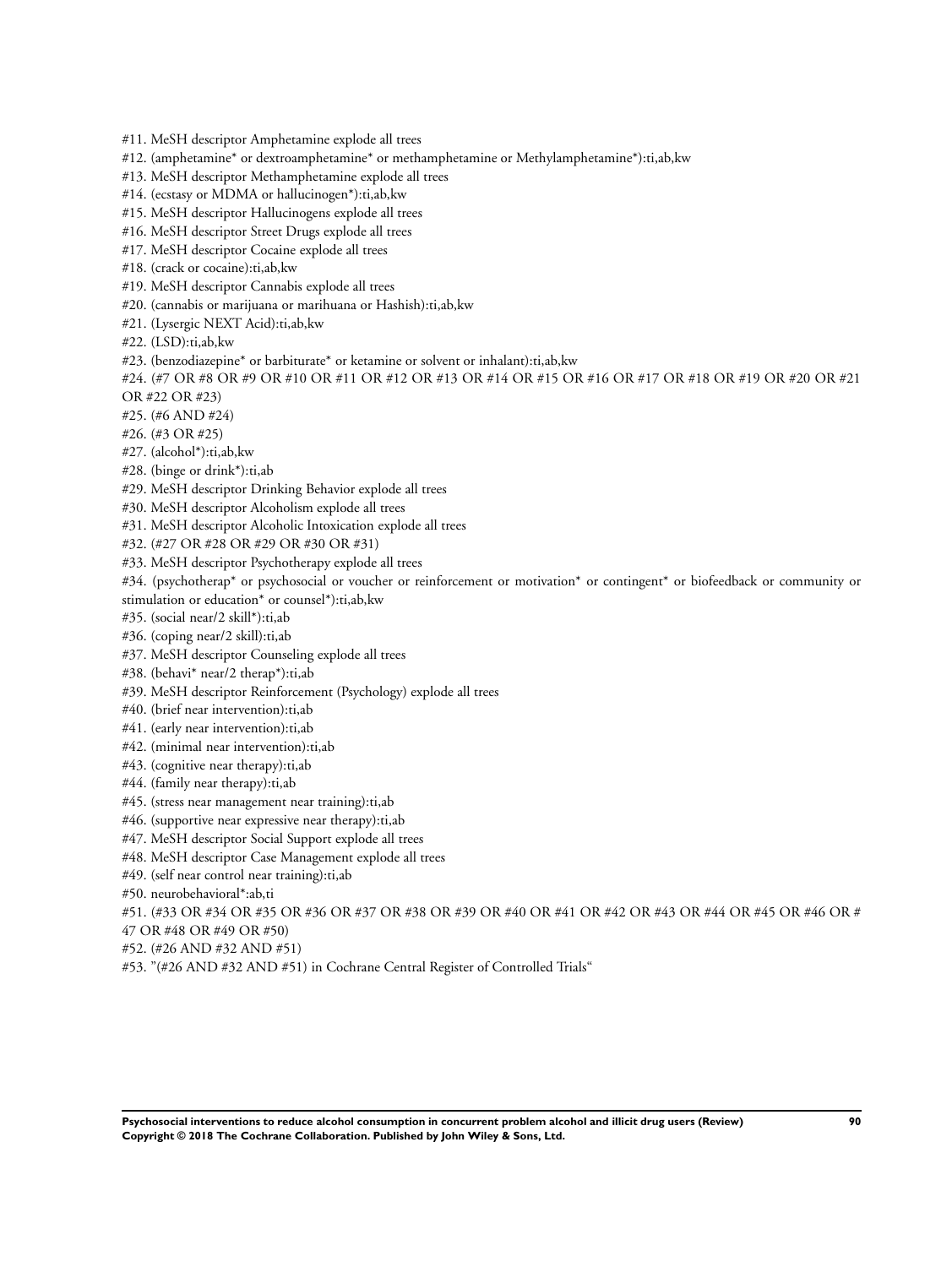# **Appendix 3. Embase search strategy**

**Embase (via embase.com)**

**Thursday, August 3, 2017 (695 hits)**

#1. 'addiction'/exp

#2. dependen\*:ab,ti OR addict\*:ab,ti OR overdos\*:ab,ti OR intoxicat\*:ab,ti OR abstin\*:ab,ti OR abstain:ab,ti OR withdraw\*:ab,ti OR abus\*:ab,ti OR use\*:ab,ti OR misus\*:ab,ti OR disorder\*:ab,ti

#3. #1 OR #2

#4. 'diamorphine'/exp

#5. diamorphine:ab,ti OR heroin:ab,ti OR narcotic\*:ab,ti OR drug\*:ab,ti OR polydrug:ab,ti OR substance:ab,ti OR opioid:ab,ti OR opiate:ab,ti OR hallucinogen:ab,ti OR cocaine:ab,ti OR benzodiazepine:ab,ti OR amphetamine:ab,ti OR 'anti-anxiety-agents':ab,ti OR barbiturate:ab,ti OR 'lysergic acid':ab,ti OR ketamine:ab,ti OR cannabis:ab,ti OR marihuana:ab,ti OR marijuana:ab,ti OR hashish: ab,ti OR opium:ab,ti OR inhalant:ab,ti OR solvent:ab,ti OR steroid:ab,ti OR methadone:ab,ti OR morphine:ab,ti OR ecstasy:ab,ti OR mdma:ab,ti

#6. 'designer drug'/exp

#7. 'street drug'/exp

#8. #5 OR #6 OR #7

#9. alcohol\*:ab,ti OR binge:ab,ti OR drink\*:ab,ti

#10. 'alcohol intoxication'/exp

#11. drinking behavior'/exp

#12. 'alcohol abuse'/exp

#13. #9 OR #10 OR #11 OR #12

#14. 'psychotherapy'/exp

#15. incentive\*:ab,ti OR voucher:ab,ti OR psychotherap\*:ab,ti OR psychosocial\*:ab,ti OR reinforcement:ab,ti OR motivation\*:ab,ti OR contingent\*:ab,ti OR advice:ab,ti OR biofeedback:ab,ti OR community:ab,ti OR stimulation:ab,ti OR education\*:ab,ti

#16. 'behaviour therapy':ab,ti OR 'behavior therapy':ab,ti

#17. counsel\*:ab,ti

#18. 'counseling'/exp

#19. 'cognitive therapy':ab,ti OR 'family therapy':ab,ti OR 'social skill':ab,ti OR 'stress management training':ab,ti OR 'supportive expressive therapy':ab,ti

#20. 'coping skill':ab,ti OR 'social skill':ab,ti

#21. 'social support'/exp

#22. 'case management'/exp

#23. 'relaxation therapy':ab,ti

#24. 'self-control training':ab,ti

#25. neurobehavioral\*:ab,ti

#26. #9 OR #10 OR #11 OR #12 OR #13 OR #14 OR #15 OR #16 OR #17 OR #18 OR #19 OR #20 OR #21 OR #22 OR #23 OR #24 OR #25

#27. 'crossover procedure'/exp

#28. 'double blind procedure'/exp

#29. 'single blind procedure'/exp

#30. 'controlled clinical trial'/exp

#31. 'clinical trial'/exp

#32. placebo:ab,ti OR 'double blind':ab,ti OR 'single blind':ab,ti OR assign\*:ab,ti OR allocat\*:ab,ti OR volunteer\*:ab,ti

#33. random\*:ab,ti OR factorial\*:ab,ti OR crossover:ab,ti OR (cross:ab,ti AND over:ab,ti)

#34. 'randomized controlled trial'/exp

#35. #27 OR #28 OR #29 OR #30 OR #31 OR #32 OR #33 OR #34

#36. #3 AND #8 AND #13 AND #26 AND #35 AND [humans]/lim AND [embase]/lim

**Psychosocial interventions to reduce alcohol consumption in concurrent problem alcohol and illicit drug users (Review) 91 Copyright © 2018 The Cochrane Collaboration. Published by John Wiley & Sons, Ltd.**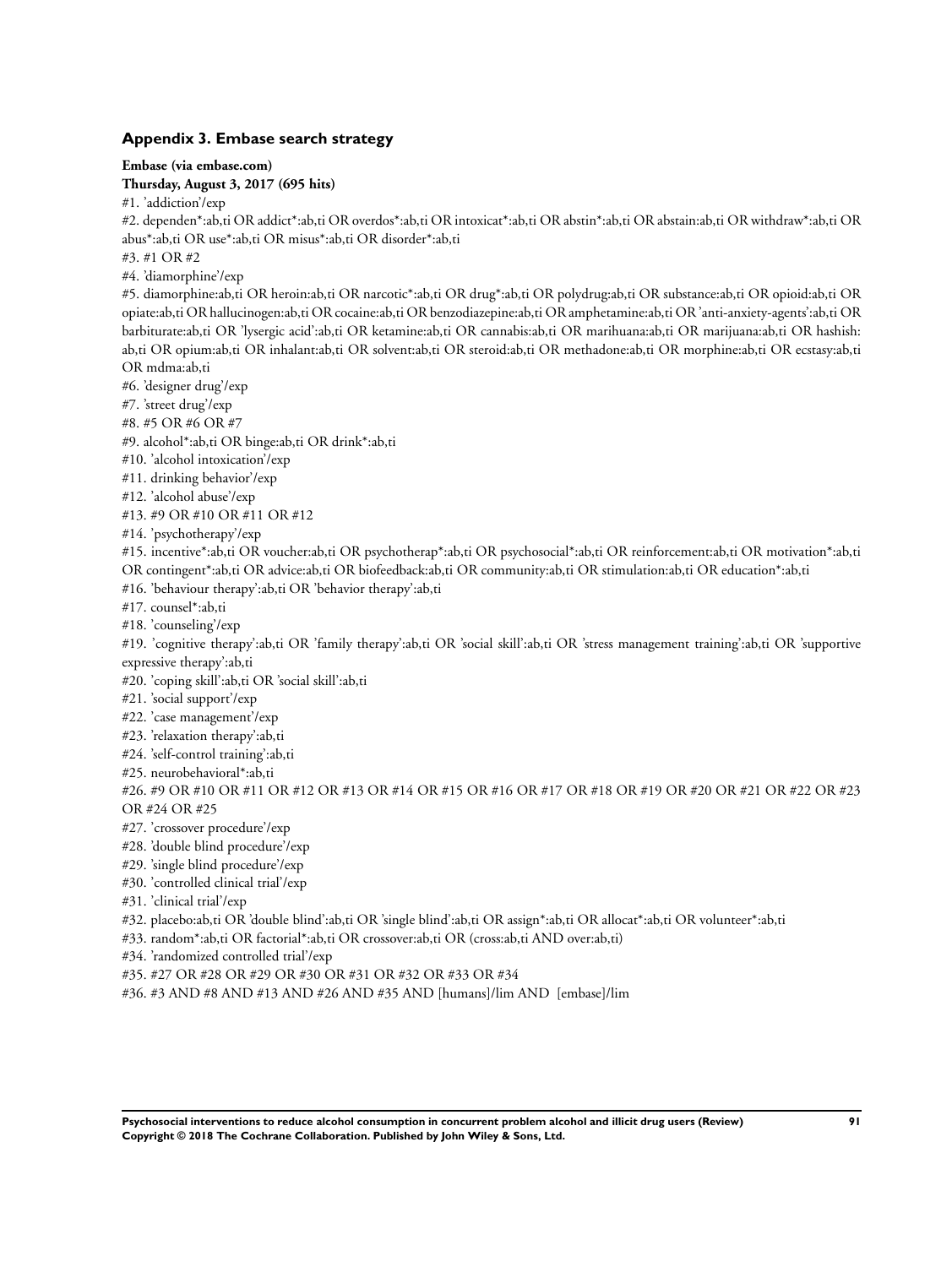#### **Appendix 4. CINAHL search strategy**

**CINAHL (via EBSCO) Thursday, August 3, 2017 (278 hits)** S01. MH "Substance Use Disorders" S02. TX(drug N3 addict\*) or TX(drug N3 dependen\*) or TX(drug N3 abuse\*) or TX(drug N3 misus\*) or TX(drug N3 use\*) S03. TX(substance N3 addict\*) or TX(substance N3 dependen\*) or TX(substance N3 abuse\*) or TX(substance N3 misus\*) S04. S1 or S2 or S3 S05. TX(addict\* OR overdos\* OR intoxicat\* OR abstin\* OR abstain OR withdraw\* OR abus\* OR misus\* OR disorder\* OR dependen\* OR use\*) S06. MH "Heroin" S07. MH "Narcotics" S08. MH "Designer Drugs" S09. TX(polydrug or opioid or opiate or opium or hallucinogen or cocaine or benzodiazepine\* or amphetamine\*or "anti-anxiety-agents" or barbiturate\* or "lysergic acid" or ketamine or cannabis or marihuana or hashish or inhalant\* or solvent or steroid\* or methadone or morphine) S10. TI ecstasy or TI mdma or AB ecstasy or AB mdma S11. S6 or S7 or S8 or S9 or S10 S12. S5 and S11 S13. S4 or S12 S14. TI alcohol\* or AB alcohol\* S15. TI drink\* or TI binge or AB drink\* or AB binge S16. MH "Alcoholism" S17. MH "Alcoholic Intoxication" S18. (MH "Drinking Behavior+") S19. S14 or S15 or S16 or S17 or S18 S20. MH "Clinical Trials+" S21. PT Clinical trial S22. TI clinic\* N1 trial\* or AB clinic\* N1 trial\* S23. TI ( $\sin(2^*)$  or doubl<sup>\*</sup> or trebl<sup>\*</sup> or tripl<sup>\*</sup>) and TI ( $\sin(2^*)$  or mask<sup>\*</sup>) S24. AB (singl\* or doubl\* or trebl\* or tripl\*) and AB (blind\* or mask\*) S25. TI randomi?ed control\* trial\* or AB randomi?ed control\* trial\* S26. MH "Random Assignment" S27. TI random\* allocat\* or AB random\* allocat\* S28. MH "Placebos" S29. TI placebo<sup>\*</sup> or AB placebo<sup>\*</sup> S30. MH "Quantitative Studies" S31. S20 or S21 or S22 or S23 or S24 or S25 or S26 or S27 or S28 or S29 or S30 S32. S13 and S19 and S31 S33. S13 and S19 and S31 Limiters - Exclude MEDLINE records; Human

# **Appendix 5. PsycINFO search strategy**

# **PsycINFO (via EBSCO)**

# **July, Week 4, 2017 (947 hits)**

1. (((psychotherap\*) OR TI(psychosocial\*) OR TI("behaviour therapy") OR TI("behavior therapy") OR TI(reinforcement) OR TI(motivation\*) OR TI(contingent\*) OR TI(advice) OR TI(biofeedback) OR TI(community) OR TI(stimulation) OR TI(education\*) OR TI(incentive\*) OR TI(voucher)) OR ((psychotherap\*) OR AB(psychosocial\*) OR AB("behaviour therapy") OR AB("behavior therapy") OR AB(reinforcement) OR AB(motivation\*) OR AB(contingent\*) OR AB(advice) OR AB(biofeedback) OR AB(community) OR AB(stimulation) OR AB(education\*) OR MJ("psychotherapy") OR AB(incentive\*) OR AB(voucher)))

2. ((TI(alcohol\*) OR TI(binge) OR TI(drink\*)) OR (AB(alcohol\*) OR AB(binge) OR AB(drink\*)) OR (KW(alcohol\*) OR KW(binge) OR KW(drink\*)) OR DE(Alcoholism) OR DE("Alcohol intoxication") OR DE("Alcohol drinking patterns"))

**Psychosocial interventions to reduce alcohol consumption in concurrent problem alcohol and illicit drug users (Review) 92 Copyright © 2018 The Cochrane Collaboration. Published by John Wiley & Sons, Ltd.**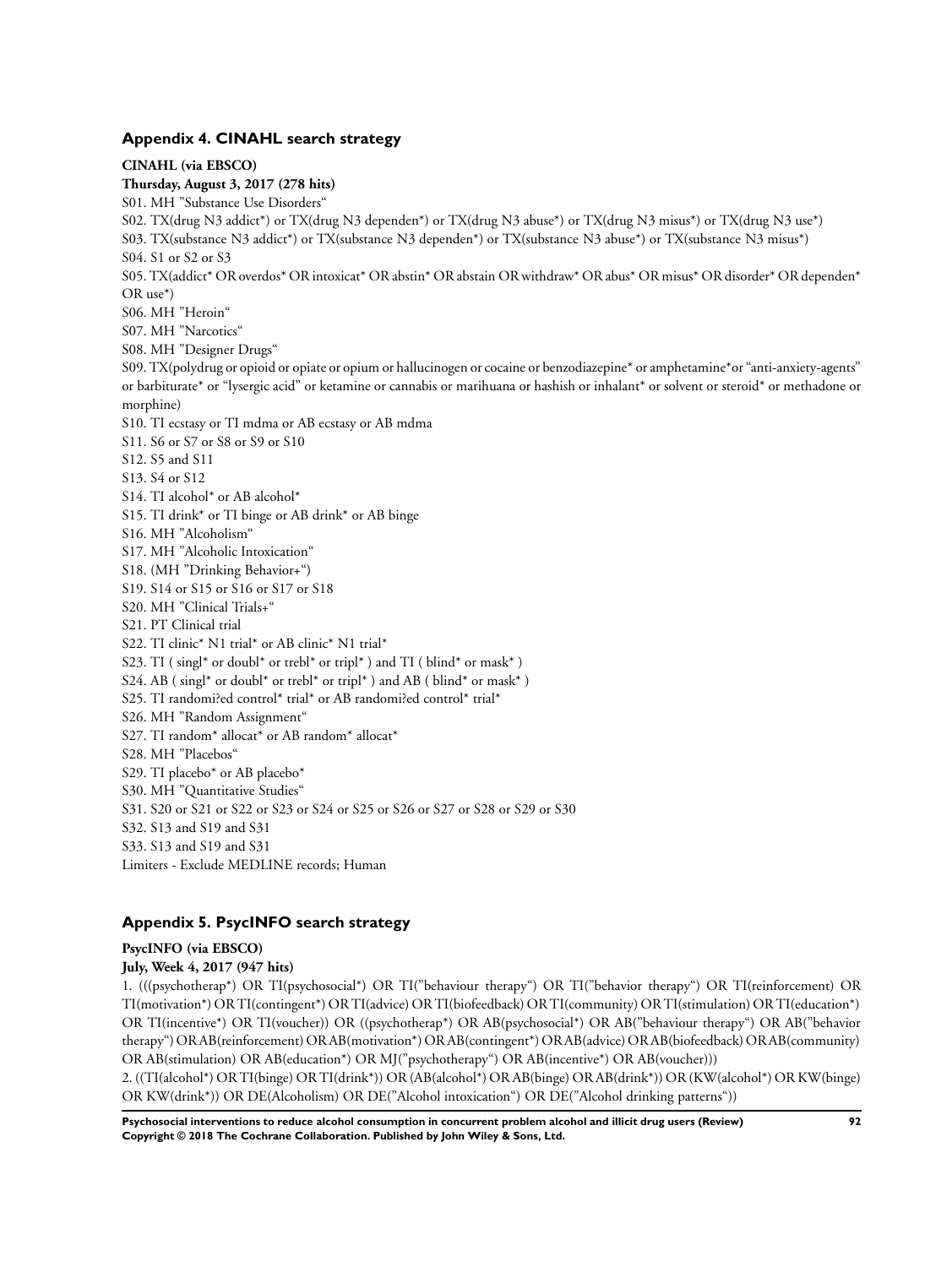3. ((KW("heroin") OR KW("morphine")) OR KW("narcotics") OR (TI(drug) OR AB(drug) OR TI(polydrug) OR AB(polydrug) OR TI(substance) OR AB(substance) OR TI(opioid) OR AB(opioid) OR TI(opiate) OR AB(opiate) OR TI("hallucinogenic drugs") OR AB("hallucinogenic drugs") OR KW("psychedelic drugs") OR KW("Lysergic Acid Diethylamide") OR TI(LSD) OR AB(LSD) OR TI(cocaine) OR AB(cocaine) OR TI(benzodiazepine\*) OR AB(benzodiazepine\*) OR TI("amphetamine") OR AB("amphetamine") OR TI("anti-anxiety-agents") OR AB("anti-anxiety-agents") OR TI(barbiturate\*) OR AB(barbiturate\*) OR TI(ketamine) OR AB(ketamine) OR TI("cannabis") OR AB("cannabis") OR TI("marihuana") OR AB("marihuana") OR TI(hashish) OR AB(hashish) OR TI(opium) OR AB(opium) OR TI("inhalant abuse") OR AB("inhalant abuse") OR TI(solvent) OR AB(solvent) OR TI(steroid\*) OR AB(steroid\*) OR TI("methadone") OR AB("methadone") OR TI(ecstasy) OR AB(ecstasy) OR TI("methylenedioxyamphetamine") OR AB("methylenedioxyamphetamine")) OR (KW(street drug\*) OR KW(designer drug\*)))

4. (SU("drug abuse") OR (KW(addict\* OR abus\* OR dependen\*)) OR TX(overdose) OR TX(intoxicat\*) OR TX(abstin\*) OR TX(abstain) OR TX(withdrawal) OR TX(abuse) OR TX(use) OR TX(misuse) OR TX(disorder\*) OR KW("drug addiction"))

- 5. DE(treatment effectiveness evaluation)
- 6. DE(clinical trials)
- 7. DE(mental health program evaluation)
- 8. DE(placebo)
- 9. TI(placebo\*) OR AB(placebo\*)
- 10. AB(randomly)
- 11. TI(randomi\*ed) OR AB(randomi\*ed)
- 12. TI(trial) OR AB(trial)

13. TI((singl\* OR doubl\* OR trebl\* OR tripl\*) W3 (blind\* OR mask\* OR dummy)) OR AB((singl\* OR doubl\* OR trebl\* OR tripl\*) W3 (blind\* OR mask\* OR dummy))

- 14. TI((control\*) W3 (trial\* OR study OR studies OR group\*)) OR AB((control\*) W3 (trial\* OR study OR studies OR group\*))
- 15. TI(factorial\*) OR AB(factorial\*)
- 16. TI(allocat\*) OR AB(allocat\*)
- 17. TI(assign\*) OR AB(assign\*)
- 18. TI(volunteer\*) OR AB(volunteer\*)
- 19. 5 AND 6 AND 7 AND 8 AND 9 AND 10 AND 11 AND 12 AND 13 AND 14 AND 15 AND 16 AND 17 AND 18
- 20. 1 AND 2 AND 3 AND 4 AND 19
- 21. 20 AND (Population Group: Human)

# **Appendix 6. Criteria for risk of bias in RCTs and CCTs**

| Item                                                        | Judgement    | Description                                                                                                                                                                                                                                                                                                                     |
|-------------------------------------------------------------|--------------|---------------------------------------------------------------------------------------------------------------------------------------------------------------------------------------------------------------------------------------------------------------------------------------------------------------------------------|
| 1. Random sequence generation (selection Low risk)<br>bias) |              | The investigators describe a random component in the sequence gener-<br>ation process such as: random number table; computer random num-<br>ber generator; coin tossing; shuffling cards or envelopes; throwing dice;<br>drawing of lots; minimisation                                                                          |
|                                                             | High risk    | The investigators describe a non-random component in the sequence<br>generation process such as: odd or even date of birth; date (or day) of<br>admission; hospital or clinic record number; alternation; judgement of<br>the clinician; results of a laboratory test or a series of tests; availability of<br>the intervention |
|                                                             | Unclear risk | Insufficient information about the sequence generation process to permit<br>judgement of low or high risk                                                                                                                                                                                                                       |

**Psychosocial interventions to reduce alcohol consumption in concurrent problem alcohol and illicit drug users (Review) 93 Copyright © 2018 The Cochrane Collaboration. Published by John Wiley & Sons, Ltd.**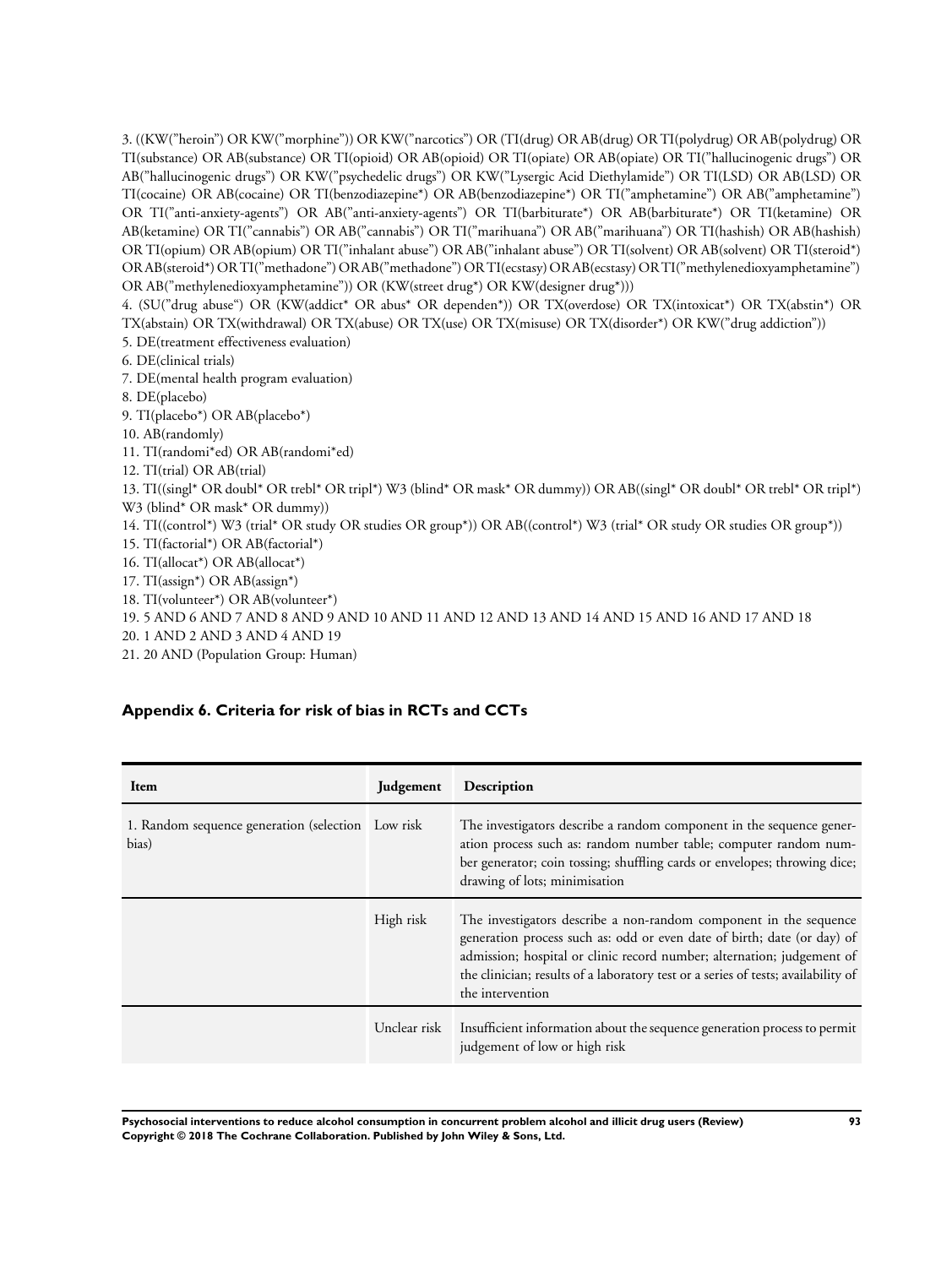(*Continued)*

| 2. Allocation concealment (selection bias)                                                                              | Low risk     | Investigators enrolling participants could not foresee assignment because<br>one of the following, or an equivalent method, was used to conceal alloca-<br>tion: central allocation (including telephone, web-based, and pharmacy-<br>controlled, randomisation); sequentially numbered drug containers of<br>identical appearance; sequentially numbered, opaque, sealed envelopes                                                                                                                                                                                                                                                                                                                                                                                                                                                                                                                                                                                            |
|-------------------------------------------------------------------------------------------------------------------------|--------------|--------------------------------------------------------------------------------------------------------------------------------------------------------------------------------------------------------------------------------------------------------------------------------------------------------------------------------------------------------------------------------------------------------------------------------------------------------------------------------------------------------------------------------------------------------------------------------------------------------------------------------------------------------------------------------------------------------------------------------------------------------------------------------------------------------------------------------------------------------------------------------------------------------------------------------------------------------------------------------|
|                                                                                                                         | High risk    | Investigators enrolling participants could possibly foresee assignments<br>because one of the following method was used: open random allocation<br>schedule (e.g. a list of random numbers); assignment envelopes without<br>appropriate safeguards (e.g. if envelopes were unsealed or nonopaque or<br>not sequentially numbered); alternation or rotation; date of birth; case<br>record number; any other explicitly unconcealed procedure                                                                                                                                                                                                                                                                                                                                                                                                                                                                                                                                  |
|                                                                                                                         | Unclear risk | Insufficient information to permit judgement of low or high risk This<br>is usually the case if the method of concealment is not described or not<br>described in sufficient detail to allow a definite judgement                                                                                                                                                                                                                                                                                                                                                                                                                                                                                                                                                                                                                                                                                                                                                              |
| 3. and 4. Blinding of outcome assessor (de- Low risk<br>tection bias).<br>Objective outcomes.<br>Subjective outcomes.   |              | No blinding of outcome assessment, but the review authors judge that the<br>outcome measurement is not likely to be influenced by lack of blinding<br>Blinding of outcome assessment ensured, and unlikely that the blinding<br>could have been broken                                                                                                                                                                                                                                                                                                                                                                                                                                                                                                                                                                                                                                                                                                                         |
|                                                                                                                         | High risk    | No blinding of outcome assessment, and the outcome measurement is<br>likely to be influenced by lack of blinding<br>Blinding of outcome assessment, but likely that the blinding could have<br>been broken, and the outcome measurement is likely to be influenced by<br>lack of blinding                                                                                                                                                                                                                                                                                                                                                                                                                                                                                                                                                                                                                                                                                      |
|                                                                                                                         | Unclear risk | Insufficient information to permit judgement of low or high risk                                                                                                                                                                                                                                                                                                                                                                                                                                                                                                                                                                                                                                                                                                                                                                                                                                                                                                               |
| 5. Incomplete outcome data (attrition bias) Low risk<br>For all outcomes except retention in treat-<br>ment or drop-out |              | No missing outcome data<br>Reasons for missing outcome data unlikely to be related to true outcome<br>(for survival data, censoring unlikely to be introducing bias)<br>Missing outcome data balanced in numbers across intervention groups,<br>with similar reasons for missing data across groups<br>For dichotomous outcome data, the proportion of missing outcomes<br>compared with observed event risk not enough to have a clinically relevant<br>impact on the intervention effect estimate<br>For continuous outcome data, plausible effect size (difference in means or<br>standardised difference in means) among missing outcomes not enough<br>to have a clinically relevant impact on observed effect size<br>Missing data have been imputed using appropriate methods<br>All randomised participants are reported/analysed in the group they were<br>allocated to by randomisation irrespective of non-compliance and co-<br>interventions (intention to treat) |
|                                                                                                                         | High risk    | Reason for missing outcome data likely to be related to true outcome,<br>with either imbalance in numbers or reasons for missing data across                                                                                                                                                                                                                                                                                                                                                                                                                                                                                                                                                                                                                                                                                                                                                                                                                                   |

**Psychosocial interventions to reduce alcohol consumption in concurrent problem alcohol and illicit drug users (Review) 94 Copyright © 2018 The Cochrane Collaboration. Published by John Wiley & Sons, Ltd.**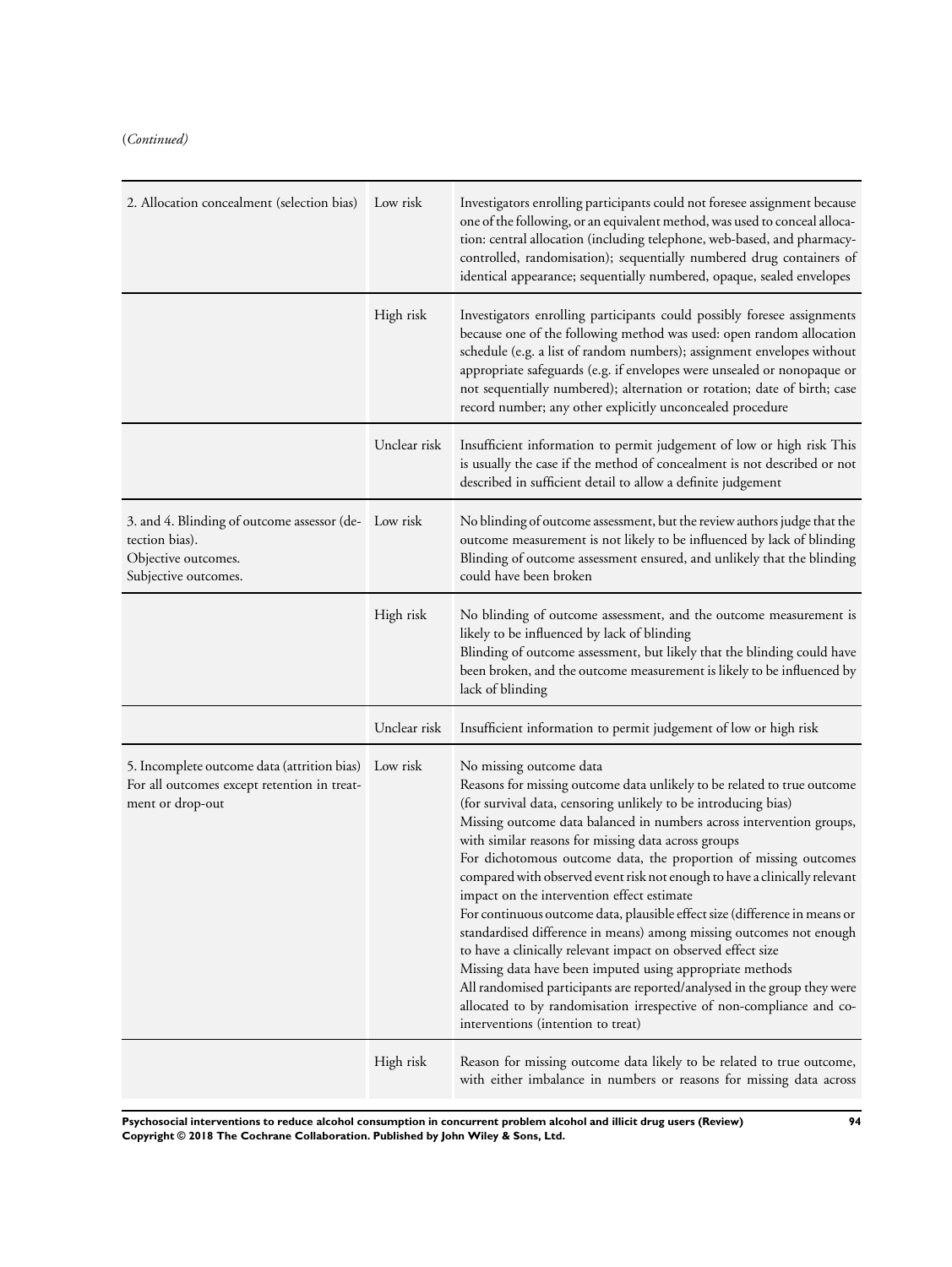### (*Continued)*

|              | intervention groups<br>For dichotomous outcome data, the proportion of missing outcomes<br>compared with observed event risk enough to induce clinically relevant<br>bias in intervention effect estimate<br>For continuous outcome data, plausible effect size (difference in means<br>or standardised difference in means) among missing outcomes enough<br>to induce clinically relevant bias in observed effect size<br>'As-treated' analysis done with substantial departure of the intervention<br>received from that assigned at randomisation |
|--------------|-------------------------------------------------------------------------------------------------------------------------------------------------------------------------------------------------------------------------------------------------------------------------------------------------------------------------------------------------------------------------------------------------------------------------------------------------------------------------------------------------------------------------------------------------------|
| Unclear risk | Insufficient information to permit judgement of low or high risk (e.g.<br>number randomised not stated, no reasons for missing data provided;<br>number of drop-out not reported for each group)                                                                                                                                                                                                                                                                                                                                                      |

# **W H A T ' S N E W**

| Date          | Event                                                  | Description                                                                                                                                                                                                                                                                                                                                                                                                                                                                                                                                                                                                                                                                    |
|---------------|--------------------------------------------------------|--------------------------------------------------------------------------------------------------------------------------------------------------------------------------------------------------------------------------------------------------------------------------------------------------------------------------------------------------------------------------------------------------------------------------------------------------------------------------------------------------------------------------------------------------------------------------------------------------------------------------------------------------------------------------------|
| 14 June 2018  | New citation required but conclusions have not changed | Clinical implications downgraded to: "no reliable con-<br>clusions can be drawn regarding the effectiveness of dif-<br>ferent types of psychosocial interventions for the target<br>condition"                                                                                                                                                                                                                                                                                                                                                                                                                                                                                 |
| 3 August 2017 | New search has been performed                          | We updated the searches and included three new studies,<br>with a total of 231 participants. The new 'Risk of bias'<br>assessment introduced "Selective reporting" as a domain.<br>Also, we think that lack of blinding of participants and<br>personnel did not introduce bias and we did not assess<br>the risk of performance bias<br>Feldman et al. 2011 was rated as having unclear risk of<br>bias due to the lack of information on randomisation<br>(selection bias)<br>Clinical implications downgraded to: "no reliable con-<br>clusions can be drawn regarding the effectiveness of dif-<br>ferent types of psychosocial interventions for the target<br>condition" |

**Psychosocial interventions to reduce alcohol consumption in concurrent problem alcohol and illicit drug users (Review) 95 Copyright © 2018 The Cochrane Collaboration. Published by John Wiley & Sons, Ltd.**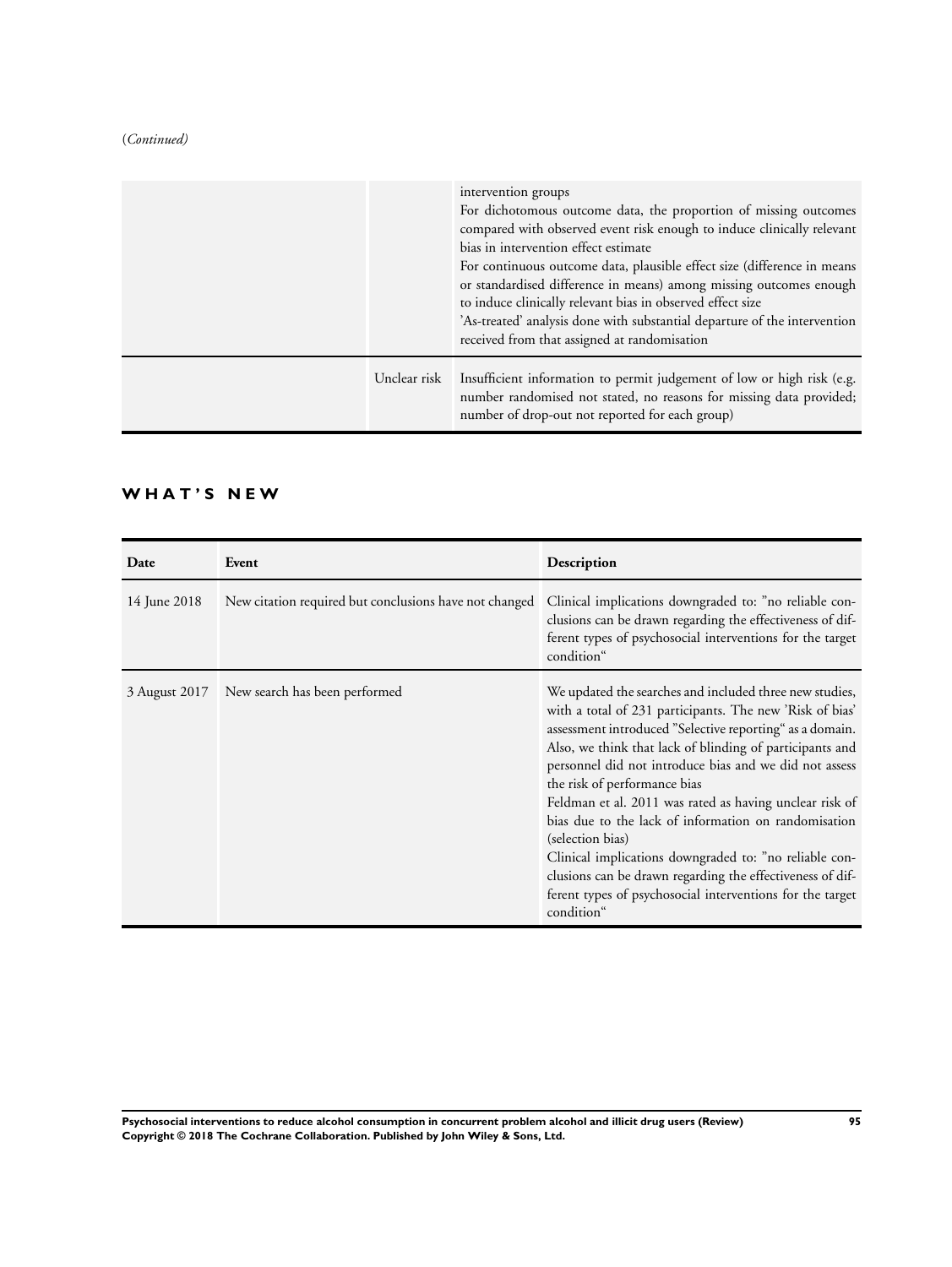# **H I S T O R Y**

Protocol first published: Issue 8, 2011

Review first published: Issue 11, 2012

| Date                     | Event                                                                                               | Description             |
|--------------------------|-----------------------------------------------------------------------------------------------------|-------------------------|
| 14 November 2014 Amended |                                                                                                     | Amended typo in the PLS |
|                          | 14 November 2014 New citation required but conclusions have not No new studies included.<br>changed |                         |
| 23 June 2014             | New search has been performed                                                                       | Searches updated        |

# **C O N T R I B U T I O N S O F A U T H O R S**

JK: designed and co-ordinated the review, wrote and re-drafted the protocol and full review.

ChF and HT: double-screened titles, abstracts and full texts, carried out double data extraction and commented on draft updates.

WC, CAF, CSMOG: contributed to design of the first version of this review and commented on drafts.

LGG, JS: provided methodological advice and commented on review drafts.

GB, EK, CD: commented on review drafts.

# **D E C L A R A T I O N S O F I N T E R E S T**

Jan Klimas: none known Christopher Fairgrieve: none known Helen Tobin: none known Catherine-Anne Field: none known Clodagh SM O'Gorman: none known Liam G Glynn: none known Eamon Keenan: none known Jean Saunders: none known Gerard Bury: none known Colum Dunne: none known

Walter Cullen: none known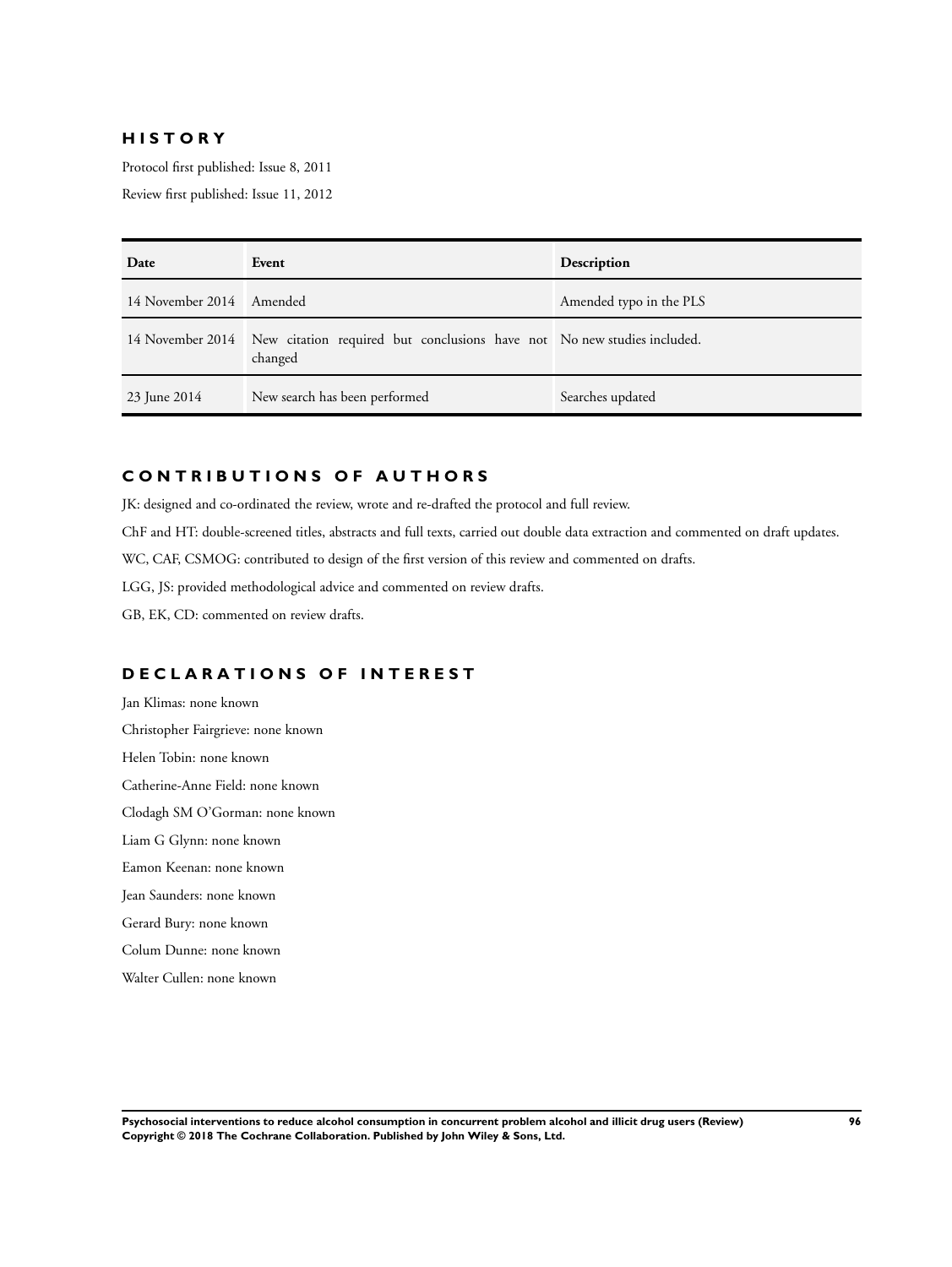# **S O U R C E S O F S U P P O R T**

# **Internal sources**

• No sources of support supplied

#### **External sources**

- Cochrane Training Fellowship (No. CTF/2010/9) from Health Research Board, Ireland.
- PINTA feasibility study (No. HRA˙HSR/2012/14) grant from Health Research Board, Ireland.
- Medical Emergency Responders: Integration and Training (MERIT) grant from Department of Health, Ireland.
- Irish Research Council, Ireland.
- Salary stipend ELEVATEPD/2014/6
	- European Commission, Belgium.

Salary stipend 701698

# D IFFERENCES BETWEEN PROTOCOL AND REVIEW

According to the protocol we intended to exclude studies comparing psychosocial with pharmacological treatments. However, we exempted trials with two psychosocial arms in addition to pharmacological arms from this rule in the review. We did not conduct the subgroup/sensitivity analyses planned in the protocol owing to the lack of studies identified. We simplified the wording of the primary and secondary outcome measures from those in the protocol for ease of presentation, as follows:

- 1. reduction and/or stabilisation of alcohol use = alcohol use or abstinence;
- 2. illicit drug use outcomes (changes in illicit drug use) = illicit drug use or abstinence.

We have added new references to the Background sections 'Description of the condition' and 'Why is it important to do this review', to reflect recent developments in the field. We reduced the text in the sections 'Experimental interventions' and 'Types of participants' so as to exclude examples. We removed mention of the Newcastle-Ottawa scale for assessing the quality of non-randomised studies from the review as it was not used in any of the studies (observational studies were not included in the review).

We have assessed the risk of selective reporting bias.

We have renamed and moved the secondary outcome "Engagement in further treatment (i.e. drop-out rates)" among primary outcomes as "retention in treatment (measured as number of people completing all treatment sessions or retained at three months - for studies of brief interventions)."

# **I N D E X T E R M S**

#### **Medical Subject Headings (MeSH)**

Adaptation, Psychological; Alcohol Drinking [\*prevention & control; psychology]; Cocaine-Related Disorders [complications; therapy]; Hepatitis C [prevention & control]; Motivational Interviewing [methods]; Psychotherapy [∗methods]; Psychotherapy, Brief; Randomized Controlled Trials as Topic; Substance-Related Disorders [<sup>∗</sup> complications; therapy]; Temperance